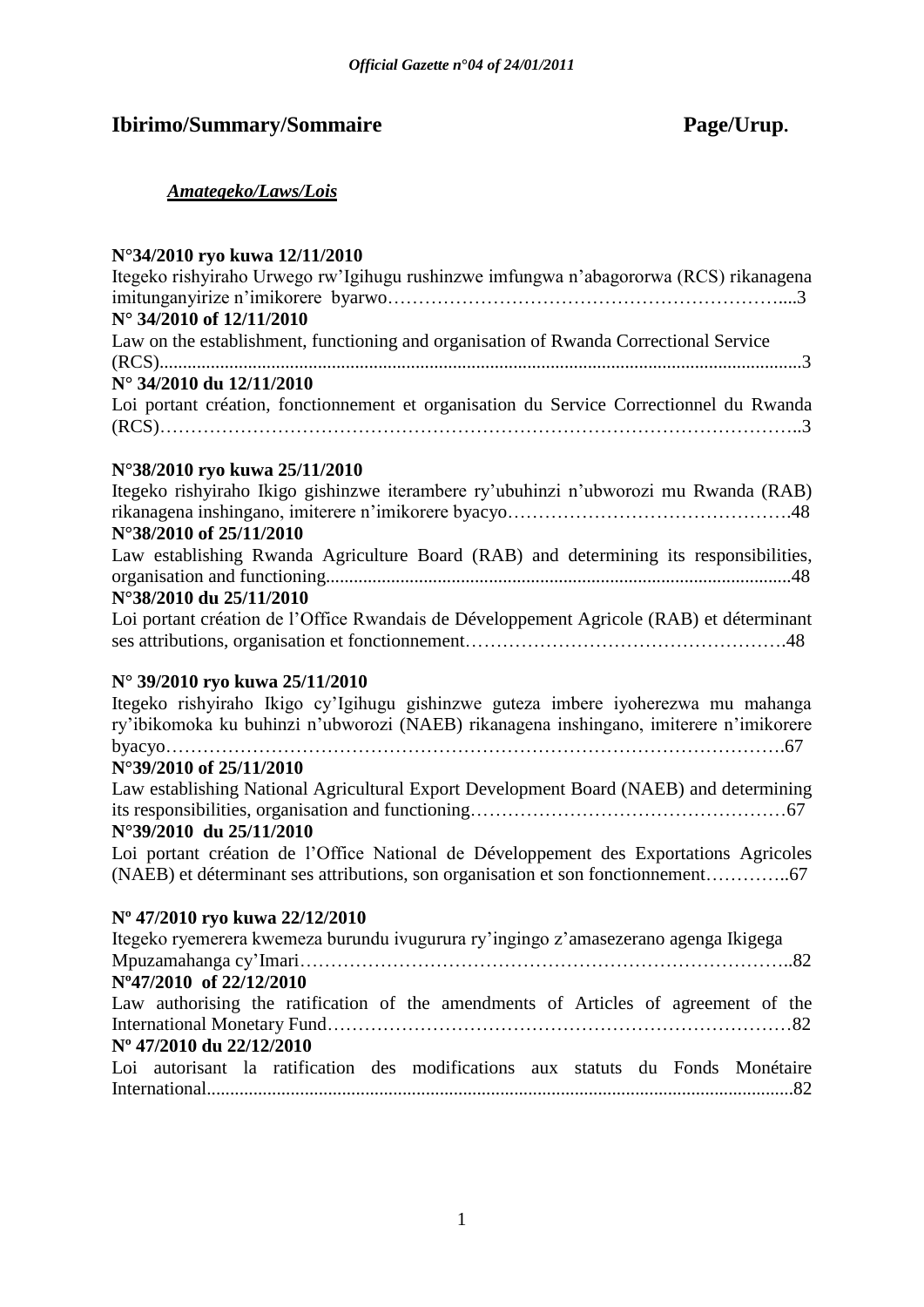### **Nº49/2010 ryo kuwa 28/12/2010**

Itegeko ryemerera kwemeza burundu Amasezerano yashyiriweho umukono i Buruseli mu Bubiligi kuwa 17 Gicurasi 2010 ahindura Amasezerano yashyiriweho umukono i Kigali mu Rwanda kuwa 16 Mata 2007 hagati ya Repubulika y"u Rwanda n"Ubwami bw"Ububiligi yo kuvanaho gusoresha kabiri no kwirinda forode n"ihisha ry"imisoro ku byerekeye imisoro ku musaruro no ku mari shingiro………………………………………………………………..86

### **Nº49/2010 of 28/12/2010**

Law authorising the ratification of the Protocol signed in Brussels, Belgium on 17 May 2010 amending the Convention signed in Kigali, in Rwanda on 16 April 2007 between the Republic of Rwanda and the Kingdom of Belgium for the avoidance of double taxation and prevention of tax fraud and fiscal evasion with respect to taxes on income and on capital….86

### **Nº49/2010 du 28/12/2010**

Loi autorisant la ratification du Protocole signé à Bruxelles en Belgique le 17 Mai 2010 modifiant la Convention signée à Kigali au Rwanda le 16 Avril 2007 entre la République du Rwanda et le Royaume de Belgique pour éviter la double taxation et la prévention de la fraude fiscale et l"évasion fiscale en matière d"impôts sur les revenus et le capital…………...86

### **Nº50/2010 ryo kuwa 28/12/2010**

Itegeko ryemerera kwemeza burundu Amasezerano y"inguzanyo Nº815 yashyizweho umukono i Kigali mu Rwanda kuwa 24 Nzeri 2010, hagati ya Repubulika y"u Rwanda n"Ikigega cya Koweti Gitsura Amajyambere y"Ubukungu mu Bihugu by"Abarabu, yerekeranye n"inguzanyo ingana na miliyoni enye n"ibihumbi ijana za « Kuwaiti Dinars/Dinars Koweitiens» (4.100.000 Dk) agenewe Umushinga wo Gusana no Kwagura Ikigo cyigisha imyuga (Kicukiro-Kigali)…………………………………………………….90

### **Nº50/2010 of 28/12/2010**

Law authorising the ratication of the Loan Agreement  $N^{\circ}$  815 signed in Kigali, Rwanda, on 24 September 2010, between the Republic of Rwanda and the Kuwait Fund for Arab Economic Development, relating to the loan of four million one hundred thousand Kuwaiti Dinars (K.D 4,100,000) for the Expansion and Development of the Integrated Polytechnic Regional Center Project (in Kicukiro-Kigali)……………………………………………......90

### **N°50/2010 du 28/12/2010**

Loi autorisant la ratification de l"Accord de prêt Nº 815 signé a Kigali, au Rwanda, le 24 septembre 2010, entre la République du Rwanda et le Fonds Koweitien de Développement Economique Arabe, relatif au prêt de quatre millions cent mille Dinars Koweitiens (4.100.000 Dk) pour le Projet de Réhabilitation et d"Extension du Centre Polytechnique Intégré Régional (Kicukiro-Kigali)…………………………………………………………………………......90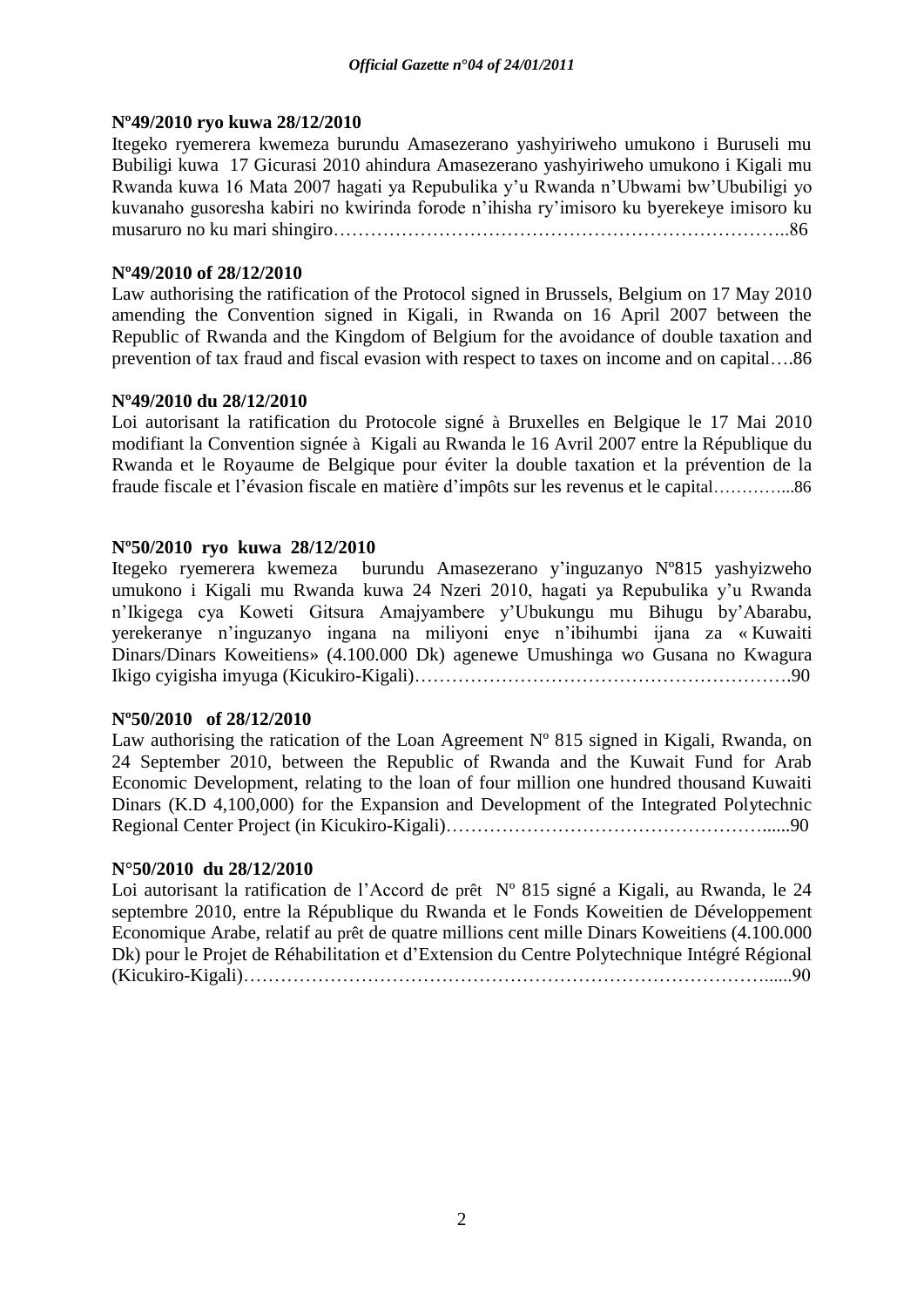**ITEGEKO N°34/2010 RYO KUWA 12/11/2010 LAW N° 34/2010 OF 12/11/2010 ON THE LOI N° 34/2010 DU 12/11/2010 PORTANT RISHYIRAHO URWEGO RW'IGIHUGU ESTABLISHMENT, FUNCTIONING AND RUSHINZWE IMFUNGWA ORGANISATION OF RWANDA N'ABAGORORWA (RCS) IMITUNGANYIRIZE N'IMIKORERE BYARWO CORRECTIONAL SERVICE (RCS) CREATION, FONCTIONNEMENT ET RWANDA ORGANISATION DU SERVICE CORRECTIONNEL DU RWANDA (RCS)**

#### **ISHAKIRO**

#### **TABLE OF CONTENTS**

#### **TABLE DES MATIERES**

**INTERURO YA MBERE: ISHYIRWAHO RYA RCS, IMITERERE N'INSHINGANO BY'INZEGO Z'IMIRIMO**

**UMUTWE WA MBERE: INGINGO RUSANGE**

**Ingingo ya mbere: Ishyirwaho rya RCS**

**Ingingo ya 2: Urwego rureberera RCS**

**Ingingo ya 3: Ibisobanuro by'amagambo**

**UMUTWE WA II: INSHINGANO ZA RCS**

**Ingingo ya 4: Inshingano za RCS**

UMUTWE WA III: IMITERERE CHAPTER III: **N'INSHINGANO BY'INZEGO Z'UBUYOBOZI N'IZ'IMIRIMO ZA RCS**

**Icyiciro cya mbere: Imiterere n'inshingano by'inzego z'Ubuyobozi za RCS**

**TITLE ONE: ESTABLISHMENT OF RCS, ORGANISATION AND RESPONSIBILITIES RCS, ORGANISATION ET ATTRIBUTIONS OF ITS ORGANS TITRE PREMIER : CREATION DE DE SES ORGANES**

**CHAPTER ONE: GENERAL PROVISIONS**

**Article One: Establishment of the RCS**

**Article 2 : Supervising authority of the RCS** 

**Article 3: Definition of terms**

**CHAPTER II: MISSION OF RCS**

**Article 4: Responsibilities of RCS**

**CHAPITRE RESPONSIBILITIES** OF **MANAGEMENT**

**Section One : Organization and responsibilities of RCS management**

**CHAPITRE PREMIER : DISPOSITIONS GENERALES** 

**Article premier : Création de RCS**

**Article 2 : Organe de tutelle de RCS**

**Article 3 : Définition des termes**

**CHAPITRE II: ATTRIBUTIONS DE RCS**

**Article 4: Attributions de RCS**

**CHAPITRE III : ORGANISATION ET ATTRIBUTIONS DES ORGANES DE DIRECTION ET DES SERVICES DE RCS** 

> **Section première : Organisation et attributions des organes de direction de RCS**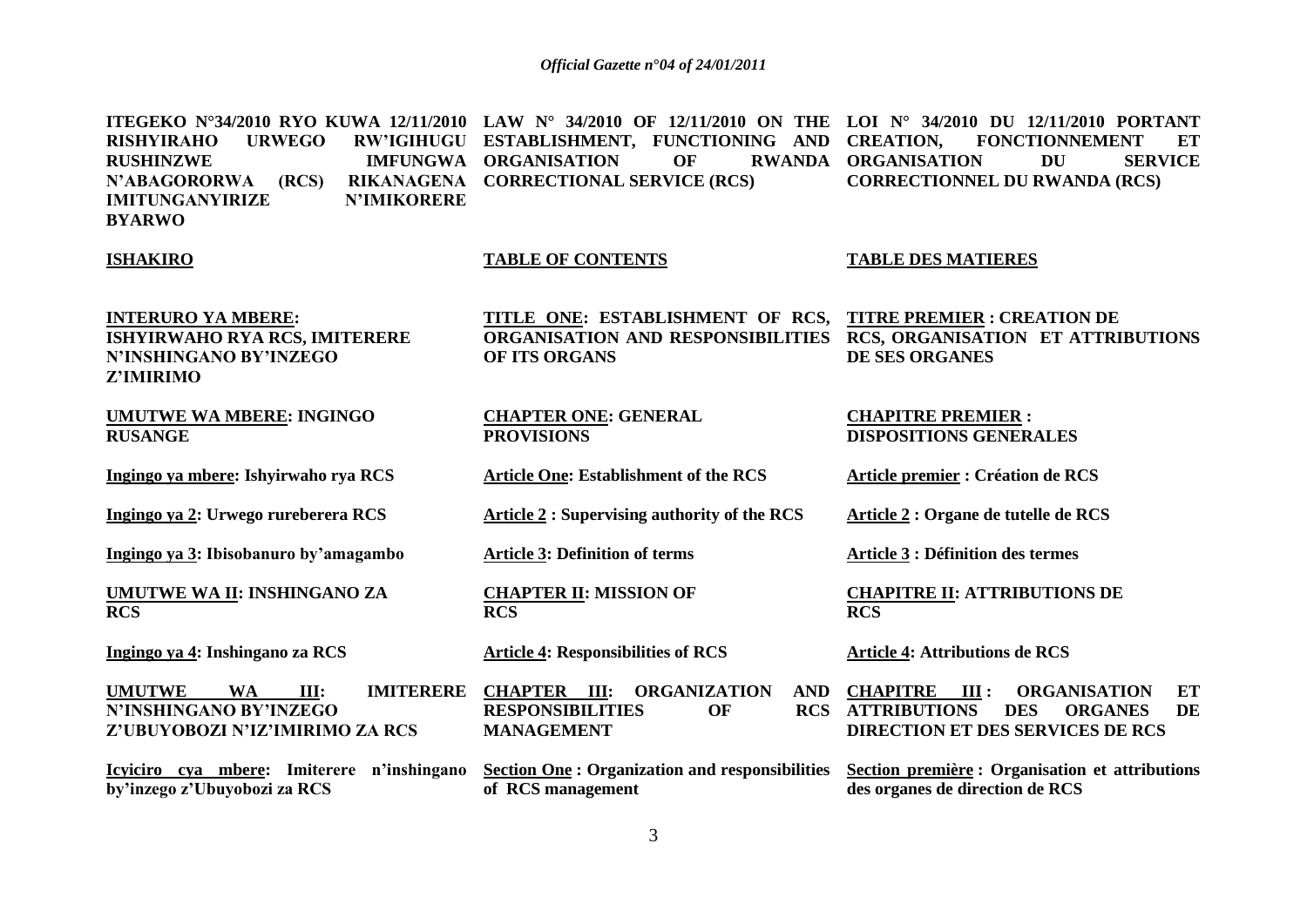| Ingingo ya 5: Inzego z'Ubuyobozi                                      | <b>Article 5: Management bodies</b>                                              | <b>Article 5 : Organes de direction</b>                                         |
|-----------------------------------------------------------------------|----------------------------------------------------------------------------------|---------------------------------------------------------------------------------|
| Akiciro ka mbere: Inama Nkuru                                         | <b>Section One: High Council</b>                                                 | <b>Sous-section première : Haut Conseil</b>                                     |
| Ingingo ya 6: Inshingano z'Inama Nkuru                                | <b>Article 6: Responsibilities of the High</b><br><b>Council</b>                 | <b>Article 6 : Attributions du Haut Conseil</b>                                 |
| Ingingo ya 7: Abagize Inama Nkuru                                     | <b>Article 7: Members of the High Council</b>                                    | <b>Article 7: Composition du Haut Conseil</b>                                   |
| Ingingo ya 8: Imikorere y'Inama Nkuru                                 | <b>Article 8: Functioning of the High Council</b>                                | Article 8: Fonctionnement du Haut<br><b>Conseil</b>                             |
| Akiciro ka 2: Komisariya Nkuru                                        | <b>Sub-section 2: High Commission</b>                                            | <b>Sous-section 2: Haut Commissariat</b>                                        |
| Ingingo ya 9: Ubuyobozi<br>Nshingwabikorwa bwa RCS                    | <b>Article 9: Executive Authority of RCS</b>                                     | Article 9: Autorité Exécutive de RCS                                            |
| Ingingo ya 10: Inshingano za Komisariya Nkuru                         | <b>Article 10: Responsibilities of the High</b><br><b>Commission</b>             | <b>Article 10: Attributions du Haut</b><br>Commissariat                         |
| Ingingo ya 11: Abagize Komisariya Nkuru                               | <b>Article 11: Composition of the High</b><br><b>Commission</b>                  | <b>Article 11: Composition du Haut</b><br><b>Commissariat</b>                   |
| Ingingo ya 12: Inshingano za Komiseri<br><b>Mukuru wa RCS</b>         | <b>Article 12: Responsibilities of</b><br><b>RCS Commissioner General</b>        | <b>Article 12 : Attributions du Commissaire</b><br>Général de RCS               |
| Ingingo ya 13: Inshingano za Komiseri<br>Mukuru wungirije wa RCS      | <b>Article 13: Responsibilities of</b><br><b>RCS Deputy Commissioner General</b> | <b>Article 13: Attributions du</b><br><b>Commissaire Général Adjoint de RCS</b> |
| Icyiciro cya 2: Imiterere n'inshingano<br>by'inzego z'imirimo za RCS  | Section 2: Organization and responsibilities of<br><b>RCS</b> organs             | <b>Section 2: Organisation et attributions</b><br>des organes de RCS            |
| Ingingo ya 14: Imiterere y'inzego<br>z'imirimo n'inshingano z'abakozi | Article 14: Organisation of organs and<br>employees' responsibilities            | Article 14: Organisation des organes et<br>attributions du personnel            |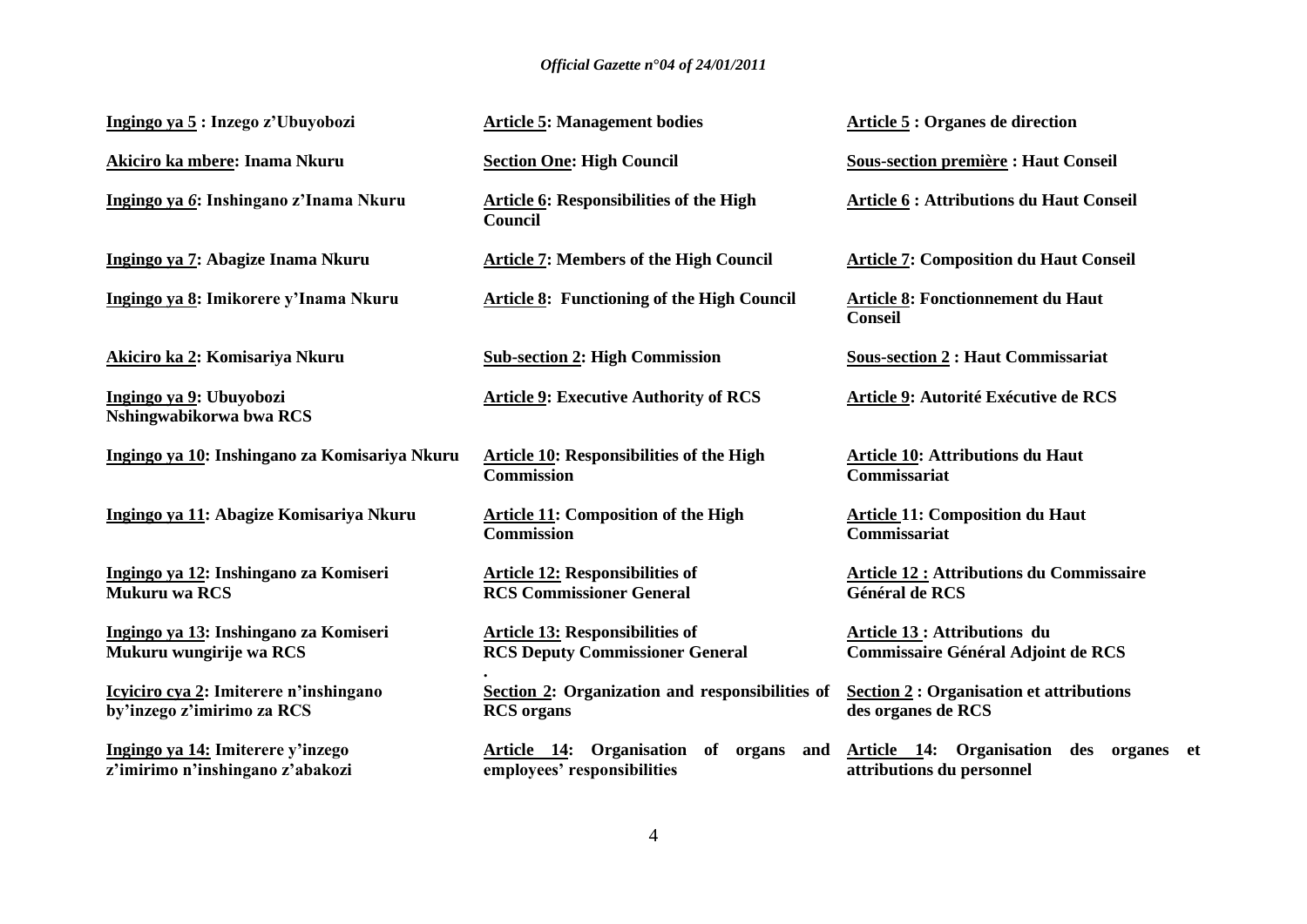**Ingingo ya 15: Imishahara** 

**INTERURO YA II : GEREZA N'IMICUNGIRE YAZO**

**UMUTWE WA MBERE: GEREZA**

**Ingingo ya 16: Ishyirwaho rya gereza**

**Ingingo ya 17: Umutekano wa gereza** 

**UMUTWE WA II: IMICUNGIRE YA GEREZA Ingingo ya 18: Imicungire ya gereza**

**Ingingo ya 19: Gucunga abantu bafunzwe**

**Ingingo ya 20: Kugenza ibyaha muri gereza** 

**Ingingo ya 21: Gukumira itoroka**

**Ingingo ya 22: Gukoresha imbaraga**

**Ingingo ya 23: Gukoresha imbunda**

**Ingingo ya 24: Gusaka**

**Ingingo ya 25: Amadosiye y'abantu bafunzwe**

**Ingingo ya 26: Kugenzura gereza**

**Ingingo ya 27: Gusura gereza**

**Article 15: Salaries**

**TITLE II: PRISONS AND MANAGEMENT**

**CHAPTER ONE: PRISONS**

**Article 16: Prison establishment**

**Article 17: Prison security**

**CHAPTER II: PRISON MANAGEMENT** 

**Article 18: Management of prison**

**Article 19: Surveillance of incarcerated people**

**Article 20: Prosecuting offences committed in prison**

**Article 21: Prevention of escape** 

**Article 22: Use of force**

**Article 23: Use of firearms**

**Article 24: Search**

**Article 25: Files of incarcerated persons** 

**Article 26: Inspection of prisons**

**Article 27: Prison visits** 

**Article 15: Rémunérations**

**PRISON TITRE II: PRISONS ET LEUR GESTION**

**CHAPITRE PREMIER: PRISONS**

**Article 16: Création d'une prison**

**Article 17: Sécurité de la prison**

**CHAPITRE II : GESTION DE LA PRISON Article 18: Gestion de la prison**

**Article 19: Surveillance des personnes incarcérées**

**Article 20: Poursuite des infractions commises en prison**

**Article 21: Prévention de l'évasion**

**Article 22: Usage de la force**

**Article 23: Usage d'arme à feu**

**Article 24: Fouille**

**Article 25: Dossiers des personnes incarcérées** 

**Article 26: Inspection de prisons**

**Article 27: Visites de prison**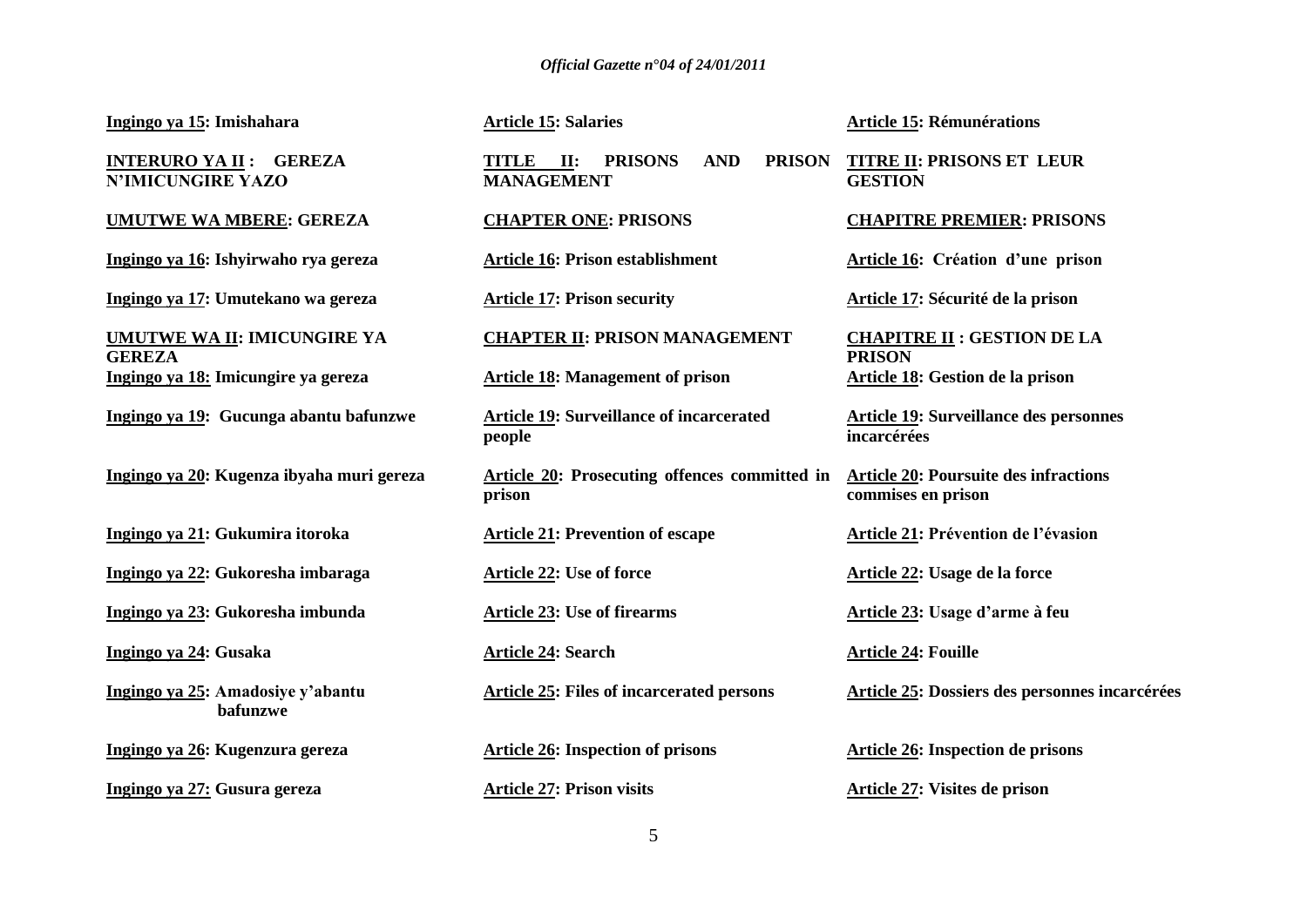**INTERURO YA III : IFUNGA, IFUNGURA N'ISHYIRWA MU BIKORWA RYA TIG**

#### **TITLE III: DETENTION, RELEASE, AND EXECUTION OF TIG TITRE III: DETENTION, LIBERATION ET EXECUTION DE TIG**

| <b>UMUTWE</b><br><b>MBERE:</b><br><b>WA</b><br><b>IFUNGA</b><br><b>N'IFUNGURA</b>  | <b>DETENTION</b><br><b>CHAPTER</b><br>ONE:<br><b>AND</b><br><b>RELEASE</b>  | <b>CHAPITRE PREMIER: DETENTION</b><br><b>ET LIBERATION</b>           |
|------------------------------------------------------------------------------------|-----------------------------------------------------------------------------|----------------------------------------------------------------------|
| Icyiciro cya mbere: Uburenganzira<br>bw'umuntu ufunzwe n'ibyo ategetswe            | Section One: Rights and obligations of an<br>incarcerated person            | Section première: Droits et obligations<br>d'une personne incarcérée |
| Ingingo ya 28: Iyinjizwa muri gereza                                               | <b>Article 28: Admission into prison</b>                                    | <b>Article 28: Admission en prison</b>                               |
| Ingingo ya 29: Gufungirwa hafi<br>y'umuryango                                      | <b>Article 29: Detention near the family</b>                                | Article 29: Détention dans un lieu proche<br>de sa famille           |
| Ingingo ya 30: Ibitemewe gukorerwa<br>umuntu ufunzwe                               | against<br>Article 30: Acts prohibited<br>an<br>incarcerated person         | Article 30: Actes interdits envers une<br>personne incarcérée        |
| Ingingo ya 31: Ishyirwa mu byiciro                                                 | <b>Article 31: Categorisation</b>                                           | <b>Article 31: Catégorisation</b>                                    |
| Ingingo ya 32: Iyubahirizwa<br>ry'uburinganire bw'umugabo n'umugore<br>muri gereza | <b>Article 32: Respect of gender in prisons</b>                             | Article 32: Respect du genre au sein des prisons                     |
| Ingingo ya 33: Uburenganzira<br>bw'umwana uri kumwe na nyina muri<br>gereza        | Article 33: Rights of a child who stays with<br>his/her incarcerated mother | Article 33: Droits de l'enfant qui vit avec sa<br>mère incarcérée    |
| Ingingo ya 34 : Imyambaro y'imfungwa<br>n'abagororwa                               | Article 34: Uniform of detainees and<br>prisoners                           | Article 34: Uniformes des détenus et des<br>prisonniers              |
| Ingingo ya 35: Ibyo inyubako za gereza<br>zigomba kuba zujuje                      | <b>Article 35: Standards required for prisons</b>                           | <b>Article 35: Conditions requises pour les</b><br>prisons           |
| Ingingo ya 36: Amafunguro y'abantu                                                 | <b>Article 36: Rations for incarcerated persons</b>                         | <b>Article 36: Rations pour les personnes</b>                        |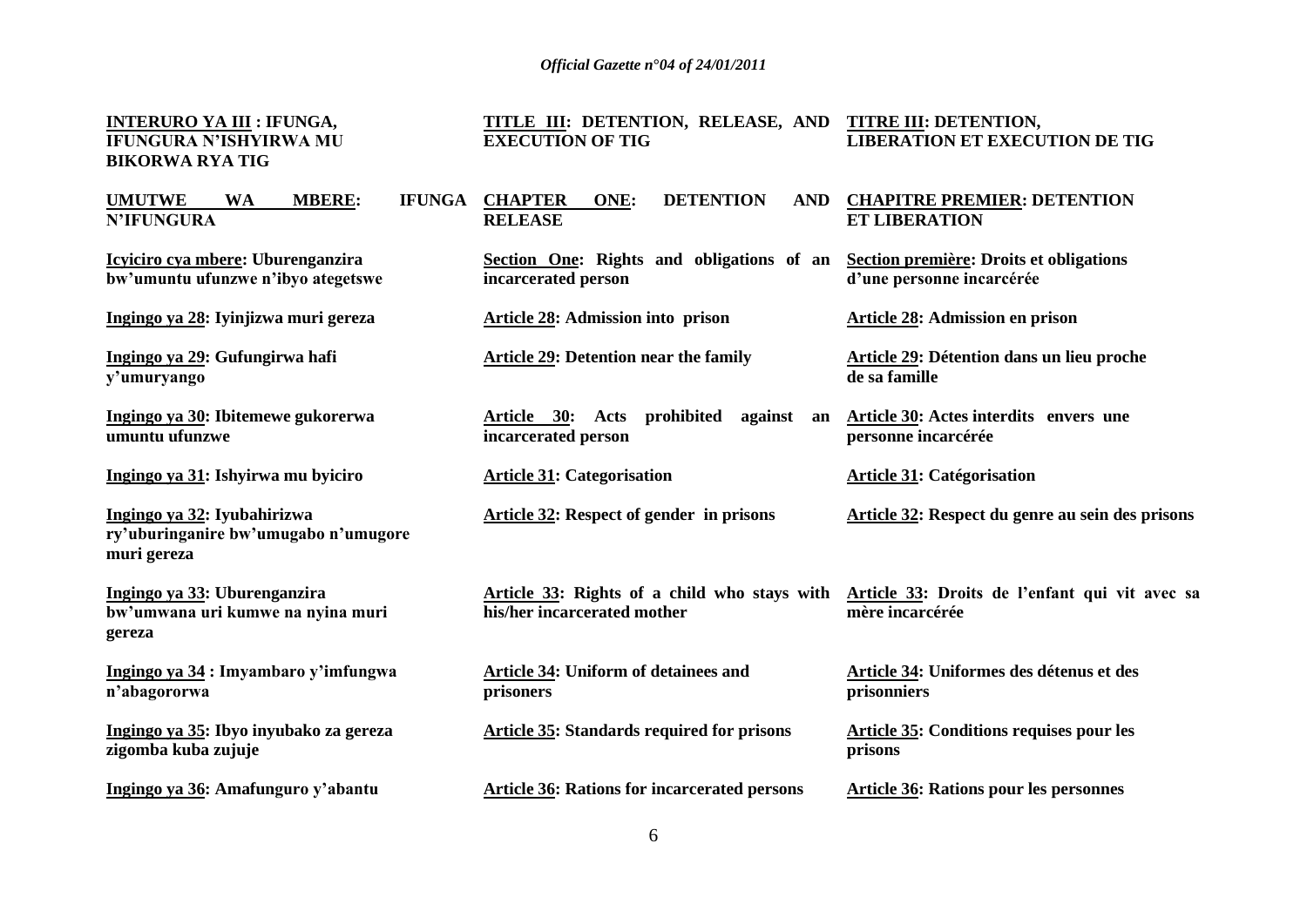| bafunzwe                                                                                |                                                                                | incarcérées                                                                         |
|-----------------------------------------------------------------------------------------|--------------------------------------------------------------------------------|-------------------------------------------------------------------------------------|
| Ingingo ya 37: Imikino n'imyidagaduro                                                   | <b>Article 37: Sports and entertainment</b>                                    | <b>Article 37: Sport et loisirs</b>                                                 |
| Ingingo ya 38: Ibikorwa by'Iyobokamana muri<br>gereza                                   | Article 38: Religious activities in prison                                     | Article 38: Activités religieuses en<br>prison                                      |
| Ingingo ya 39: Ubuzima bw'abantu bafunzwe                                               | <b>Article 39: Health care for incarcerated</b><br>persons                     | Article 39: Santé des personnes<br>incarcérées                                      |
| Ingingo ya 40: Gusurwa                                                                  | <b>Article 40: Visits</b>                                                      | <b>Article 40: Visites</b>                                                          |
| Ingingo ya 41: Kwandikirana                                                             | <b>Article 41: Written correspondence</b>                                      | <b>Article 41: Correspondance écrite</b>                                            |
| Ingingo ya 42 : Uburenganzira bwo gusohoka                                              | Article 42: Right to go out of prison                                          | Article 42: Droit à la sortie                                                       |
| Ingingo ya 43: Inyungu ziva ku mirimo ikorwa<br>n'abantu bafunzwe                       | <b>Article 43: Income from activities</b><br>performed by incarcerated persons | Article 43: Revenus tirés des activités<br>accomplies par les personnes incarcérées |
| Ingingo ya 44: Imicungire y'amafaranga umuntu<br>ufunzwe agenerwa kuyo yinjirije gereza | Article 44: Management of money<br>an<br>incarcerated person earns from work   | Article 44: Gestion du pécule de la<br>personne incarcérée résultant de ses travaux |
| Ingingo ya 45: Umurimo w'umuntu ufunzwe                                                 | Article 45: Work of an incarcerated person                                     | <b>Article 45: Travail pour une personne</b><br>incarcérée                          |
| Ingingo ya 46: Ibitabo n'Ibitangazamakuru                                               | <b>Article 46: Books and media</b>                                             | Article 46: Livres et médias                                                        |
| Ingingo ya 47: Imyifatire muri gereza                                                   | <b>Article 47: Conduct in prison</b>                                           | <b>Article 47: Comportement en prison</b>                                           |
| Ingingo ya 48: Kubungabunga<br>uburenganzira bw'umuntu ufunzwe                          | <b>Article 48: Protection of an incarcerated</b><br>person's rights            | Article 48: Protection des droits de la<br>personne incarcérée                      |
| Ingingo ya 49: Umunyamahanga ufunzwe                                                    | <b>Article 49: An incarcerated foreigner</b>                                   | Article 49: Un étranger incarcéré                                                   |
| Ingingo ya 50: Iby'ingenzi umuntu                                                       | <b>Article 50: Main obligations of an</b>                                      | obligations<br><b>Principales</b><br>d'une<br>Article 50:                           |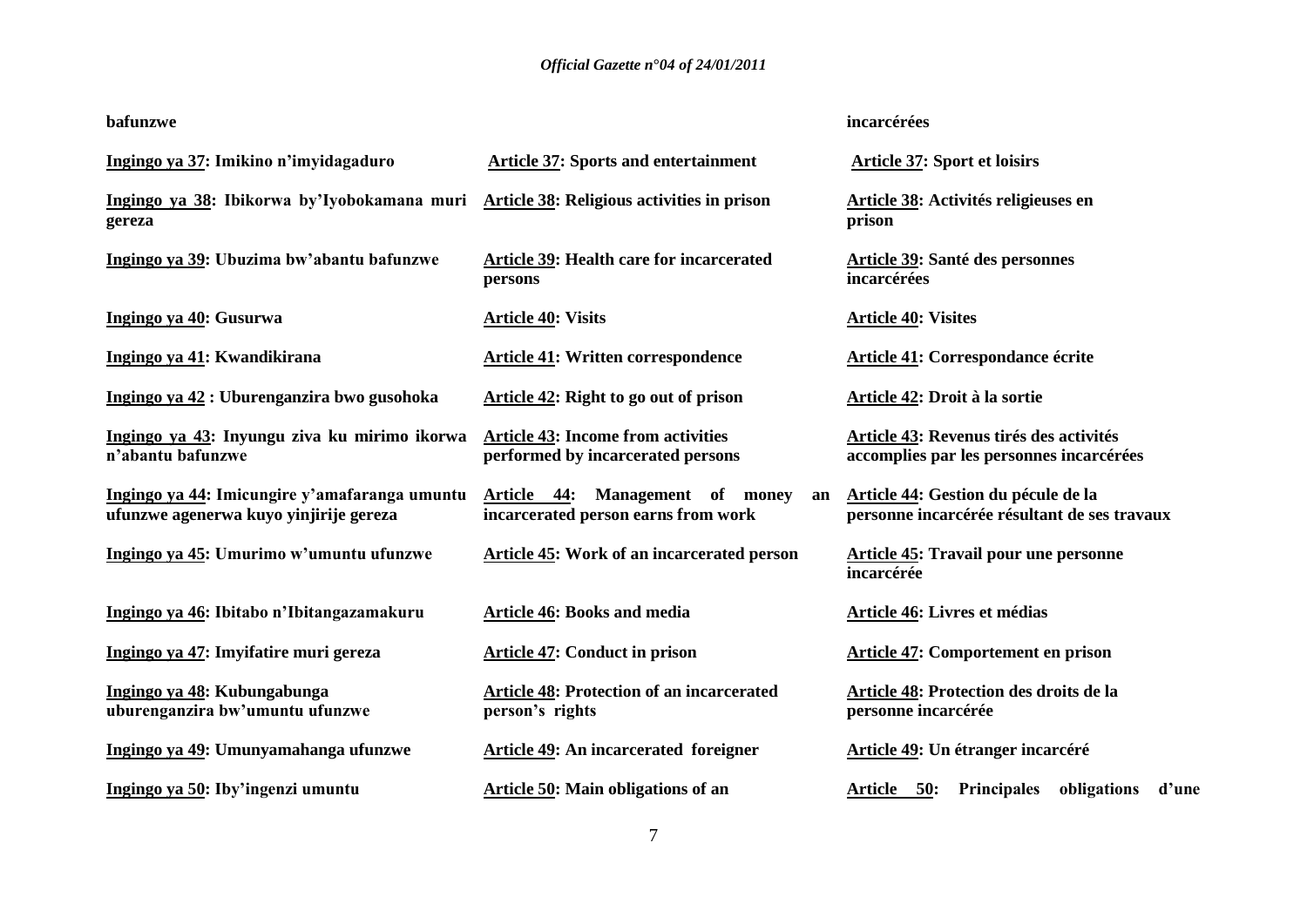**ufunzwe ategetswe**

**Icyiciro cya 2: Ifungura** 

**Ingingo ya 51: Kurekura umuntu ufunzwe**

**Ingingo ya 52: Ibindi bituma umuntu ufunzwe arekurwa**

**Ingingo ya 53: Ibyubahirizwa igihe cyo kurekura umuntu wari muri gereza**

**Ingingo ya 54: Upfuye afunzwe** 

**UMUTWE WA II : ISHYIRWA MU BIKORWA RYA TIG Ingingo ya 55: Uko TIG ishyirwa mu bikorwa**

**Ingingo ya 56 : Uburenganzira bw'ukora TIG**

**Ingingo ya 57: Ifungwa ry'ukora TIG** 

#### **UMUTWE WA III: KWIGISHA HAGAMIJWE KUGORORA**

**Ingingo ya 58 : Ubufatanye mu kugorora**

**Ingingo ya 59: Ibyibandwaho mu kwigisha**

**incarcerated person**

**Section 2: Release**

**Article 51: Releasing an incarcerated person**

**Article 52: Other conditions for release of an incarcerated person**

**Article 53: Procedures in releasing an incarcerated person**

**Article 54: Death of an incarcerated person**

**CHAPTER II : EXECUTION OF TIG**

**Article 55: Execution of TIG**

**Article 56: Rights of a person under TIG**

**Article 57: Detention of a person under TIG** 

**CHAPTER III: CORRECTIVE EDUCATION** 

**Article 58: Partnership in corrective education**

**Article 59: Main considerations in education**

**personne incarcérée**

**Section 2 : Libération**

**Article 51: Libération d'une personne incarcérée**

**Article 52: Autres conditions de libération d'une personne incarcérée**

**Article 53: Procédures de libération d'une personne incarcérée**

**Article 54: Décès d'une personne incarcérée** 

#### **CHAPITRE II : EXECUTION DE TIG**

**Article 55: Modalités d'exécution de TIG** 

**Article 56: Droits d'une personne purgeant la peine de TIG** 

**Article 57: Détention du condamné à la peine de TIG** 

**CHAPITRE III: EDUCATION CORRECTIVE** 

**Article 58: Partenariat dans l'éducation corrective** 

**Article 59: Points essentiels dans l'éducation**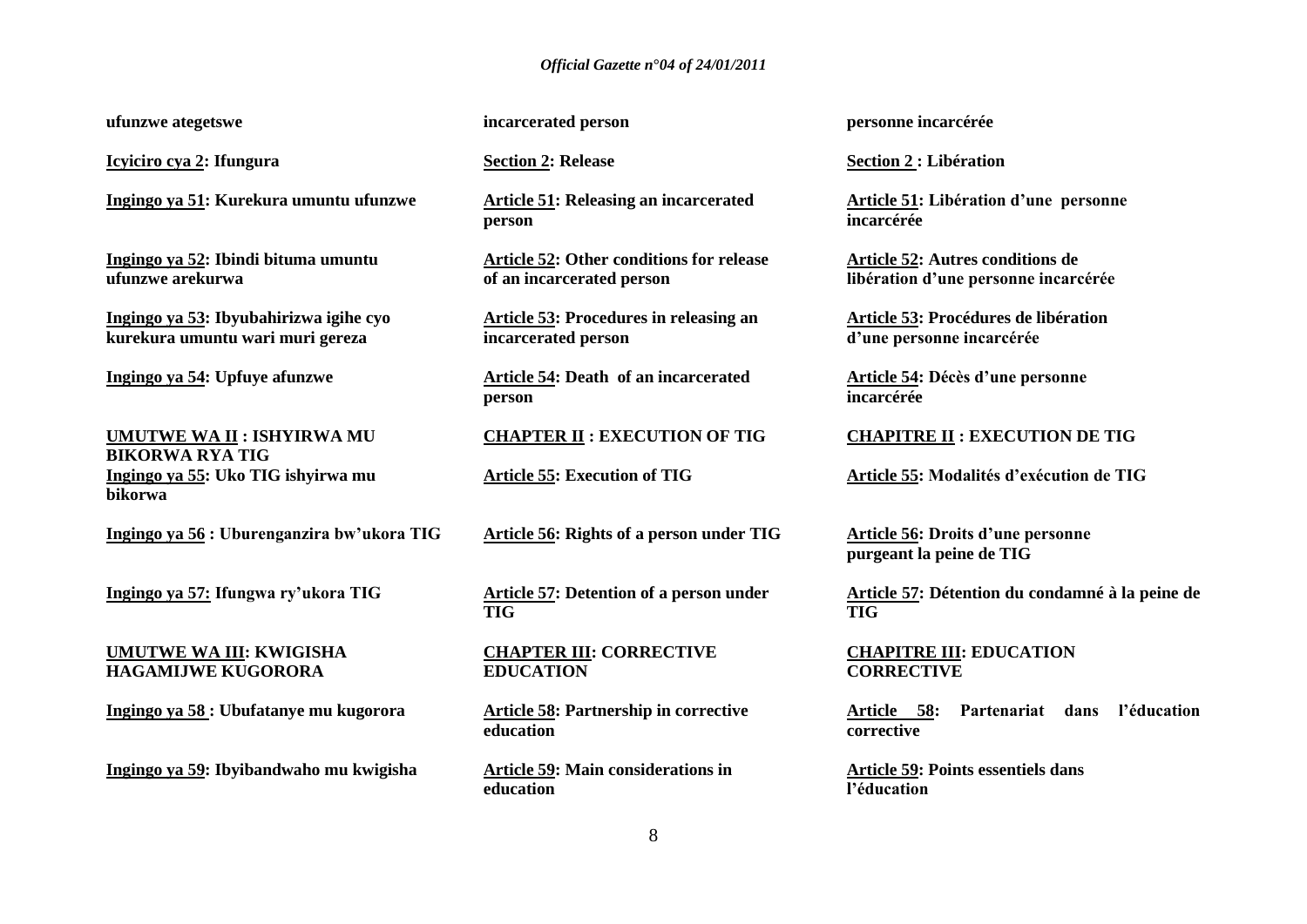**INTERURO YA IV: UMUTUNGO N'IMARI BYA RCS** 

**Ingingo ya 60: Inkomoko y'umutungo wa RCS**

**Ingingo ya 61: Kwegurirwa umutungo** 

**Ingingo ya 62: Imikoreshereze, imicungire n'imigenzurire by'umutungo**

**INTERURO YA V: INGINGO Z'INZIBACYUHO N'IZISOZA** 

**UMUTWE WA I: INGINGO Z'INZIBACYUHO** 

**Ingingo ya 63: Abakozi bakoraga mu bigo byahujwe** 

**Ingingo ya 64: Igihe cy'inzibacyuho** 

**UMUTWE WA II: INGINGO ZISOZA** 

Ingingo ya 65: Itegurwa, isuzuma n'itorwa ry'iri Article 65: Drafting, consideration and **tegeko**

**Ingingo ya 66: Ivanwaho ry'ingingo zinyuranyije Article 66: Repealing provision n'iri tegeko**

**Ingingo ya 67: Igihe iri tegeko ritangira gukurikizwa**

#### **TITLE IV: PROPERTY AND FINANCING TITRE IV: PATRIMOINE ET OF RCS FINANCES DU RCS**

**Article 60: Source of RCS property** 

**Article 61: Transfer of property**

**Article 62: Use, management and audit of the property** 

**TITLE V: TRANSITIONAL AND FINAL PROVISIONS**

**CHAPTER ONE: TRANSITIONAL PROVISIONS**

**Article 63: Former employees of merged institutions** 

**Article 64: Transitional period** 

**CHAPTER II: FINAL PROVISIONS**

**adoption of this Law**

**Article 67: Commencement**

**Article 60: Sources du patrimoine de RCS Article 61: Transfert du patrimoine** 

**Article 62: Utilisation, gestion et audit du patrimoine**

**TITRE V : DISPOSITIONS TRANSITOIRES ET FINALES** 

**CHAPITRE PREMIER: DISPOSITIONS TRANSITOIRES** 

**Article 63: Membres du personnel des établissements fusionnés** 

**Article 64: Période transitoire** 

**CHAPITRE II: DISPOSITIONS FINALES**

**Article 65: Initiation, examen et adoption de la présente loi**

**Article 66: Disposition abrogatoire** 

**Article 67: Entrée en vigueur**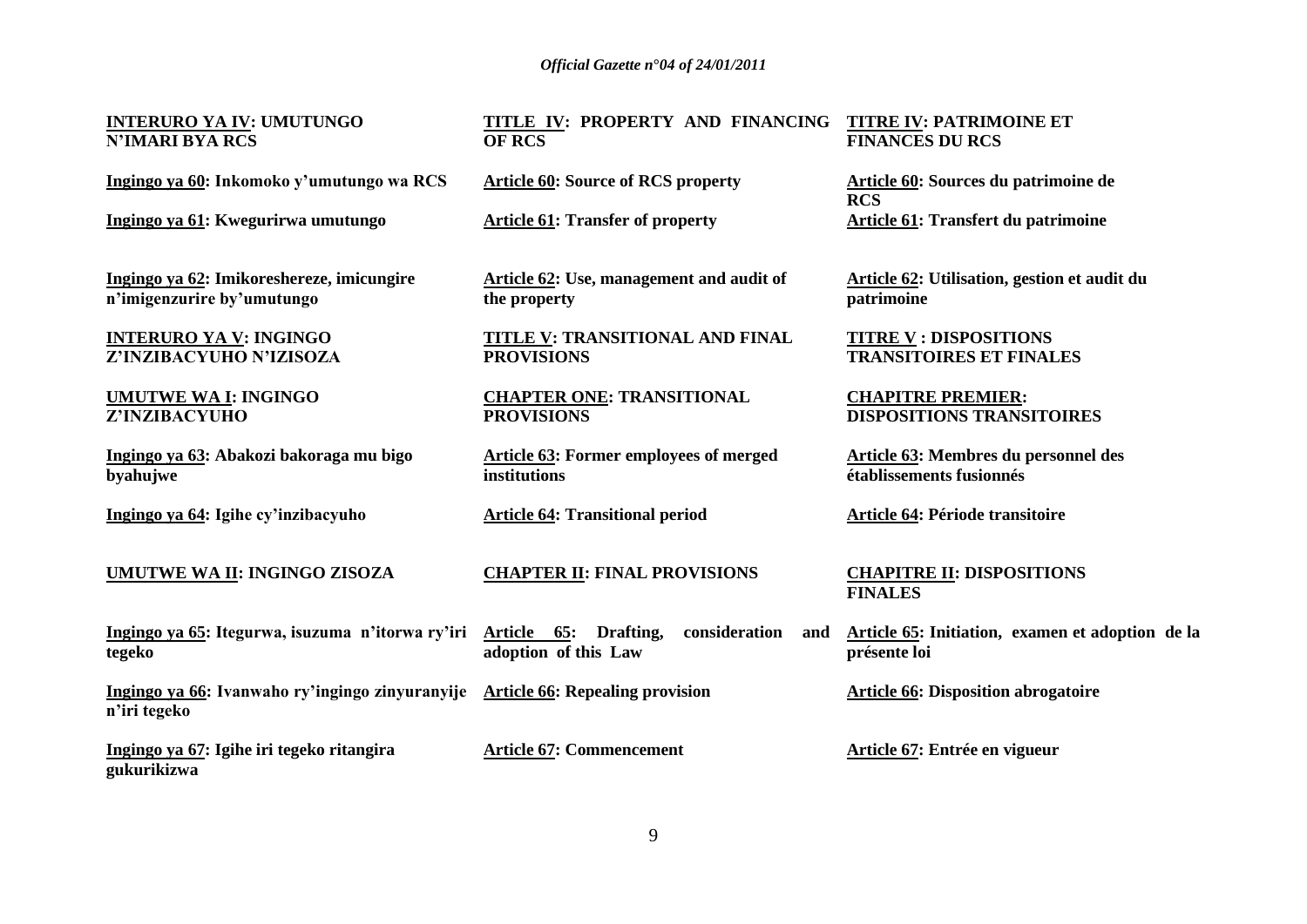**ITEGEKO N° 34/2010 RYO KUWA 12/11/2010 LAW N°34/2010 OF 12/11/2010 ON THE LOI N° 34/2010 DU 12/11/2010 PORTANT RISHYIRAHO URWEGO RW'IGIHUGU ESTABLISHMENT, FUNCTIONING AND RUSHINZWE IMFUNGWA ORGANISATION OF RWANDA N'ABAGORORWA (RCS) IMITUNGANYIRIZE N'IMIKORERE BYARWO CORRECTIONAL SERVICE (RCS) CREATION, FONCTIONNEMENT ET RWANDA ORGANISATION DU SERVICE CORRECTIONNEL DU RWANDA (RCS)**

**Twebwe, KAGAME Paul,**  Perezida wa Repubulika;

**We, KAGAME Paul,**  President of the Republic; **Nous, KAGAME Paul,**  Président de la République ;

**INTEKO ISHINGA AMATEGEKO YEMEJE THE PARLIAMENT HAS ADOPTED AND LE PARLEMENT A ADOPTE ET NOUS NONE NATWE DUHAMIJE, DUTANGAJE WE SANCTION, PROMULGATE THE ITEGEKO RITEYE RITYA, DUTEGETSE KO RYANDIKWA IGAZETI YA LETA YA REPUBULIKA Y'U OF THE REPUBLIC OF RWANDA RWANDA FOLLOWING LAW AND ORDER IT BE DONT LA TENEUR SUIT ET ORDONNONS PUBLISHED IN THE OFFICIAL GAZETTE QU'ELLE SOIT PUBLIEE AU JOURNAL SANCTIONNONS, PROMULGUONS LA LOI OFFICIEL DE LA REPUBLIQUE DU RWANDA**

**INTEKO ISHINGA AMATEGEKO:** 

**THE PARLIAMENT:**

#### **LE PARLEMENT :**

Umutwe w'Abadepite, mu nama yawo yo kuwa 18 The Chamber of Deputies, in its session of 18 La Chambre des Députés, en sa séance du 18 Gashyantare 2010; February 2010; février 2010;

Umutwe wa Sena, mu nama yawo yo kuwa 12 The Senate, in its session of 12 February 2010; Gashyantare 2010*;* Le Sénat, en sa séance du 12 février 2010 *;*

Ishingiye ku Itegeko Nshinga rya Repubulika y'u Pursuant to the Constitution of the Republic of Rwanda ryo kuwa 04 Kamena 2003, nk"uko ryavuguruwe kugeza ubu, cyane cyane mu ngingo zaryo; iya 9, iya 10, iya 15, iya 17, iya 18, iya 19, 67, 88, 89, 90, 92, 93, 95, 108, 169 and 201; iya 62, iya 66, iya 67, iya 88, iya 89, iya 90, iya 92, iya 93, iya 95, iya 108, iya 169 n"iya 201;

Rwanda of 04 June 2003, as amended to date, especially in Articles 9, 10, 15, 17, 18, 19, 62, 66, Vu la Constitution de la République du Rwanda du 04 juin 2003 telle que révisée à ce jour, spécialement en ses articles 9, 10, 15, 17, 18, 19, 62, 66, 67, 88, 89, 90, 92, 93, 95, 108, 169 and 201;

Ishingiye ku Itangazo Mpuzamahanga ryerekeye Pursuant to the Universal Declaration of Human Vu la Déclaration Universelle des Droits de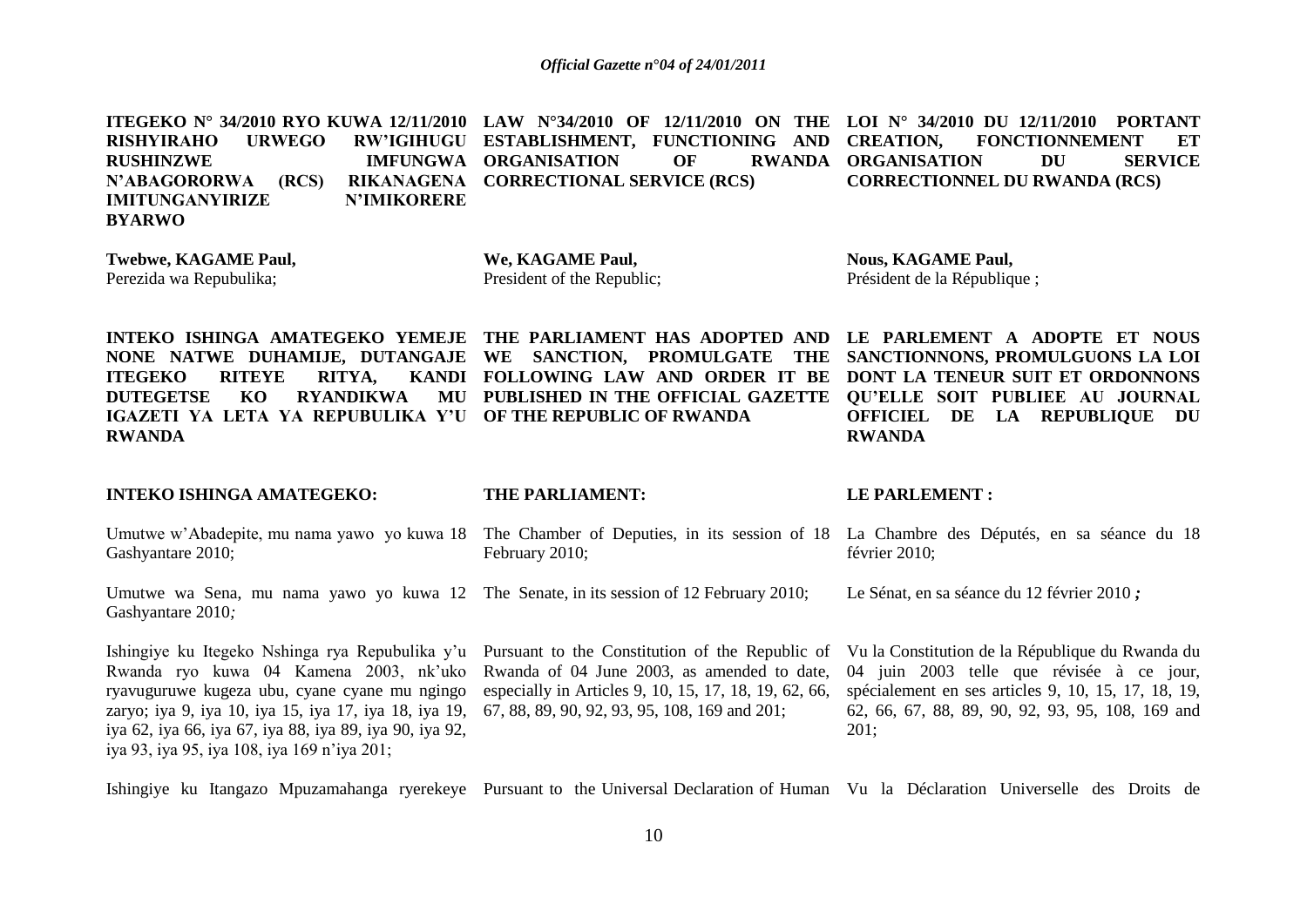Uburenganzira bw"Ikiremwamuntu ryo kuwa 10 Ukuboza 1948, u Rwanda rwemeye ku tariki ya 18 Nzeri 1962 cyane cyane mu ngingo yaryo ya 9;

Ishingiye ku masezerano mpuzamahanga yerekeye uburenganzira mu by"imbonezamubano na politiki yo kuwa 16 Ukuboza 1966 nk"uko yemejwe n"Itegeko Teka n°8/75 ryo kuwa 12 Gashyantare February 12, 1975, especially in Article 10; 1975, cyane cyane mu ngingo yayo ya 10;

Ishingiye ku Masezerano Nyafurika arebana Pursuant to the African Charter on Human and n"uburenganzira bwa muntu n"abaturage yo kuwa 27 Kamena 1981 nk"uko yemejwe n"Itegeko n° 10/1983 ryo kuwa 17 Gicurasi 1983, cyane cyane Articles 1,2,3,4,5,6 and 7; mu ngingo zayo; iya 1, iya 2, iya 3, iya 4, iya 5, iya 6 n"iya 7;

Ishingiye ku Masezerano yerekeye Uburenganzira bw"Umwana yo kuwa 20 Ugushyingo 1989, nk"uko yemejwe n"Iteka rya Perezida n°773/16 ryo kuwa 19 Nzeri 1990, cyane cyane mu ngingo yayo ya 37;

Ishingiye ku itegeko Ngenga n° 16/2004 ryo kuwa 19 Kamena 2004 rigena imiterere, ububasha n"imikorere by"inkiko Gacaca zishinzwe gukurikirana no gucira imanza abakoze ibyaha bya jenoside n"ibindi byaha byibasiye inyokomuntu byakozwe hagati y"itariki ya mbere Ukwakira 1990 n"iya 31 Ukuboza 1994, nk"uko ryavuguruwe kandi ryujujwe kugeza ubu, cyane cyane mu ngingo zaryo, iya 73, iya 74, iya 78 n"iya 80;

Ishingiye ku Itegeko-Teka n° 21/77 ryo kuwa 18 Kanama 1977 rishyiraho Igitabo cy"amategeko ahana nk"uko ryahinduwe kandi ryujujwe kugeza

Article 9;

Pursuant to the International Covenant on Civil and Political Rights of December 16, 1966 to which Rwanda adhered by Decree Law n° 8/75 of

Peoples"Rights of June 27, 1981 as ratified by the

1990, especially in Article 37;

Pursuant to Organic Law n° 16/2004 of June 19, 2004 establishing the organisation, competence and functioning of Gacaca Courts charged with prosecuting and trying the perpetrators of the crime of genocide and other crimes against humanity, committed between October 1st, 1990 and December 31, 1994 as modified and complemented to date, especially in Articles 73, 74, 78 and 80;

Pursuant to Decree Law n° 21/77 of August 18, 1977 establishing the Penal Code, as modified and

Rights of December 10, 1948 to which Rwanda l"Homme du 10 décembre 1948 à laquelle le adhered on September 18, 1962, especially in Rwanda a adhéré en date du 18 septembre 1962, spécialement en son article 9 ;

> Vu le Pacte International relatif aux Droits Civils et Politiques du 16 décembre 1966 auquel le Rwanda a adhéré par le Décret-loi nº 8/75 du 12 février 1975, spécialement en son article 10;

Law n° 10/1983 of May 17, 1983 especially in Loi n° 10/1983 du 17 mai 1983, spécialement en Vu la Charte Africaine des Droits de l"Homme et des Peuples du 27 juin 1981 telle que ratifiée par la ses articles 1, 2, 3, 4, 5, 6 et 7 ;

Pursuant to the Convention on the Rights of the Vu la Convention Internationale des droits de Child of November 20, 1989 ratified by l"Enfant du 20 novembre 1989 ratifiée par Arrêté Presidential Order n° 773/16 of September 19, Présidentiel n° 773/16 du 19 septembre 1990, spécialement en son article 37;

> Vu la Loi Organique n° 16/2004 du 19 juin 2004 portant organisation, compétence et fonctionnement des Juridictions Gacaca chargées des poursuites et du jugement des infractions constitutives du crime de génocide et d"autres crimes contre l"humanité commis entre le 1er octobre 1990 et le 31 décembre 1994, telle que modifiée et complétée à ce jour, spécialement en ses articles 73, 74, 78 et 80;

complemented to date, especially in Articles 39, complété à ce jour, spécialement en ses articles 39, Vu le Décret-loi n° 21/77 du 18 août 1977 instituant le Code Pénal tel que modifié et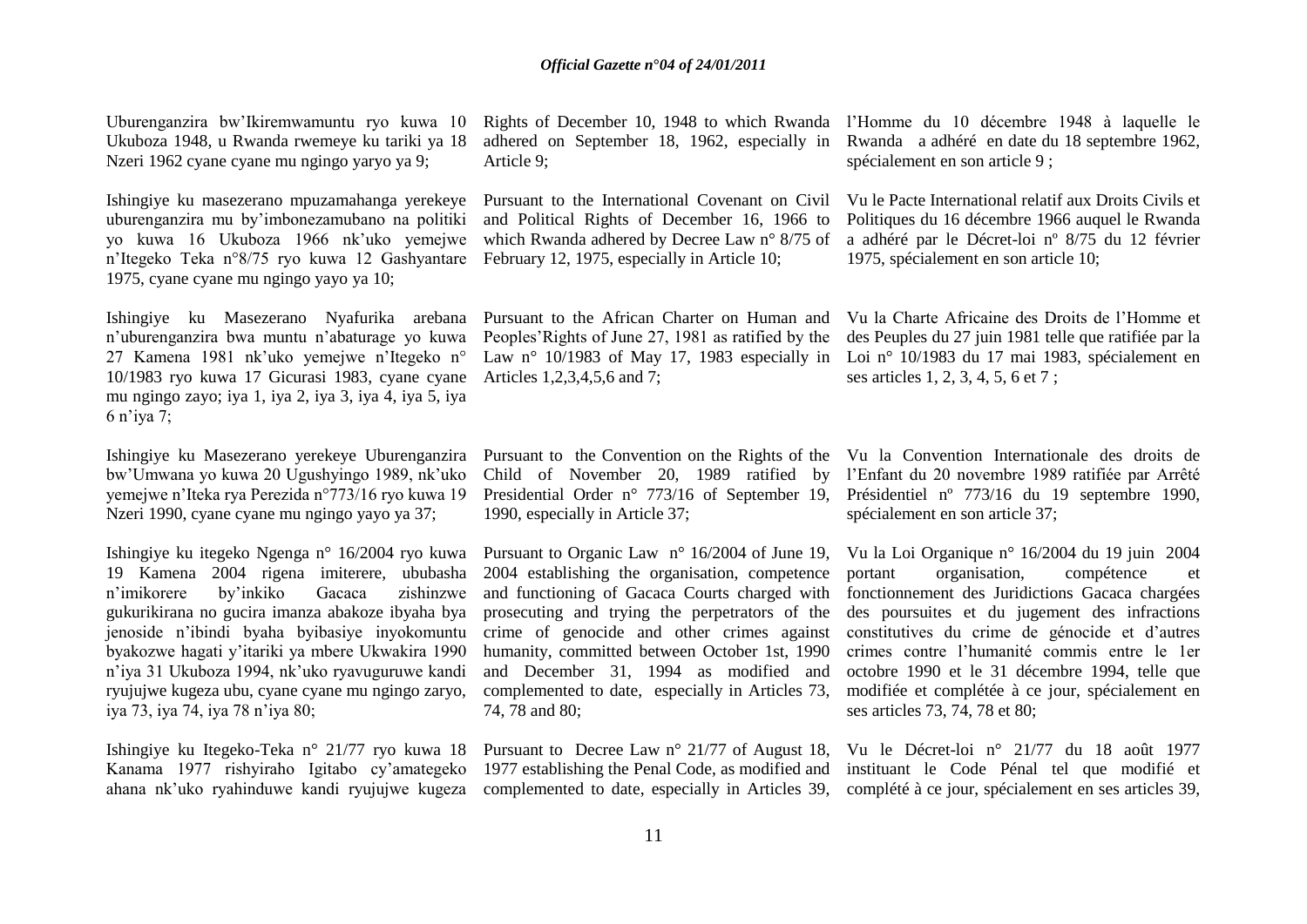| ubu, cyane cyane mu ngingo zaryo, iya 39, iya 40 40 and 41;<br>$n$ 'iya 41;                                                                                                                                                                                    |                                                                                                                                                    | 40 et 41;                                                                                                           |
|----------------------------------------------------------------------------------------------------------------------------------------------------------------------------------------------------------------------------------------------------------------|----------------------------------------------------------------------------------------------------------------------------------------------------|---------------------------------------------------------------------------------------------------------------------|
| Ishingiye ku Itegeko n°22/2002 ryo kuwa Pursuant to Law n° 22/2002 of 09/07/2002 on<br>09/07/2002 rishyiraho sitati rusange igenga abakozi General Statutes for Rwanda Public Service;<br>ba Leta n'inzego z'imirimo ya Leta;                                  |                                                                                                                                                    | Vu la Loi nº 22/2002 du 09/07/2002 portant<br>Statut Général de la Fonction Publique<br>Rwandaise;                  |
| Ishingiye ku Itegeko n°13/2004 ryo kuwa 17 Pursuant to Law n°13/2004 of May 17, 2004 Vu la Loi n° 13/2004 du 17 mai 2004 portant Code<br>Gicurasi 2004 ryerekeye imiburanishirize y'imanza<br>z'inshinjabyaha, nk'uko ryahinduwe kandi ryujujwe<br>kugeza ubu; | relating to the Code of Criminal Procedure as<br>modified and complemented to date;                                                                | de Procédure Pénale telle que modifiée et<br>complétée à ce jour;                                                   |
| Ishingiye ku Itegeko n°13/2009 ryo kuwa 27<br>Gicurasi 2009 rigenga umurimo, cyane cyane mu<br>ngingo zaryo; iya 14 n'iya 15;                                                                                                                                  | establishing the Labor Code, especially in du Travail, spécialement en ses articles 14 et 15;<br>Articles 14 and 15;                               | Pursuant to Law n°13/2009 of May 27, 2009 Vu la Loi n° 13/2001 du 27 mai 2009 portant Code                          |
| Isubiye ku Itegeko nº 38/2006 ryo kuwa 25 Nzeri<br>rikanagena<br>imitunganyirize<br>rishyiraho<br>2006<br>y'Urwego rw'Igihugu rushinzwe imicungire ya<br>Gereza;                                                                                               | Having reviewed Law $n^{\circ}$ 38/2006 of September<br>25, 2006 establishing and determining the<br>organisation of the National Prisons Service; | Revu la Loi nº 38/2006 du 25 septembre 2006<br>portant création et organisation du Service National<br>des Prisons; |
| YEMEJE:                                                                                                                                                                                                                                                        | <b>ADOPTS:</b>                                                                                                                                     | <b>ADOPTE:</b>                                                                                                      |
| INTERURO YA MBERE: ISHYIRWAHO RYA<br>RCS,<br><b>IMITERERE</b><br><b>N'INSHINGANO</b><br><b>BY'INZEGO Z'IMIRIMO</b>                                                                                                                                             | <b>TITLE</b><br>ONE:<br>ESTABLISHMENT,<br><b>ORGANIZATION AND</b><br><b>RESPONSIBILITIES OF RCS</b>                                                | TITRE PREMIER: CREATION DE RCS,<br>ORGANISATION ET ATTRIBUTIONS<br>DE<br><b>SES ORGANES</b>                         |
| <b>UMUTWE WA MBERE: INGINGO</b><br><b>RUSANGE</b>                                                                                                                                                                                                              | <b>CHAPTER ONE: GENERAL</b><br><b>PROVISIONS</b>                                                                                                   | <b>CHAPITRE PREMIER:</b><br><b>DISPOSITIONS GENERALES</b>                                                           |
| Ingingo ya mbere: Ishyirwaho rya RCS                                                                                                                                                                                                                           | <b>Article One: Establishment of RCS</b>                                                                                                           | <b>Article premier : Création de RCS</b>                                                                            |
| Hashyizweho Urwego rw'Igihugu Rushinzwe<br>Imfungwa n'Abagororwa rwitwa<br>"RCS" mu<br>magambo ahinnye y'icyongereza.                                                                                                                                          | The Rwanda Correctional Service is hereby<br>created and hereafter referred to as "RCS".                                                           | Il est créé le Service Correctionnel du Rwanda,<br>$\angle$ RCS $\angle$ en sigle anglais.                          |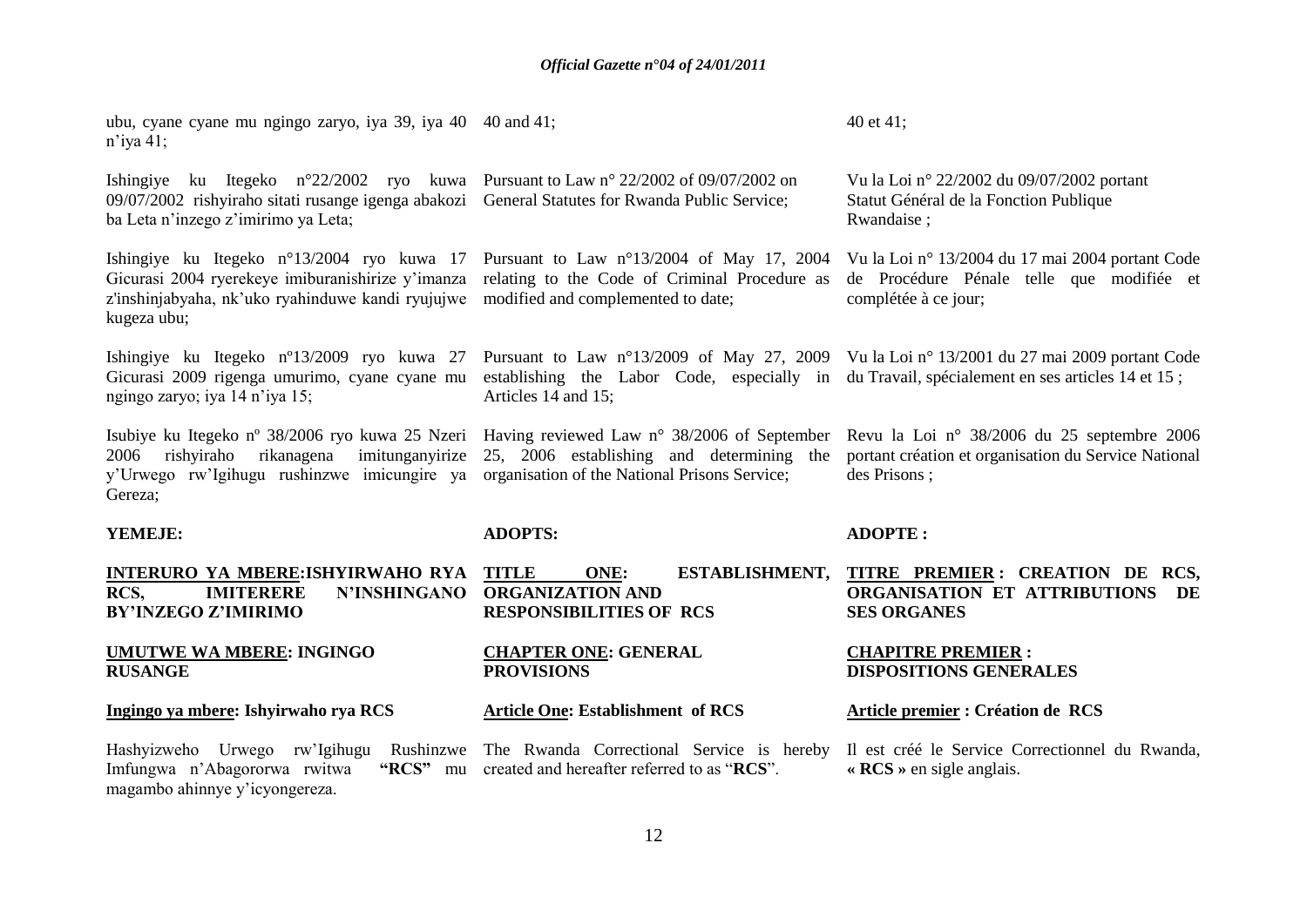| RCS ifite icyicaro mu Mujyi wa Kigali, Umurwa<br>Mukuru wa Repubulika y'u Rwanda. Icyicaro<br>gishobora kwimurirwa ahandi hose mu Rwanda<br>igihe bibaye ngombwa.                                                     | The Head Office of RCS shall be located in Kigali<br>City, the Capital City of the Republic of Rwanda.<br>It may be transferred elsewhere in Rwanda if<br>deemed necessary.                                                           | Le siège de RCS est établi dans la Ville de Kigali,<br>Capitale de la République du Rwanda. Il peut, en<br>cas de necéssité, être transféré en tout autre lieu<br>sur le territoire du Rwanda.                                                 |
|-----------------------------------------------------------------------------------------------------------------------------------------------------------------------------------------------------------------------|---------------------------------------------------------------------------------------------------------------------------------------------------------------------------------------------------------------------------------------|------------------------------------------------------------------------------------------------------------------------------------------------------------------------------------------------------------------------------------------------|
| RCS if ite ubwisanzure mu miyoborere<br>no mu<br>micungire y'abakozi n'imari byayo.                                                                                                                                   | RCS has administrative and financial autonomy.                                                                                                                                                                                        | RCS est doté de l'autonomie administrative et<br>financière.                                                                                                                                                                                   |
| Ingingo ya 2: Urwego rureberera RCS                                                                                                                                                                                   | <b>Article 2: Supervising Authority of RCS</b>                                                                                                                                                                                        | <b>Article 2 : Organe de tutelle de RCS</b>                                                                                                                                                                                                    |
| RCS irebererwa na Minisiteri ifite imfungwa<br>n'abagororwa mu nshingano zayo.                                                                                                                                        | RCS shall be supervised by the Ministry in charge<br>of detainees and prisoners.                                                                                                                                                      | RCS est placé sous tutelle du Ministère ayant les<br>détenus et les prisonniers dans ses attributions.                                                                                                                                         |
| Ingingo ya 3: Ibisobanuro by'amagambo                                                                                                                                                                                 | <b>Article 3: Definition of terms</b>                                                                                                                                                                                                 | <b>Article 3: Définition des termes</b>                                                                                                                                                                                                        |
| Muri iri tegeko, amagambo akurikira asobanura :                                                                                                                                                                       | For the purpose of this Law, the following terms<br>are defined as follows:                                                                                                                                                           | Au sens de la présente loi, les termes repris ci-<br>après ont la signification suivante :                                                                                                                                                     |
| $1^{\circ}$ "gereza":<br>ahantu<br>hemezwa<br>n'Iteka rya<br>hafungirwa<br>hakurikijwe<br>Perezida,<br>abantu<br>icyemezo cy'urukiko;                                                                                 | $1^{\circ}$ " <b>prison</b> ": a place established<br>by<br>a<br>Presidential Order where persons<br>are<br>incarcerated following a court decision;                                                                                  | $1^\circ$ "prison": lieu déterminé<br>Arrêté<br>par<br>Présidentiel où sont incarcérées les personnes<br>sur décision judiciaire;                                                                                                              |
| "umucungagereza":<br>umukozi<br>$2^{\circ}$<br>w'umwuga<br>w'ubucungagereza muri RCS;                                                                                                                                 | 2° "prison guard": professional employee of<br>the RCS charged with prison security;                                                                                                                                                  | "surveillant": professionnel de surveillance<br>$2^{\circ}$<br>des prisons au sein de RCS;                                                                                                                                                     |
| 3° "gufunga": ugushyira umuntu muri gereza<br>hakurikijwe icyemezo cy'urukiko;                                                                                                                                        | 3° "imprison": to keep a person in prison<br>following a court decision;                                                                                                                                                              | 3° "emprisonner" : le fait de mettre une<br>personne dans un lieu de détention<br>conformément à la décision judiciaire;                                                                                                                       |
| 4° "igihano nsimburagifungo cy'imirimo ifitiye<br>igihugu akamaro": igihano cyo gukora<br>imirimo idahemberwa gihabwa uwahamwe<br>n'icyaha nyuma y'urubanza rwaciwe n'urukiko<br>mu buryo budasubirwaho cyitwa TIG mu | "alternative penalty to imprisonment": a<br>$4^\circ$<br>given to a person definitively<br>penalty<br>sentenced to imprisonment by a court<br>decision consisting of uncompensated public<br>labor, referred to by its French acronym | "la peine alternative à l'emprisonnement":<br>$4^{\circ}$<br>peine alternative attribuée à une personne<br>condamnée définitivement à l'emprisonement<br>conformément à une désision judiciaire et<br>consistant à faire des Travaux d'Intérêt |

"TIG";

Général «TIG» en sigles;

magambo ahinnye y"igifaransa;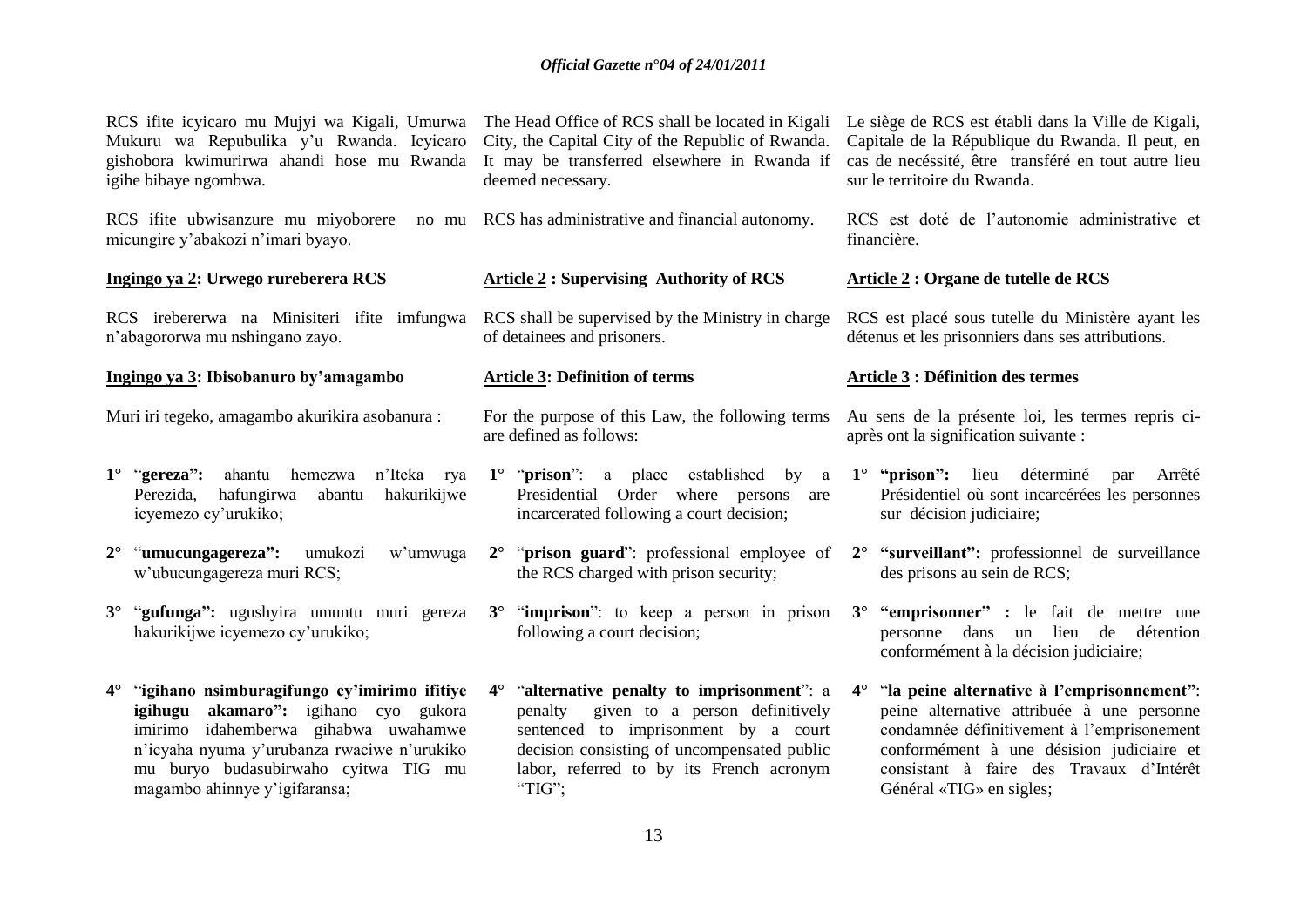- **5°** "**umugororwa":** umuntu urangiriza muri gereza cyangwa mu gukora TIG, igihano yakatiwe n"urukiko mu buryo budasubirwaho;
- **6° "imfungwa**": umuntu wese ufunze kubera icyemezo cyafashwe n"urukiko kandi ataraburana ngo akatirwe mu buryo budasubirwaho;
- **7°** "**Komiseri Mukuru" :** Umuyobozi Mukuru wa RCS;
- **8°** "**Minisitiri":** Minisitiri ufite imfungwa n'abagororwa mu nshingano ze;
- **9°** "**Umugenzuzi":** umuntu wese wahawe inshingano zo kugenzura ibikorwa binyuranye bya za gereza cyangwa ingando za TIG hakurikijwe amategeko.

### **UMUTWE WA II: INSHINGANO ZA RCS**

**Ingingo ya 4: Inshingano za RCS**

Inshingano z"ingenzi za RCS ni izi zikurikira :

- 1° gushyira mu bikorwa politiki rusange y"imicungire y"imfungwa n"abagororwa;
- 2° kubahiriza uburenganzira bw"imfungwa 2° to respect the rights of detainees and n"abagororwa hakurikijwe amategeko;
- **5°** "**prisoner**": a person serving a sentence in prison or by performing TIG following a court final decision;
- **6°** "**detainee**": any person incarcerated in accordance with a court decision but who has not been tried and sentenced;
- **7°** "Commissioner General": Director of RCS:
	- detainees and prisoners;
- **9°** "**Inspector**": any person given the responsibility to supervise various prison activities or TIG camps in accordance with the law.

### **CHAPTER II: RESPONSIBILITIES ON OF CHAPITRE II: ATTRIBUTIONS DE RCS**

### **Article 4: Responsibilities of RCS**

The main responsibilities of RCS are as follows:

- 1° to implement the general policy for the management of detainees and prisoners;
- prisoners in accordance with the law;
- **5° "prisonnier":** toute personne condamnée définitivement par décision judiciaire et incarcérée ou en train d"exécuter sa peine de TIG;
- **6°** "**détenu ":** toute personne incarcérée par décision judiciaire et qui n'est pas encore jugée et condamnée définitivement ;
- **7° "Commissaire Général":** Directeur Général du RCS ;
- **8°** "**Minister**": the Minister in charge of **8° "Ministre ":** le Ministre ayant les détenus et les prisonniers dans ses attributions ;
	- **9° "Inspecteur ":** toute personne chargée de la supervision des différentes activités des prisons ou des camps d"exécution de la peine de TIG

# **RCS**

#### **Article 4: Attributions de RCS**

Les principales attributions de RCS sont les suivantes :

- 1° mettre en œuvre la politique générale de gestion des détenus et des prisonniers;
- 2° assurer le respect des droits des détenus et des prisonniers conformément à la loi;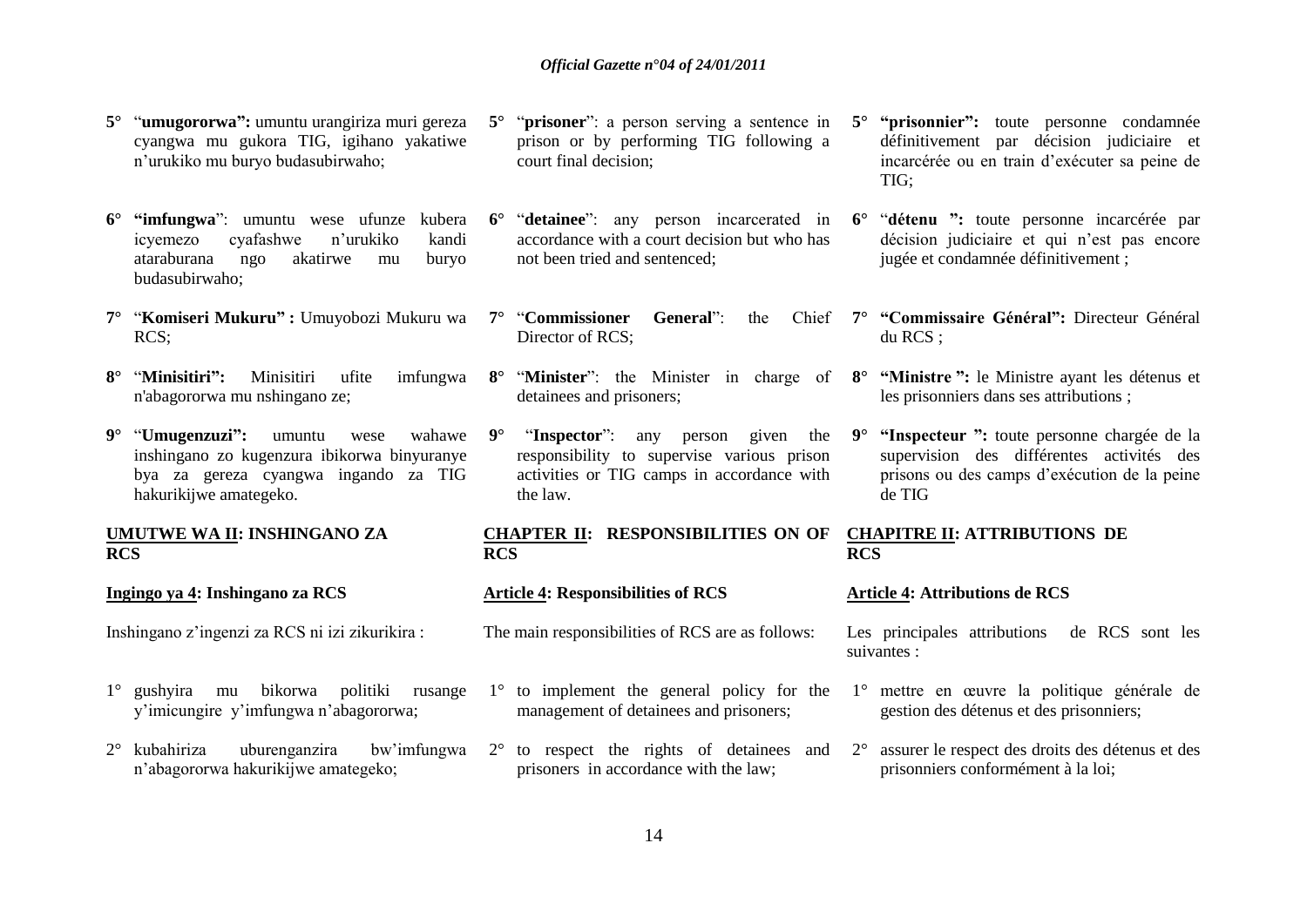- 3° kubahiriza umutekano wa buri mfungwa na buri mugororwa kugeza igihe arangirije igihano cyagenwe n"urukiko; sentence;
- 4° kubahiriza ubuzima, ubudahungabanywa ku mubiri no mu mutwe n"imibereho myiza by"imfungwa n"abagororwa;
- 5° gushyira mu bikorwa uburyo buboneye bufasha imfungwa n"abagororwa kwihana no guhindura imyumvire ;
- 6° gushyira mu bikorwa imicungire myiza ya 6° to ensure effective management of prisons gereza n"iy"abakora TIG;
- 7° kugenzura imikorere y"ubuyobozi bwa gereza n"ubwa TIG;
- 8° guteza imbere ibikorwa nyongeramusaruro n"imicungire myiza yabyo muri za gereza no muri TIG;
- 9° kongera ubumenyi n"ubushobozi bw"abakozi bakora muri RCS ;
- 10° kongera ubumenyi bw"imfungwa n"abagororwa no kubateganyiriza gahunda z"imikino n"imyidagaduro;
- 3° to ensure the security of every detainee and prisoner until the completion of his/her
	- 4° to respect the life, physical and moral integrity and well-being of detainees and prisoners;
	- 5° to implement effective strategies to enable detainees and prisoners to repent and change their mentality;
	- and persons serving TIG penalty;
	- $7^\circ$  to oversee the functioning of the  $7^\circ$  superviser administration of prisons and TIG;
	- 8° to promote productivity and its effective management in prisons and TIG;
	- 9° to develop professional skills and build capacity of RCS employees;
	- 10° to develop the skills of detainees and prisoners, and plan sports and leisure activities for them;
- 11° kongera umutungo wa RCS ; 12° gusobanurira abaturage ibikorwa bya RCS. 11<sup>°</sup> to increase the assets of RCS; 12° senzitisation of RCS activities. 11° accroître le patrimoine de RCS; 12° vulgarisation des activités de RCS.
- 3° garantir la sécurité de tout détenu et prisonnier jusqu'au terme de la peine prononcée par la juridiction;
- 4° assurer le respect de la vie, de l"intégrité physique et morale ainsi que le bien-être des détenus et des prisonniers;
- 5° mettre en œuvre les stratégies efficaces permettant aux détenus et aux prisonniers de se repentir et de changer leurs mentalités;
- 6° assurer la mise en œuvre d"une meilleure gestion des prisons et des personnes purgeant la peine de TIG;
- le fonctionnement de l"administration des prisons et des TIG;
- 8° promouvoir les activités génératrices de revenus et leur bonne gestion au sein des prisons et duTIG;
- 9° renforcer les connaissances et les capacités du personnel de RCS;
- 10° renforcer les connaissances des détenus et des prisonniers et prévoir à leur intention les programmes de sports et loisirs;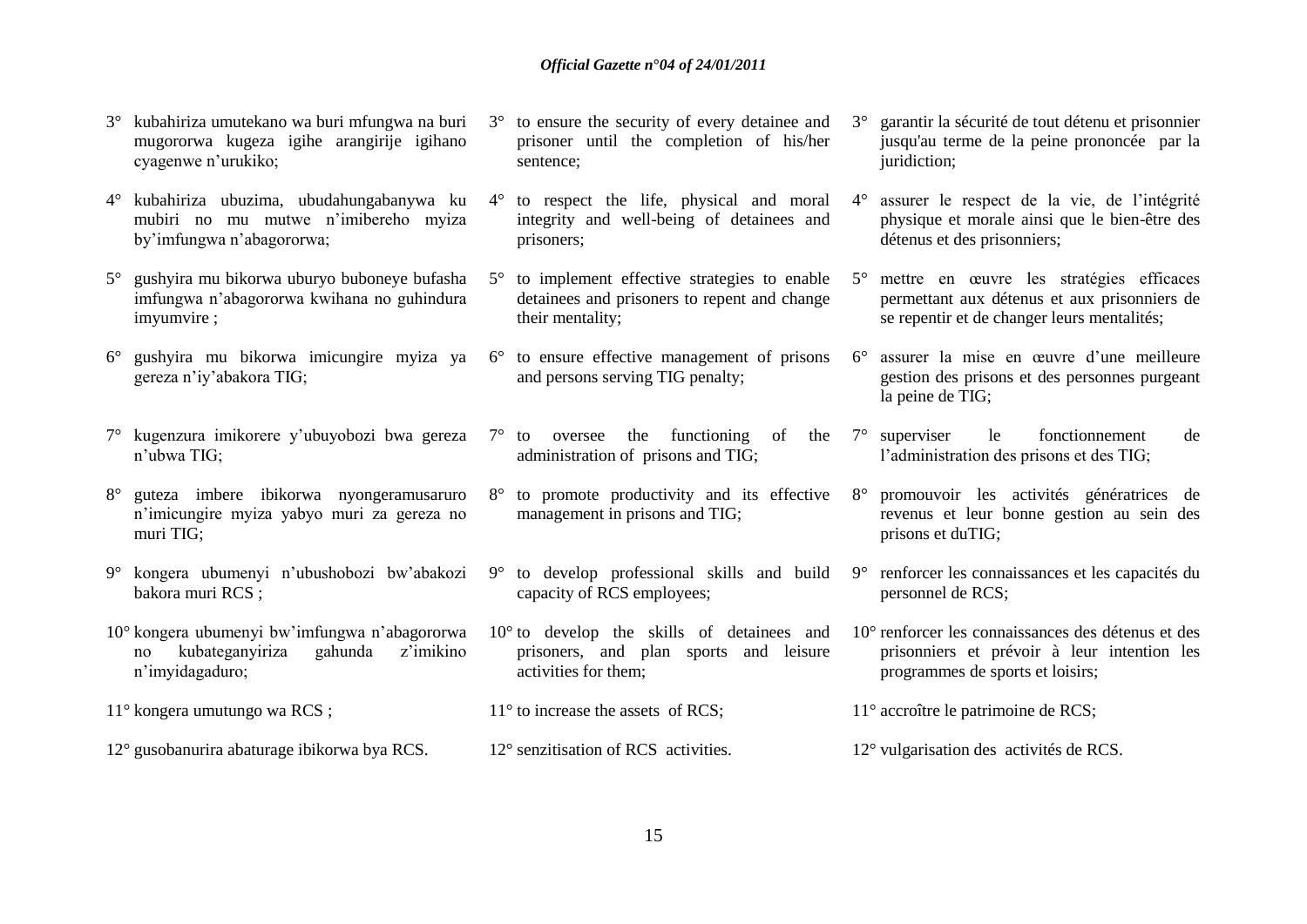| ET<br><b>ORGANISATION</b><br><b>ATTRIBUTIONS DES ORGANES</b><br>DE DIRECTION ET DES SERVICES<br>Section première : Organisation et attributions                                                 |
|-------------------------------------------------------------------------------------------------------------------------------------------------------------------------------------------------|
|                                                                                                                                                                                                 |
| Les organes de direction de RCS sont le Haut                                                                                                                                                    |
| <b>Sous-section première : Haut Conseil</b>                                                                                                                                                     |
| <b>Article 6: Attributions du Haut Conseil</b>                                                                                                                                                  |
|                                                                                                                                                                                                 |
| defining the RCS vision and plan of action $1^{\circ}$ déterminer la vision stratégique et le plan<br>d'action du RCS et faire le suivi de leur mise                                            |
| adopter le règlement d'ordre intérieur du RCS;                                                                                                                                                  |
| approuver l'avant-projet de budget annuel<br>aux<br>organes                                                                                                                                     |
| prendre les décisions relatives à la gestion, la<br>performance et la conduite des agents de RCS<br>determining matters pertaining to the respect 5° prendre les décisions relatives au respect |
|                                                                                                                                                                                                 |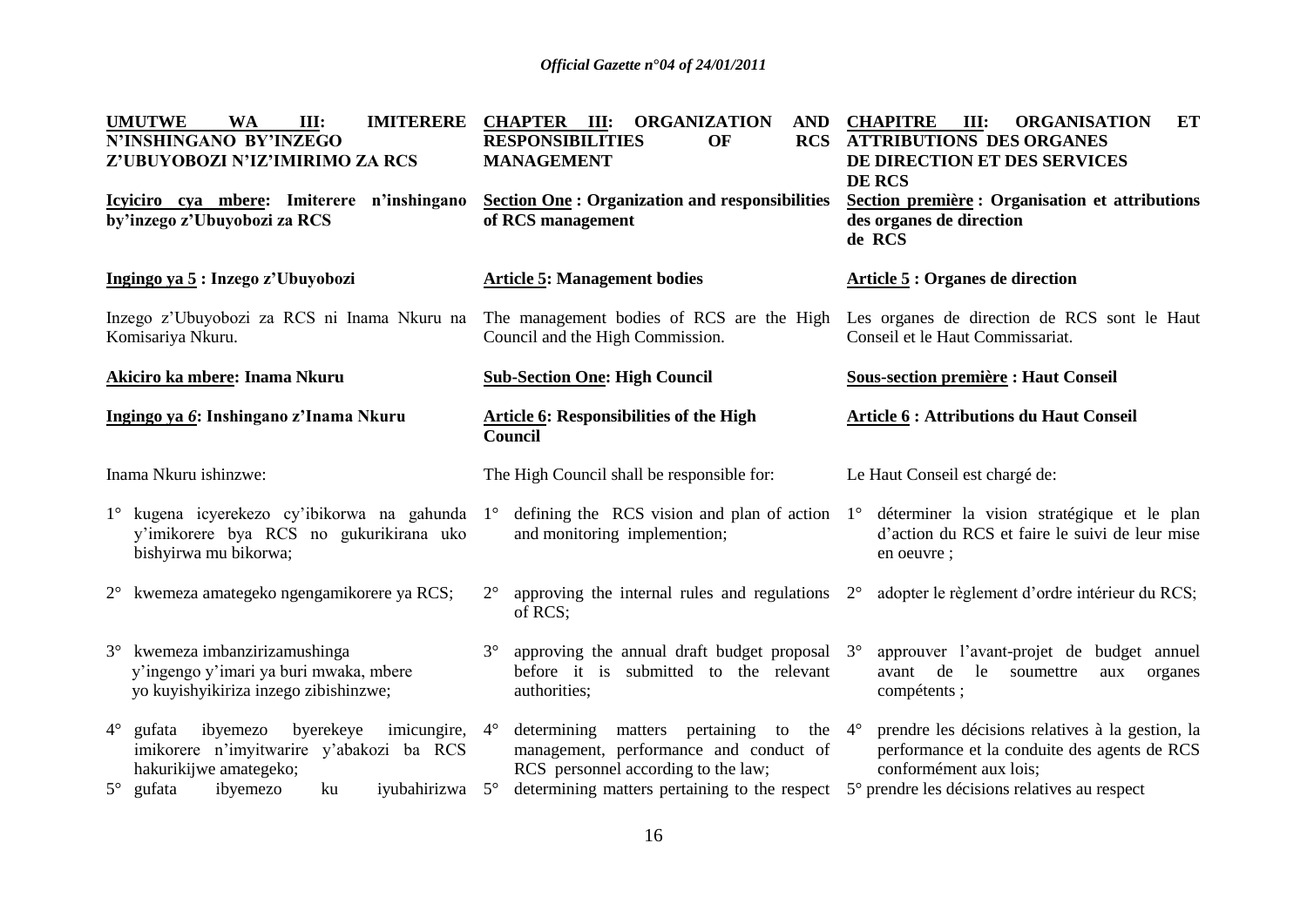| ry'uburenganzira bw'imfungwa n'abagororwa<br>n'ikindi cyose cyateza imbere imicungire yabo;                                | of detainees and prisoners' rights, and any<br>other initiative contributing<br>the<br>to<br>improvement of the management of detainees<br>and prisoners;                            | des droits des détenus et des prisonniers<br>et tout autre initiative pouvant contribuer<br>à une meilleure gestion des détenus et des<br>prisonniers;    |
|----------------------------------------------------------------------------------------------------------------------------|--------------------------------------------------------------------------------------------------------------------------------------------------------------------------------------|-----------------------------------------------------------------------------------------------------------------------------------------------------------|
| gufata ibyemezo ku micungire ya za gereza 6°<br>$6^{\circ}$<br>n'ingando za TIG;                                           | determining matters pertaining to<br>management of prisons and TIG camps;                                                                                                            | the 6° prendre des décisions sur la gestion des<br>prisons et des camps de TIG;                                                                           |
| kwemeza, buri gihembwe, raporo y'ibikorwa na<br>$7^{\circ}$<br>raporo y'imikoreshereze y'umutungo bya RCS.                 | 7. approving quarterly reports on RCS activities<br>and the use of its assets.                                                                                                       | 7° approuver trimestriellement le rapport<br>d'activités et le rapport d'utilisation des<br>biens de RCS.                                                 |
| Ingingo ya 7: Abagize Inama Nkuru                                                                                          | <b>Article 7: Members of the High Council</b>                                                                                                                                        | <b>Article 7: Composition du Haut Conseil</b>                                                                                                             |
| Abagize Inama Nkuru ya RCS bashyirwaho n'Iteka<br>rya Perezida rikanagena muri bo Perezida, Visi<br>Perezida n'Umwanditsi. | Members of the High Council of RCS shall be<br>appointed by a Presidential Order that determines<br>among them who shall be the Chairperson, Vice<br>Chairperson and the rapporteur. | Les membres du Haut Conseil de RCS sont<br>nommés par Arrêté Présidentiel qui détermine<br>parmi eux le Président, le Vice-Président et le<br>rapporteur. |
| Iyo abishatse Minisitiri ureberera Urwego ashobora<br>kujya mu nama y'Inama Nkuru. Icyo gihe ni we<br>uyiyobora.           | Upon his/her initiative, the Minister can take part<br>in a High Council meeting. In this case, he/she<br>shall preside over the meeting.                                            | De son initiative, le Ministre de tutelle de RCS<br>peut participer à la réunion du Haut Conseil de<br>RCS. Dans ce cas, il la préside.                   |
| Ingingo ya 8: Imikorere y'Inama Nkuru                                                                                      | <b>Article 8: Functioning of the High Council</b>                                                                                                                                    | <b>Article 8: Fonctionnement du Haut Conseil</b>                                                                                                          |
| Imikorere y'Inama Nkuru ya RCS igenwa n'Iteka<br>rya Minisitiri w'Intebe.                                                  | The functioning of the High Council shall be<br>determined by an Order of the Prime Minister.                                                                                        | Le fonctionnement du Haut Conseil de RCS est<br>déterminé par Arrêté du Premier Ministre.                                                                 |
| <u> Akiciro ka 2</u> : Komisariya Nkuru                                                                                    | <b>Sub-section 2: High Commission</b>                                                                                                                                                | <b>Sous-Section 2: Haut Commissariat</b>                                                                                                                  |
| Ingingo ya 9: Ubuyobozi Nshingwabikorwa bwa<br><b>RCS</b>                                                                  | <b>Article 9: Executive Authority of RCS</b>                                                                                                                                         | Article 9: Autorité Exécutive du RCS                                                                                                                      |
| Komisariya<br>Nkuru<br>buyobozi<br>$\overline{\text{ni}}$<br>bwo<br>nshingwabikorwa bwa RCS.                               | authority of the RCS.                                                                                                                                                                | The High Commission shall be the executive Le Haut Commissariat est l'autorité exécutive du<br>RCS.                                                       |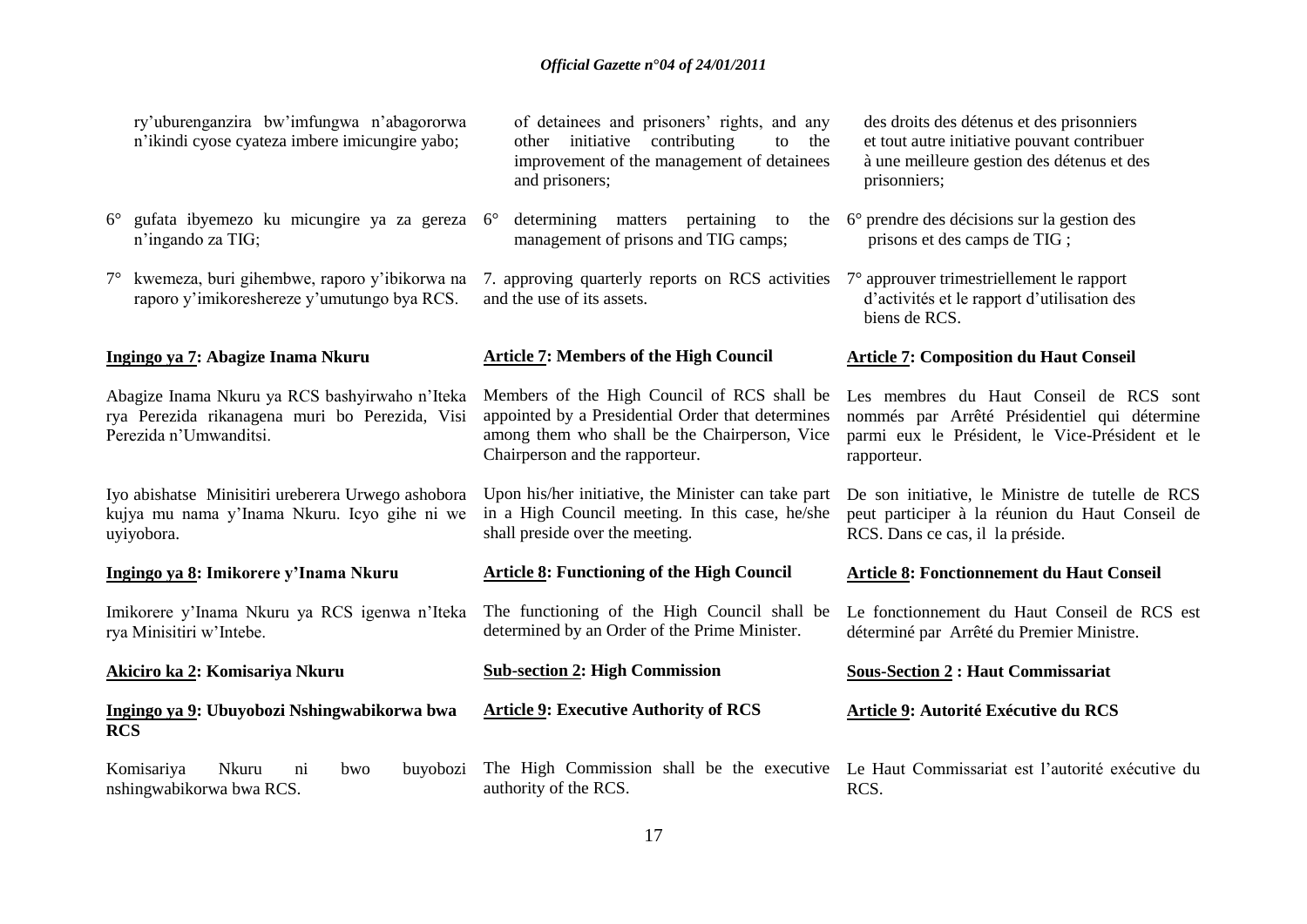na Komiseri Mukuru Wungirije, bafashijwe n"Abakomiseri bashinzwe imirimo inyuranye.

Komiseri Mukuru, Komiseri Mukuru Wungirije n"Abakomiseri bashyirwaho kandi bagakurwaho n"Iteka rya Perezida.

#### **Ingingo ya 10: Inshingano za Komisariya Nkuru**

Komisariya Nkuru ishinzwe :

- 1° gutegura umushinga w"icyerekezo cy"ibikorwa na gahunda y"imikorere bya RCS;
- 2° gutegura imbanzirizamushinga z"amategeko ngengamikorere ya RCS, ya za gereza n"ay"ingando za TIG;
- 3° gutegura imbanzirizamushinga y"ingengo y"imari ya RCS no kuyigeza ku Nama Nkuru;
- 4° gushyira mu bikorwa ibyemezo by"Inama Nkuru ya RCS;
- 5° kubahiriza uburenganzira n"umutekano by"imfungwa n"abagororwa nk"uko amategeko abiteganya;
- 6° gukora raporo ziteganywa n"amategeko;
- 7° gushyira mu bikorwa gahunda zo kongera

General and other Commissioners who have Commissaires chargés de différentes fonctions. different functions.

The Commissioner General, the Commissioner General and the Commissioners are appointed and removed from révoqués par Arrêté Présidentiel. office by Presidential Order.

#### **Article 10: Responsibilities of the High Commission**

The High Commission is responsible for:

- 1° preparing the strategic plan and action plan of RCS;
- 2° preparing draft internal rules and regulations of RCS, prisons and TIG camps;
- 3° preparing the annual draft budget proposal of RCS and submitting it to the High Council;
- 4° implementing decisions of the High Council of RCS;
- 5° ensuring the respect of rights and security of detainees and prisoners as provided by the law;
- 6° preparing reports as required by the law;
- 7° implementing skill development and

RCS iyoborwa na Komiseri Mukuru wunganirwa RCS is directed by the Commissioner General, RCS est dirigé par un Commissaire Général assisté who is assisted by a Deputy Commissioner d'un Commissaire Général Adjoint et des

> Le Commissaire Général, le Commissaire Général Adjoint et les Commissaires sont nommés et

#### **Article 10: Attributions du Haut Commissariat**

Le Haut Commissariat est chargé de :

- 1° préparer le plan stratégique et le plan d'action de RCS<sup>.</sup>
- 2° élaborer l"avant-projet de Règlement d"ordre intérieur de RCS, des prisons et des camps de TIG;
- 3° préparer l"avant-projet de budget annuel de RCS et le soumettre au Haut Conseil;
- 4° exécuter les décisions du Haut Conseil de RCS;
- 5° assurer le respect des droits et de la sécurité des détenus et des prisonniers conformément à la loi ;
- 6° élaborer les rapports qui sont prévus par la loi ;
- 7° mettre en oeuvre les programmes de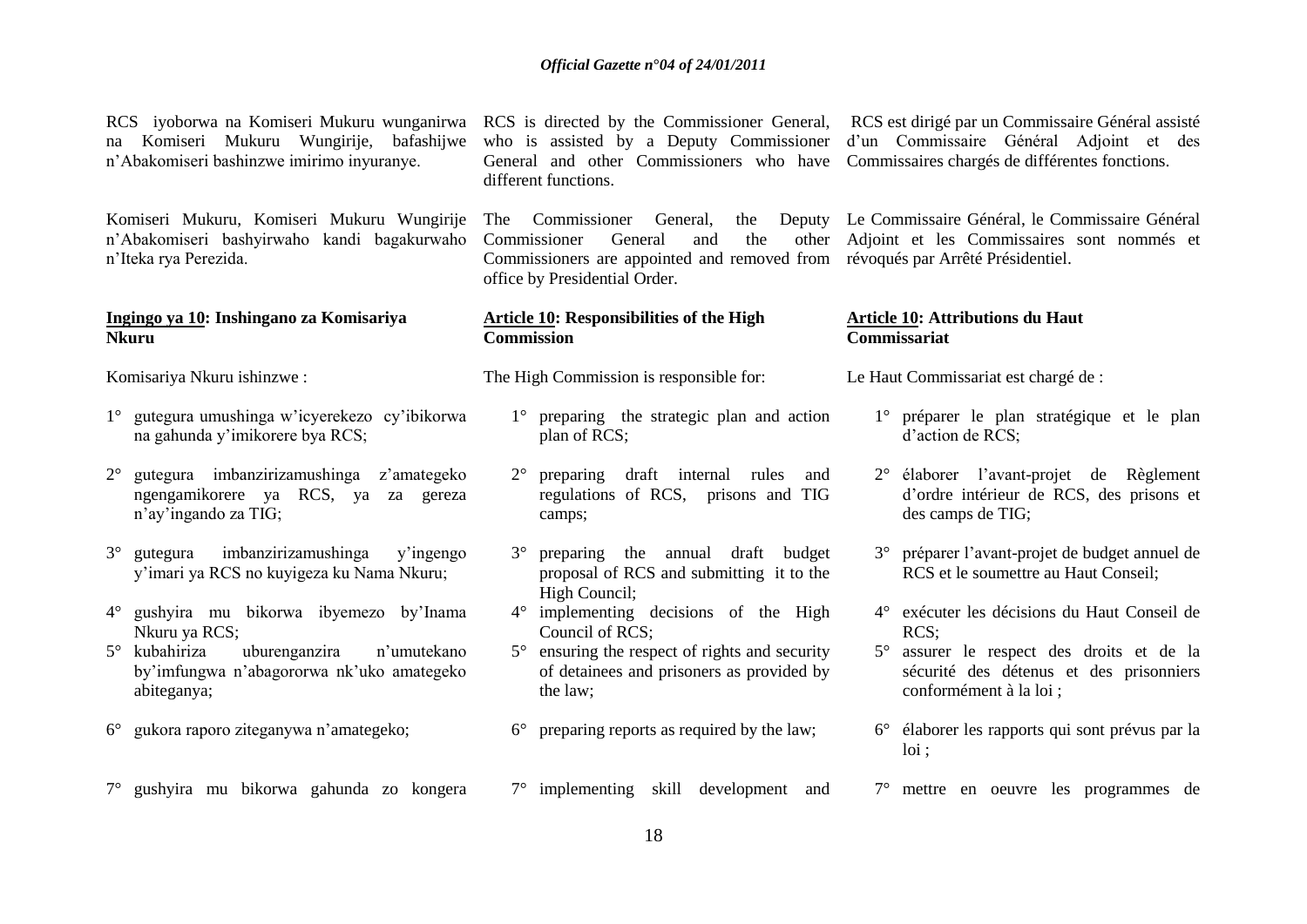ubumenyi n"ubushobozi by"abakozi ba RCS;

- 8° gufasha imfungwa n"abagororwa kongera ubumenyi;
- 9° kwakira impano n"indagano bigenewe RCS, byemejwe na Minisitiri;
- 10° gufata ku rwego rwa mbere ibyemezo byerekeye imicungire, imikorere n"imyitwarire y"abakozi ba RCS bagenwa na sitati rusange y"abakozi ba Leta n"abafite sitati yihariye, no ku rwego rwa nyuma ibyerekeye abakozi bagengwa n"amasezerano y"umurimo;
- 11° guhinduranya mu myanya abacungagereza n"abakozi ba RCS keretse gusa abashyirwaho n"Iteka rya Perezida cyangwa Iteka rya Minisitiri w"Intebe;
- 12° gukora ikindi cyose cyasabwa n"Inama Nkuru;
- 13° gukora ikindi cyose cyateza imbere RCS.

#### **Ingingo ya 11: Abagize Komisariya Nkuru**

Komisariya Nkuru igizwe n"aba bakurikira:

capacity-building programs for RCS staff members;

- 8° facilitating skill development of detainees and prisoners;
- 9° receiving donations and bequests approved by the Minister;
- 10° take decisions at first instance relating to the management, performance and conduct of RCS staff members governed by the General Statutes for Rwanda Public Service or any specific statutes, and making final decisions on employment contract matters;
- 11° rotating prison guards and other personnel of RCS except those appointed by a Presidential Order or an Order of the Prime Minister;
- 12° performing other functions as may be required by the High Council;
- 13° performing any other activity that may help improve the performance of RCS.

### **Article 11: Composition of the High Commission**

following members:

renforcement des capacités des agents du RCS ;

- 8° faciliter le renforcement des connaissances pour les détenus et les prisonniers ;
- 9° recevoir les dons et legs sur approbation du Ministre ;
- 10° prendre en premier degré les décisions relatives à la gestion, la performance et la conduite des agents de RCS régis par le Statut Général de la Fonction Publique Rwandaise et ceux régis par un statut particulier et en dernier degré les décisions relatives aux agents régis par le contrat de travail ;
- 11° permuter les surveillants de prisons et les autres agents de RCS, exception faite de ceux qui sont nommés par Arrêté Présidentiel ou par Arrêté du Premier Ministre ;
- 12° accomplir toute autre tâche lui demandée par le Haut Conseil ;
- 13° exercer toute autre activité susceptible d"assurer la promotion de RCS.

### **Article 11: Composition du Haut Commissariat**

The High Commission shall be comprised of the Le Haut Commissariat est composé de membres suivants: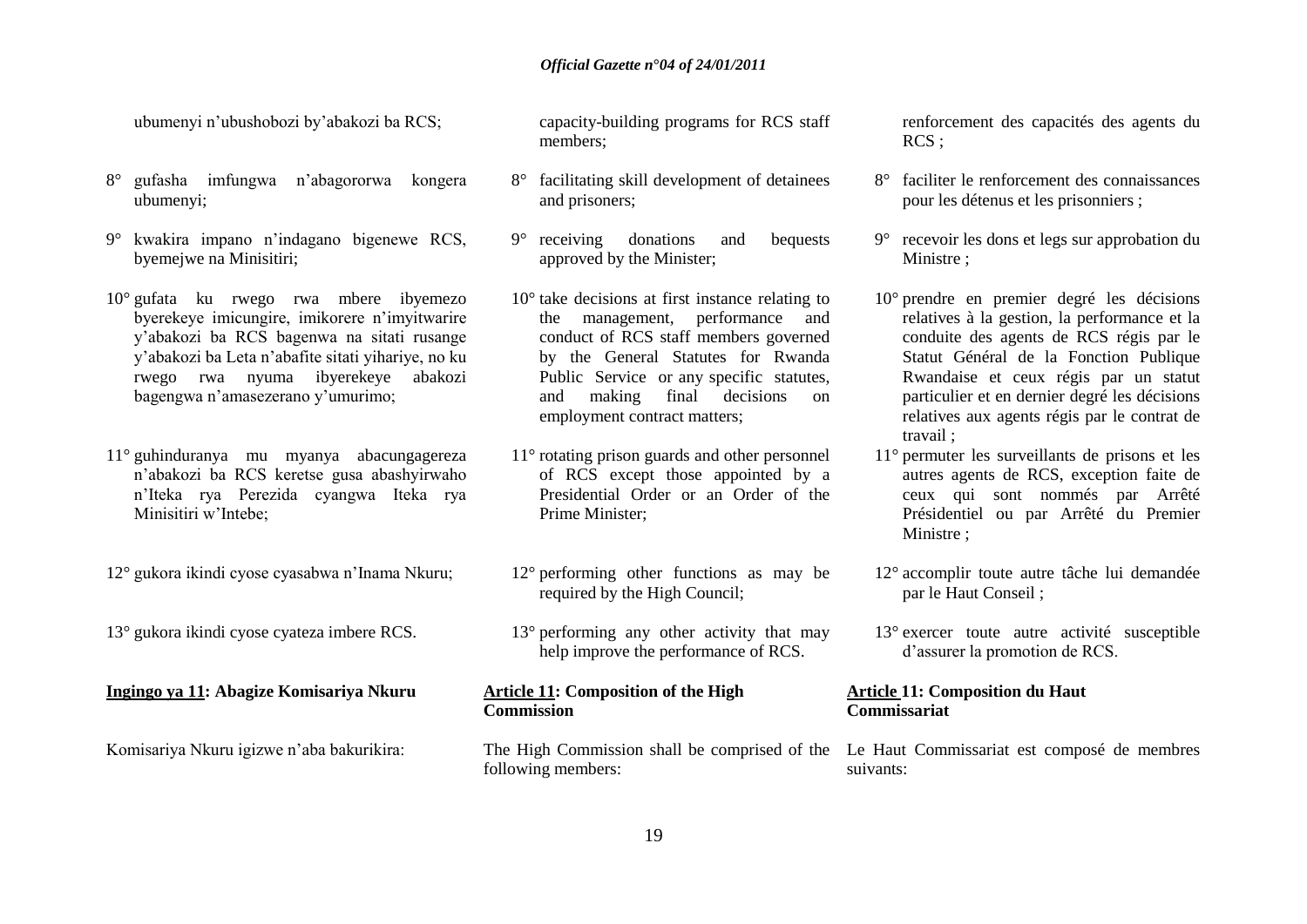| Komiseri Mukuru;<br>Komiseri Mukuru wungirije;<br>$2^{\circ}$<br>$3^\circ$<br>Ba Komiseri;<br>Abayobozi b'Inzego z'imirimo muri RCS.<br>$4^\circ$ | 1 <sup>°</sup> the Commissioner General;<br>2 <sup>°</sup> the Deputy Commissioner General;<br>3 <sup>°</sup> the Commissioners;<br>4° the heads of RCS departments. | 1 <sup>°</sup> le Commissaire Général;<br>2 <sup>°</sup> le Commissaire Général Adjoint;<br>3 <sup>°</sup> les Commissaires;<br>4° les chefs de départements au sein de RCS. |
|---------------------------------------------------------------------------------------------------------------------------------------------------|----------------------------------------------------------------------------------------------------------------------------------------------------------------------|------------------------------------------------------------------------------------------------------------------------------------------------------------------------------|
| Ingingo ya 12: Inshingano za Komiseri Mukuru                                                                                                      | <b>Article 12: Responsibilities of Commissioner</b>                                                                                                                  | Article 12: Attributions du Commissaire                                                                                                                                      |
| wa RCS                                                                                                                                            | <b>General of RCS</b>                                                                                                                                                | Général de RCS                                                                                                                                                               |
| Komiseri Mukuru wa RCS afite inshingano                                                                                                           | The Commissioner General of RCS shall have the                                                                                                                       | Le Commissaire Général de RCS a les attributions                                                                                                                             |
| zikurikira:                                                                                                                                       | following responsibilities:                                                                                                                                          | suivantes :                                                                                                                                                                  |
| 1° guhuza ibikorwa bya RCS;<br>gukurikirana imicungire myiza ya RCS;<br>$2^{\circ}$                                                               | coordinate the activities of RCS;<br>$1^{\circ}$<br>ensure the good management of RCS;<br>$2^{\circ}$                                                                | coordonner les activités du RCS ;<br>$1^{\circ}$<br>$2^{\circ}$<br>assurer le suivi de la bonne gestion de<br>RCS;                                                           |
| gutegura inzego z'imirimo za RCS;                                                                                                                 | draft the organizational structure of RCS;                                                                                                                           | concevoir le cadre organique de RCS;                                                                                                                                         |
| $3^\circ$                                                                                                                                         | $3^\circ$                                                                                                                                                            | $3^\circ$                                                                                                                                                                    |
| guhagararira RCS imbere y'amategeko no                                                                                                            | serve as the legal representative of RCS                                                                                                                             | représenter RCS devant la loi et faire                                                                                                                                       |
| $4^{\circ}$                                                                                                                                       | $4^{\circ}$                                                                                                                                                          | $4^{\circ}$                                                                                                                                                                  |
| kumenyekanisha ibikorwa byayo;                                                                                                                    | and inform the public about its activities;                                                                                                                          | connaître ses activités;                                                                                                                                                     |
| gushyira mu bikorwa ibyemezo n'amabwiriza<br>$5^\circ$<br>ahabwa n'inzego zimukuriye;                                                             | implement the decisions of higher<br>$5^\circ$<br>authorities;                                                                                                       | $5^\circ$<br>exécuter les<br>décisions<br>autorités<br>des<br>supérieures;                                                                                                   |
| gutanga raporo ku bikorwa n'imicungire bya<br>$6^{\circ}$<br>RCS.                                                                                 | submit the activity and financial reports of<br>$6^{\circ}$<br>RCS.                                                                                                  | soumettre les rapports<br>d'activités et<br>$6^{\circ}$<br>financiers de RCS                                                                                                 |
| Ingingo ya 13: Inshingano za Komiseri                                                                                                             | <b>Article 13: Responsibilities of RCS Deputy</b>                                                                                                                    | Article 13: Attributions du Commissaire                                                                                                                                      |
| Mukuru wungirije wa RCS                                                                                                                           | <b>Commissioner General</b>                                                                                                                                          | Général Adjoint de RCS                                                                                                                                                       |
| Komiseri Mukuru wungirije wa RCS afite<br>inshingano zikurikira:                                                                                  | have the following responsibilities:                                                                                                                                 | The Deputy Commissioner General of RCS shall Le Commissaire Général Adjoint du RCS a les<br>attributions suivantes :                                                         |
| 1° gusimbura Komiseri Mukuru wa RCS igihe                                                                                                         | replace the Commissioner General in                                                                                                                                  | 1 <sup>°</sup> remplacer le Commissaire Général en cas                                                                                                                       |
| adahari;                                                                                                                                          | case of his/her absence;                                                                                                                                             | d'absence;                                                                                                                                                                   |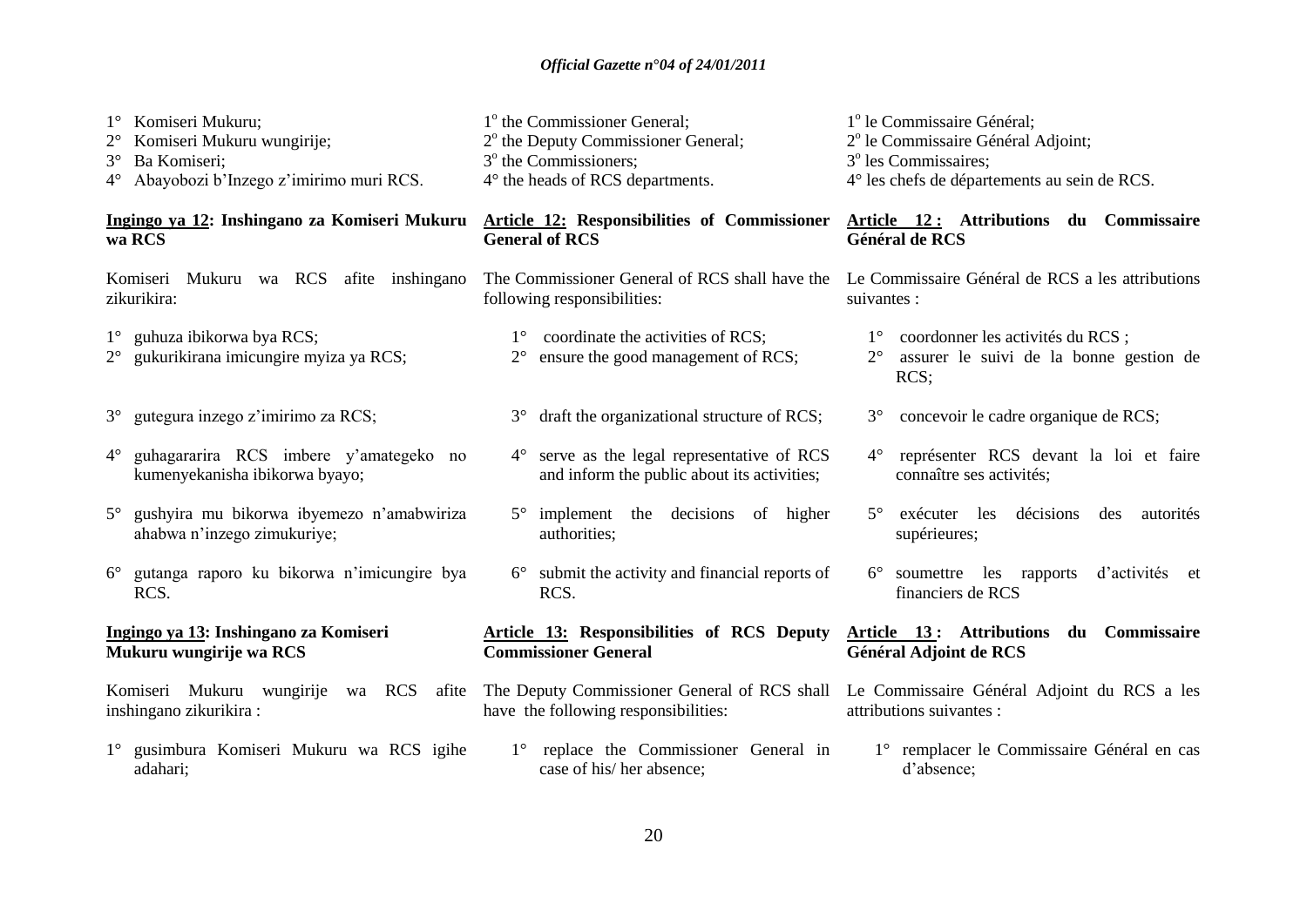- 2° guhuza ibikorwa bya Komisariya za RCS;
- 3° gukurikirana imicungire y"umutungo n"imari bya RCS;
- 4° gukora indi mirimo yagenwa n"inzego zimukuriye.

### **Icyiciro cya 2: Imiterere n'inshingano by'inzego z'imirimo za RCS**

### **Ingingo ya 14: Imiterere y'inzego z'imirimo n'inshingano z'abakozi**

RCS igira abakozi bagengwa na sitati rusange RCS shall have employees governed by the igenga abakozi ba Leta n"abandi bakozi bagengwa General Statutes for Rwanda Public Service, and n'amasezerano v'umurimo n"abacungagereza bagengwa na sitati yihariye contracts, as well as prison guards governed by ishyirwaho n"Iteka rya Perezida.

Imbonerahamwe y"imyanya y"imirimo n"inshingano z"abakozi ba RCS bigenwa n"Iteka rya Minisitiri w"Intebe.

### **Ingingo ya 15: Imishahara**

Uretse abakozi bagengwa na sitati yihariye cyangwa amasezerano y"umurimo, imishahara n"ibindi bigenerwa abayobozi n"abakozi ba RCS bigenwa n"Iteka rya Perezida.

- 2° coordinate the activities of the RCS Commissions;
- 3° manage the property and the finances of RCS;
- 4° perform any other activities that may be assigned by higher authorities.

### **Section 2: Organisation and responsibilities of RCS organs**

### **Article 14: Organisation of organs and employees' responsibilities**

ikagira other employees governed by employment special statutes established by a Presidential Order.

> of RCS personnel shall be determined by an Order of the Prime Minister.

### **Article 15: Salaries**

With the exception of the staff governed by a special statute or employment contracts, salaries or other benefits allocated to the authorities and employees of RCS are determined by a Presidential Order.

- 2° coordonner les activités des commissariats de RCS;
- 3° assurer le suivi de la gestion des biens et des finances de RCS ;
- 4° exécuter toute autre tâche lui confiée par les autorités supérieures.

### **Section 2 : Organisation et attributions des organes de RCS**

### **Article 14: Organisation des organes et attributions du personnel**

RCS est doté du personnel régi par le Statut Général de la Fonction Publique rwandaise et d"autres membres du personnel régis par le contrat de travail ainsi que des surveillants de prisons régis par le statut particulier déterminé par Arrêté Présidentiel.

The organizational structure and responsibilities Le cadre organique et les attributions du personnel de RCS sont déterminés par Arrêté du Premier Ministre.

#### **Article 15: Rémunérations**

A l"exception du personnel régi par un statut particulier ou par un contrat de travail,

les rémunérations et autres avantages accordés aux dirigeants et aux agents de RCS sont déterminés par Arrêté Présidentiel.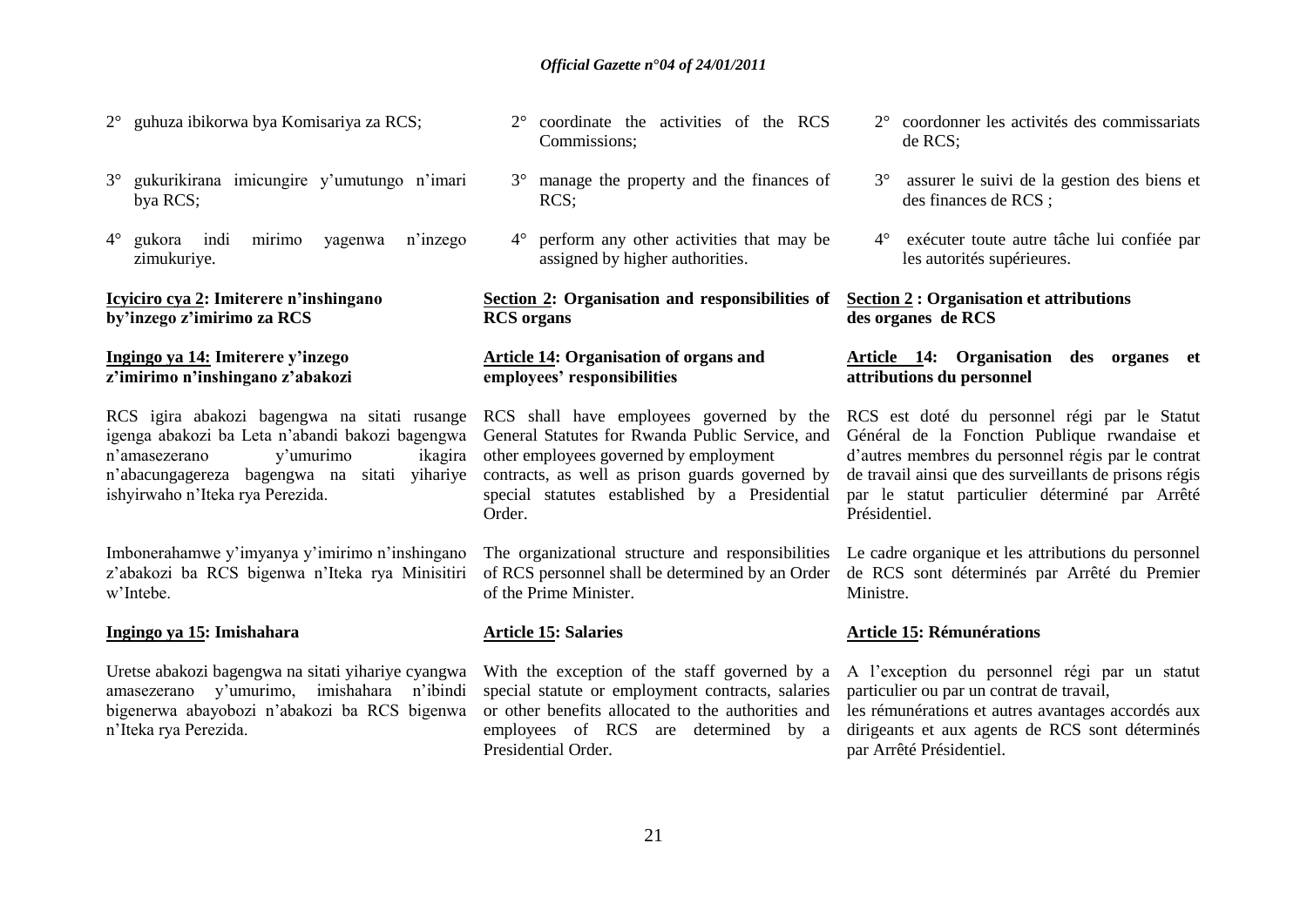**INTERURO YA II : GEREZA N'IMICUNGIRE YAZO**

### **UMUTWE WA MBERE: GEREZA**

#### **Ingingo ya 16: Ishyirwaho rya gereza**

Gereza ishyirwaho n"Iteka rya Perezida. Iryo Teka rigena kandi iby"ibanze bigomba kuboneka kuri buri gereza mu myubakire

yayo hubahirizwa uburenganzira bw"abatuye hafi yayo no kutangiza ibidukikije.

#### **Ingingo ya 17: Umutekano wa gereza**

Umutekano wa gereza ucungwa n"ubuyobozi bwa gereza. Mu rwego rwo kubungabunga umutekano wa gereza, ubuyobozi bwa gereza bukorana mu buryo bwihariye n"inzego zishinzwe umutekano, iz"ubutabera n"inzego z"ibanze z"aho gereza iherereye.

#### **UMUTWE WA II: IMICUNGIRE YA GEREZA**

#### **Ingingo ya 18: Imicungire ya gereza**

Imicungire ya buri munsi ya gereza ikorwa n"abacungagereza bakuriwe n"Umuyobozi wa Gereza, bagengwa na sitati yihariye.

#### **TITLE II: PRISONS AND MANAGEMENT PRISON TITRE II: PRISONS ET LEUR GESTION**

#### **CHAPTER ONE: PRISONS**

#### **Article 16: Prison establishment**

Prisons shall be established by Presidential Order. That order shall also set minimum standards for constructing prisons, taking into consideration the respect of neighboring residents and the protection of environment.

#### **Article 17: Prison security**

The prison management shall ensure security of a prison. In order to secure the prison, prison management shall work closely with security organs, judicial organs and local government authorities of the area where the prison is situated.

#### **CHAPTER II: PRISON MANAGEMENT**

#### **Article 18: Prison management**

by prison guards supervised by the Prison Director and governed by special statutes.

# **CHAPITRE PREMIER: PRISONS**

#### **Article 16: Création d'une prison**

Toute prison est créée par Arrêté Présidentiel. Cet arrêté détermine également les normes minimales pour les constructions de chaque prison, en prenant en compte le respect des droits de la population environnante et la protection de l"environnement.

#### **Article 17: Sécurité de la prison**

La sécurité de la prison est assurée par l"administration de la prison. Dans le cadre de sauvegarder la sécurité de la prison, l"administration de la prison travaille étroitement avec les instances de sécurité, de justice ainsi qu"avec les autorités locales du lieu de prison.

#### **CHAPITRE II : GESTION DE LA PRISON**

#### **Article 18: Gestion de la prison**

The daily management of the prison is carried out La gestion quotidienne de la prison est assurée par les surveillants de prisons sous la supervision du Directeur de prison ; ils sont régis par un statut particulier.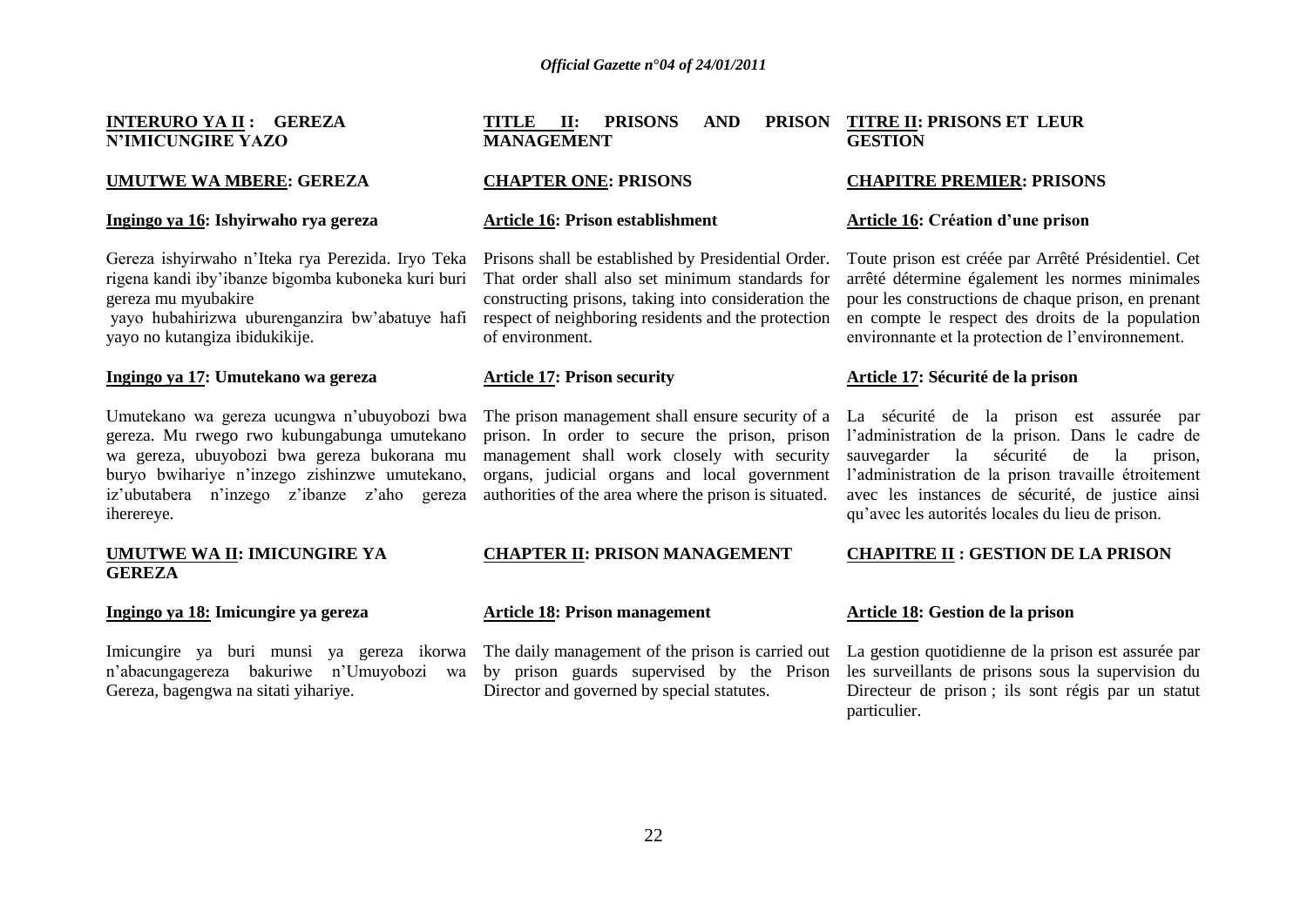| Ingingo ya 19: Gucunga abantu bafunzwe                                                                                                                                                                                   | Surveillance of incarcerated<br>Article 19:<br>persons                                                                                                                                                                                           | <b>Surveillance</b><br><b>Article</b><br><b>19:</b><br>de<br>personnes<br>incarcérées                                                                                                                                                                       |
|--------------------------------------------------------------------------------------------------------------------------------------------------------------------------------------------------------------------------|--------------------------------------------------------------------------------------------------------------------------------------------------------------------------------------------------------------------------------------------------|-------------------------------------------------------------------------------------------------------------------------------------------------------------------------------------------------------------------------------------------------------------|
| Abantu bafunzwe bacungwa n'abacungagereza<br>bambaye imyenda yabigenewe bafite n'ibikoresho<br>byabigenewe.                                                                                                              | Incarcerated persons are under the surveillance<br>of prison guards who have appropriate uniform<br>and equipment.                                                                                                                               | Les personnes incarcérées sont gardées par des<br>surveillants de prisons en uniforme appropriée et<br>dotés d'un matériel approprié.                                                                                                                       |
| Abacungagereza bashinzwe kandi kurinda abantu<br>bafunzwe iyo basohotse hanze ya gereza bagiye<br>kuburana, gukora imirimo cyangwa basohotse ku<br>zindi mpamvu.                                                         | Prison guards are also charged with surveillance<br>of incarcerated persons if they leave the prison for<br>trial, work or any other reasons.                                                                                                    | Les surveillants de prison sont également chargés<br>d'assurer la sécurité des personnes incarcérées qui<br>sortent de la prison pour comparaître en justice,<br>exécuter des travaux ou pour d'autres raisons.                                             |
| Ingingo ya 20: Kugenza ibyaha bikorwa muri Article 20: Prosecuting offences committed in<br>gereza                                                                                                                       | prison                                                                                                                                                                                                                                           | <b>Article 20: Poursuite des infractions</b><br>commises en prison                                                                                                                                                                                          |
| Umuyobozi<br>afite<br>wa<br>gereza<br>bafunzwe<br>bw'ubugenzacyaha ku byaha abantu<br>ahandi baba<br>bakorera muri gereza cyangwa<br>kujya<br>buteganywa<br>buryo<br>bemerewe<br>mu<br>n'amategeko.                      | ububasha The Prison Director has the quality of officer of<br>judicial police for offences committed by<br>incarcerated persons both inside the prison or<br>wherever else they are authorised by law to go.                                     | Le Directeur de prison a la qualité d'officier de<br>police judiciaire pour les infractions commises par<br>les personnes incarcérées à l'intérieur de la prison<br>ou en tout autre lieu où elles ont été autorisées à se<br>rendre conformément à la loi. |
| Ingingo ya 21: Gukumira itoroka                                                                                                                                                                                          | <b>Article 21: Prevention of escape</b>                                                                                                                                                                                                          | Article 21: Prévention de l'évasion                                                                                                                                                                                                                         |
| Umucungagereza afite inshingano yo gukumira<br>itoroka ry'abantu bafunzwe.                                                                                                                                               | Prison guards have the duty<br>prevent<br>to<br>incarcerated persons from escaping.                                                                                                                                                              | Le surveillant a le devoir de prévenir toute évasion<br>des personnes incarcérées.                                                                                                                                                                          |
| Umucungagereza ukeka ko umuntu ufunzwe<br>yatorotse gereza, ashobora kumufata nta cyemezo<br>yahawe n'ababifitiye ububasha akamusubiza kuri<br>gereza cyangwa akamushyikiriza Sitasiyo ya Polisi<br>y'u Rwanda iri hafi. | A prison guard who suspects that an incarcerated<br>person has escaped from prison may arrest<br>him/her without an arrest warrant issued by<br>competent authorities, and return him/her to the<br>prison or the nearest Rwanda Police Station. | Tout surveillant qui pense qu'une personne<br>incarcérée s'est évadée peut l'arrêter sans se munir<br>d'un mandat délivré par les autorités compétentes<br>et la remettre à la prison ou à la Station de Police<br>du Rwanda la plus proche.                |
| Ingingo ya 22: Gukoresha imbaraga                                                                                                                                                                                        | <b>Article 22: Use of force</b>                                                                                                                                                                                                                  | Article 22: Usage de la force                                                                                                                                                                                                                               |
| Umucungagereza yihatira kurangiza inshingano ze The prison guard shall do his/her best to Le surveillant s'efforce d'exercer ses fonctions                                                                               |                                                                                                                                                                                                                                                  |                                                                                                                                                                                                                                                             |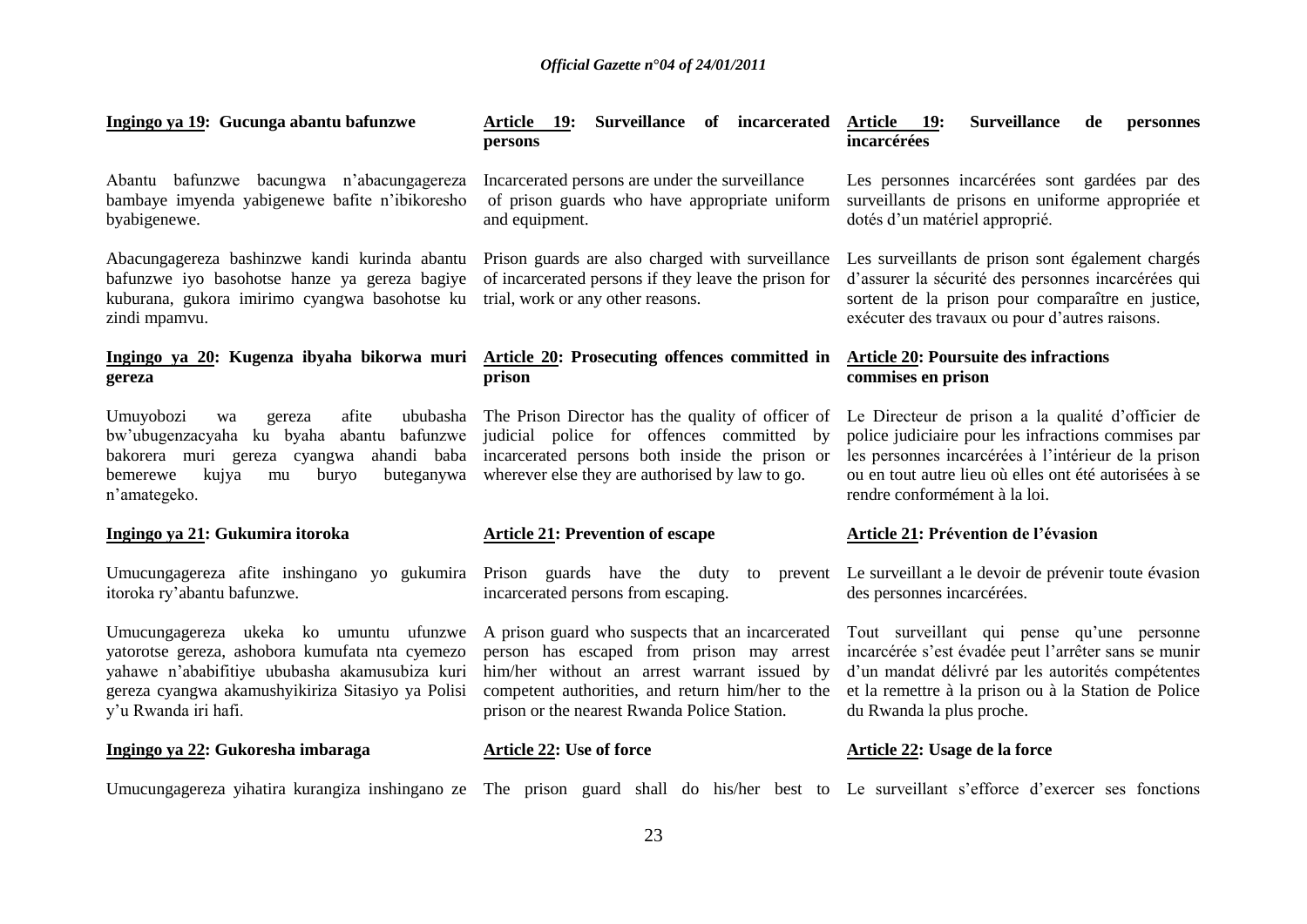kwiyambaza imbaraga kugira ngo arangize inshingano ze iyo abona ko nta kundi yabigeraho.

Gukoresha imbaraga bigomba gukoranwa ubushishozi nta kurenza uburemere bw"ikosa in proportion to the gravity of the act committed. rikurikiranywe.

#### **Ingingo ya 23: Gukoresha imbunda**

Gukoresha imbaraga z"imbunda bibanzirizwa no kuburira ukora icyaha. Iyo ukora icyaha yinangiye, umucungagereza uri ku kazi ashobora gukoresha imbaraga z"imbunda iyo yirwanaho, iyo hari umuntu ufunzwe utoroka no mu gihe arengera abantu bafunzwe. Icyo gihe ahita abimenyesha Ubuyobozi bwa Gereza, na bwo bukabimenyesha Komiseri Mukuru.

#### **Ingingo ya 24: Gusaka**

Umucungagereza ashobora:

- muri gereza;
- 2° guhagarika no gusaka buri kinyabiziga kiri mu mbago za gereza;
- 3° gusaka umuntu usohoka cyangwa winjira muri gereza.

However, he/she may use appropriate force as a usage en dernier recours. last resort in order to accomplish his/her duties.

### **Article 23: Use of firearms**

firearm in self defence, to prevent the incarcerated person"s escape, or for the protection of other incarcerated persons. Following such circumstances, the prison guard shall immediately inform the Commissioner General.

#### **Article 24: Search**

The prison guard may:

- 1° kugenzura ikintu cyose kiri cyangwa cyinjiye 1° inspect any object within or brought into 1° contrôler tout objet se trouvant ou introduit prison;
	- $2^{\circ}$  stop and search any vehicle within the  $2^{\circ}$  arrêter et fouiller tout véhicule se trouvant dans premises of the prison;
	- 3° search any person entering or leaving the 3° fouiller toute personne entrant ou sortant de la prison.

hadakoreshejwe imbaraga. Icyakora, ashobora accomplish his/her duties without the use of force. sans recours à la force. Toutefois, il peut en faire

The use of force shall be applied reasonably and L"usage de la force doit être raisonnable et proportionnel à la gravité de l"acte commis.

### **Article 23: Usage d'arme à feu**

The use of firearms shall be preceded by a L'usage d'arme à feu doit être précédé d'un warning to the offending person. If the latter avertissement à l'égard du délinquant. Si ce dernier refuses to comply, a prison guard may use his/her refuse d'obtempérer, le surveillant en service peut inform the prison administration, who shall in turn l"administration de la prison qui, à son tour, en utiliser l"arme à feu en cas de légitime défense, d"évasion d"une personne incarcérée et de protection des personnes incarcérées. En pareilles circonstances, il en informe directement informe le Commissaire Général.

#### **Article 24: Fouille**

Le surveillant peut :

- dans la prison ;
- les enceintes de la prison ;
- prison.

Umucungagereza uri ku kazi mu mbago za gereza A prison guard on duty in the prison yards may Un surveillant de poste dans les enceintes de la ashobora kwangira umuntu uwo ari we wese not allow any person who refuses to be searched prison peut interdire à toute personne qui refuse kwinjira muri gereza mu gihe yanze gusakwa. to enter the prison premises, and the guard shall d'être fouillée d'entrer dans la prison. Elle peut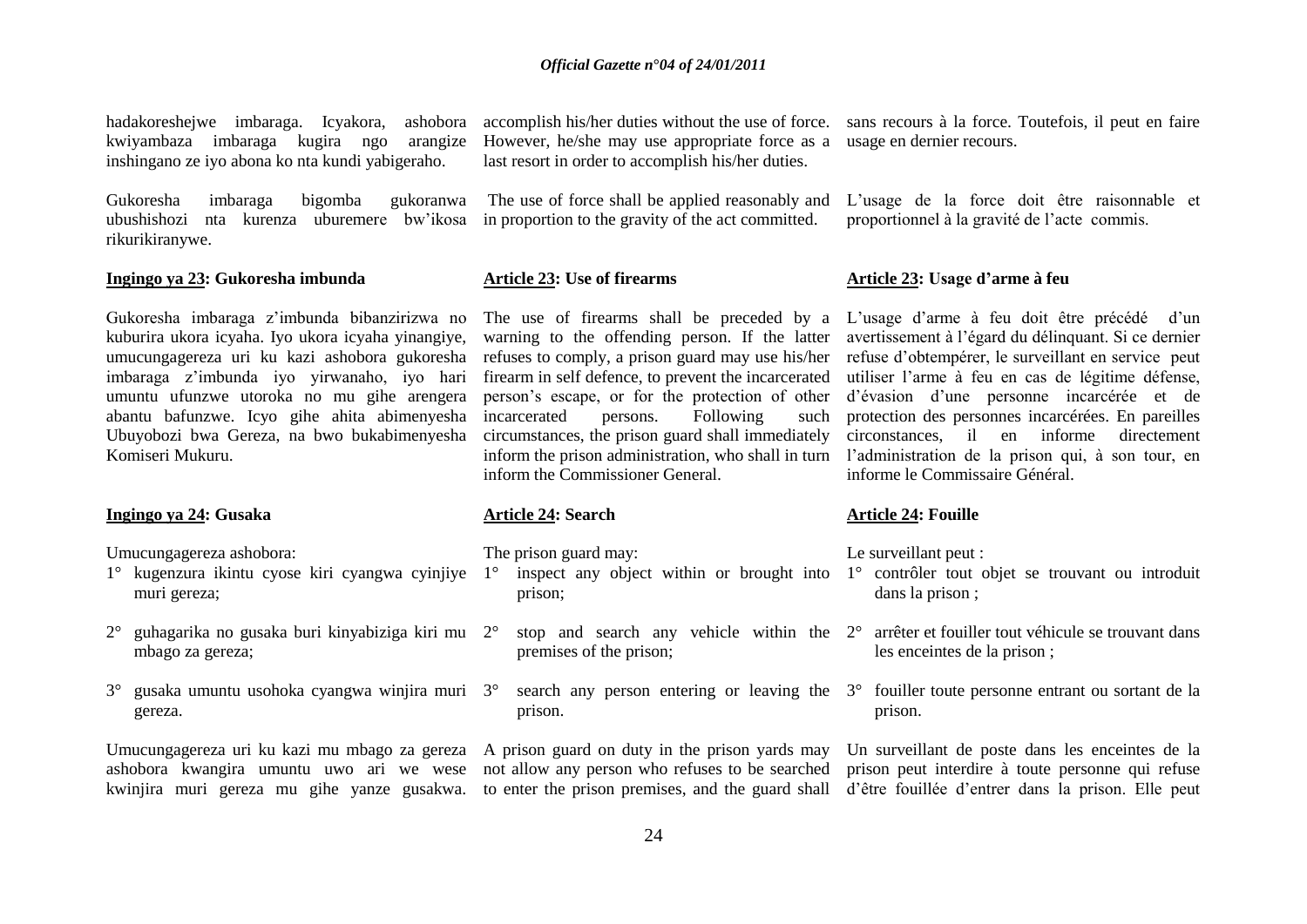Ashobora no kumutegeka gusohoka mu mbago za also order the person to leave the premises. gereza.

Mu gihe usatswe asanganywe igikoresho kitemewe n"amategeko, igikoresho cya za gereza, cyangwa gikoreshwa na gereza, umucungagereza wasatse ashobora kumufata agaherako amushyikiriza Umuyobozi wa Gereza ubisesengura bihagije mbere yo kumushyikiriza ubushinjacyaha bumwegereye.

Iyo ari umuntu ufunzwe, umucungagereza yemerewe gufata ibintu byose byasatswe bitemewe n"amategeko, akabishyikiriza Umuyobozi wa Gereza ubisesengura bihagije, akabikorera inyandiko ishyirwaho umukono na we n"uwabifatanywe, bigashyikirizwa ubushinjacyaha, hakurikijwe amategeko.

Iyo umuntu usakwa ari igitsina gore, asakwa n"umucungagereza w"igitsina gore. Iyo umuntu usakwa ari igitsina gabo asakwa n"umucungagereza w"igitsina gabo.

Gusakwa mu mubiri bikorwa na muganga wemewe na Leta.

### **Ingingo ya 25: Amadosiye y'abantu bafunzwe**

Amadosiye y"abantu bafunzwe acungwa mu buryo bw"ikoranabuhanga, buri dosiye y"umuntu ufunzwe iriho ifoto ye, umwirondoro we, nomero ye, itariki yafungiweho, ibyo aregwa, kopi y"urubanza n"andi makuru ari ngombwa kuri dosiye ye.

When a person being searched is found in unlawful possession of an object or item from the prison, the prison guard who carried out the search shall arrest that person and hand him/her over to the Prison Director who shall thoroughly analyze the case before handing him/her to the nearest public prosecution authority.

If the person is an incarcerated person, the prison guard is authorised to confiscate all items that are prohibited by law, and give them to the Prison Director who shall thoroughly analyze the case and prepare a statement thereof signed by him/her and the incarcerated person and submit the statement to the Public Prosecution in accordance with the law.

If the person to be searched is female, she shall be searched by a female prison guard. Where the person to be searched is male, he shall be searched by a male prison guard.

A body search shall be conducted by an authorized medical doctor.

#### **Article 25: Files of incarcerated persons**

Files of incarcerated persons shall be managed electronically, and each file shall include the incarcerated person"s photo, names, identity number, date of incarceration, charges against him/her, copy of the court

aussi l"ordonner à quitter les lieux.

Si la personne fouillée se trouve en possession d"un objet illicite, d"un bien appartenant ou utilisé par les prisons, le surveillant qui a procédé à la fouille peut l"arrêter et la remettre au Directeur de Prison qui effectue une analyse minutieuse avant de la remettre à l"autorité de poursuite judiciaire la plus proche.

S"il s"agit d"une personne incarcérée, le surveillant est autorisé à saisir tous les objets illicites et les remettre au Directeur de prison qui en fait une analyse minutieuse et une constatation écrite signée conjointement par lui et la personne concernée et les remet à l"autorité de poursuite judiciaire conformément à la loi.

Si la personne à fouiller est de sexe féminin, la fouille est effectuée par une surveillante. Si la personne à fouiller est de sexe masculin, la fouille est effectuée par un surveillant de sexe masculin.

L"exploration corporelle est effectuée par un médecin agréé.

#### **Article 25: Dossiers des personnes incarcérées**

Les dossiers des personnes incarcérées sont gérés selon la méthode électronique et chaque dossier d"une personne incarcérée comporte sa photo, son identité, son numéro matricule, la date de son incarcération, les chefs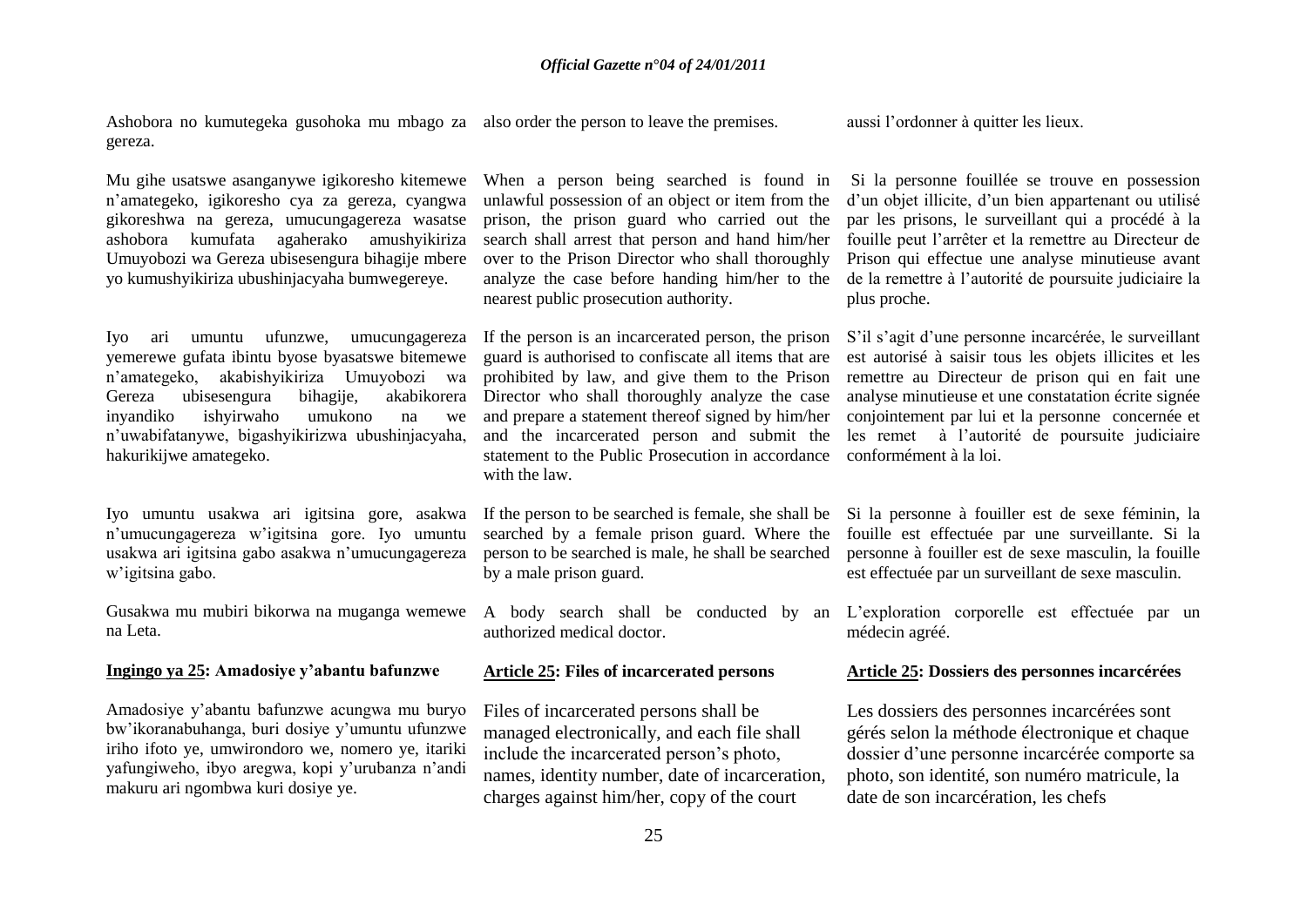judgment, and any other necessary information regarding the file.

Ubuyobozi bwa gereza bufite inshingano yo gukurikirana ko dosiye ya buri muntu ufunzwe ibamo ibivugwa mu gika cya mbere cy"iyi ngingo.

### **Ingingo ya 26: Kugenzura gereza**

RCS iteganya ubugenzuzi bwa buri gihe muri gereza hagamijwe kureba ko amategeko n"amabwiriza byubahirizwa.

Ubushinjacyaha bukora igenzura rihoraho, kugira ngo burebe ko amategeko y"imikurikiranire n"imiburanishirize y"abakoze ibyaha n"ibihano bahawe byubahirizwa.

Gereza zigenzurwa kandi n"imiryango mpuzamahanga hashingiwe ku masezerano u Rwanda rwemeje.

#### **Ingingo ya 27: Gusura gereza**

Inzego za Leta, imiryango nyarwanda itari iya Leta cyangwa imiryango mpuzamahanga ikorera mu Rwanda cyangwa imiryango mvamahanga, bifite mu nshingano zabyo kurengera uburenganzira bwa Muntu n"ubutabazi n"abakora ubushakashatsi bashobora guhabwa uburenganzira bwo gusura gereza.

The prison administration has the duty to ensure that the file of any incarcerated person contains the required elements mentioned in the first paragraph of this Article.

#### **Article 26: Inspection of prisons**

RCS provides for a regular inspection of the prisons to ensure compliance with the laws and regulations.

The Public Prosecution shall carry out regular inspections of the prisons to ensure that legal procedures and the sentences determined by courts are being observed.

organizations, according to international conventions ratified by Rwanda.

#### **Article 27: Prison visits**

State organs, local or international nongovernmental organisations working in Rwanda, international organisations providing human rights protection or humanitarian aid and researchers may be authorized to carry out prison visits.

d"accusation, une copie de jugement ainsi que d"autres informations nécessaires sur son dossier.

L"administration de la prison a le devoir de veiller à ce que le dossier de toute personne incarcérée contienne les éléments repris à l"alinéa premier du présent article.

### **Article 26: Inspection de prisons**

RCS prévoit l'inspection permanente de la prison en vue de s"assurer du respect des lois et règlements.

L"organe de poursuite judiciaire procède à l"inspection permanente des prisons en vue de s"assurer que les procédures de poursuites judiciaires et l"exécution des peines prononcées contre les coupables sont respectées.

Prisons shall also be inspected by international Les prisons sont également inspectées par les organisations internationales suivant les conventions internationales ratifiées par le Rwanda.

#### **Article 27: Visites de prison**

Les organes étatiques, les organisations non gouvernementales nationales ou internationales oeuvrant au Rwanda ou les organisations internationales chargées de la protection des droits de la personne et des actions humanitaires et des chercheurs peuvent être autorisées à visiter des prisons.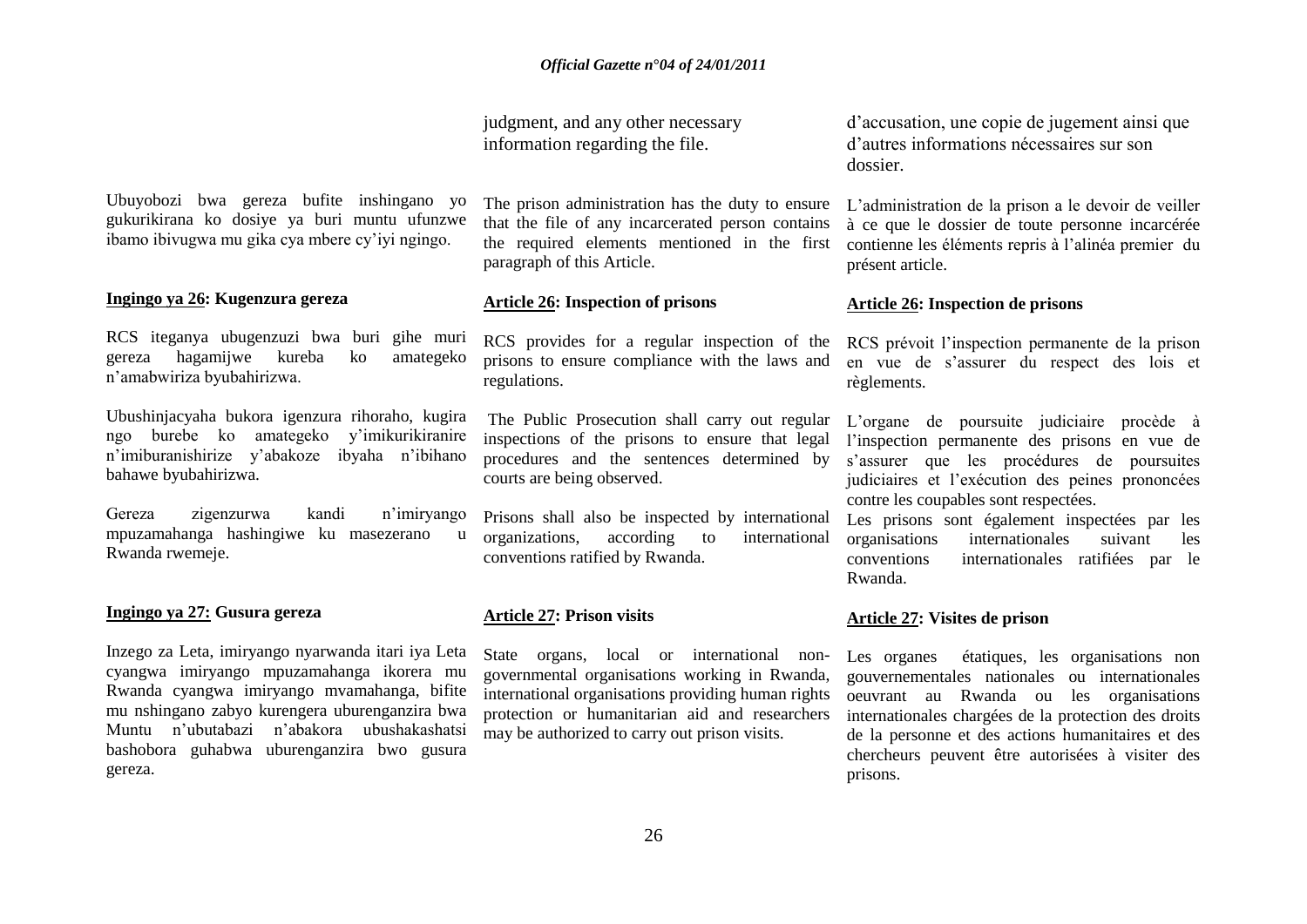#### **INTERURO YA III : IFUNGA, IFUNGURA TITLE III: DETENTION, RELEASE, N'ISHYIRWA MU BIKORWA RYA TIG AND EXECUTION OF TIG**

### **UMUTWE WA MBERE : IFUNGA N'IFUNGURA**

#### **Icyiciro cya mbere: Uburenganzira bw'umuntu ufunzwe n'ibyo ategetswe**

#### **Ingingo ya 28: Iyinjizwa muri gereza**

Nta wushobora kwinjizwa muri Gereza nta cyemezo cy"ubucamanza gifite itariki, inomero, umukono n"amazina by"ugitanze, kashe y"Urukiko rumufunze, umwirondoro w'umuntu ufunzwe Court that ordered the imprisonment, particulars n"itariki y"umunsi wa mbere yafatiweho.

Icyo cyemezo cyandikwa mu gitabo cyabigenewe hakagaragazwa impamvu afunzwe, igihe azamara afunzwe, urwego rwabyemeje, umunsi n"isaha, nyuma kikabikwa muri dosiye ye.

Mbere y"uko umuntu ufunzwe yinjizwa muri gereza, ibintu bitemewe kwinjiranwa birabarurwa bikandikwa mu gitabo cyabigenewe umufungwa n"Umuyobozi wa Gereza bakabishyiraho umukono. Muri ibyo bintu bitemewe kwinjiranwa, hari ibibikwa na gereza, ibitwikwa cyangwa ibisubizwa mu rugo rw"ufunzwe.

uburyo ibivugwa mu gika cya 3 cy"iyi ngingo shall determine the implementation of the détermine les modalités de mise en application des

#### **CHAPTER ONE: DETENTION AND RELEASE**

**Section one: Rights and obligations of an incarcerated person**

#### **Article 28: Admission into prison**

No person shall be admitted into prison without a committal order bearing the date, number, signature and the names of the issuer, stamp of the of the incarcerated person and the date of his/her arrest.

The committal order shall be recorded in an appropriate register which indicates reasons for imprisonment, duration of imprisonment, the authority that approved it, day and date, and be kept in his/her file.

Before the person enters the prison, materials that are prohibited in prison shall be counted and recorded in the appropriate register, which shall be signed by the person to be incarcerated and the Director of the prison. Among the prohibited materials, some shall be kept by the prison, and others shall be destructed or taken back to the incarcerated person"s residence.

Amategeko ngengamikorere ya za gereza agena The internal rules and regulations of the prisons Le règlement d'ordre intérieur des prisons

#### **TITRE III: DETENTION, LIBERATION ET EXECUTION DE TIG**

### **CHAPITRE PREMIER: DETENTION ET LIBERATION**

**Section première: Droits et obligations d'une personne incarcérée**

#### **Article 28: Admission en prison**

Nul ne peut être admis en prison sans une décision judiciaire datée et numérotée, portant la signature et les noms de la personne qui l"a prise, le cachet de la juridiction qui a pris la décision, l"identité complète de la personne incarcérée, ainsi que la date de l"arrestation.

Ladite décision est reprise dans un registre pénitentiaire qui indique le motif et la durée de l"emprisonnement, l"instance qui l"a ordonné, le jour et l"heure. La décision est classée dans le dossier de la personne incarcérée.

Avant que la personne ne soit admise en prison, les objets prohibés dans la prison sont inventoriés et repris dans un registre pénitentiaire portant la signature de la personne à incarcérer et celle du Directeur de la prison. Parmi ces objets prohibés, certains sont gardés à la prison d"autres sont détruits ou remis à la résidence de la personne incarcérée.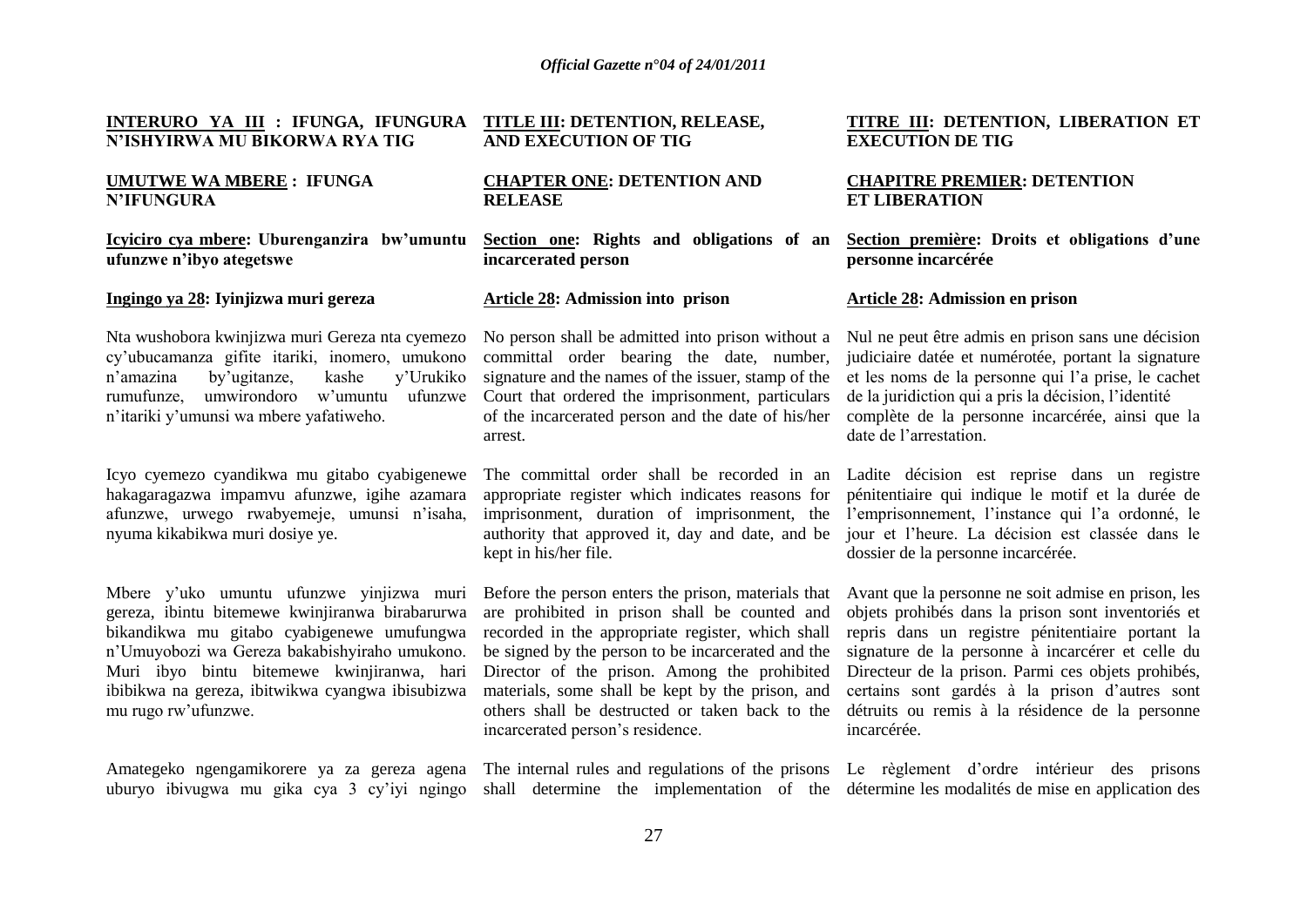| bishyirwa mu bikorwa.                                                                                                                                                                                                                                        | provisions of paragraph 3 of this Article.                                                                                                                                                                                                                                                                                                            | dispositions de l'alinéa 3 du présent article.                                                                                                                                                                                                                                                                                                                                    |
|--------------------------------------------------------------------------------------------------------------------------------------------------------------------------------------------------------------------------------------------------------------|-------------------------------------------------------------------------------------------------------------------------------------------------------------------------------------------------------------------------------------------------------------------------------------------------------------------------------------------------------|-----------------------------------------------------------------------------------------------------------------------------------------------------------------------------------------------------------------------------------------------------------------------------------------------------------------------------------------------------------------------------------|
| Ingingo ya 29: Gufungirwa hafi y'umuryango                                                                                                                                                                                                                   | <b>Article 29: Detention near the family</b>                                                                                                                                                                                                                                                                                                          | Article 29: Détention dans un lieu proche de la<br>famille                                                                                                                                                                                                                                                                                                                        |
| Igihe bishoboka umugororwa afungirwa muri gereza<br>iri hafi y'umuryango we. Ashobora kwimurirwa mu<br>yindi gereza, byemejwe na Komiseri Mukuru wa<br>RCS.                                                                                                  | The prisoner shall be imprisoned near his/her<br>family's residence whenever possible. He/she may<br>be transferred to another prison, upon approval by<br>the Commissioner General of RCS.                                                                                                                                                           | Dans la mesure du possible, le prisonnier est<br>incarcéré dans la prison la plus proche de sa<br>famille. Il peut être transféré dans une autre prison<br>sur décision du Commissaire Général de RCS.                                                                                                                                                                            |
| Imfungwa ifite uburenganzira bwo kuburana mu<br>gihe giteganywa n'amategeko.<br>Igihe<br>bibaye<br>ngombwa ishobora kwimurirwa mu yindi gereza,<br>byemejwe na Komiseri Mukuru wa RCS amaze<br>kubyumvikanaho<br>n'ubushinjacyaha<br>bubifitiye<br>ububasha. | A detainee has the right to appear in court within<br>the time prescribed by the law. He/she may be<br>transferred to another prison when necessary and<br>upon approval of the Commissioner General of<br>RCS after consultation with the competent Public<br>Prosecutor.                                                                            | Le détenu a droit à un procès dans les délais fixés<br>par la loi. Il peut, en cas de nécessité, être transféré<br>dans une autre prison sur décision du Commissaire<br>Général de RCS après avis de l'Officer de<br>poursuite judiciaire compétent.                                                                                                                              |
| Iyo imfungwa cyangwa umugororwa bimuriwe mu<br>yindi gereza, ubuyobozi bwa gereza y'aho yari<br>afungiye bubimenyesha urukiko rwamufunze n'undi<br>muntu yahisemo ko abimenyeshwa. Iyo ari<br>imfungwa bimenyeshwa kandi ubushinjacyaha<br>bufite dosiye ye. | If a detainee or prisoner is transferred to another<br>prison, the authorities of the former prison shall<br>notify the court that ordered his/her imprisonment,<br>and any other person chosen by the prisoner or the<br>detainee. If the person is a detainee, the Public<br>Prosecutor in charge of the detainee's file shall<br>also be notified. | Si le détenu ou le prisonnier est transféré dans une<br>autre prison, la direction de la prison dans laquelle<br>il était incarcéré en informe la juridiction qui a<br>ordonné son emprisonnement et toute autre<br>personne désignée par le détenu ou le prisonnier.<br>En cas de détenu, l'Officer de poursuite judiciaire<br>qui détient son dossier en est également informé. |
| Ingingo ya 30: Ibitemewe gukorerwa umuntu<br>ufunzwe                                                                                                                                                                                                         | Article 30: Acts<br>prohibited<br>against<br>an<br>incarcerated person                                                                                                                                                                                                                                                                                | <b>Article 30:</b> Actes interdits envers une personne<br>incarcérée                                                                                                                                                                                                                                                                                                              |
| Umuntu ufunzwe agomba gufatwa ku buryo<br>bwubahiriza uburenganzira bwa muntu; kurindwa<br>ibikorwa<br>by'umwihariko<br>bibabaza<br>umubiri.<br>kurindwa kwicwa urubozo n'ibindi bikorwa byose<br>bitesha agaciro umuntu.                                    | An incarcerated person shall be treated at all times<br>with the respect and dignity inherent to human<br>beings. In particular, he/she shall be protected<br>against any form of torture and cruel, inhuman or<br>other degrading treatment.                                                                                                         | La personne incarcérée doit être traitée dans le<br>respect des droits de la personne; particulièrement<br>elle doit être protégée contre toute sorte de torture,<br>et de tous autres traitements cruels, inhumains ou<br>dégradants.                                                                                                                                            |
| Nta vangura iryo ari ryo ryose rigomba kubaho                                                                                                                                                                                                                | Any form of discrimination based on ethnicity, Toute discrimination, qu'elle soit basée                                                                                                                                                                                                                                                               | – sur                                                                                                                                                                                                                                                                                                                                                                             |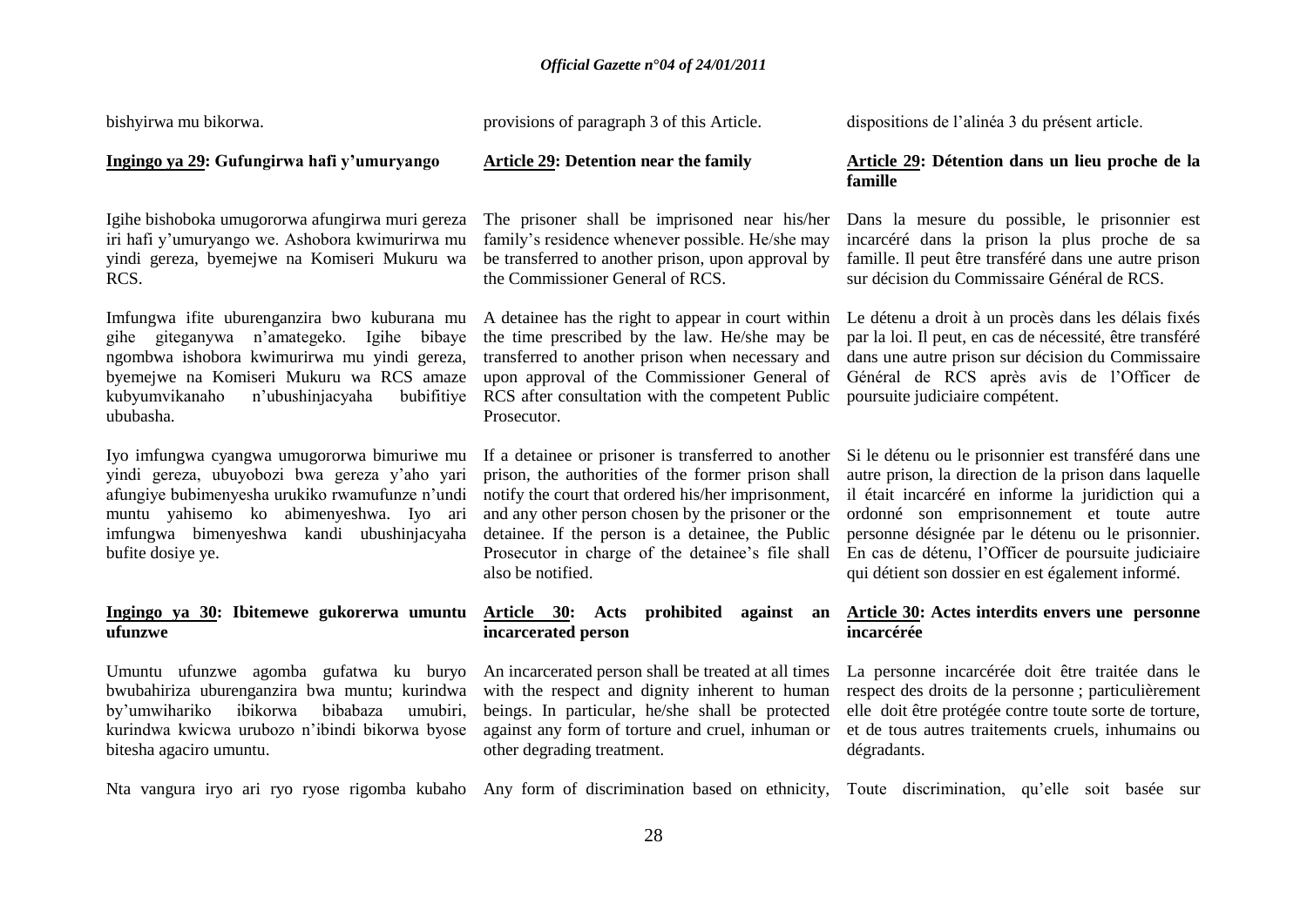ryaba rishingiye ku bwoko, ku ibara ry'uruhu, ku race, sex, language, religion, political opinion, l'ethnie, la race, le sexe, la langue, la religion, gitsina, ku rurimi, ku idini, ku bitekerezo bya politiki, ku nkomoko zishingiye ku gihugu, ku muryango, ku bukungu, ku mivukire no ku bindi byose byashingirwaho.

#### **Ingingo ya 31: Ishyirwa mu byiciro**

Abantu bafunzwe bashyirwa mu byiciro, bagafungirwa mu byumba bitandukanye bya gereza hakurikijwe igitsina, imyaka yabo, imiterere the prison in accordance with their sex, age, health y"ubuzima bwabo cyangwa ibihano bakatiwe and sentences rendered by Courts. n"inkiko.

Abantu bafunzwe bafite imyaka iri hagati ya cumi n"ine (14) na cumi n"umunani (18) by"umwihariko bagenerwa inyubako zihariye kandi bagomba gufashwa n"abakozi babifitiye ubushobozi.

#### **Ingingo ya 32: Iyubahirizwa ry'uburinganire Article 32: Respect of gender in prisons bw'umugabo n'umugore muri gereza**

Muri gereza ifungiyemo abagabo n"abagore, igice kirimo abagore kigenzurwa n"abakozi b"igitsina gore. Nta mugabo winjiramo atari kumwe n"umukozi w"igitsina gore. Igice kirimo abagabo kigenzurwa n"abakozi b"igitsina gabo. Nta mugore winjiramo atari kumwe n"umukozi w"igitsina gabo.

nationality, social and economic status, birth or any other ground is prohibited.

#### **Article 31: Categorisation**

Incarcerated persons shall be placed in categories and shall be confined in different compartments of

Incarcerated persons between the ages of fourteen (14) and eighteen (18) years shall be detained separately from adults and supervised by competent employees.

In prisons where both females and males are incarcerated, the female prison cells shall be supervised by female prison officers. No male shall be allowed to enter into such areas without being accompanied by female prison officers. Cells where males are confined shall be supervised by male prison officers. No female shall be allowed to enter into such areas without being accompanied by a male prison officer.

l'opinion politique, la nationalité, l"origine sociale, la fortune, la naissance ou toute autre situation, est prohibée.

#### **Article 31: Catégorisation**

Les personnes incarcérées sont classées par catégories et sont gardées dans des locaux distincts de la prison suivant leur sexe, leur âge, leur état de santé ou les peines prononcées par les juridictions.

Les personnes incarcérées âgées de quatorze (14) à dix huit (18) ans sont particulièrement gardées dans des locaux particuliers et encadrées par un personnel compétent.

### **Article 32: Respect du genre au sein des prisons**

Dans une prison où sont incarcérés les hommes et les femmes, le local réservé aux femmes est surveillé par un personnel de sexe féminin. Aucune personne de sexe masculin ne peut y accéder sans être accompagné par un agent de sexe féminin. Le local où sont gardés les hommes n"est surveillé que par des agents de sexe masculin. Aucune femme ne peut y accéder sans être accompagnée par un agent de sexe masculin.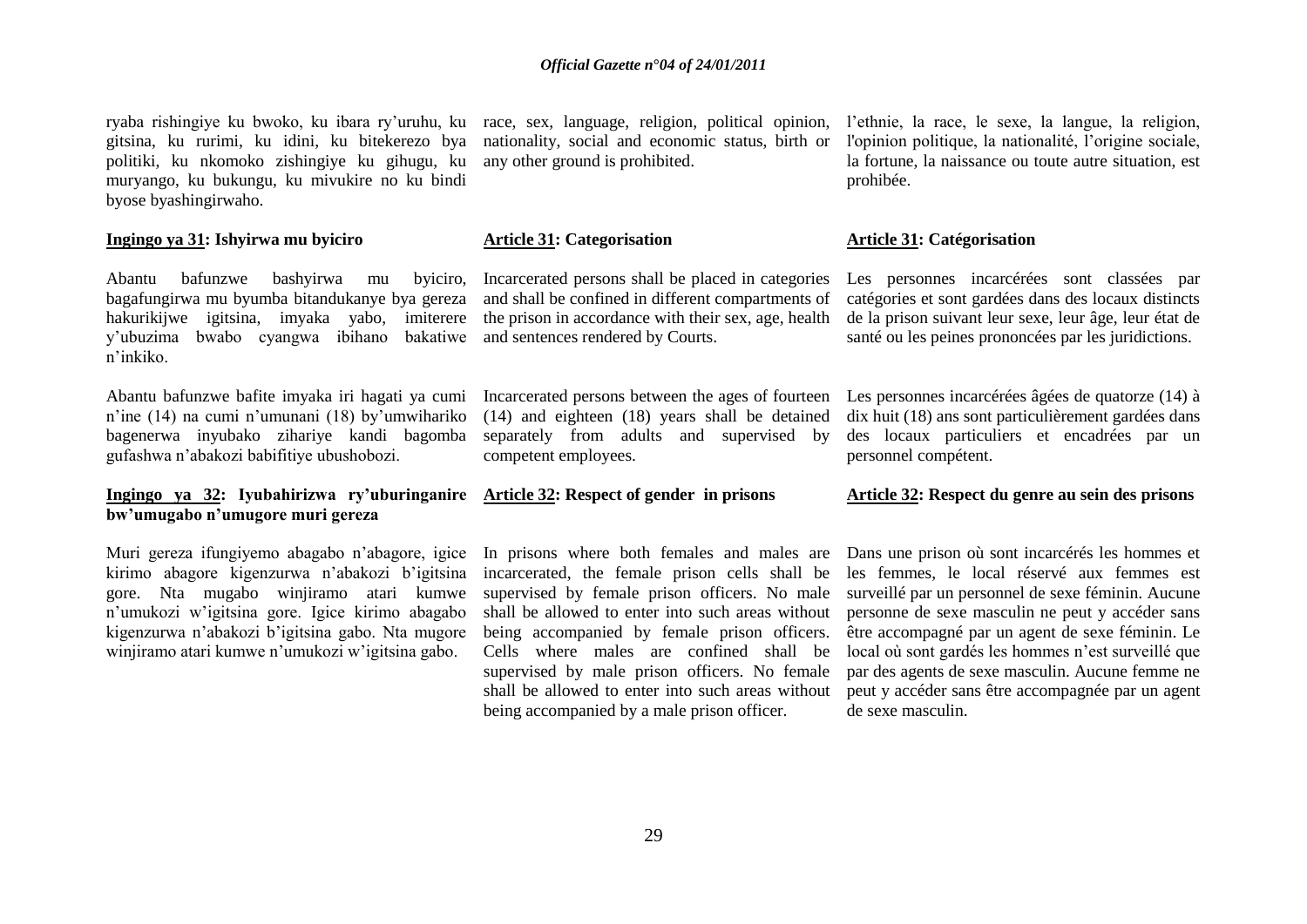| Ingingo ya 33: Uburenganzira bw'umwana uri Article 33: Rights of a child who stays with Article 33: Droits de l'enfant qui vit avec sa<br>kumwe na nyina muri gereza                                                                                                                             | his/her incarcerated mother                                                                                                                                                                                                                                                                                                                                                                                                                        | mère incarcérée                                                                                                                                                                                                                                                                                                                        |
|--------------------------------------------------------------------------------------------------------------------------------------------------------------------------------------------------------------------------------------------------------------------------------------------------|----------------------------------------------------------------------------------------------------------------------------------------------------------------------------------------------------------------------------------------------------------------------------------------------------------------------------------------------------------------------------------------------------------------------------------------------------|----------------------------------------------------------------------------------------------------------------------------------------------------------------------------------------------------------------------------------------------------------------------------------------------------------------------------------------|
| Umugore<br>ufunzwe<br>utwite cyangwa<br>wonsa<br>yitabwaho by'umwihariko. Umwana uri ku ibere<br>ibimutunga<br>bigenerwa<br>ahabwa<br>abana<br>bato,<br>agahabwa umuryango we amaze imyaka itatu (3)<br>y'amavuko. Iyo nta muryango ushobora kwakira<br>uwo mwana, Leta imushakira aho arererwa. | Any incarcerated pregnant or breastfeeding<br>woman shall be accorded special consideration. A<br>child who is still breast feeding shall be entitled to<br>adequate and nutritional food as required for<br>infants, and shall be removed from the prison and<br>given to his/her family at three (3) years of age. In<br>case the child has no family to receive him/her,<br>the State shall provide a place where he/she shall<br>be cared for. | Une femme enceinte ou allaitante incarcérée<br>bénéficie d'un traitement spécial. Le nourrisson<br>bénéficie d'un régime alimentaire approprié aux<br>enfants en bas âge et est remis à sa famille à l'âge<br>de trois (3) ans. Si le nourrisson n'a pas de famille<br>devant l'accueillir, l'Etat lui cherche le milieu<br>d'accueil. |
| Ingingo ya $34$ :<br>n'abagororwa                                                                                                                                                                                                                                                                | Imyambaro y'imfungwa Article 34: Uniform of detainees and prisoners                                                                                                                                                                                                                                                                                                                                                                                | Article 34: Uniformes des détenus et des<br>prisonniers                                                                                                                                                                                                                                                                                |
| Abafungwa bahabwa imyambaro ifite ibara<br>ritandukanye n'iry'imyambaro y'abagororwa.                                                                                                                                                                                                            | from that of prisoners.                                                                                                                                                                                                                                                                                                                                                                                                                            | Detainees shall be given different colored uniform Les détenus portent un uniforme de couleur<br>différente de celle des prisonniers.                                                                                                                                                                                                  |
| Iteka rya Minisitiri rigena uburyo ibivugwa muri iyi<br>ngingo bishyirwa mu bikorwa.                                                                                                                                                                                                             | A Ministerial Order shall determine methods of<br>implementing provisions of this Article.                                                                                                                                                                                                                                                                                                                                                         | Un Arrêté Ministériel détermine les modalités de<br>mise en application des dispositions du présent<br>article.                                                                                                                                                                                                                        |
| Ingingo ya 35: Ibyo inyubako za gereza zigomba Article 35: Standards required for prisons<br>kuba zujuje                                                                                                                                                                                         |                                                                                                                                                                                                                                                                                                                                                                                                                                                    | Article 35: Conditions requises pour les prisons                                                                                                                                                                                                                                                                                       |
| Amazu yakira abantu bafunzwe agomba kugira<br>ibyangombwa by'ibanze byerekeye isuku, amazi,<br>uruhumekero ruhagije, urumuri n'umwanya bituma<br>abantu bafunzwe bakomeza kugira ubuzima bwiza<br>n'isuku ku mubiri.                                                                             | Prison quarters shall meet minimum physical<br>standards with respect to hygiene, water, adequate<br>ventilation, light and space in order to ensure the<br>health and hygiene of incarcerated persons.                                                                                                                                                                                                                                            | Les lieux de détention doivent disposer des normes<br>minimales en matière d'équipement sanitaire,<br>d'eau, d'aération suffisante, de lumière et d'espace<br>permettant de garantir la santé physique et<br>l'hygiène corporelle des<br>personnes incarcérées.                                                                        |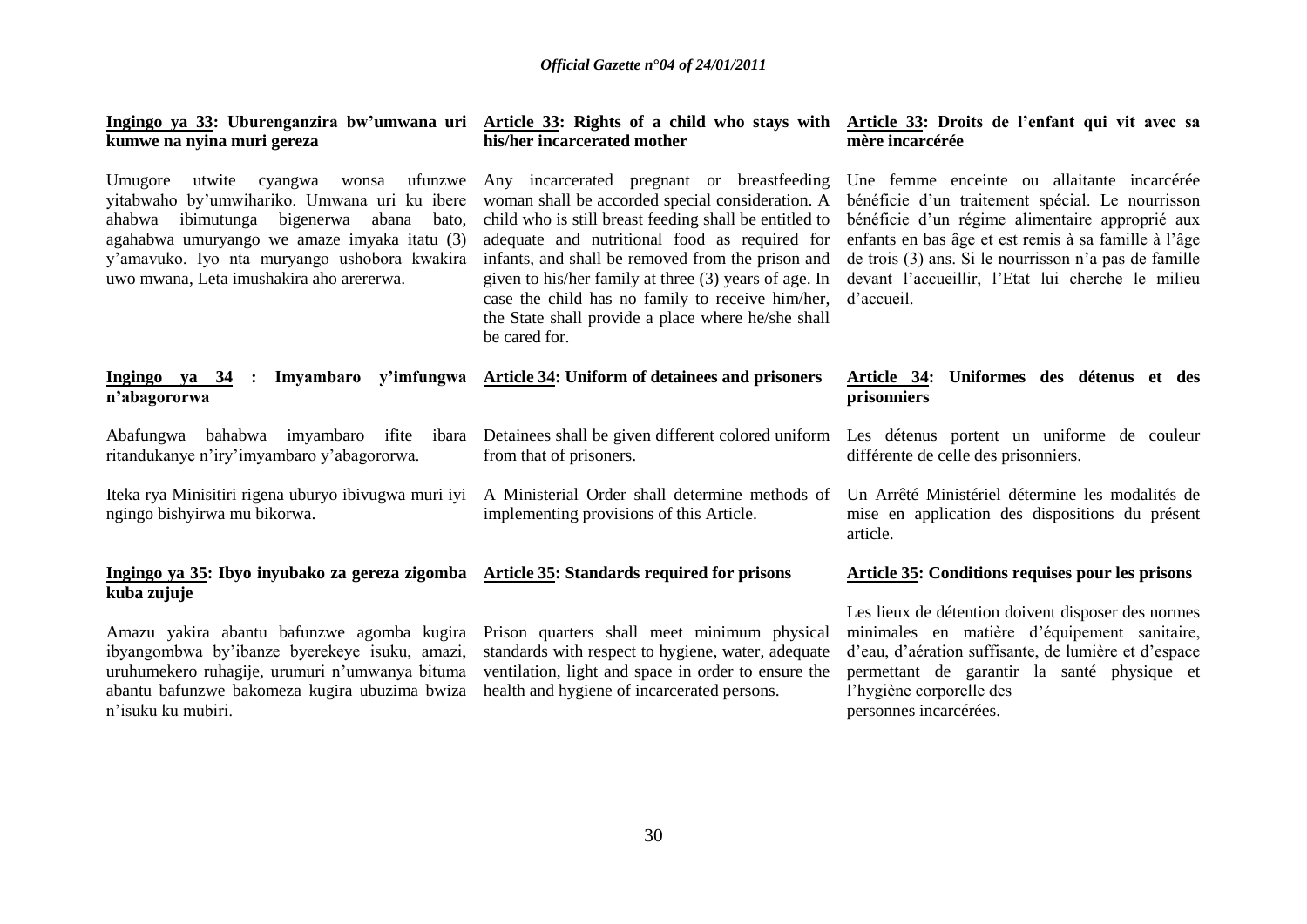| Ingingo ya 36: Amafunguro y'abantu bafunzwe                                                                                                                                                                                                                   | <b>Article 36: Rations for incarcerated persons</b>                                                                                                                                                                                                                                            | Article 36:<br><b>Rations</b><br>pour les personnes<br>incarcerées                                                                                                                                                                                         |
|---------------------------------------------------------------------------------------------------------------------------------------------------------------------------------------------------------------------------------------------------------------|------------------------------------------------------------------------------------------------------------------------------------------------------------------------------------------------------------------------------------------------------------------------------------------------|------------------------------------------------------------------------------------------------------------------------------------------------------------------------------------------------------------------------------------------------------------|
| Umuntu ufunzwe afite uburenganzira budakuka bwo<br>guhabwa na Leta ibyo kurya bikwiye birimo<br>intungamubiri z'ibanze n'amazi meza ahagije yo<br>kunywa.                                                                                                     | Any incarcerated person has an inalienable right<br>to a sufficient daily ration of food with a balanced<br>nutritional value as well as the accessibility to<br>adequate clean drinking water provided by the<br>Government.                                                                  | Toute personne incarcérée a le droit inaliénable à<br>une alimentation suffisante et équilibrée ainsi qu'à<br>l'eau potable en quantité suffisante fournies par<br>l'Etat                                                                                  |
| Iteka rya Minisitiri rigena ingano n'ibigize ifunguro<br>ry'umuntu ufunzwe.                                                                                                                                                                                   | A Ministerial Order shall determine quantity and<br>quality of ration for an incarcerated person.                                                                                                                                                                                              | Un Arrêté Ministériel détermine la quantité et la<br>qualité de l'alimentation de la personne incarcérée.                                                                                                                                                  |
| Ingingo ya 37: Imikino n'imyidagaduro                                                                                                                                                                                                                         | <b>Article 37: Sports and entertainment</b>                                                                                                                                                                                                                                                    | <b>Article 37: Sports et loisirs</b>                                                                                                                                                                                                                       |
| Umuntu ufunzwe yemererwa gusohoka aho<br>afungiye akajya ahantu hisanzuye, agahumeka<br>umwuka wo hanze mu mbago za gereza. Anahabwa<br>kwidagadura<br>imikino<br>umwanya<br><b>WO</b><br>akora<br>ngororamubiri.                                             | An incarcerated person has right to go out of<br>his/her cell and be in an open space within the<br>prison walls. He/she shall also be entitled to<br>leisure time for physical exercise.                                                                                                      | La personne incarcérée a le droit de sortir de sa<br>celllule et d'aller au grand air dans les enceintes de<br>la prison. Elle bénéficie également du temps de<br>loisirs pour des exercices physiques.                                                    |
| Ingingo ya 38: Ibikorwa by'iyobokamana muri Article 38: Religious activities in prison<br>gereza                                                                                                                                                              |                                                                                                                                                                                                                                                                                                | Article 38: Activités religieuses en prison                                                                                                                                                                                                                |
| Umuntu ufunzwe yemerewe gukora ibijyanye<br>gihe<br>bitabangamiye<br>n'ukwemera<br>kwe<br>mu<br>imyitwarire myiza n'umutekano w'abandi bantu<br>bafunzwe. Inyigisho z'iyobokamana muri gereza<br>zigomba kuba zifite umurongo wo kugorora abantu<br>bafunzwe. | An incarcerated person has the right to practice<br>his/her religion, provided that his/her activities do<br>not jeopardize the morals or security of the other<br>incarcerated persons. Religious teachings in the<br>prison shall be based on rehabilitation of the<br>incarcerated persons. | Une personne incarcérée a le droit de culte sans<br>toutefois transgresser la discipline et la sécurité des<br>autres personnes incarcérées. Les enseignements<br>religieux dans une prison doivent viser la<br>resocialisation des personnes incarcérées. |
| Iteka rya Minisitiri rigena uburyo amadini yemewe<br>mu Rwanda akora imirimo y'ivugabutumwa muri za<br>gereza.                                                                                                                                                | A Ministerial Order shall dermine the manner in<br>which religious denominations registered in<br>Rwanda should exercise religious activities in<br>prisons.                                                                                                                                   | Un Arrêté Ministeriel détermine la manière dont<br>les confessions religieuses agréées au Rwanda<br>exercent leurs activités religieuses<br>dans les<br>prisons.                                                                                           |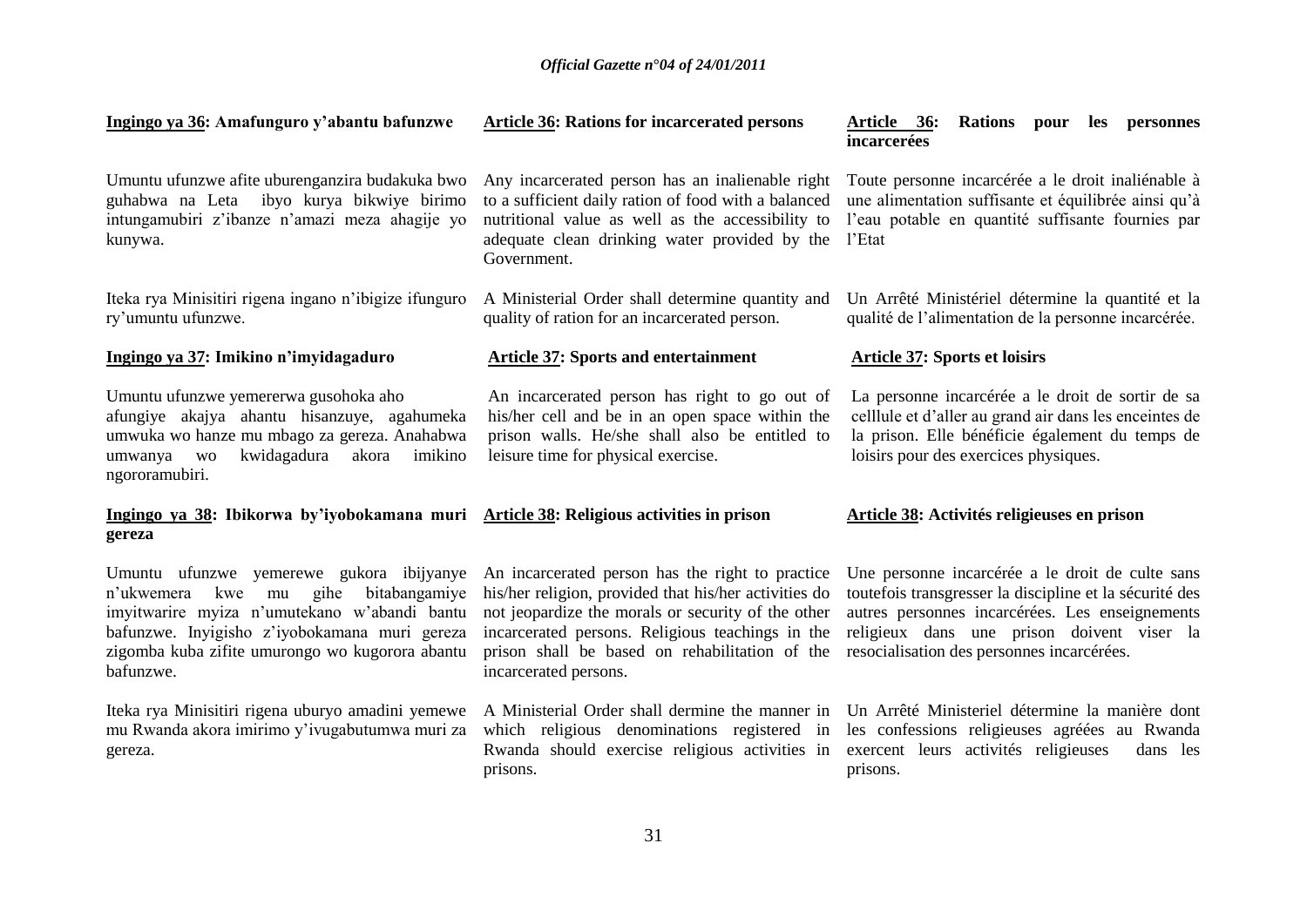| Ingingo ya 39: Ivurwa ry'abantu bafunzwe                                                                                                                                                                                                                                                    | persons                                                                                                                                                                                                                                                                                                                                                                                                    | Article 39: Health care for incarcerated Article 39: Soins médicaux aux personnes<br>incarcérées                                                                                                                                                                                                                                                                    |
|---------------------------------------------------------------------------------------------------------------------------------------------------------------------------------------------------------------------------------------------------------------------------------------------|------------------------------------------------------------------------------------------------------------------------------------------------------------------------------------------------------------------------------------------------------------------------------------------------------------------------------------------------------------------------------------------------------------|---------------------------------------------------------------------------------------------------------------------------------------------------------------------------------------------------------------------------------------------------------------------------------------------------------------------------------------------------------------------|
| Buri gereza igira umuganga ukurikirana ibibazo<br>by'ubuzima bw'abantu bafunzwe.                                                                                                                                                                                                            | Every prison shall have a medical doctor charged<br>with the health care of incarcerated persons.                                                                                                                                                                                                                                                                                                          | Chaque prison dispose d'un médecin devant<br>dispenser des soins médicaux aux personnes<br>incarcérées.                                                                                                                                                                                                                                                             |
| Umuntu ufunzwe afite uburenganzira bwo kuvurwa<br>nk'ubw'umuturarwanda wese udafunzwe. Buri<br>gereza igira ahantu abarwayi bayurirwa hakorana<br>n'ibigo by'ubuzima by'aho gereza yubatswe. Iyo<br>adashoboye<br>ufunzwe<br>kuhavurirwa<br>umuntu<br>yoherezwa ahandi yashobora kuvurirwa. | Every incarcerated person has the same right to<br>medical care as any other citizen. Every prison<br>shall have an infirmary from where patients<br>receive medical care and that collaborates with the<br>health centers nearest to the prison. In case an<br>incarcerated person cannot receive appropriate<br>medical care from the infirmary, he/she shall be<br>transferred to another heath centre. | Comme toute personne résidant au Rwanda, une<br>personne incarcérée a droit aux soins médicaux.<br>Chaque prison dispose d'une infirmerie affiliée aux<br>établissements de santé du lieu. Lorsque<br>l'infirmerie ne peut pas donner des soins médicaux<br>nécessités par la personne incarcérée, celle-ci est<br>transférée dans un autre établissement de santé. |
| Akimara kugezwa muri gereza, ufunzwe agomba<br>gusuzumwa na muganga akareba niba nta ndwara<br>afite. Umuntu<br>ufunzwe<br>zanduza<br>aramutse<br>agaragaweho indwara yanduza, ashyirwa ahandi<br>avurirwa habugenewe kugira ngo atanduza abandi.                                           | Upon admission to prison, the incarcerated person<br>shall be examined by a doctor for any contagious<br>diseases. An incarcerated person who is diagnosed<br>with a contagious disease shall be transferred to<br>an appropriate place to receive health care to<br>protect other people from contamination.                                                                                              | Dès son admission en prison, une personne<br>incarcérée subit un test médical pour s'assurer<br>qu'elle n'a pas de maladie contagieuse. Si le test<br>est positif, elle est placée dans un endroit approprié<br>où elle reçoit des soins médicaux pour éviter la<br>contamination des autres.                                                                       |
| Umuganga wa gereza asuzuma ibyerekeye indwara,<br>isuku n'imirire by'abantu bafunzwe. Amenyesha mu<br>nyandiko, Ubuyobozi bwa Gereza ibyo asanga<br>bigomba kwitabwaho mu kubungabunga ubuzima<br>bw'abantu bafunzwe.                                                                       | A prison medical doctor shall examine issues<br>relating to disease, hygiene and nutritional status<br>of prisoners. He/she shall inform the prison<br>management in writing of any relevant matters<br>that need to be addressed to protect the health of<br>the incarcerated persons.                                                                                                                    | Le médecin de la prison examine l'état de santé,<br>l'hygiène et le régime alimentaire des personnes<br>incarcérées. Il informe par écrit l'administration de<br>la prison des cas qui nécessitent une attention<br>particulière quant à la protection de la santé des<br>personnes incarcérées.                                                                    |
| ufunzwe<br>ntashobora<br>Umuntu<br>gukorerwaho<br>igeragezwa ry'imiti cyangwa ubundi bushakashatsi<br>bukorerwa ku mubiri. Ubushakashatsi bwemewe<br>bwakorerwa muri gereza butangirwa uruhushya na<br>Minisitiri.                                                                          | An incarcerated person shall not be subject to<br>chemical experiment or any other health research.<br>Any approved research that may be conducted in a<br>prison shall be authorized by the Minister.                                                                                                                                                                                                     | Une personne incarcérée ne peut faire l'objet<br>d'expérimentation de médicaments ou d'autres<br>recherches dans le domaine de la santé. Les<br>recherches pouvant être menées dans les prisons<br>sont autorisées par le Ministre.                                                                                                                                 |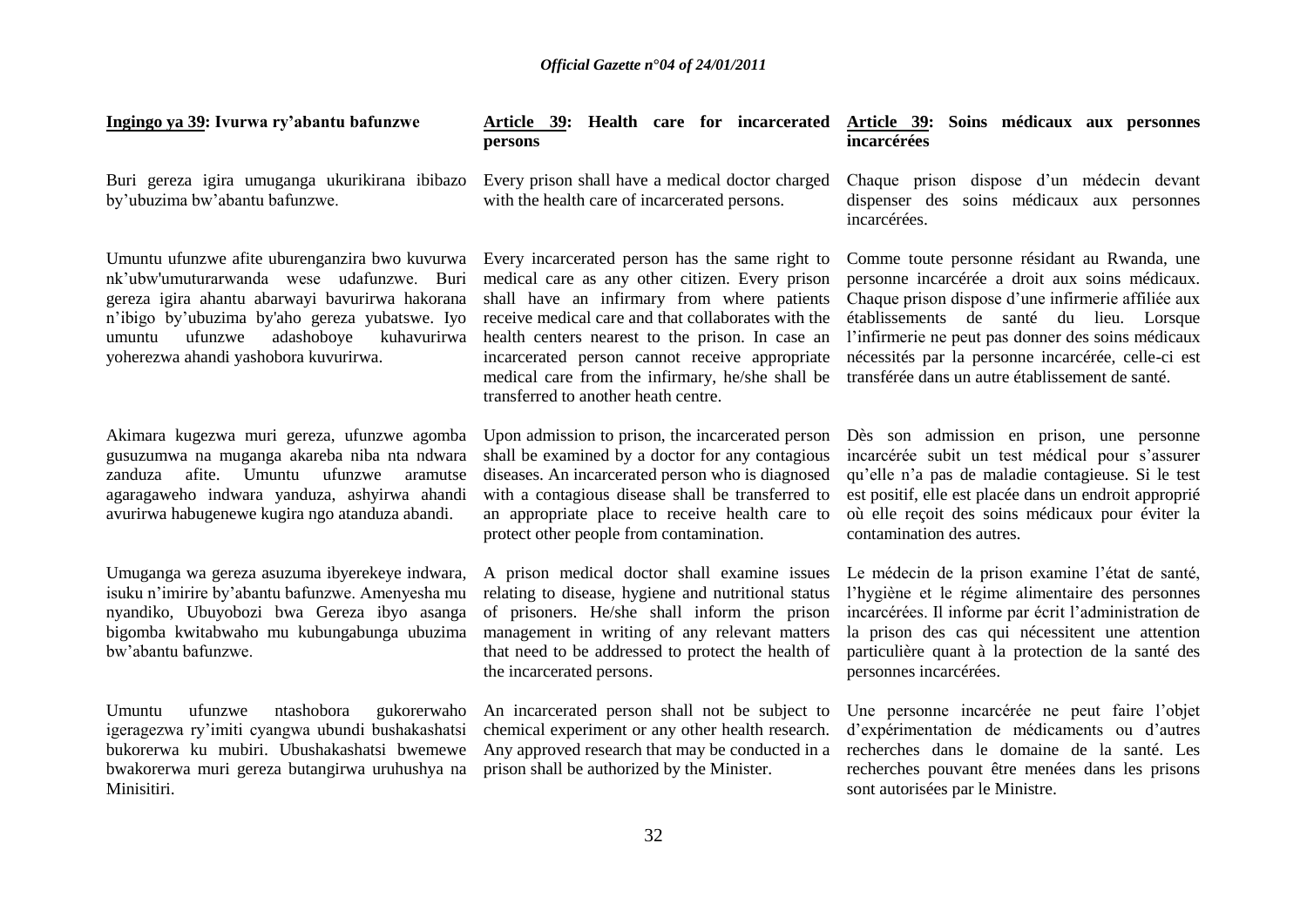#### **Ingingo ya 40: Gusurwa**

Bitabangamiye umutekano rusange, umuntu ufunzwe afite uburenganzira bwo gusurwa ku minsi n"amasaha mu buryo buteganywa mu mategeko ngengamikorere ya gereza, kandi ahererekanya n"abamusura amakuru ku mugaragaro acunzwe n"umucungagereza cyangwa undi mukozi wa gereza ubifitiye ububasha.

Umuntu ufunzwe afite kandi uburenganzira bwo gusurwa n"umwunganira mu rubanza rwe mu masaha y"akazi kandi bagahererekanya amakuru mu mvugo cyangwa mu nyandiko nta nkomyi.

#### **Ingingo ya 41: Kwandikirana**

Umuntu ufunzwe ashobora kwandikirana n"abo ashaka abanje gucisha iyo nyandiko ku muyobozi wa gereza mbere yo kuyohereza cyangwa mbere y"uko iyo yandikiwe imushyikirizwa.

#### **Ingingo ya 42: Uburenganzira bwo gusohoka**

Abantu bafunzwe bemerewe gusohoka iyo bagiye mu mahugurwa, gukora imirimo, kwivuza, gusoma dosiye, kuburana, gutanga ubuhamya, kwidagadura, gukurikirana ibiganiro bigenerwa abaturage bari hanze cyangwa indi mpamvu itanyuranyije n"amategeko agenga abantu bafunzwe. Icyo gihe bateganyirizwa abacungagereza bahagije bo kubarinda.

### **Article 40: Visits**

Without prejudice to the public order, every incarcerated person has the right to be visited at the hours and on the days set by the internal rules and regulations of the prison, and to communicate with visitors in the presence of a prison guard or other competent prison staff.

An incarcerated person shall also be entitled to be visited by his/her lawyer during working hours, and shall be allowed to freely communicate with the lawyer either verbally or in writing.

#### **Article 41: Written correspondence**

An incarcerated person may exchange written correspondence with persons of his/her choice, provided that such correspondence is sent or received through the Prison Director.

### **Article 42: Right to go out of prison**

Incarcerated persons are allowed to go out of prison for trainings, work, medical treatment, consulting their files, trial, giving testimony, entertainment, to participate in community meetings or any other reason that is not contrary to the laws governing incarcerated persons. In such circumstances, the incarcerated person's security shall be ensured by sufficient prison guards.

#### **Article 40: Visites**

Sans préjudice à l"ordre public, une personne incarcérée a le droit de recevoir des visites pendant les heures et jours conformément au réglement d"ordre intérieur de la prison, et échanger les informations avec ses visiteurs en public, en présence d"un surveillant ou de tout autre agent de prison habilité.

Une personne incarcérée a également le droit de recevoir des visites de son avocat pendant les heures de service et d"échanger avec lui des informations soit par écrit, soit verbalement.

#### **Article 41: Correspondance écrite**

Une personne incarcerée a le droit d"échanger des correspondances écrites avec des personnes de son choix à condition que tout courrier expédié ou reçu passe par le Directeur de la prison avant d"être remis au destinataire.

#### **Article 42: Droit à la sortie**

Il est permis aux personnes incarcérées de sortir de la prison pour suivre des formations, exécuter des travaux, se faire soigner, consulter leur dossier, plaider, témoigner, pratiquer les activités de loisir, participer à des réunions publiques ou pour d"autres raisons non contraires aux lois régissant les personnes incarcérées. Dans ce cas, elles sont accompagnées d"un nombre suffisant de surveillants de prison.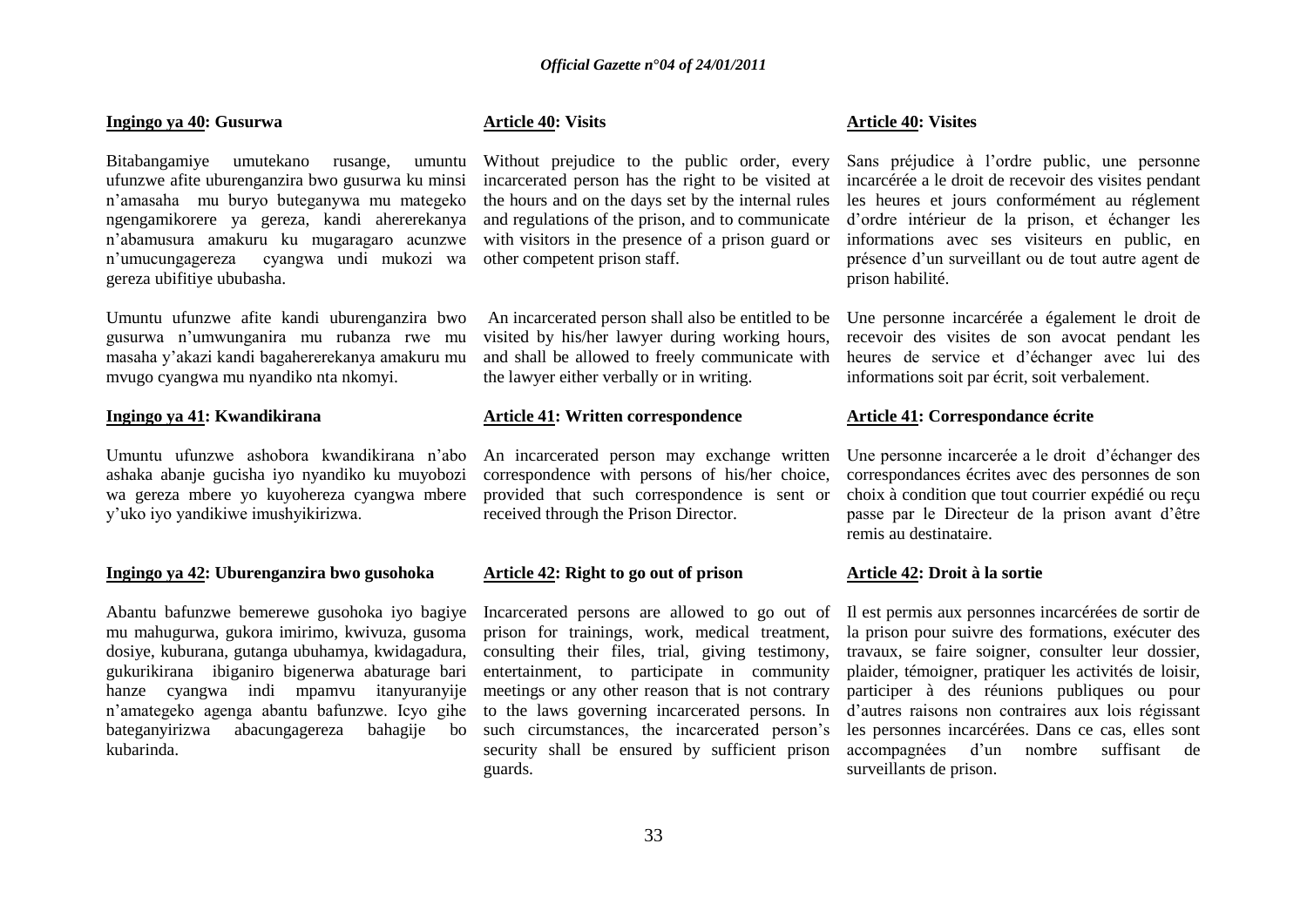| Mu gihe bagiye ku mirimo yo hanze ya za gereza,<br>hasohoka gusa umugororwa witwara neza kandi<br>udashobora guteza ingaruka mbi hanze ya za gereza.                                   | Only prisoners of good conduct may be allowed to<br>go out of prison for work.                                                                                                                                                                           | Pour exécuter les travaux à l'extérieur de la prison,<br>n'est autorisée à sortir que le prisonnier discipliné<br>qui ne peut constituer une source de désordre.                                                                                                                                      |
|----------------------------------------------------------------------------------------------------------------------------------------------------------------------------------------|----------------------------------------------------------------------------------------------------------------------------------------------------------------------------------------------------------------------------------------------------------|-------------------------------------------------------------------------------------------------------------------------------------------------------------------------------------------------------------------------------------------------------------------------------------------------------|
| Ubuyobozi bwa Gereza bumenya neza abantu<br>bafunzwe basohotse bukanagenzura ko bagarutse.                                                                                             | The prison administration shall keep strict records<br>of the incarcerated persons going out of the prison<br>and shall verify their return.                                                                                                             | L'administration de la prison reste informée sur le<br>nombre des personnes incarcérées sorties et<br>s'assure qu'elles sont retournées dans la prison.                                                                                                                                               |
| Abantu bafunzwe ntibemerewe kujya mu bikorwa<br>mbonezamubano nko gusura ingo, gutaha ubukwe,<br>gushyingirwa, gushyingura, n'ibindi byagenwa<br>n'Iteka rya Minisitiri.               | Incarcerated persons are not allowed to actively<br>participate in social activities like visiting their<br>families or attending weddings, getting married,<br>attending funerals or any other events that may be<br>determined by a Ministerial Order. | Les personnes incarcérées n'ont pas droit aux<br>activités sociales comme la visite à leurs familles,<br>participation aux célébrations de mariage, se<br>marier, participer aux funérailles et toute autre<br>activité pouvant être<br>déterminée par Arrêté<br>Ministériel.                         |
| Ingingo ya 43: Imirimo y'umwuga ikorwa<br>n'abantu bafunzwe                                                                                                                            | Article 43: Professional activities performed by<br>incarcerated persons                                                                                                                                                                                 | Article 43: Activités professionnelles accomplies<br>par les personnes incarcérées                                                                                                                                                                                                                    |
|                                                                                                                                                                                        |                                                                                                                                                                                                                                                          |                                                                                                                                                                                                                                                                                                       |
| Mu gihe bishoboka, abantu bafunzwe bafite<br>uburenganzira bwo kugira umurimo bakora ujyanye<br>n'umwuga wabo, abatawufite bakabihugurirwa.                                            | If possible, incarcerated persons shall have the<br>right to perform any activity in relation to their<br>professional skills, and those with no professional<br>skills shall be trained.                                                                | Dans la mesure du possible, les personnes<br>incarcérées ont le droit d'exercer une activité en<br>rapport avec leurs compétences professionnelles,<br>celles qui n'en ont pas bénéficient d'une formation.                                                                                           |
| Iyo mirimo igomba kuba ijyanye n'intego yo<br>kubagorora no kuzamura imibereho yabo muri<br>gereza.                                                                                    | Such activities shall be in line with the objective<br>of their rehabilitation and to improve their social<br>welfare in prison.                                                                                                                         | Ces activités doivent viser leur rééducation et la<br>promotion de leur bien-être dans la prison.                                                                                                                                                                                                     |
| Iyo ari imirimo ibyara inyungu,<br>amafaranga<br>ahwanye n'icumi ku ijana (10%) ry'inyungu<br>bakoreye agenerwa abakoze iyo mirimo n'abakoze<br>imirimo izamura imibereho y'abafunzwe. | If such activities are income-generating, ten<br>percent (10%) of what the person earned shall be<br>allocated to him/her and to those who performed<br>within the prison activities aiming at improving<br>the social welfare of incarcerated persons.  | Lorsqu'il s'agit des activités génératrices de<br>revenus, un pécule de dix pourcent (10%) des<br>intérêts générés par leur travail est attribué à ceux<br>qui ont effectué ces activités et à ceux qui ont<br>effectué les activités visant la promotion du bien-<br>être des personnes incarcérées. |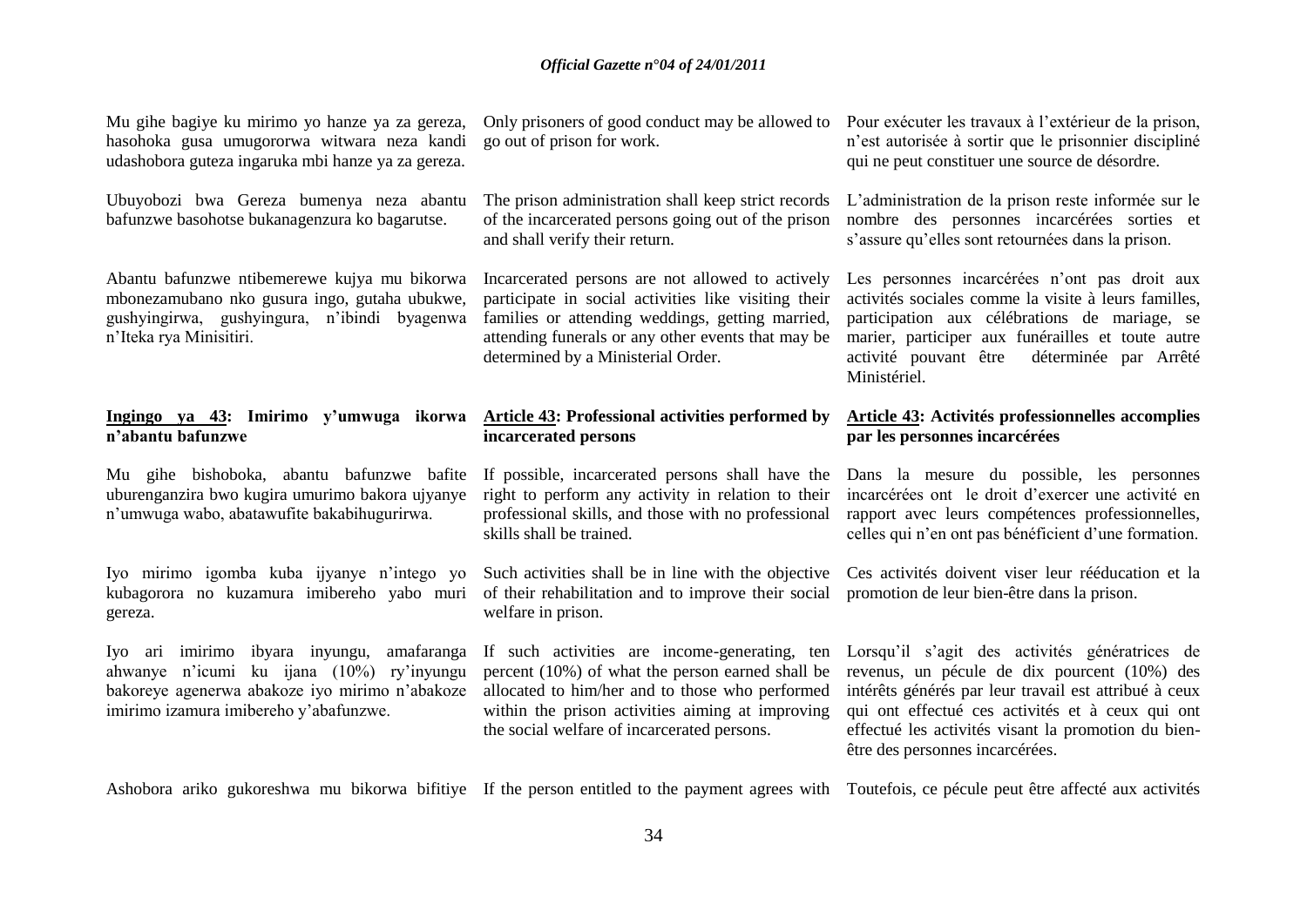| bafunzwe<br>byumvikanyweho<br>abantu<br>akamaro<br>n'abayafiteho<br>n'ubuyobozi<br>bwa<br>gereza<br>uburenganzira.                                                                                | the prison administration, the money may be used<br>in activities that are useful to incarcerated persons.                                                                                                                    | profitables aux personnes incarcérées après<br>concertation entre la direction de la prison et les<br>bénéficiaires de ce pécule.                                                                                         |
|---------------------------------------------------------------------------------------------------------------------------------------------------------------------------------------------------|-------------------------------------------------------------------------------------------------------------------------------------------------------------------------------------------------------------------------------|---------------------------------------------------------------------------------------------------------------------------------------------------------------------------------------------------------------------------|
| Imiterere y'imirimo ikorwa n'abantu bafunzwe<br>iteganywa n'Iteka rya Minisitiri.                                                                                                                 | The nature of such income-generating activities<br>performed by incarcerated persons shall be<br>determined by a Ministerial Order.                                                                                           | La nature des activités exercées par les personnes<br>incarcérées est déterminée par Arrêté Ministériel.                                                                                                                  |
| Ingingo ya 44: Imicungire y'amafaranga umuntu<br>ufunzwe agenerwa kuyo yinjirije gereza                                                                                                           | Article 44: Management of money<br>an<br>incarcerated person earns from work                                                                                                                                                  | Article 44: Gestion du pécule de la personne<br>incarcérée résultant de ses travaux                                                                                                                                       |
| Amafaranga umuntu ufunzwe agenerwa ku yo<br>yakoreye abikwa kuri konti ya za gereza<br>yabigenewe kandi amenyeshwa, iyo abisabye, uko<br>amafaranga abikiwe angana.                               | The money an incarcerated person is entitled to<br>from what he/she generates for the prison shall be<br>deposited in an appropriate bank account and<br>he/she shall be informed of the amount deposited<br>upon request.    | Le pécule de la personne incarcérée est déposé sur<br>le compte bancaire des prisons ouvert à cet effet et<br>cette personne peut, sur demande, être informée de<br>la situation de son solde.                            |
| Ashobora kuyaguramo ibintu akeneye byemewe<br>kwinjiranwa muri gereza no kwemerera umuryango<br>we kuyakoresha.                                                                                   | He/she may purchase items of his/her need that<br>are acceptable in prison from such amount and<br>may also allow his/her family to use it.                                                                                   | Elle peut utiliser cette somme pour acheter les<br>biens autorisés dans la prison dont elle a besoin ou<br>autoriser sa famille à s'en servir.                                                                            |
| Mu gihe afunguwe ahabwa amafaranga yabikiwe.                                                                                                                                                      | If he/she is released from prison, he/she shall be<br>given the money deposited.                                                                                                                                              | Lors de sa libération, elle perçoit son pécule qui<br>était déposé à la banque.                                                                                                                                           |
| Iyo apfuye, ayo mafaranga ahabwa uwemerewe<br>kumuzungura.                                                                                                                                        | If he/she dies, the money shall be given to his/her<br>legitimate heir.                                                                                                                                                       | En cas de décès, le pécule est remis à son héritier<br>légitime.                                                                                                                                                          |
| Ingingo ya 45: Umurimo w'umuntu ufunzwe                                                                                                                                                           | Article 45: Work of an incarcerated person                                                                                                                                                                                    | Article 45: Travail d'une personne incarcérée                                                                                                                                                                             |
| Umuntu ufunzwe ashobora gusabwa cyangwa<br>ariko<br>ntashobora<br>gukora<br>umurimo,<br>gusaba<br>guhatirwa gukora umurimo, haseguriwe ibivugwa<br>mu gace ka 8° ko mu ngingo ya 50 y'iri tegeko. | An incarcerated person may be requested or can<br>himself/herself request to perform work, but<br>he/she cannot be forced to perform it with the<br>exception of the provision of Article 50, point $8^\circ$<br>of this Law. | La personne incarcérée peut être sollicitée ou<br>exprimer la volonté d'exécuter un travail mais ne<br>peut être forcée à l'exécuter, sous réserve des<br>dispositions du point 8° de l'article 50 de la<br>présente loi. |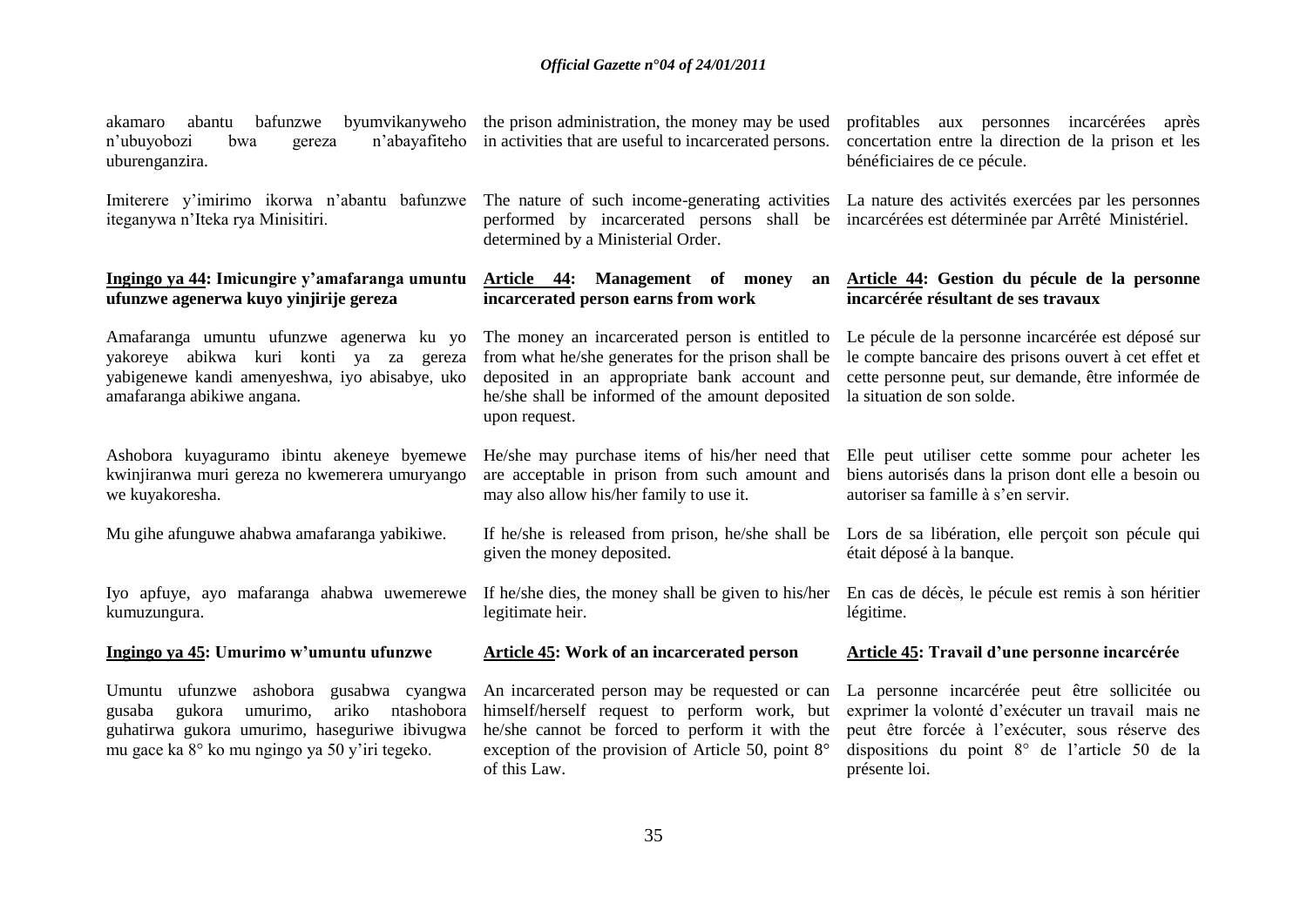Ukora umurimo, ntagomba gukoreshwa imirimo irenze ubushobozi bwe cyangwa imutesha agaciro.

#### **Ingingo ya 46: Ibitabo n'ibitangazamakuru**

Gereza igira isomero ririmo ibitabo, ibinyamakuru byanditse, interineti, radiyo, televiziyo n"amagazeti ya Leta.

Gereza igira kandi ibitabo abantu bafunzwe A prison shall also have textbooks for the training bigishirizwamo kandi yemera ko umuntu ufunzwe yizanira cyangwa azanirwa ibitabo cyangwa inyigisho akeneye bitabangamiye intego yo kugorora abantu bafunzwe.

Ibyo bitabo cyangwa inyigisho bizanwa n"umuntu ufunzwe cyangwa bimuzanirwa bishyikirizwa Umuyobozi wa Gereza kugira ngo abyemeze.

#### **Ingingo ya 47: Imyifatire muri gereza**

Umuntu ufunzwe, akimara kugera muri gereza, amenyeshwa, mu rurimi yumva, uburenganzira bwe n"ibyo ategetswe bijyanye no kwitwara neza muri gereza n"uko ibihano bikosora uwitwaye nabi bitangwa, nk'uko biteganyijwe mu mategeko ngengamikorere ya za gereza.

Igihano gikosora ufunzwe witwaye nabi gifatwa Any corrective measures shall be decided upon by cyumvikana kandi kigasobanurirwa ugihawe. Icyo

not be forced to work beyond his/her capacity or perform work that degrades him/her.

#### **Article 46: Books and media**

A prison shall have a library equipped with books, print media publications, internet, radio, television and Official Gazettes.

of incarcerated persons. The latter shall also be allowed to bring or receive personal books which do not harm the objective of rehabilitation of incarcerated persons.

from others shall be presented to the Prison Director for approval.

#### **Article 47: Conduct in prison**

Upon entering the prison, an incarcerated person shall be informed, in a language he/she understands, of his/her rights and obligations with respect to the internal discipline in the prison, and the procedures for sanctioning offenders as stipulated in the internal rules and regulations of the prison.

The incarcerated person who performs work shall La personne qui exécute le travail ne peut être obligée de faire des travaux qui dépassent sa capacité ou des travaux avilissants.

#### **Article 46: Livres et média**

La prison est dotée d"une salle de lecture pourvue de livres, de journaux écrits, d"internet, de radio, de télévision et de journaux officiels.

La prison dispose également des manuels de formation pour les personnes incarcérées qui sont aussi autorisées à amener ou à recevoir des ouvrages dont elles ont besoin sans toutefois compromettre l"objectif de les rééduquer.

Books an incarcerated person brings or receives Les ouvrages amenés par la personne incarcérée ou qui lui sont remis par les tiers, sont présentés au Directeur de prison pour qu"il donne son accord.

#### **Article 47: Comportement en prison**

Dès son admission en prison, toute personne incarcérée est informée, dans une langue qu"elle comprend, de ses droits et de ses obligations liés à la discipline dans la prison et des mesures correctives prévues par le règlement d'ordre intérieur des prisons qui peuvent être prises à l"encontre de celui qui affiche un mauvais comportement.

n"Ubuyobozi bwa Gereza, kigomba kuba the prison management, and such measures must la prison à l"encontre de la personne incarcérée gihano nta na rimwe kigomba gutesha umuntu person. The sanction shall neither degrade nor justifiée et expliquée au concerné. Cette mesure ne be justified and explained to the concerned affichant un mauvais comportement doit être La mesure corrective prise par l"administration de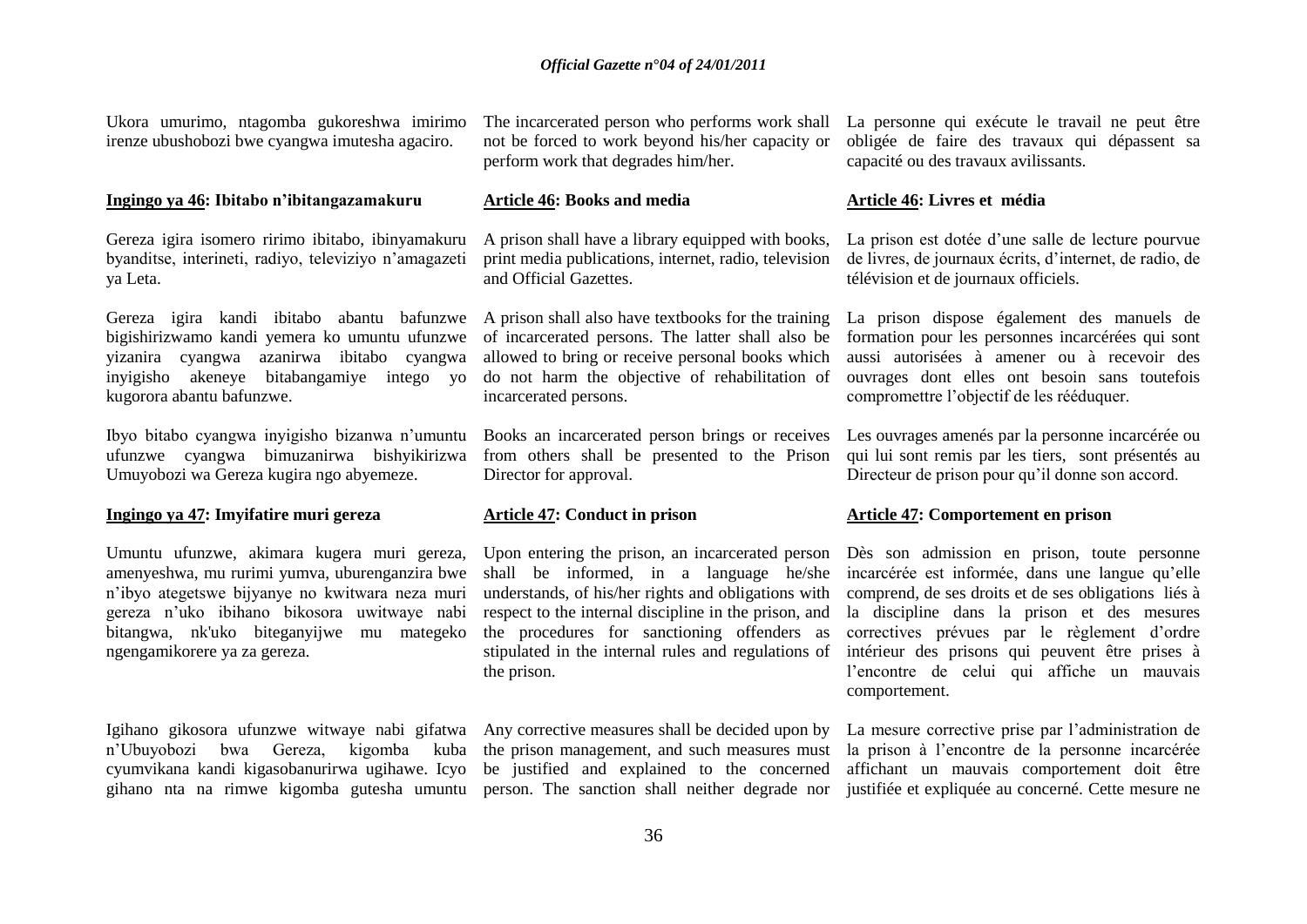agaciro kandi ntikibangamira uburenganzira jeopardize the fundamental rights of the bw"ibanze umuntu ufunzwe yemererwa n"iri tegeko. incarcerated person, as provided for by this Law.

uwitwaye nabi ashobora, we ubwe cyangwa umuryango we, kujuririra Komiseri Mukuru icyemezo yafatiwe hakurikijwe ibiteganywa n"amategeko ngengamikorere ya za gereza.

Ibyaha biteganywa n'igitabo mpanabyaha byakozwe n"abantu bafunzwe by incarcerated persons shall be referred to the bishyikirizwa ubushinjacyaha kugira bubikurikirane.

#### **Ingingo ya 48: Kubungabunga uburenganzira Article 48: Protection of an incarcerated bw'umuntu ufunzwe**

cyangwa ubw"umuryango we bubangamiwe, ufunzwe cyangwa umwunganira mu bijyanye shall have the right to seek the assistance from droit de recourir aux instances administratives ou n"urubanza rwe bafite uburenganzira bwo kwiyambaza ubuyobozi cyangwa inkiko.

#### **Ingingo ya 49: Umunyamahanga ufunzwe**

Umunyamahanga ufunzwe asobanurirwa amategeko agenga abantu bafunzwe mu rurimi yumva neza. Afite uburenganzira bwo kubonana cyangwa kohererezanya amakuru n"abahagarariye igihugu cye mu Rwanda.

corrective measures may, himself/herself or through his/her family, appeal to the provisions of the internal rules and regulations of d"ordre intérieur des prisons. prisons.

ngo Public Prosecution for prosecution.

# **person's rights**

family are violated, the victim or his/her lawyer authorities or the courts.

#### **Article 49: An incarcerated foreigner**

An incarcerated foreigner has the right to an explanation about provisions governing understands. He/she has the right to meet or diplomatic representatives to Rwanda.

doit ni être dégradante ni violer les droits fondamentaux garantis par la présente loi à la personne incarcérée.

Umuntu ufunzwe wahawe igihano gikosora An incarcerated person who is subject to Une personne incarcérée faisant l'objet d'une Commissioner General against any disciplinary recours au Commissaire Général contre la décision action taken against him/her in accordance with prise à son encontre conformément au règlement mesure corrective peut personnellement ou, à défaut, par le biais de sa famille, introduire un

> Offences under the Penal Code that are committed Les infractions prévues par le Code pénal commises par les personnes incarcérées sont transmises à l"Organe de Poursuite pour exercice de l"action publique.

#### **Article 48: Protection des droits de la personne incarcérée**

Mu gihe uburenganzira bw"umuntu ufunzwe If the rights of an incarcerated person or his/her Si une personne incarcérée ou sa famille se sent lésée dans ses droits, le concerné ou son avocat a le judiciaires.

#### **Article 49: Un étranger incarcéré**

incarcerated persons in a language he/she régissant les personnes incarcérées. Il a le droit de exchange information with his/her country's représentation diplomatique de son pays au Un étranger incarcéré reçoit, dans une langue qu"il comprend bien, des explications sur les lois rencontrer ou d"échanger des informations avec la Rwanda.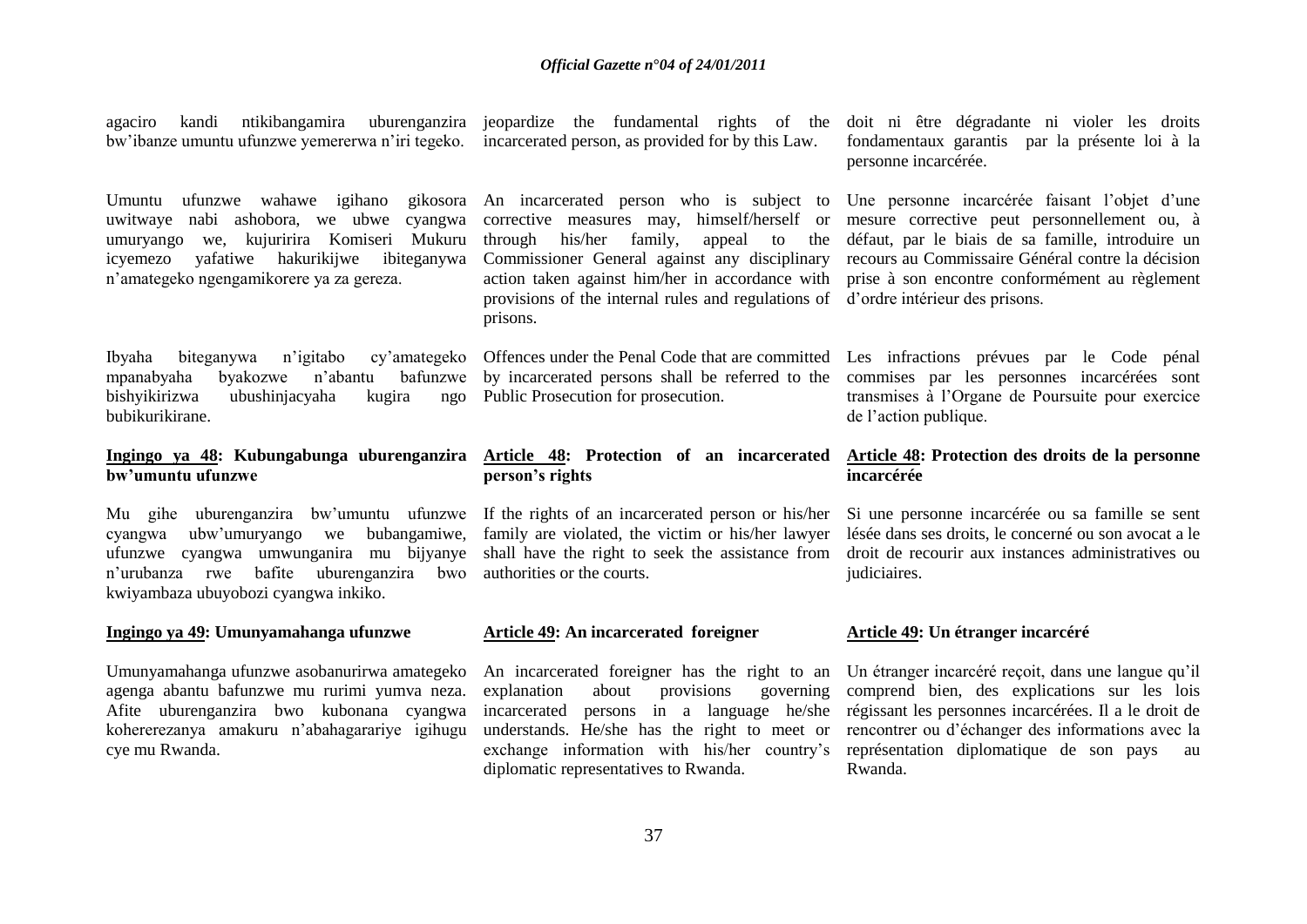| Umunyamahanga ufunzwe adafite abahagarariye<br>igihugu cye mu Rwanda, impunzi cyangwa utagira<br>ubwenegihugu, ashobora kwitabaza abahagarariye<br>ikindi gihugu cyangwa umuryango mpuzamahanga<br>yihitiyemo bamwemereye gukurikirana ikibazo cye<br>kandi byemewe na Minisitiri. |                                                                    |           | An incarcerated foreigner whose country lacks<br>diplomatic representatives in Rwanda, a refugee,<br>or a stateless person may, upon approval of the<br>Minister, seek assistance from diplomatic<br>representatives of another country or an<br>international organization of his/her choice that<br>accepts to assist in his/her case. |             | L'étranger incarcéré dont le pays d'origine n'a pas<br>de représentation diplomatique au Rwanda, un<br>réfugié ou un apatride peut, après approbation du<br>Ministre, solliciter l'assistance des représentants<br>diplomatiques d'un autre pays ou d'une<br>organisation internationale de son choix, qui ont<br>accepté de faire le suivi de son affaire. |
|------------------------------------------------------------------------------------------------------------------------------------------------------------------------------------------------------------------------------------------------------------------------------------|--------------------------------------------------------------------|-----------|------------------------------------------------------------------------------------------------------------------------------------------------------------------------------------------------------------------------------------------------------------------------------------------------------------------------------------------|-------------|-------------------------------------------------------------------------------------------------------------------------------------------------------------------------------------------------------------------------------------------------------------------------------------------------------------------------------------------------------------|
|                                                                                                                                                                                                                                                                                    | Ingingo ya 50: Iby'ingenzi umuntu ufunzwe<br>ategetswe             |           | <b>Article 50:</b> Main obligations of an incarcerated<br>person                                                                                                                                                                                                                                                                         |             | Article 50: Principales<br>obligations d'une<br>personne incarcérée                                                                                                                                                                                                                                                                                         |
|                                                                                                                                                                                                                                                                                    | Umuntu ufunzwe ategetswe iby'ingenzi bikurikira:                   |           | An incarcerated person has the main following                                                                                                                                                                                                                                                                                            |             | La personne incarcérée a les principales obligations                                                                                                                                                                                                                                                                                                        |
|                                                                                                                                                                                                                                                                                    | 1° kubahiriza amategeko y'Igihugu;                                 |           | obligations:<br>$1^\circ$ to abide by national laws;                                                                                                                                                                                                                                                                                     |             | suivantes :<br>1° respecter les lois du pays;                                                                                                                                                                                                                                                                                                               |
|                                                                                                                                                                                                                                                                                    | 2° kubahiriza amabwiriza amugenga muri gereza;                     |           | $2^{\circ}$ to abide by the laws and regulations which<br>govern him/her in prison;                                                                                                                                                                                                                                                      |             | 2° respecter les lois et règlements qui le régissent<br>en prison;                                                                                                                                                                                                                                                                                          |
| $3^\circ$                                                                                                                                                                                                                                                                          | kudakwirakwiza<br>amacakubiri<br>n'ingengabitekerezo ya jenoside;  | $3^\circ$ | to avoid spreading divisionism and genocide<br>ideology;                                                                                                                                                                                                                                                                                 | $3^\circ$   | divisionnisme et<br>semer le<br>éviter de<br>l'idéologie du génocide;                                                                                                                                                                                                                                                                                       |
| $4^{\circ}$                                                                                                                                                                                                                                                                        | kudateza umwuka mubi, ibihuha n'urugomo;                           | $4^\circ$ | to avoid creating tensions, rumors and<br>violence;                                                                                                                                                                                                                                                                                      |             | $4^{\circ}$ éviter les tensions, les rumeurs et la violence;                                                                                                                                                                                                                                                                                                |
|                                                                                                                                                                                                                                                                                    | kugira imyitwarire myiza no kubahiriza umuco<br>nyarwanda;         |           | 5° to conduct himself/herself well and respect<br>Rwandan culture;                                                                                                                                                                                                                                                                       |             | 5° faire preuve de discipline et de respecter la<br>culture rwandaise;                                                                                                                                                                                                                                                                                      |
| $6^{\circ}$                                                                                                                                                                                                                                                                        | kugira uruhare mu kubungabunga umutekano<br>we n'uw'abandi;        |           | $6^{\circ}$ to ensure his/her own safety and that of other<br>people;                                                                                                                                                                                                                                                                    | $6^{\circ}$ | contribuer au maintien de sa sécurité et de<br>celle des autres personnes;                                                                                                                                                                                                                                                                                  |
|                                                                                                                                                                                                                                                                                    | kugira isuku ku mubiri we, ku myenda n'aho<br>afungiye;            |           | $7^{\circ}$ to keep his/her body, clothes and the prison<br>clean;                                                                                                                                                                                                                                                                       |             | respecter les règles d'hygiène corporelle,<br>vestimentaire et du lieu de l'incarcération;                                                                                                                                                                                                                                                                  |
|                                                                                                                                                                                                                                                                                    | gukora imirimo yateza imbere igihugu, gereza<br>ndetse na we ubwe. |           | 8° to perform activities for the development of<br>the country, him/herself and the prison.                                                                                                                                                                                                                                              | $8^{\circ}$ | exercer les activités génératrices de revenus<br>pour le pays, lui-même et pour la prison.                                                                                                                                                                                                                                                                  |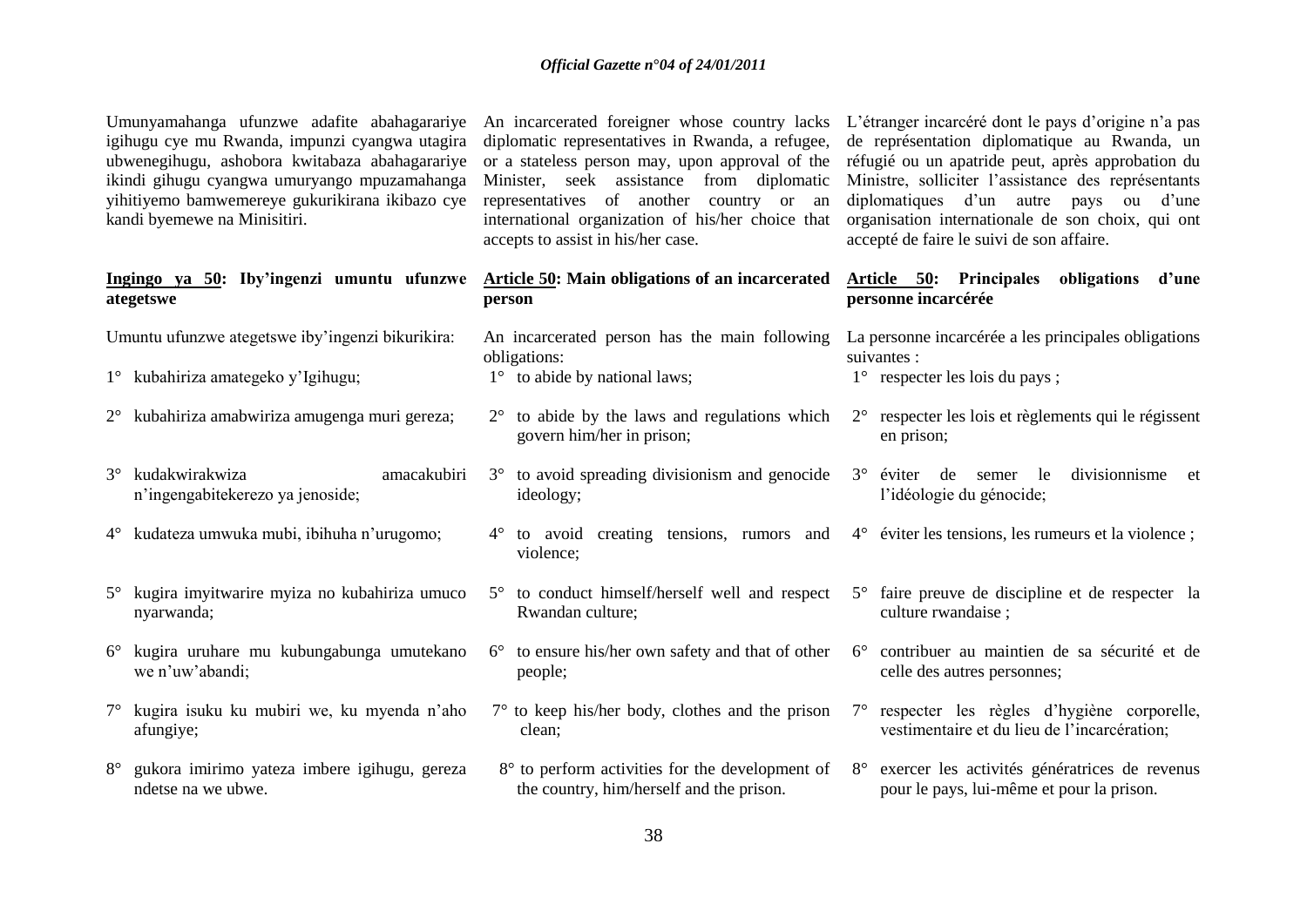| Icyiciro cya 2: Ifungura                                                                                                                                                                                                                                                                                                                                                                                                                                        | <b>Section 2: Release</b>                                                                                                                                                                                                                                                                                                                                                                                                                                             | Section 2: Libération                                                                                                                                                                                                                                                                                                                                                                                                                                                                                 |  |
|-----------------------------------------------------------------------------------------------------------------------------------------------------------------------------------------------------------------------------------------------------------------------------------------------------------------------------------------------------------------------------------------------------------------------------------------------------------------|-----------------------------------------------------------------------------------------------------------------------------------------------------------------------------------------------------------------------------------------------------------------------------------------------------------------------------------------------------------------------------------------------------------------------------------------------------------------------|-------------------------------------------------------------------------------------------------------------------------------------------------------------------------------------------------------------------------------------------------------------------------------------------------------------------------------------------------------------------------------------------------------------------------------------------------------------------------------------------------------|--|
| Ingingo ya 51: Kurekura umuntu ufunzwe                                                                                                                                                                                                                                                                                                                                                                                                                          | <b>Article 51: Releasing an incarcerated person</b>                                                                                                                                                                                                                                                                                                                                                                                                                   | Libération<br>Article 51:<br>d'une<br>personne<br>incarcérée                                                                                                                                                                                                                                                                                                                                                                                                                                          |  |
| Bushingiye ku biyugwa mu ngingo ya 28 y'iri<br>tegeko, ubuyobozi bwa gereza:                                                                                                                                                                                                                                                                                                                                                                                    | According to the provisions of Article 28 of this<br>Law, the prison management shall:                                                                                                                                                                                                                                                                                                                                                                                | Conformément aux dispositions de l'article 28 de<br>la présente loi, l'administration de la prison:                                                                                                                                                                                                                                                                                                                                                                                                   |  |
| $1^{\circ}$<br>bwibutsa<br>nyandiko<br>Urukiko<br>mu<br>n'Ubushinjacyaha ko hasigaye iminsi irindwi (7) ku<br>minsi yo gufunga umuntu by'agateganyo yatanzwe<br>n'Urukiko. Iyo igihe cyo gufungwa by'agateganyo<br>kirangiye Ubushinjacyaha butarandikira Ubuyobozi<br>bwa gereza bubumenyesha ko dosiye yashyikirijwe<br>Urukiko, cyangwa ko icyemezo<br>cy'ifunga<br>cyasabiwe<br>kongererwa<br>ry'agateganyo<br>igihe,<br>Ubuyobozi bwa Gereza buramurekura; | 1° remind the Court and the Public Prosecution in<br>writing at least seven (7) days before the date<br>when the provisional detention period expires. If<br>the Public Prosecutor does not tell the Prison<br>Management that the incarcerated person's file<br>was forwarded to the Court or that the provisional<br>detention period was extended<br>before the<br>expiration of the provisional detention period, the<br>Prison Management shall release him/her; | $1^{\circ}$ avise par écrit, sept (7) jours avant,<br>- la<br>juridiction et l'Organe de Poursuite Judiciaire, de<br>la date limite de détention provisoire. Lorsque la<br>durée de la détention provisoire s'écoule avant que<br>l'Organe de Poursuite Judiciaire n'ait avisé<br>l'administration de la prison que le dossier de la<br>personne incarcérée a été transmis à la juridiction<br>ou que la durée de la détention provisoire a été<br>prorogée, l'administration de la prison le libère; |  |
| 2° bufite inshingano zo kumenyesha inzego<br>zibishinzwe abagororwa bamaze kimwe cya kane<br>$(\frac{1}{4})$ cy'igifungo cyabo kandi bitwaye neza, kugira<br>barekurwe by'agateganyo,<br>hakurikijwe<br>ngo<br>ibiteganywa n'amategeko;                                                                                                                                                                                                                         | $2^{\circ}$ inform the relevant authorities which prisoners<br>have completed one quarter $(1/4)$ of their sentences,<br>subject to good conduct, in order for the prisoners<br>to be discharged on provisional release in<br>accordance with the provisions of the law;                                                                                                                                                                                              | 2° a le devoir d'informer les instances compétentes<br>des prisonniers qui viennent de purger un quart<br>$(1/4)$ de leur peine en prison et qui ont affiché un<br>bon comportement en vue de leur libération<br>conditionnelle conformément à la loi;                                                                                                                                                                                                                                                |  |
| 3° bufite inshingano yo kurekura umugororwa<br>urangije igihe cyo gufungwa yakatiwe n'Urukiko.                                                                                                                                                                                                                                                                                                                                                                  | 3° release any prisoner after serving his/her term<br>of imprisonment as determined by the court.                                                                                                                                                                                                                                                                                                                                                                     | 3° a le devoir de libérer le prisonnier à l'expiration<br>de la peine prononcée par la juridiction;                                                                                                                                                                                                                                                                                                                                                                                                   |  |
| Umuyobozi wa gereza ufunga cyangwa urekera<br>umuntu muri gereza mu buryo bunyuranyije<br>n'amategeko ahanwa hakurikijwe ibiteganywa mu<br>gitabo cy'amategeko ahana.                                                                                                                                                                                                                                                                                           | A Prison Director who detains or continues to<br>detain a person whose detention period has<br>expired shall be punished in accordance with<br>provisions of the Penal Code.                                                                                                                                                                                                                                                                                          | Un directeur de prison qui emprisonne ou qui<br>maintient illégalement une personne en prison est<br>puni conformément aux dispositions du Code<br>pénal.                                                                                                                                                                                                                                                                                                                                             |  |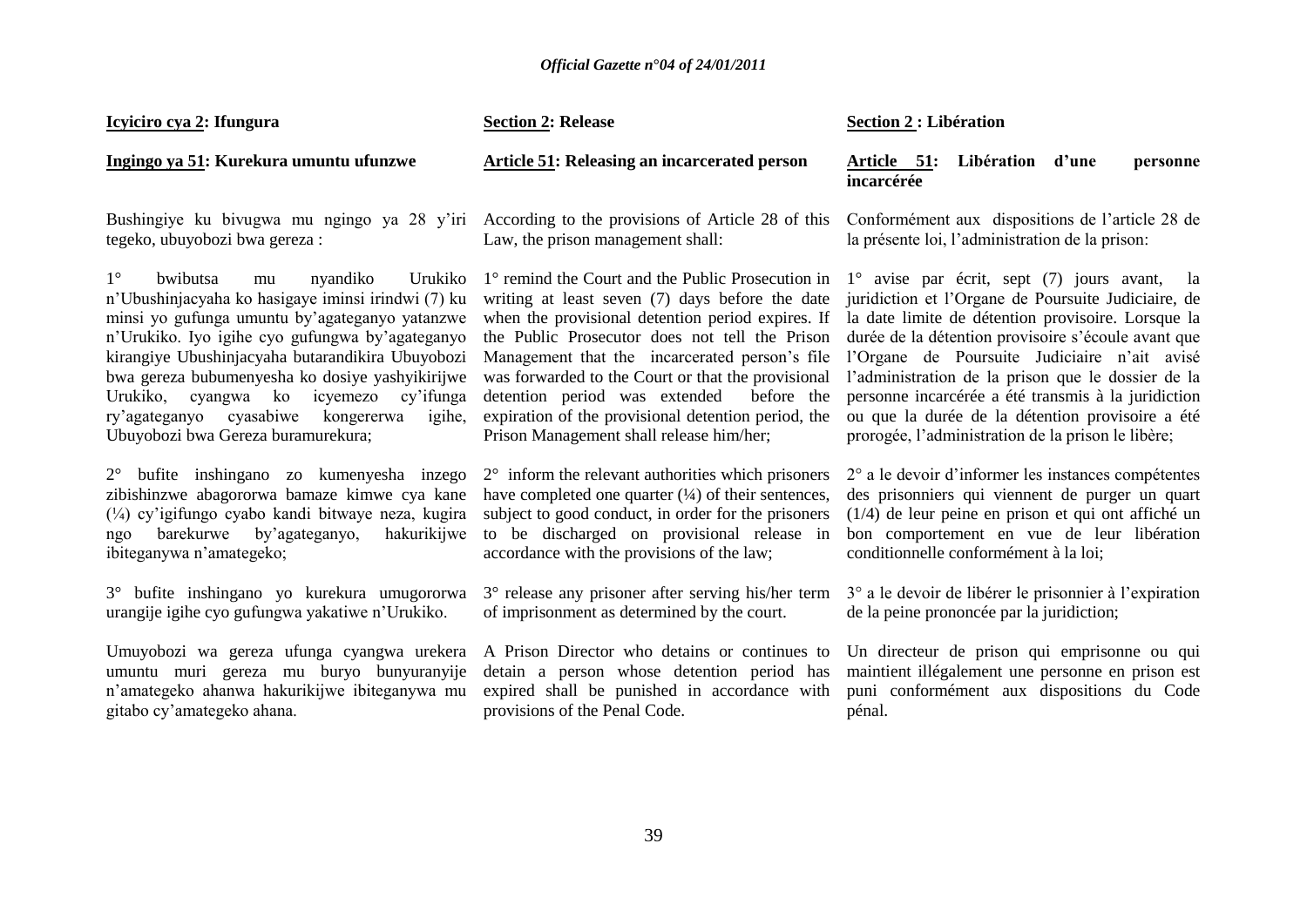| Ingingo ya 52: Ibindi bituma umuntu ufunzwe Article 52: Other conditions for releasing an<br>arekurwa                                                                      | incarcerated person                                                                                                                                      | Article 52: Autres conditions de libération d'une<br>personne incarcérée                                                                                                   |
|----------------------------------------------------------------------------------------------------------------------------------------------------------------------------|----------------------------------------------------------------------------------------------------------------------------------------------------------|----------------------------------------------------------------------------------------------------------------------------------------------------------------------------|
| Bitabangamiye ibiteganywa mu ngingo ya 51 y'iri<br>tegeko, gufungura umuntu ufunze bibaho iyo:                                                                             | Without prejudice to provisions of Article 51 of<br>this Law, an incarcerated person shall be released<br>if:                                            | Sans préjudice des dispositions de l'article 51 de la<br>présente loi, la personne incarcérée est libérée<br>dans les cas suivants :                                       |
| 1° arekuwe byemejwe n'urukiko;                                                                                                                                             | 1° a court decision orders his/her release;                                                                                                              | 1° libération par la décision judiciaire;                                                                                                                                  |
| $2^{\circ}$ hatanzwe<br>ifungurwa<br>ry'agateganyo<br>ry'uwakatiwe;<br>3° hashyizweho itegeko ritanga imbabazi rusange;<br>4° hatanzwe imbabazi na Perezida wa Repubulika. | $2^{\circ}$ he/she is granted a provisional release;<br>3° a law of general amnesty provides for<br>release;<br>4° a Presidential Order pardons him/her. | libération conditionnelle à la personne<br>$2^{\circ}$<br>condamnée;<br>une loi d'amnistie générale;<br>$3^\circ$<br>4° Arrêté Présidentiel d'octroi de droit de<br>grâce. |
| Ifungurwa by'umugororwa cyangwa imfungwa<br>n'impamvu yabyo byandikwa mu gitabo cya gereza                                                                                 | motivation shall be recorded in an appropriate motifs sont actées dans un registre approprié.                                                            | The release of a prisoner or detainee and its La libération du prisonier ou du détenu et ses                                                                               |
| cyabigenewe.                                                                                                                                                               | prison register.                                                                                                                                         |                                                                                                                                                                            |
| Ingingo ya 53: Ibyubahirizwa igihe cyo kurekura<br>umuntu wari muri gereza                                                                                                 | incarcerated person                                                                                                                                      | Article 53: Procedures for releasing an Article 53: Procédures de libération d'une<br>personne incarcérée                                                                  |
| ufunzwe<br>arekurwa,<br>Mbere y'uko umuntu<br>ubuyobozi bwa gereza bwubahiriza cyane cyane ibi<br>bikurikira:                                                              | prison management must:                                                                                                                                  | Before releasing an incarcerated person, the Avant de libérer une personne incarcérée,<br>l'administration de la prison doit spécialement:                                 |
| 1° kuba hari kopi y'urubanza;                                                                                                                                              | have a copy of the judgment;<br>$1^{\circ}$                                                                                                              | 1° disposer d'une copie de jugement ;                                                                                                                                      |
| guha ufunguwe<br>$2^{\circ}$<br>urupapuro rumusohora<br>rugaragaza igihe yafungiwe n'igihe yarekuriwe;                                                                     | $2^{\circ}$ give the released person a document<br>indicating the date of entry and the day of                                                           | 2° donner à la personne libérée un acte constatant<br>la date d'entrée et de sortie de la prison;<br>$3^\circ$                                                             |
| gusinyisha ufunguwe mu gitabo cyabigenewe;<br>$3^\circ$                                                                                                                    | release;<br>$3^\circ$ have the released person sign the<br>appropriate register;                                                                         | faire signer la personne libérée dans un<br>registre approprié;<br>remettre à la personne libérée ses biens qui<br>$4^{\circ}$                                             |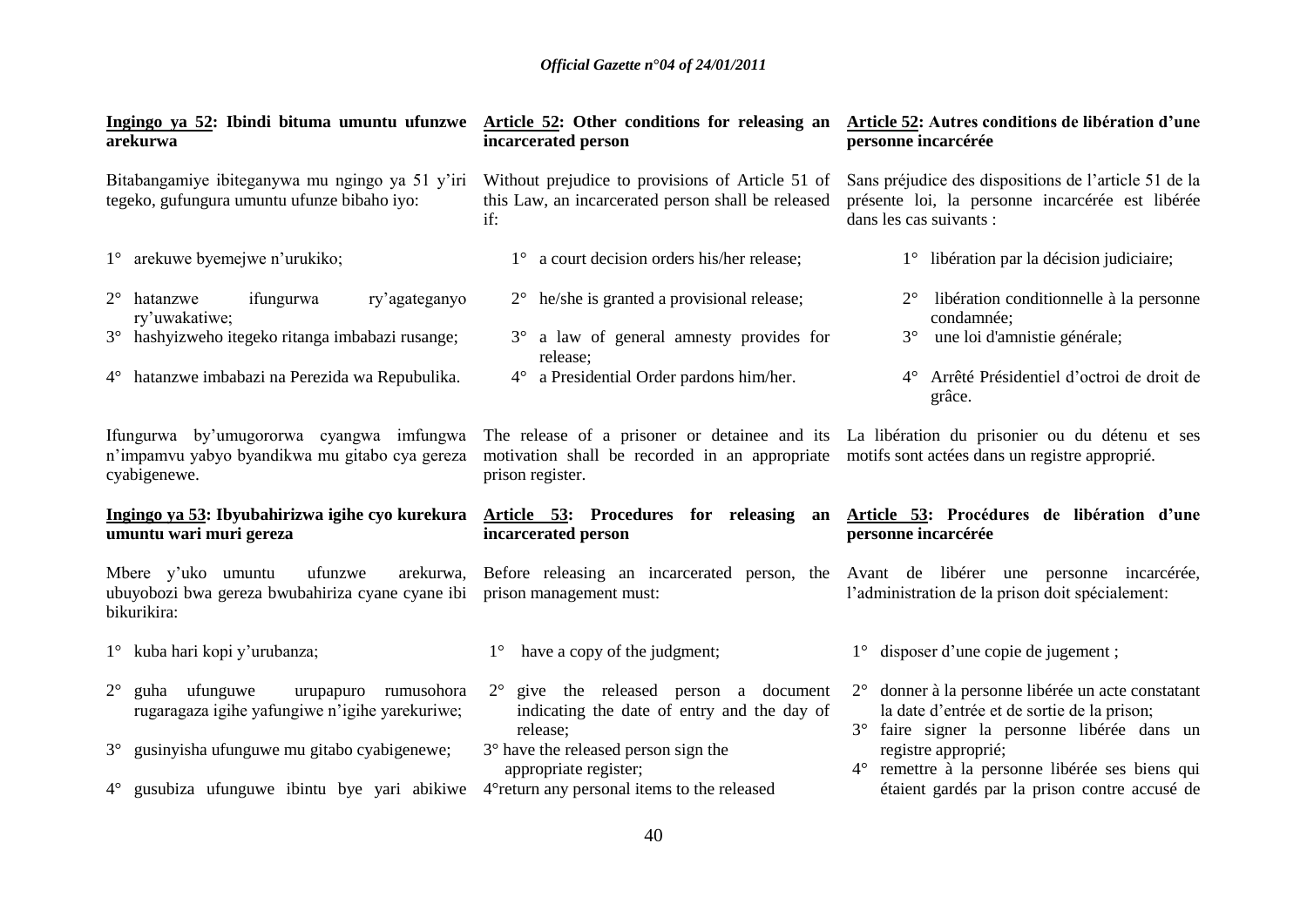| agasinyira ko abibonye;                                                                                                                                                                                                                                                                                                                                                                                                                                      | person that have been kept by the prison;                                                                                                                                                                                                                                                                                                                                                                                                                                                                                                                                                   | réception;                                                                                                                                                                                                                                                                                                                                                                                                                                                                                                      |
|--------------------------------------------------------------------------------------------------------------------------------------------------------------------------------------------------------------------------------------------------------------------------------------------------------------------------------------------------------------------------------------------------------------------------------------------------------------|---------------------------------------------------------------------------------------------------------------------------------------------------------------------------------------------------------------------------------------------------------------------------------------------------------------------------------------------------------------------------------------------------------------------------------------------------------------------------------------------------------------------------------------------------------------------------------------------|-----------------------------------------------------------------------------------------------------------------------------------------------------------------------------------------------------------------------------------------------------------------------------------------------------------------------------------------------------------------------------------------------------------------------------------------------------------------------------------------------------------------|
| ufunguwe<br>$5^{\circ}$<br>amafaranga<br>guha<br>yagenerwaga ku mirimo yakoze.                                                                                                                                                                                                                                                                                                                                                                               | yabikiwe $5^\circ$ give the released person any amount of money<br>kept for him/her from income-generating<br>activities performed.                                                                                                                                                                                                                                                                                                                                                                                                                                                         | 5° donner à la personne libérée son pécule<br>résultant des activités réalisées.                                                                                                                                                                                                                                                                                                                                                                                                                                |
| Ingingo ya 54: Upfuye afunzwe                                                                                                                                                                                                                                                                                                                                                                                                                                | <b>Article 54: Death of an incarcerated person</b>                                                                                                                                                                                                                                                                                                                                                                                                                                                                                                                                          | Article 54: Décès d'une personne incarcérée                                                                                                                                                                                                                                                                                                                                                                                                                                                                     |
| Iyo umuntu ufunzwe apfuye:<br>1° muganga wemewe na Leta atanga icyemezo<br>kigaragaza impamvu zatumye apfa, bikuzuzwa<br>mu gitabo cyabigenewe;<br>2.ubuyobozi bwa gereza buhita bubimenyesha<br>umuryango we n'inzego z'ubuyobozi;<br>3.ari umunyamahanga, ubuyobozi bwa gereza<br>bubimenyesha Minisitiri kugira ngo abimenyeshe<br>inzego zibishinzwe;<br>4. ashyingurwa n'umuryango we. Iyo bidashobotse,<br>ashyingurwa na gereza hubahirijwe amategeko | When an incarcerated person dies while in Lorsqu'une personne incarcérée décède:<br>custody:<br>1° a death certificate shall be issued<br>by a certified doctor and recorded in the<br>appropriate register;<br>$2^{\circ}$<br>the prison<br>management<br>shall<br>immediately inform the administrative<br>authorities and the person's family;<br>$3^\circ$ in case he/she is a foreigner, the prison<br>management shall inform the Minister,<br>who in turn informs the relevant<br>authorities;<br>4° he/she shall be buried by his/her<br>family, or if that is not possible, by the | 1° le médecin agréé par l'Etat délivre un acte<br>de décès illustrant les causes du décès et<br>repris dans un registre approprié ;<br>2° l'administration de la prison, informe<br>immédiatement<br>les<br>instances<br>administratives et sa famille;<br>3° si la personne décédée est un étranger,<br>l'administration de la prison en informe le<br>Ministre qui le communique aux instances<br>compétentes;<br>4° l'inhumation de son corps est faite par sa<br>famille; ou en cas d'impossibilité, par la |
| n'uburenganzira bwa muntu.                                                                                                                                                                                                                                                                                                                                                                                                                                   | prison respecting relevant laws and<br>human rights.                                                                                                                                                                                                                                                                                                                                                                                                                                                                                                                                        | prison dans le respect de la loi et des droits<br>de la personne.                                                                                                                                                                                                                                                                                                                                                                                                                                               |
| UMUTWE WA II : ISHYIRWA MU BIKORWA CHAPTER II : EXECUTION OF TIG<br><b>RYA TIG</b>                                                                                                                                                                                                                                                                                                                                                                           |                                                                                                                                                                                                                                                                                                                                                                                                                                                                                                                                                                                             | <b>CHAPITRE II: EXECUTION DE TIG</b>                                                                                                                                                                                                                                                                                                                                                                                                                                                                            |
| Ingingo ya 55: Uko TIG ishyirwa mu<br>bikorwa                                                                                                                                                                                                                                                                                                                                                                                                                | <b>Article 55: Execution of TIG</b>                                                                                                                                                                                                                                                                                                                                                                                                                                                                                                                                                         | Article 55: Modalités d'exécution de TIG                                                                                                                                                                                                                                                                                                                                                                                                                                                                        |
| RCS yubahiriza Iteka rya Perezida rigena ishyirwa<br>mu bikorwa rya TIG.                                                                                                                                                                                                                                                                                                                                                                                     | RCS shall respect the Presidential Order<br>determining the execution of TIG.                                                                                                                                                                                                                                                                                                                                                                                                                                                                                                               | RCS respecte l'Arrêté Présidentiel déterminant les<br>modalités d'exécution de TIG.                                                                                                                                                                                                                                                                                                                                                                                                                             |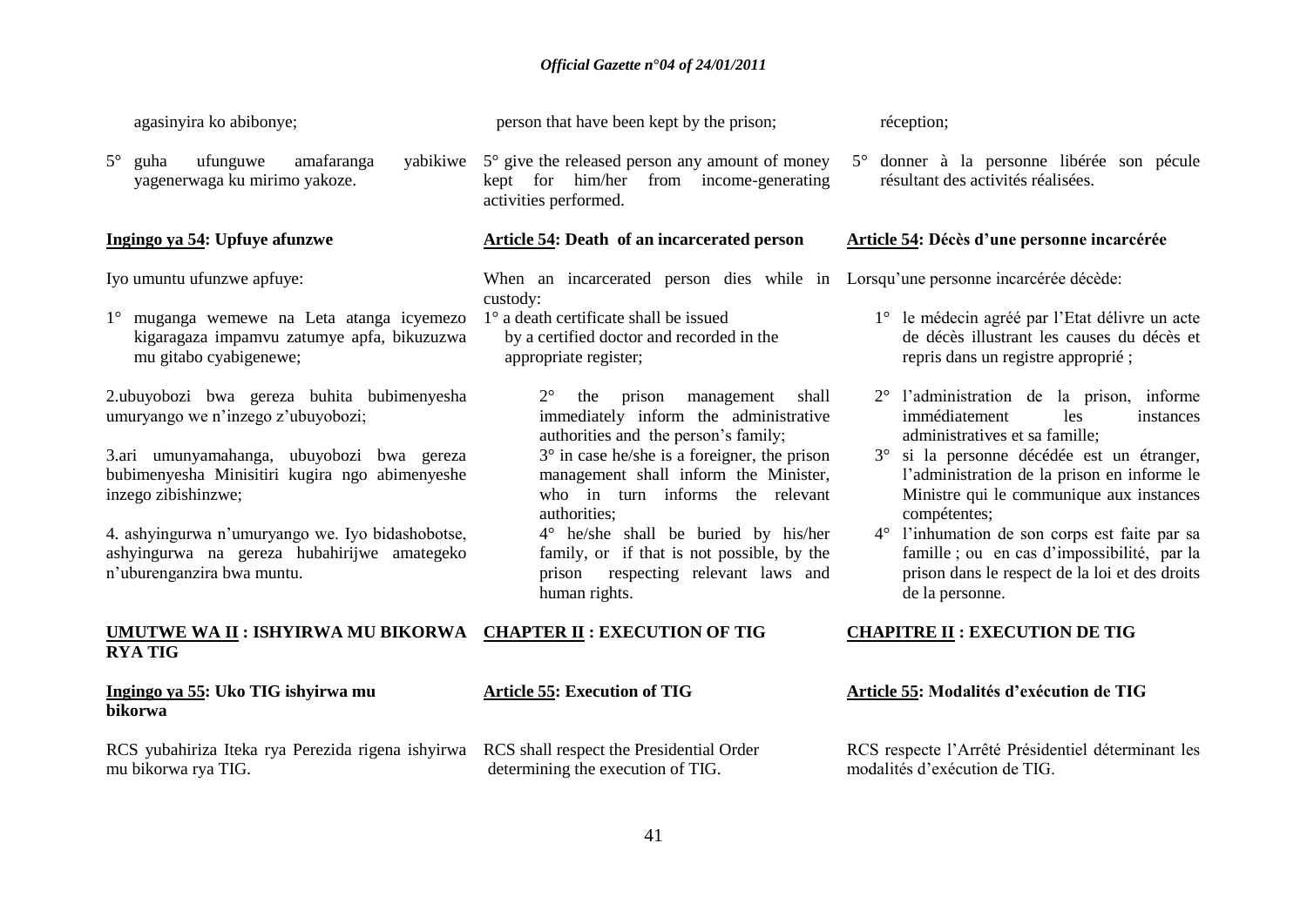**Ingingo ya 56 : Uburenganzira bw'ukora TIG**

Umuntu ukora TIG agira uburenganzira bwose bw"umugororwa buteganywa n"iri tegeko, usibye gusa kugenerwa icumi ku ijana (10%) by"inyungu zikomoka ku mirimo yakoze.

Iteka rya Minisitiri rigena ubundi burenganzira yahabwa.

**Ingingo ya 57: Ifungwa ry'ukora TIG** 

Iyo umugororwa ukora TIG afungiye by"agateganyo muri gereza kubera ikindi cyaha gishya akurikiranyweho ntagihamwe n'urukiko, iminsi yafunzwemo ivanwa mu yo yari kuzakoramo TIG.

Iyo ahamwe n"icyaha cy"ubugome cyangwa gikomeye, TIG ihindurwamo igifungo kirangirizwa muri gereza, bikiyongera ku gihano gishya yakatiwe n"Urukiko.

Iyo uwemerewe cyangwa uwahanishijwe TIG atubahiriza amabwiriza abigenga asubizwa muri gereza kugira ngo arangirizeyo igihano cye.

Impapuro zimushyikiriza gereza zigaragaza ko yanze gukora TIG zishyirwaho umukono n"umucamanza wo ku rwego rw"ibanze rw"aho yagenewe gukorera TIG.

# **Article 56: Rights of a person under TIG**

A person under TIG shall enjoy all rights of the prisoner provided for by this Law, except he/she shall not receive ten percent (10%) of the income from the work he/she performs.

A Ministerial Order shall determine other rights he/she may be entitled to.

# **Article 57: Detention of a person under TIG**

When a prisoner under TIG is provisionally detained because of another new case and he/she is not convicted by a court of law, the period spent in the provisional detention is deducted from the days of TIG.

If he/she is convicted of a felony or a misdemeanour while under TIG, his/her TIG shall become an imprisonment, and shall be added to the new sentence rendered by the court.

When the person under TIG does not respect the rules governing the work, he/she shall be

put into prison to serve the duration of his/her sentence.

The document transferring him/her to the prison because of his/her rejection of TIG shall be signed by a judge of the Primary Court where he/she was supposed to perform TIG.

### **Article 56: Droits d'une personne purgeant la peine de TIG**

Une personne purgeant la peine de TIG jouit de tous les droits de prisonnier prévus par la présente loi, sauf le pécule correspondant à dix pour cent (10%) du profit du travail effectué.

Un Arrêté Ministériel détermine d"autres droits à lui accorder.

# **Article 57: Détention du condamné à la peine de TIG**

Lorsqu"un prisonnier purgeant la peine de TIG est placé en détention provisoire à la suite d"une nouvelle infraction et que sa culpabilité n"est pas établie, les jours de sa détention provisoire sont réduits de ceux de TIG.

Lorsqu'il est établi qu'il a commis un crime ou un délit, la peine de TIG est transformée en peine d"emprisonnement en plus de la peine prononcée pour la nouvelle infraction.

Lorsque la personne autorisée ou condamnée à la peine de TIG ne respecte pas les lois et règlements en la matière, elle est remise en prison pour y purger sa peine.

Le dossier de transfert à la prison indiquant qu'elle a refusé la peine de TIG est signé par un juge du tribunal de base du lieu d"exécution de la peine de TIG.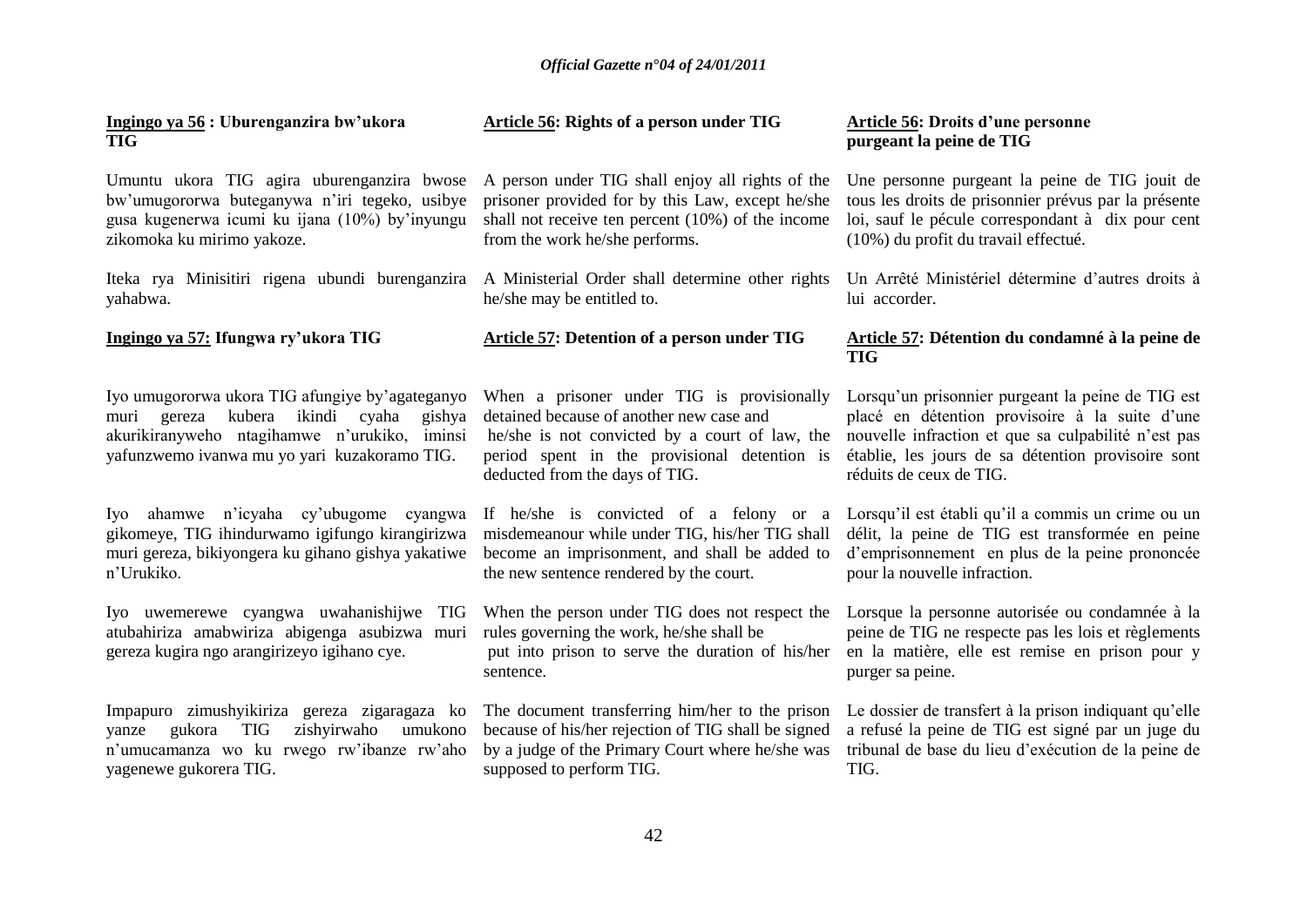#### **UMUTWE WA III: KWIGISHA HAGAMIJWE CHAPTER III: CORRECTIVE EDUCATION CHAPITRE III: EDUCATION CORRECTIVE KUGORORA**

| Ingingo ya 58 : Ubufatanye mu kugorora                                                                                                                                                                                                                                                                                                                                                     | <b>Article 58: Partnership in corrective education</b>                                                                                                                                                                                                                                                                                                                                         | Partenariat dans l'éducation<br>Article 58:<br>corrective                                                                                                                                                                                                                                                                                                                                                              |
|--------------------------------------------------------------------------------------------------------------------------------------------------------------------------------------------------------------------------------------------------------------------------------------------------------------------------------------------------------------------------------------------|------------------------------------------------------------------------------------------------------------------------------------------------------------------------------------------------------------------------------------------------------------------------------------------------------------------------------------------------------------------------------------------------|------------------------------------------------------------------------------------------------------------------------------------------------------------------------------------------------------------------------------------------------------------------------------------------------------------------------------------------------------------------------------------------------------------------------|
| RCS if ite inshingano z'ibanze zo guhindura<br>imyumvire y'imfungwa n'abagororwa, kubategura<br>kuzagaruka ku murongo w'abaturage beza.<br>Izo ntego zishobora kugerwaho hakoreshejwe<br>invigisho, imirimo, ibirebana n'umuco, imikino<br>ngororangingo n'imyidagaduro.<br>Kugira<br>ngo<br>bigerweho, RCS ikorana n'izindi nzego zaba iza<br>Leta, imiryango itari iya Leta n'abikorera. | RCS has a fundamental task of rehabilitating<br>detainees and prisoners in order to prepare them to<br>be good citizens.<br>Such objectives may be achieved through<br>work,<br>cultural,<br>education,<br>sports<br>and<br>entertainment activities. In order to achieve this,<br>RCS shall collaborate with other state organs,<br>non-governmantal organisations and the private<br>sector. | RCS a le devoir principal de resocialiser les<br>détenus et les prisonniers et les préparer à devenir<br>de bons citoyens.<br>La réalisation de ces objectifs peut se faire par voie<br>de formations, de travaux, d'activités culturelles,<br>d'exercices physiques et de loisirs. RCS collabore,<br>à cet effet, avec d'autres institutions publiques,<br>organisations non gouvernementales et le secteur<br>privé. |
| Ubuyobozi bwa RCS, abacungagereza n'abandi<br>bakozi ba gereza bagomba kuba bafite ubumenyi<br>bwo gukurikirana imfungwa n'abagororwa kugira<br>ngo bazarangize ibihano bafite imyumvire myiza.                                                                                                                                                                                            | The management of RCS, the prison guards and<br>other personnel of the prisons shall have the<br>capacity to make follow up of prisoners and<br>detainees in order to complete their sentences with<br>improved characater.                                                                                                                                                                    | L'administration de RCS, les surveillants de<br>prisons et les autres membres du personnel de la<br>prison doivent avoir des capacités nécessaires pour<br>assurer le suivi des détenus et des prisonniers afin<br>qu'ils aient un meilleur comportement à la fin de la<br>période de détention.                                                                                                                       |
| Ingingo ya 59: Ibyibandwaho mu kwigisha                                                                                                                                                                                                                                                                                                                                                    | <b>Article 59: Main considerations in education</b>                                                                                                                                                                                                                                                                                                                                            | Article 59: Points essentiels dans l'éducation                                                                                                                                                                                                                                                                                                                                                                         |
| Mu kwigisha imfungwa n'abagororwa, RCS yita<br>kuri ibi bikurikira:                                                                                                                                                                                                                                                                                                                        | RCS shall consider the following in educating<br>prisoners and detainees:                                                                                                                                                                                                                                                                                                                      | Dans le cadre de rééduquer les détenus et les<br>prisonniers, RCS doit notamment :                                                                                                                                                                                                                                                                                                                                     |
| 1° guharanira guhindura imikorere, imitekerereze 1° how to rehabilitate prisoners and detainees;<br>n'imyumvire mibi y'imfungwa n'abagororwa;                                                                                                                                                                                                                                              |                                                                                                                                                                                                                                                                                                                                                                                                | 1° réhabiliter les détenus et prisonniers;                                                                                                                                                                                                                                                                                                                                                                             |
| 2° kumva ibibazo imfungwa n'abagororwa bafite 2° giving moral and material assistatione to 2° être à l'écoute des doléances des détenus et des<br>no kubishakira ibisubizo;                                                                                                                                                                                                                | prisoners and detainees;                                                                                                                                                                                                                                                                                                                                                                       | prisonniers et y apporter des solutions;                                                                                                                                                                                                                                                                                                                                                                               |
| $3^\circ$ guteganya<br>ibiganiro<br>bihuza                                                                                                                                                                                                                                                                                                                                                 | imfungwa 3° organizing discussions between incarcerated 3° organiser des débats regroupant les détenus, les                                                                                                                                                                                                                                                                                    |                                                                                                                                                                                                                                                                                                                                                                                                                        |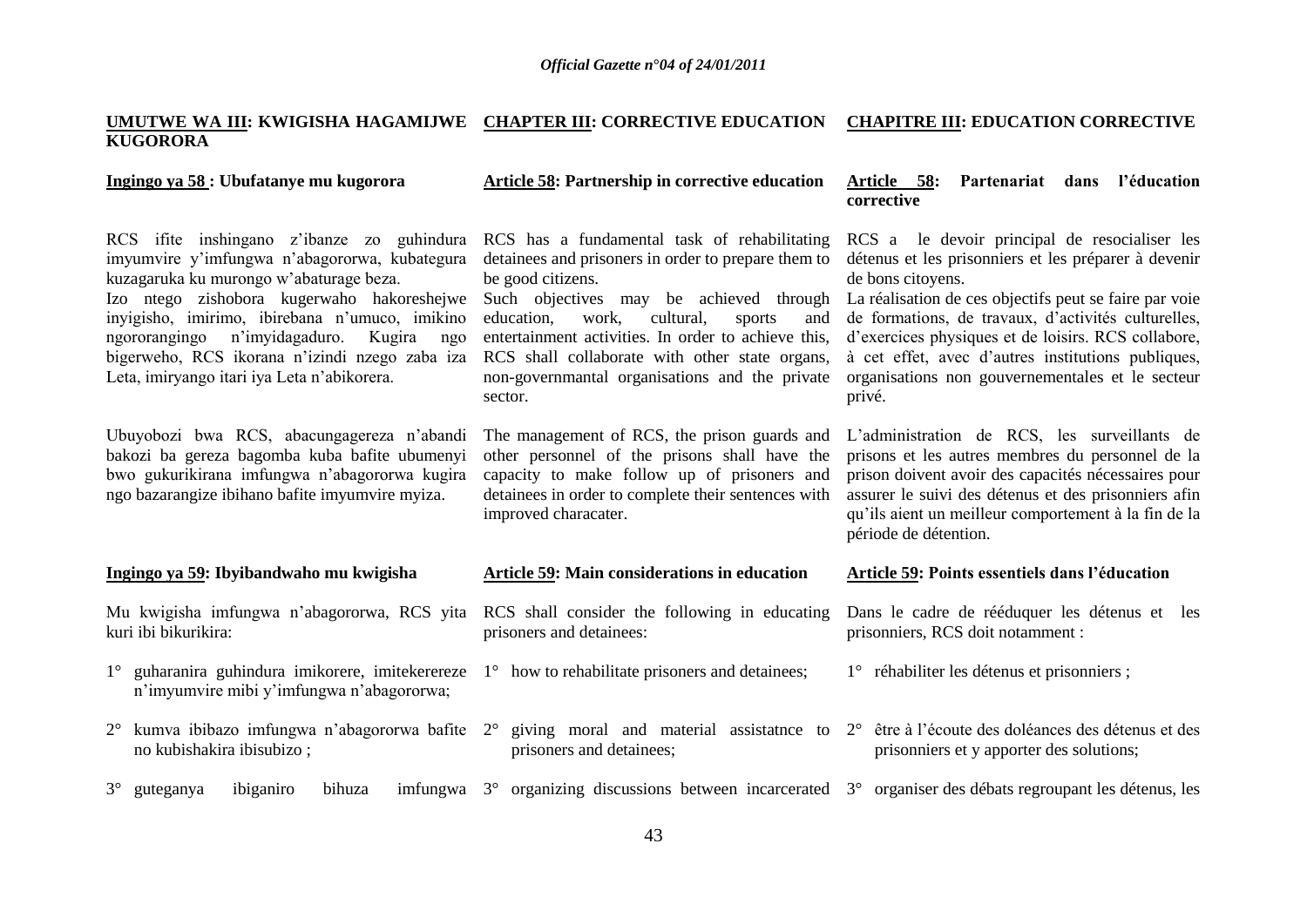| n'abagororwa n'abaturage bigamije imibanire<br>myiza.                                                                                                                                                                                                                                                                                                                                                      | persons and members of the public in order to<br>promote good relations.                                                                                                                                                                                                                                                                                                                       | prisonniers et la population en vue d'une<br>cohabitation pacifique.                                                                                                                                                                                                                                                                                                                                                                   |
|------------------------------------------------------------------------------------------------------------------------------------------------------------------------------------------------------------------------------------------------------------------------------------------------------------------------------------------------------------------------------------------------------------|------------------------------------------------------------------------------------------------------------------------------------------------------------------------------------------------------------------------------------------------------------------------------------------------------------------------------------------------------------------------------------------------|----------------------------------------------------------------------------------------------------------------------------------------------------------------------------------------------------------------------------------------------------------------------------------------------------------------------------------------------------------------------------------------------------------------------------------------|
| Imfungwa n'abagororwa bigishwa gahunda za Leta<br>n'ibindi byose byabafasha kwiteza imbere.                                                                                                                                                                                                                                                                                                                | Prisoners and detainees shall be educated on<br>self-development<br>policies<br>government<br>and<br>opportunities.                                                                                                                                                                                                                                                                            | Les prisonniers et les détenus sont formés sur les<br>programmes du Gouvernement et d'autres<br>programmes visant leur propre développement.                                                                                                                                                                                                                                                                                           |
| INTERURO YA IV: UMUTUNGO N'IMARI<br><b>BYA RCS</b>                                                                                                                                                                                                                                                                                                                                                         | TITLE IV: PROPERTY AND FINANCING<br><b>OF RCS</b>                                                                                                                                                                                                                                                                                                                                              | <b>TITRE IV: PATRIMOINE ET FINANCES DE</b><br><b>RCS</b>                                                                                                                                                                                                                                                                                                                                                                               |
| Ingingo ya 60: Inkomoko y'umutungo wa RCS                                                                                                                                                                                                                                                                                                                                                                  | <b>Article 60: Source of RCS property</b>                                                                                                                                                                                                                                                                                                                                                      | <b>Article 60: Sources du patrimoine de RCS</b>                                                                                                                                                                                                                                                                                                                                                                                        |
| Umutungo wa RCS ugizwe n'ibintu byimukanwa<br>n'ibitimukanwa.                                                                                                                                                                                                                                                                                                                                              | RCS property is composed of both movable and<br>immovable property.                                                                                                                                                                                                                                                                                                                            | Le patrimoine de RCS comprend les biens meubles<br>et immeubles.                                                                                                                                                                                                                                                                                                                                                                       |
| Ukomoka kuri ibi bikurikira:<br>ingengo y'imari ya Leta;<br>$1^{\circ}$<br>inyungu zikomoka ku<br>mirimo<br>ikorwa<br>n'imfungwa n'abagororwa;<br>$3^\circ$<br>inyungu ku mutungo wa RCS;<br>$4^\circ$<br>impano n'indagano;<br>inguzanyo zihabwa RCS zemewe na Minisitiri<br>$5^{\circ}$<br>ufite imari mu nshingano ze;<br>$6^{\circ}$<br>inkunga<br>zaba<br>Leta<br>cyangwa<br>iza<br>iz'abaterankunga. | The property of RCS shall be derived from:<br>$1^\circ$ the State budget;<br>the income from services performed by<br>$2^{\circ}$<br>prisoners and detainees;<br>the earnings from the property of RCS;<br>$3^\circ$<br>donations and bequests;<br>$4^{\circ}$<br>$5^{\circ}$<br>loans granted to RCS approved by the<br>Minister in charge of Finance;<br>6° grants from the State or donors. | Il provient des sources suivantes:<br>1° les dotations budgétaires de l'Etat;<br>le produit des activités réalisées par les<br>$2^{\circ}$<br>détenus et les prisonniers;<br>les revenus du patrimoine de RCS ;<br>les dons et legs;<br>$4^{\circ}$<br>les prêts accordés à RCS approuvés par le<br>$5^{\circ}$<br>Ministre ayant les finances dans ses<br>attributions;<br>les subventions de l'Etat ou des donateurs.<br>$6^{\circ}$ |
| Ingingo ya 61: Kwegurirwa umutungo                                                                                                                                                                                                                                                                                                                                                                         | <b>Article 61: Transfer of property</b>                                                                                                                                                                                                                                                                                                                                                        | Article 61: Transfert du patrimoine                                                                                                                                                                                                                                                                                                                                                                                                    |

Imicungire ya za gereza<br>n'iy'Ubunyamabanga Nshingwabikor n'iy'Ubunyamabanga Nshingwabikorwa bwa Committee for Alternative Penalties to National de Travaux d'Intérêt Général (SETIG) Komite y'Igihugu y'igihano nsimburagifungo Imprisonment (SETIG) are hereby transferred to sont transférés à RCS. cy"imirimo ifitiye igihugu akamaro (SETIG) RCS. byeguriwe RCS.

Imitungo y'Urwego rw'Igihugu rushinzwe The property of the National Service (SNP) and Le patrimoine du Service National des Prisons

the Executive Secretariat of the National (SNP) et celui du Secrétariat Exécutif du Comité

RCS yeguriwe kandi imitungo ya za gereza The property of prisons that were managed by Le patrimoine des prisons qui était géré par les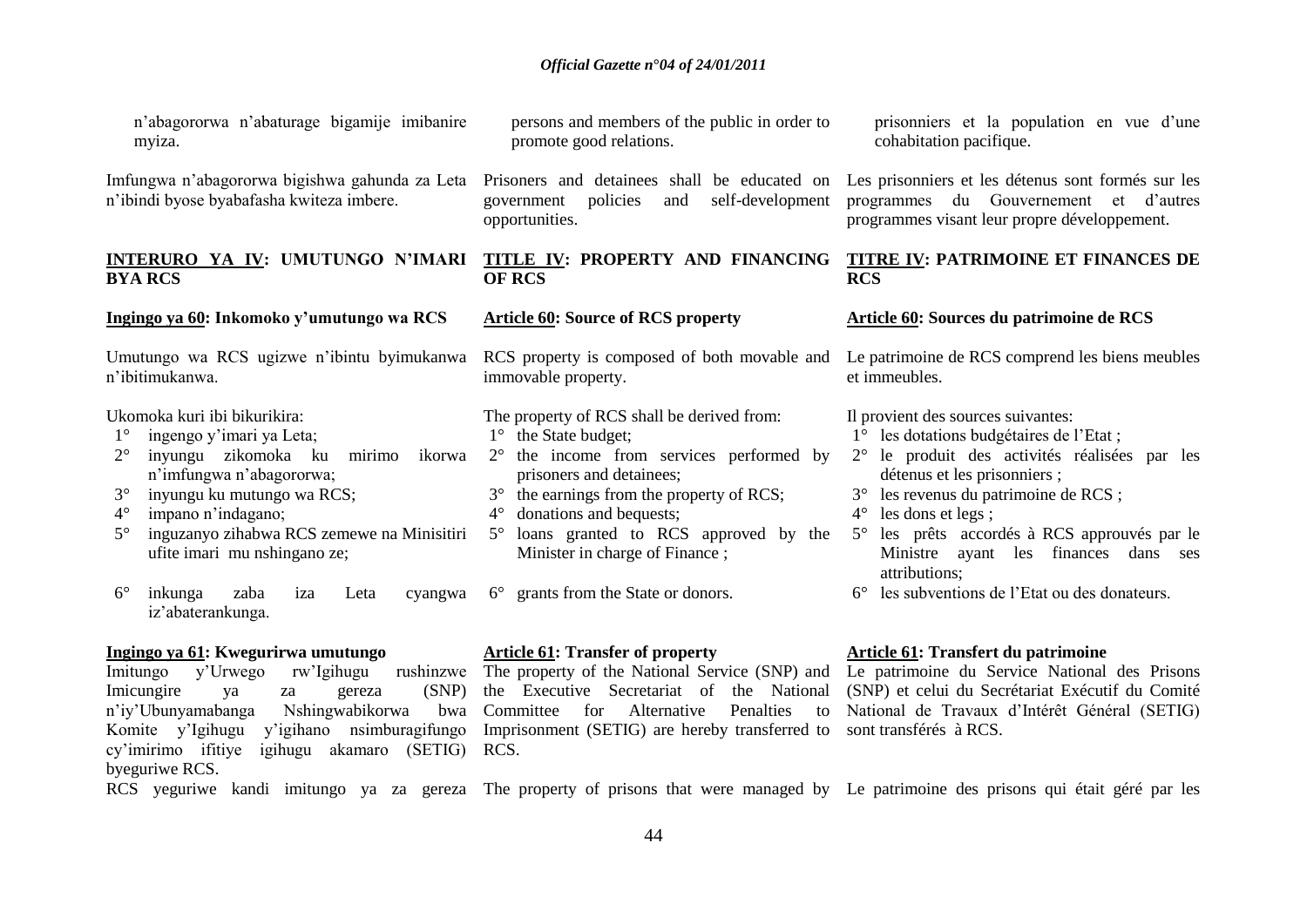| yacungwaga n'Uturere.                                                                                                                                                                                                                                           | Districts is also transferred to RCS.                                                                                                                                                                         | Districts est aussi transféré à RCS.                                                                                                                                                       |
|-----------------------------------------------------------------------------------------------------------------------------------------------------------------------------------------------------------------------------------------------------------------|---------------------------------------------------------------------------------------------------------------------------------------------------------------------------------------------------------------|--------------------------------------------------------------------------------------------------------------------------------------------------------------------------------------------|
| Ingingo ya 62: Imikoreshereze, imicungire<br>n'imigenzurire by'umutungo                                                                                                                                                                                         | Article 62: Use, management and audit of the<br>property                                                                                                                                                      | Article 62: Utilisation, gestion et audit du<br>patrimoine                                                                                                                                 |
| Imikoreshereze,<br>n'imigenzurire<br>imicungire<br>bikorwa hakurikijwe<br>by'umutungo wa RCS<br>amategeko y'ibaruramari n'icungamutungo bya<br>Leta.                                                                                                            | The use, management and audit of RCS property<br>shall be carried out in accordance with relevant<br>legal provisions on public finance.                                                                      | L'utilisation, la gestion et l'audit des biens du RCS<br>sont effectués conformément aux dispositions<br>légales en matière des finances et de la<br>comptabilité publique.                |
| Ubugenzuzi bushinzwe igenzura rya buri munsi<br>ry'imikoreshereze y'umutungo wa RCS buha raporo<br>Inama Nkuru.                                                                                                                                                 | The internal audit service responsible for daily<br>auditing of the use of RCS property shall submit a<br>report to the High Council.                                                                         | Le service d'audit interne du RCS, chargé du suivi<br>quotidien de l'utilisation du patrimoine du RCS fait<br>rapport au Haut Conseil.                                                     |
| Umugenzuzi Mukuru w'Imari ya Leta agenzura<br>imicungire n'imikoreshereze y'imari n'umutungo<br>bya RCS.                                                                                                                                                        | The Auditor General of State Finance controls the<br>management and use of the finances and property<br>of RCS.                                                                                               | L'Auditeur Général des finances de l'Etat contrôle<br>la gestion et l'utilisation des finances et des biens<br>de RCS.                                                                     |
| <b>INTERURO YA V: INGINGO</b><br>Z'INZIBACYUHO N'IZISOZA                                                                                                                                                                                                        | TITLE V: TRANSITIONAL AND FINAL<br><b>PROVISIONS</b>                                                                                                                                                          | <b>TITRE V : DISPOSITIONS</b><br><b>TRANSITOIRES ET FINALES</b>                                                                                                                            |
| <b>UMUTWE WA I: INGINGO</b><br>Z'INZIBACYUHO                                                                                                                                                                                                                    | <b>CHAPTER ONE: TRANSITIONAL</b><br><b>PROVISIONS</b>                                                                                                                                                         | <b>CHAPITRE</b><br><b>PREMIER:</b><br><b>DISPOSITIONS</b><br><b>TRANSITOIRES</b>                                                                                                           |
| Ingingo ya 63: Abakozi bakoraga mu bigo<br>byahujwe                                                                                                                                                                                                             | Article 63: Former employees of merged<br>institutions                                                                                                                                                        | Article 63:<br><b>Membres</b><br>du personnel<br>des<br>établissements fusionnés                                                                                                           |
| Urwego rw'Igihugu Rushinzwe Imicungire ya za<br>Gereza n'Ubunyamabanga Nshingwabikorwa bwa<br>y'Igihugu y'igihano nsimburagifungo<br>Komite<br>cy'imirimo ifitiye igihugu akamaro bihurijwe mu<br>rw'Igihugu<br>rushinzwe<br>imfungwa<br>Rwego<br>n'abagororwa. | The National Prison Service (SNP) and Executive<br>Secretariat of the National Committee for<br>Alternative Penalties to Imprisonment (SETIG)<br>are merged into the Rwanda Correctional Service<br>$(RCS)$ . | Le Service National des Prisons (SNP), Secrétariat<br>Exécutif du Comité National de Travaux d'Intérêt<br>Général (SETIG) sont fusionnés dans le Service<br>Correctionnel du Rwanda (RCS). |

Abakozi basanzwe bakora mu Rwego rw"Igihugu Existing employees of the administration of the Le personnel du Service National des Prisons et du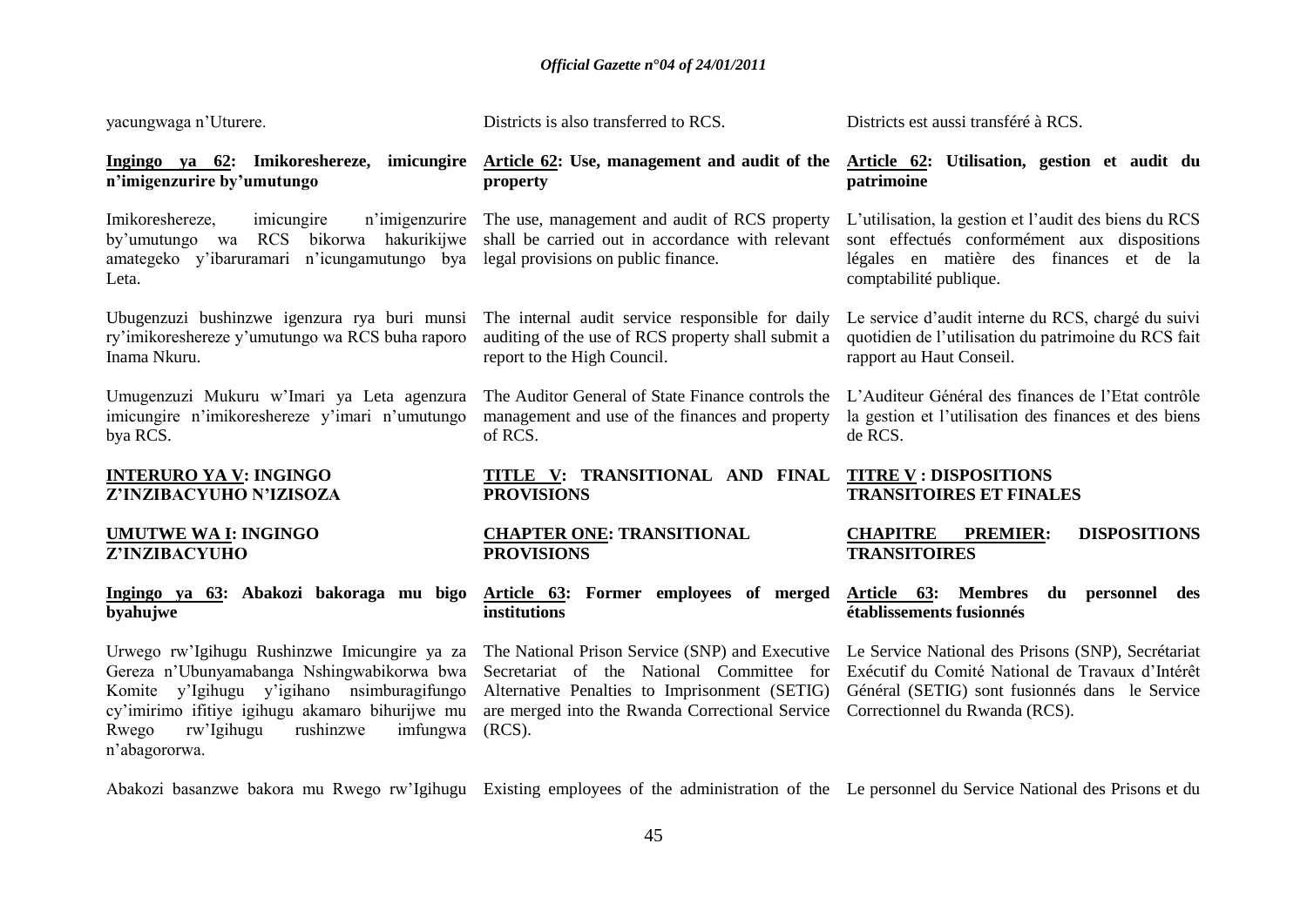Rushinzwe Imicungire ya za Gereza no mu Bunyamabanga Nshingwabikorwa bwa Komite y"Igihugu y"igihano nsimburagifungo cy"imirimo ifitiye igihugu akamaro bujuje ibyangombwa bisabwa mu gihe cyo gutanga akazi, bashyirwa muri RCS hakurikijwe amategeko agenga abakozi ba Leta n'av'umurimo.

Hatabangamiwe uburenganzira bari basanganywe, bashyirwa mu ntera hakurikijwe imirimo bahawe.

Abakozi batujuje ibisabwa basezererwa hubahirijwe amategeko.

#### **Ingingo ya 64: Igihe cy'inzibacyuho**

Mu gihe RCS itarahabwa abayobozi bakuru, Urwego rw"Igihugu Rushinzwe Imicungire ya za Gereza n"Ubunyamabanga Nshingwabikorwa bwa Komite y"Igihugu y"Igihano Nsimburagifungo cy"Imirimo ifitiye igihugu akamaro zikomeza gukora mu gihe kitarenze amezi atandatu (6) iri tegeko ritangajwe mu Igazeti ya Leta ya Repubulika the Official Gazette of the Republic of Rwanda. y"u Rwanda.

#### **UMUTWE WA II: INGINGO ZISOZA**

**Ingingo ya 65: Itegurwa, isuzumwa n'itorwa ry'iri tegeko**

Iri tegeko ryateguwe, risuzumwa kandi ritorwa mu rurimi rw"Ikinyarwanda. **Ingingo ya 66: Ivanwaho ry'ingingo zinyuranyije Article 66: Repealing provision** 

Labour Code.

appointments.

conditions shall be removed in accordance with requises sont révoqués conformément à la loi. the law.

#### **Article 64: Transitional period**

(6) months from the date this Law is published in

#### **CHAPTER II: FINAL PROVISIONS**

**Article 65: Drafting, consideration and adoption of this law**

This Law was drafted, considered and and adopted in Kinyarwanda.

National Prison Service and the Executive Secrétariat Exécutif du Comité National de la Peine Secretariat of the National Committee for Alternative de l"Emprisonnement de Travaux Alternative Penalties to Imprisonment who fulfill d"Intérêt Général remplissant les conditions the required conditions during recruitment shall be requises pendant le recrutement sont transférés à placed in RCS in accordance with the General RCS conformément au Statut Général de la Statutes for Rwanda Public Service and the Fonction Publique Rwandaise et au Code du Travail.

Without prejudice to existing rights, these Dans le respect de leurs droits acquis, ils sont employees shall be categorized according to their classés selon les postes auxquels ils sont nommés.

Employees who do not fulfill the required Les agents ne remplissant pas les conditions

#### **Article 64: Période transitoire**

While RCS has not been given managers, the En attendant la nomination des responsables de National Prison Service and the Executive RCS, le Service National des Prisons et le Secretariat of the National Committee for Secrétariat Exécutif du Comité National de la Peine Alternative Penalties to Imprisonment shall Alternative de l"Emprisonnement de Travaux continue to operate for a period not exceeding six d"Intérêt Général poursuivent leurs activités dans un délai n"excédant pas six (6) mois à dater de la publication de la présente loi au Journal Officiel de la République du Rwanda.

#### **CHAPITRE II: DISPOSITIONS FINALES**

- **Article 65: Initiation, examen et adoption de la présente loi**
- La présente loi a été initiée, examinée et adoptée en Kinyarwanda. **Article 66: Disposition abrogatoire**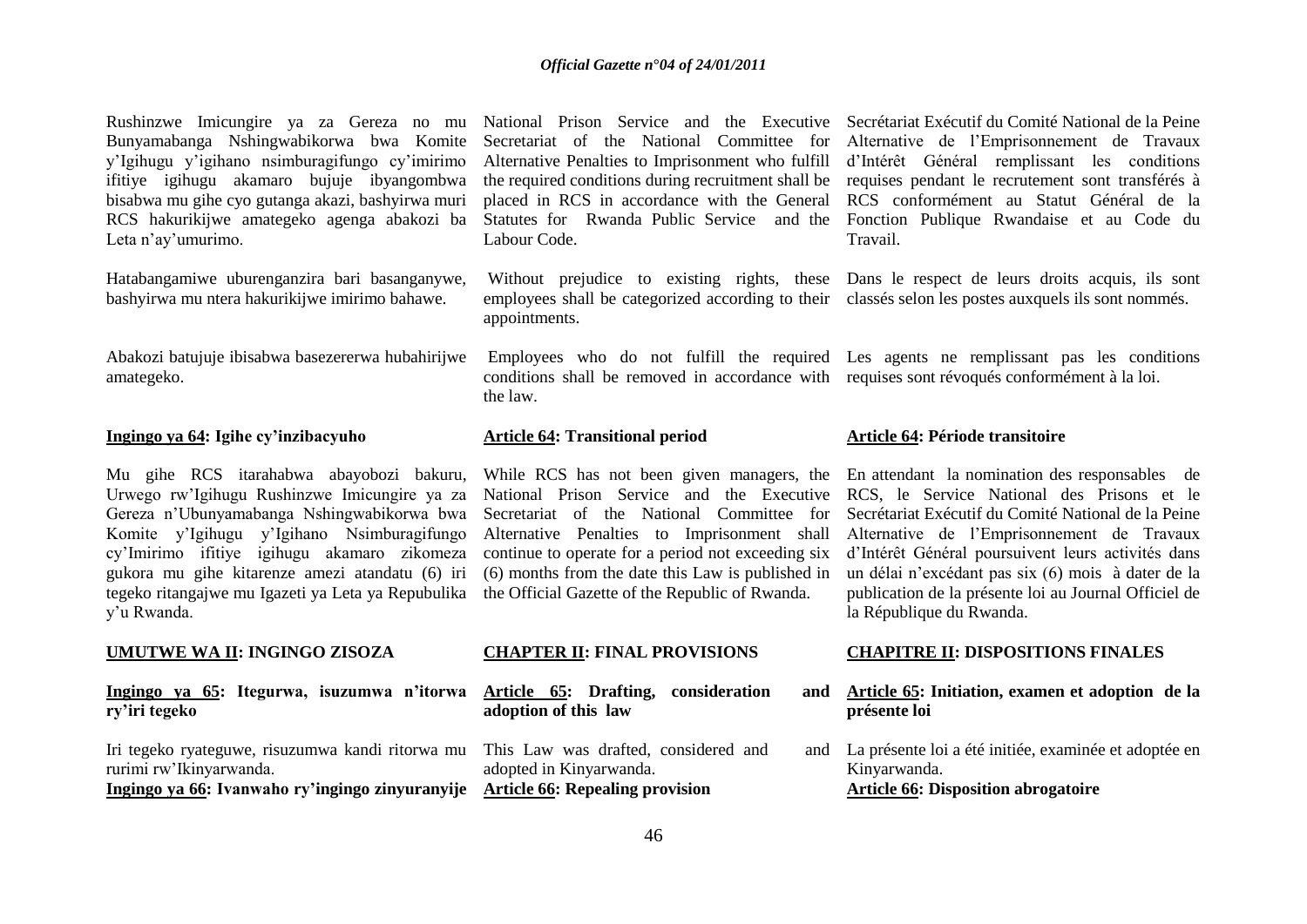# **n'iri tegeko**

| Itegeko n° 38/2006 ryo kuwa 25/09/2006 rishyiraho<br>rikanagena imitunganyirize y'Urwego rw'Igihugu<br>rushinzwe imicungire ya za gereza n'ingingo zose<br>z'amategeko zinyuranyije n'iri tegeko bivanyweho. | establishing and determining the organisation of<br>the National Prisons Service, and all prior<br>provisions contrary to Law are hereby repealed. | The Law n° 38/2006 of September 25, 2006 La Loi n° 38/2006 du 25 septembre 2006 portant<br>création et organisation du Service National des<br>les dispositions légales<br>Prisons<br>et toutes<br>antérieures contraires à la présente loi sont<br>abrogées. |
|--------------------------------------------------------------------------------------------------------------------------------------------------------------------------------------------------------------|----------------------------------------------------------------------------------------------------------------------------------------------------|---------------------------------------------------------------------------------------------------------------------------------------------------------------------------------------------------------------------------------------------------------------|
| Ingingo ya 67: Igihe iri tegeko<br>gukurikizwa                                                                                                                                                               | ritangira Article 67: Commencement                                                                                                                 | Article 67: Entrée en vigueur                                                                                                                                                                                                                                 |
| Iri tegeko ritangira gukurikizwa ku munsi<br>ritangarijweho mu Igazeti ya Leta ya Repubulika<br>y'u Rwanda.                                                                                                  | This Law shall come into force on the date of its<br>publication in the Official Gazette of the Republic<br>of Rwanda.                             | La présente loi entre en vigueur le jour de sa<br>publication au Journal Officiel de la République du<br>Rwanda.                                                                                                                                              |
| Kigali, kuwa 12/11/2010                                                                                                                                                                                      | Kigali, on 12/11/2010                                                                                                                              | Kigali, le 12/11/2010                                                                                                                                                                                                                                         |
| $(s\acute{e})$                                                                                                                                                                                               | $(s\acute{e})$                                                                                                                                     | $(s\acute{e})$                                                                                                                                                                                                                                                |
| <b>KAGAME Paul</b>                                                                                                                                                                                           | <b>KAGAME Paul</b>                                                                                                                                 | <b>KAGAME Paul</b>                                                                                                                                                                                                                                            |
| Perezida wa Repubulika                                                                                                                                                                                       | President of the Republic                                                                                                                          | Président de la République                                                                                                                                                                                                                                    |
| $(s\acute{e})$                                                                                                                                                                                               | $(s\acute{e})$                                                                                                                                     | $(s\acute{e})$                                                                                                                                                                                                                                                |
| <b>MAKUZA Bernard</b>                                                                                                                                                                                        | <b>MAKUZA Bernard</b>                                                                                                                              | <b>MAKUZA Bernard</b>                                                                                                                                                                                                                                         |
| Minisitiri w'Intebe                                                                                                                                                                                          | Prime Minister                                                                                                                                     | <b>Premier Ministre</b>                                                                                                                                                                                                                                       |
| Bibonywe kandi bishyizweho Ikirango cya<br>Repubulika:                                                                                                                                                       | Seen and sealed with the Seal of the Republic:                                                                                                     | Vu et scellé du Sceau de la République:                                                                                                                                                                                                                       |

(sé) **KARUGARAMA Tharcisse** Minisitiri w"Ubutabera/Intumwa Nkuru ya Leta

(sé) **KARUGARAMA Tharcisse** Minister of Justice/Attorney General

(sé) **KARUGARAMA Tharcisse** Ministre de la Justice/Garde des Sceaux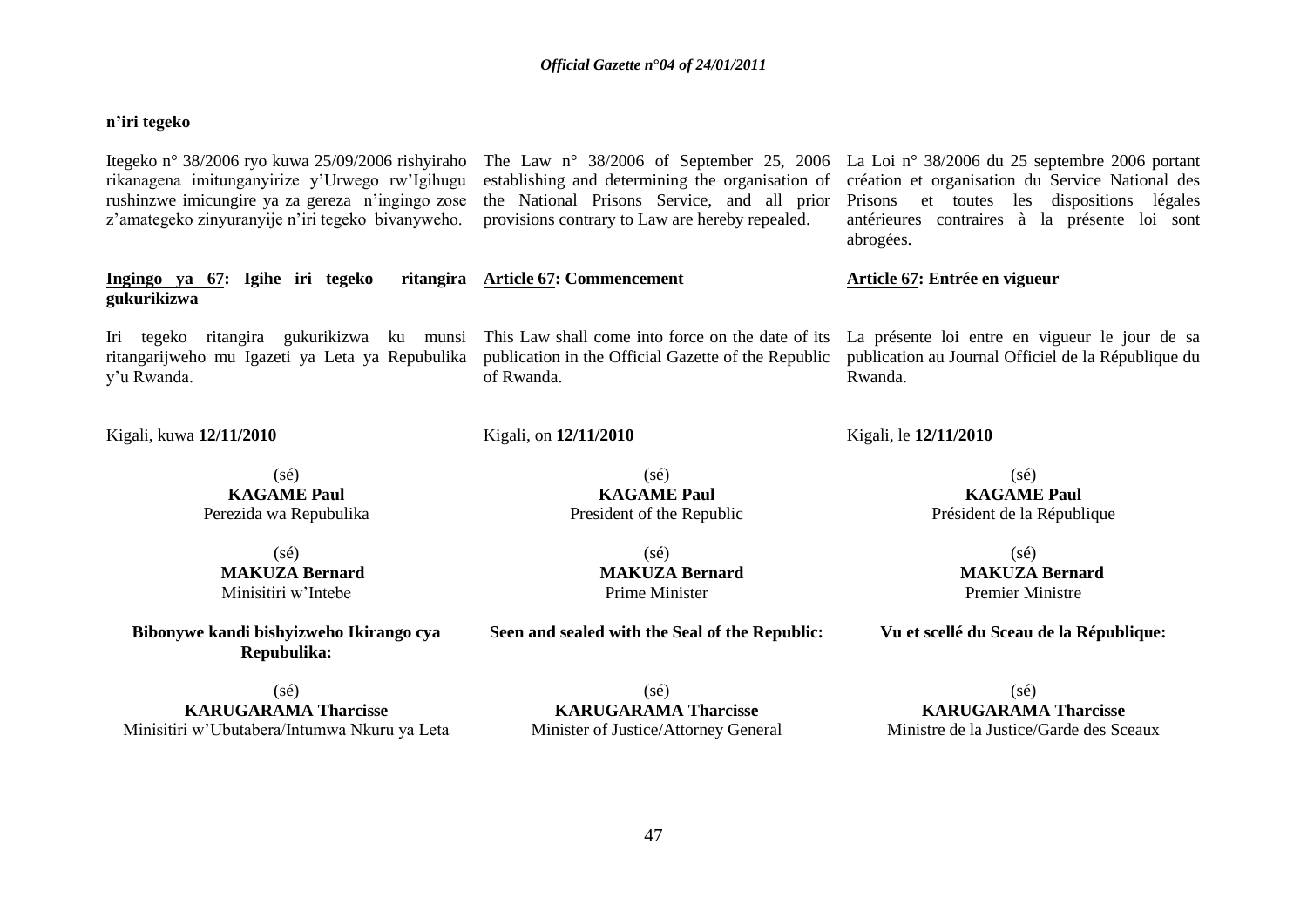**ITEGEKO N°38/2010 RYO KUWA 25/11/2010 RISHYIRAHO ITERAMBERE RY'UBUHINZI N'UBWOROZI BOARD (RAB) AND DETERMINING ITS DEVELOPPEMENT AGRICOLE (RAB) ET MU RWANDA (RAB) RIKANAGENA RESPONSIBILITIES , ORGANISATION DETERMINANT SES ATTRIBUTIONS, INSHINGANO, IMITERERE N'IMIKORERE AND FUNCTIONING BYACYO LAW N°38/2010 OF 25/11/2010 LOI N°38/2010 DU 25/11/2010 PORTANT ESTABLISHING RWANDA AGRICULTURE CREATION DE L'OFFICE RWANDAIS DE ORGANISATION ET FONCTIONNEMENT** 

| <b>ISHAKIRO</b>                                                                                                                | <b>TABLE OF CONTENTS</b>                                                                                                    | <b>TABLE DES MATIERES</b>                                                                                                            |
|--------------------------------------------------------------------------------------------------------------------------------|-----------------------------------------------------------------------------------------------------------------------------|--------------------------------------------------------------------------------------------------------------------------------------|
| <b>UMUTWE WA MBERE: INGINGO RUSANGE</b>                                                                                        | <b>CHAPTER ONE: GENERAL PROVISIONS</b>                                                                                      | <b>CHAPITRE</b><br><b>DISPOSITIONS</b><br><b>PREMIER:</b><br><b>GENERALES</b>                                                        |
| Ingingo ya mbere: Icyo iri tegeko rigamije                                                                                     | <b>Article One: Purpose of this Law</b>                                                                                     | Article premier : Objet de la présente loi                                                                                           |
| Ingingo ya 2: Ibisobanuro by'amagambo                                                                                          | <b>Article 2: Definitions of terms</b>                                                                                      | <b>Article 2 : Définitions des termes</b>                                                                                            |
| Ingingo ya 3: Icyicaro cya RAB                                                                                                 | <b>Article 3: Head Office of RAB</b>                                                                                        | Article 3 : Siège de RAB                                                                                                             |
| <b>UMUTWE WA II: INSHINGANO ZA RAB</b>                                                                                         | <b>CHAPTER II: RESPONSIBILITIES OF RAB</b>                                                                                  | <b>CHAPITRE II : ATTRIBUTIONS DE RAB</b>                                                                                             |
| Ingingo ya 4: Inshingano za RAB                                                                                                | <b>Article 4: Responsibilties of RAB</b>                                                                                    | <b>Article 4 : Attributions de RAB</b>                                                                                               |
| UMUTWE WA III: URWEGO RUREBERERA<br><b>RAB N'ICYICIRO IRIMO</b>                                                                | <b>CHAPTER III: SUPERVISING AUTHORITY</b><br>OF RAB AND ITS CATEGORY                                                        | <b>CHAPITRE III : ORGANE DE TUTELLE DE</b><br><b>RAB ET SA CATEGORIE</b>                                                             |
| Ingingo ya 5: Urwego rureberera RAB n'icyiciro<br>irimo                                                                        | <b>Article 5: Authority supervising RAB and its</b><br>category                                                             | Article 5: Organe de tutelle de RAB et sa<br>catégorie                                                                               |
| <b>UMUTWE</b><br><b>IMITERERE</b><br><b>WA</b><br>IV:<br><b>N'IMIKORERE BYA RAB</b><br>Ingingo ya 6: Inzego z'Ubuyobozi za RAB | <b>CHAPTER IV:</b><br>ORGANISATION<br><b>AND</b><br><b>FUNCTIONING OF RAB</b><br><b>Article 6: Management organs of RAB</b> | <b>CHAPITRE</b><br>IV:<br><b>ORGANISATION</b><br>ET<br><b>FONCTIONNEMENT DE RAB</b><br><b>Article 6: Organes de direction de RAB</b> |
| Icyiciro cya mbere: Inama y'Ubuyobozi                                                                                          | <b>Section One: Board of Directors</b>                                                                                      | Section première : Conseil d'Administration                                                                                          |
| Ingingo ya 7: Inama y`Ubuyobozi ya RAB                                                                                         | <b>Article 7: Board of Directors of RAB</b>                                                                                 | Article 7 : Conseil d'Administration de RAB                                                                                          |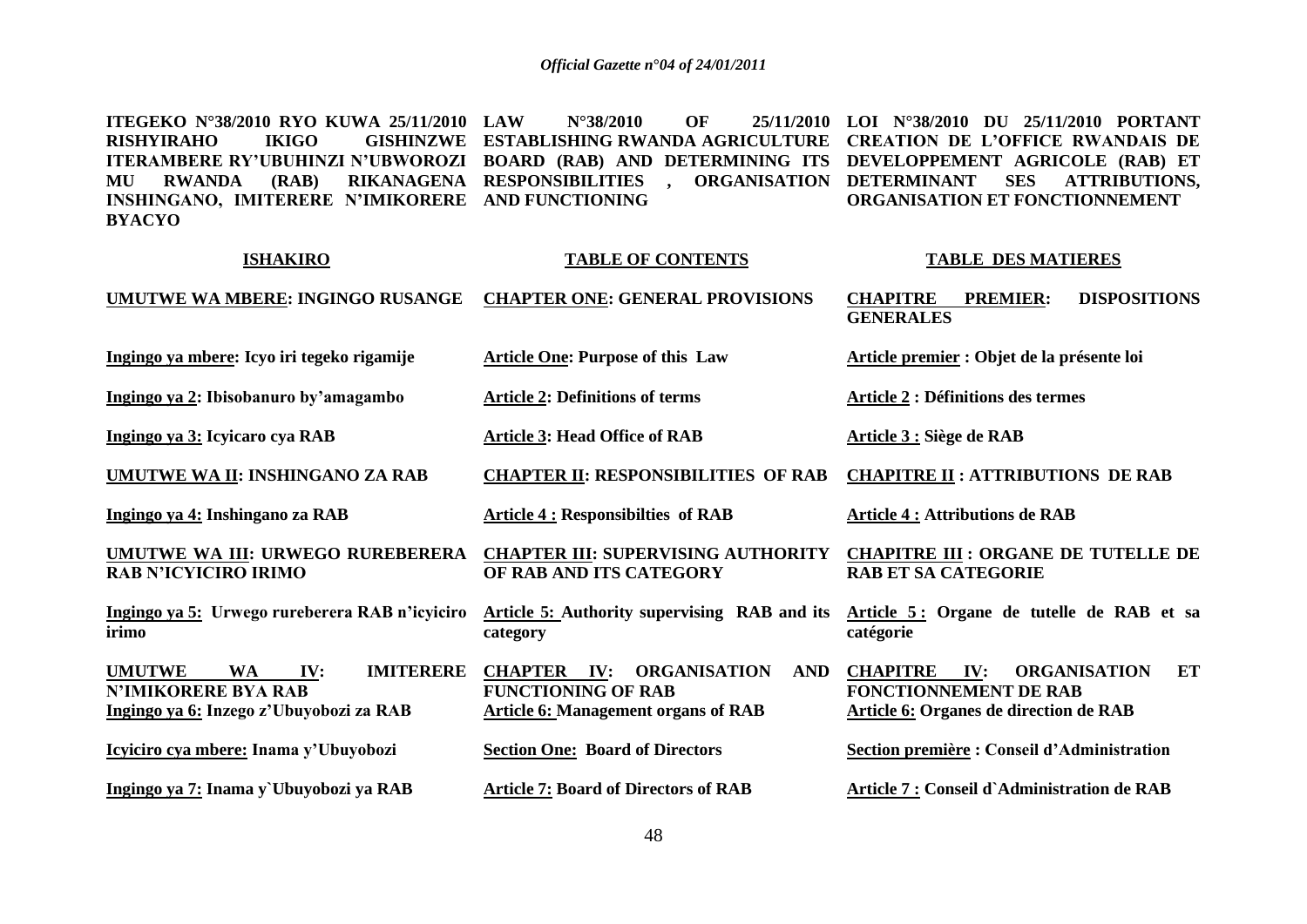| Ingingo ya 8: Ibigenerwa                                                                                                        | abagize Inama Article 8: Sitting allowances for members of                                                               | Article 8: Jetons de présence des membres du                                                                          |
|---------------------------------------------------------------------------------------------------------------------------------|--------------------------------------------------------------------------------------------------------------------------|-----------------------------------------------------------------------------------------------------------------------|
| v'Ubuyobozi bitabiriye inama                                                                                                    | the Board of Directors                                                                                                   | <b>Conseil d'Administration</b>                                                                                       |
| Ingingo ya 9:Ibitabangikanywa no kuba mu                                                                                        | Article 9: Incompatibilities with membership                                                                             | Article 9: Incompatibilités avec la fonction de                                                                       |
| bagize Inama y'Ubuyobozi                                                                                                        | of the Board of Directors                                                                                                | membre du Conseil d'Administration                                                                                    |
| Icyiciro cya 2: Ubuyobozi Bukuru                                                                                                | <b>Section 2: General Directorate</b>                                                                                    | <b>Section 2: Direction Générale</b>                                                                                  |
| Ingingo ya 10: Abagize Ubuyobozi Bukuru bwa                                                                                     | Article 10: Composition of the General                                                                                   | Article 10: Composition de la Direction                                                                               |
| <b>RAB</b>                                                                                                                      | <b>Directorate</b>                                                                                                       | Générale de RAB                                                                                                       |
| Ingingo ya 11: Sitati igenga abakozi ba RAB<br>n'ibigenerwa<br>abagize<br><b>Ubuyobozi</b><br><b>Bukuru</b><br>n'abakozi ba RAB | Article 11: Statute governing staff of RAB and<br>benefits of members of the General Directorate<br>and the staff of RAB | Article 11: Statut du personnel de RAB et<br>avantages des membres de la Direction<br>Générale et du personnel de RAB |
| Ingingo ya 12: Imikorere, imiterere n'inshingano                                                                                | <b>Article 12: Functioning, organization and</b>                                                                         | Article 12: Fonctionnement, organisation et                                                                           |
| by'inzego za RAB                                                                                                                | responsibilities of organs of RAB                                                                                        | attributions des organes de RAB                                                                                       |
| <b>UMUTWE WA V: UMUTUNGO N'IMARI</b>                                                                                            | <b>CHAPTER V: PROPERTY AND FINANCE</b>                                                                                   | <b>CHAPITRE V: PATRIMOINE ET FINANCES</b>                                                                             |
| Ingingo ya 13: Umutungo wa RAB n'inkomoko<br>yawo                                                                               | <b>Article 13: Property of RAB and its sources</b>                                                                       | <b>Article 13 : Patrimoine de RAB et ses sources</b>                                                                  |
| Ingingo ya 14: Kwegurirwa umutungo w'ibigo                                                                                      | Article 14: Transfer of Public Institutions<br>property                                                                  | Article 14: Transfert du patrimoine des<br>établissements publics                                                     |
| Ingingo ya 15: Imikoreshereze, imicungire                                                                                       | Article 15: Use, management and audit of the                                                                             | Article 15: Utilisation, gestion et audit du                                                                          |
| n'imigenzurire by'umutungo                                                                                                      | property                                                                                                                 | patrimoine                                                                                                            |
| Ingingo ya 16: Iyemeza n'imicungire by'ingengo                                                                                  | <b>Article 16:</b> Approval and management of the                                                                        | Article 16: Adoption et gestion du budget de                                                                          |
| y'imari ya RAB                                                                                                                  | budget of RAB                                                                                                            | <b>RAB</b>                                                                                                            |
| 17:<br>Ingingo<br>Raporo<br>y'umwaka<br>ya<br>w'ibaruramari                                                                     | <b>Article 17: Annual financial report</b>                                                                               | <b>Article 17: Rapport annuel de l'exercice</b><br>comptable                                                          |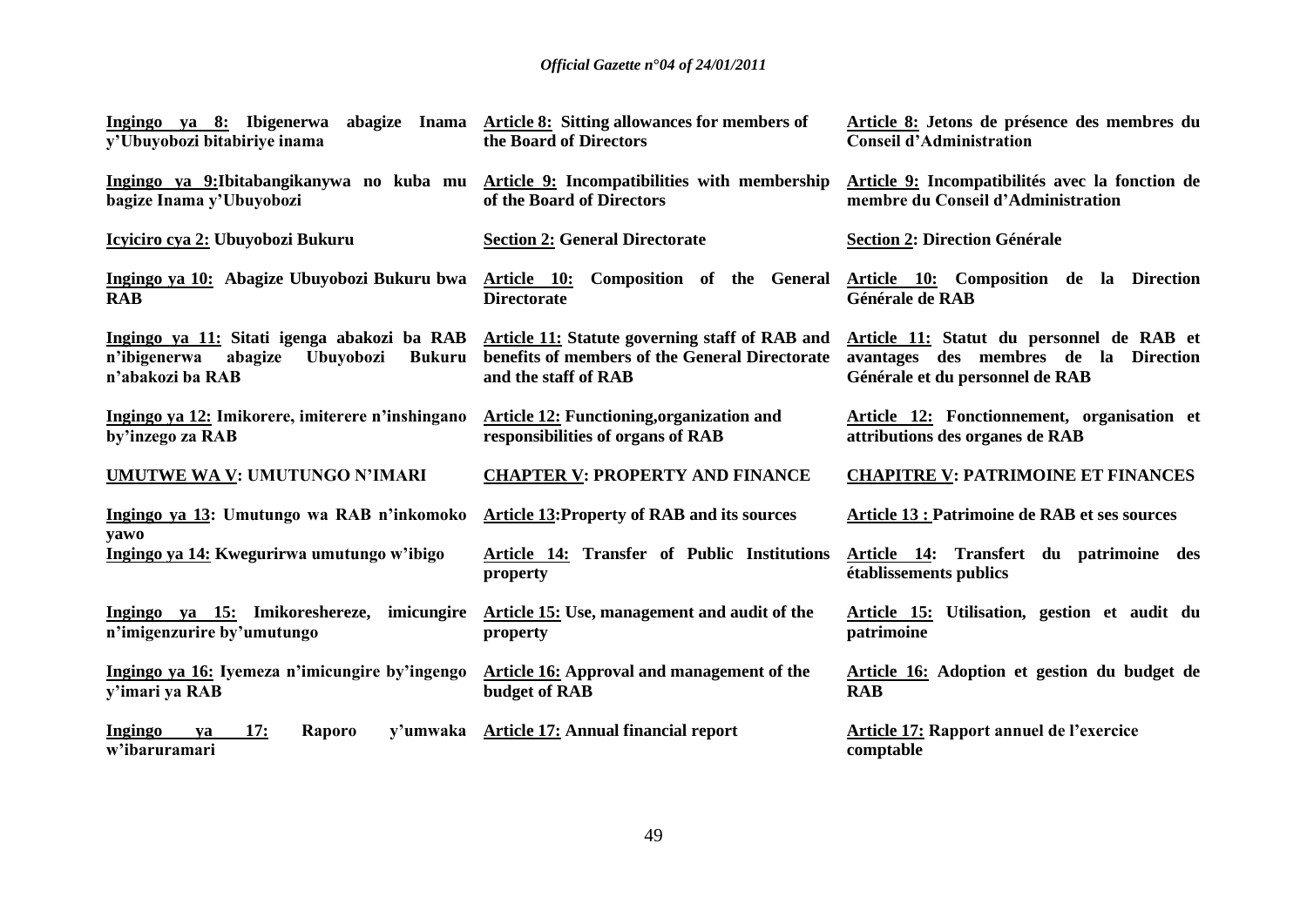| <b>UMUTWE</b><br>VI:<br><b>INGINGO</b><br>WA<br>Y'INZIBACYUHO N'IZISOZA                                           | <b>CHAPTER VI: TRANSITIONAL AND</b><br><b>FINAL PROVISIONS</b>           | <b>CHAPITRE</b><br>VI<br><b>DISPOSITIONS</b><br><b>TRANSITOIRE ET FINALES</b> |
|-------------------------------------------------------------------------------------------------------------------|--------------------------------------------------------------------------|-------------------------------------------------------------------------------|
| Ingingo ya 18: Igihe cy'inzibacyuho                                                                               | <b>Article 18: Transitional period</b>                                   | Article 18: Période transitoire                                               |
| Itegurwa, isuzumwa n'itorwa<br>Ingingo ya 19:<br>ry'iri tegeko                                                    | Article 19:<br>Drafting,<br>consideration<br>and<br>adoption of this Law | Article 19: Initiation, examen et adoption de la<br>présente loi              |
| ry'amategeko<br>Ingingo<br><b>20:</b><br>Ivanwaho<br>va<br>n'iry'ingingo z'amategeko zinyuranyije n'iri<br>tegeko | <b>Article 20: Repealing provision</b>                                   | <b>Article 20: Disposition abrogatoire</b>                                    |
| Ingingo ya 21 : Igihe iri tegeko ritangira Article 21: Commencement<br>gukurikizwa                                |                                                                          | Article 21: Entrée en vigueur                                                 |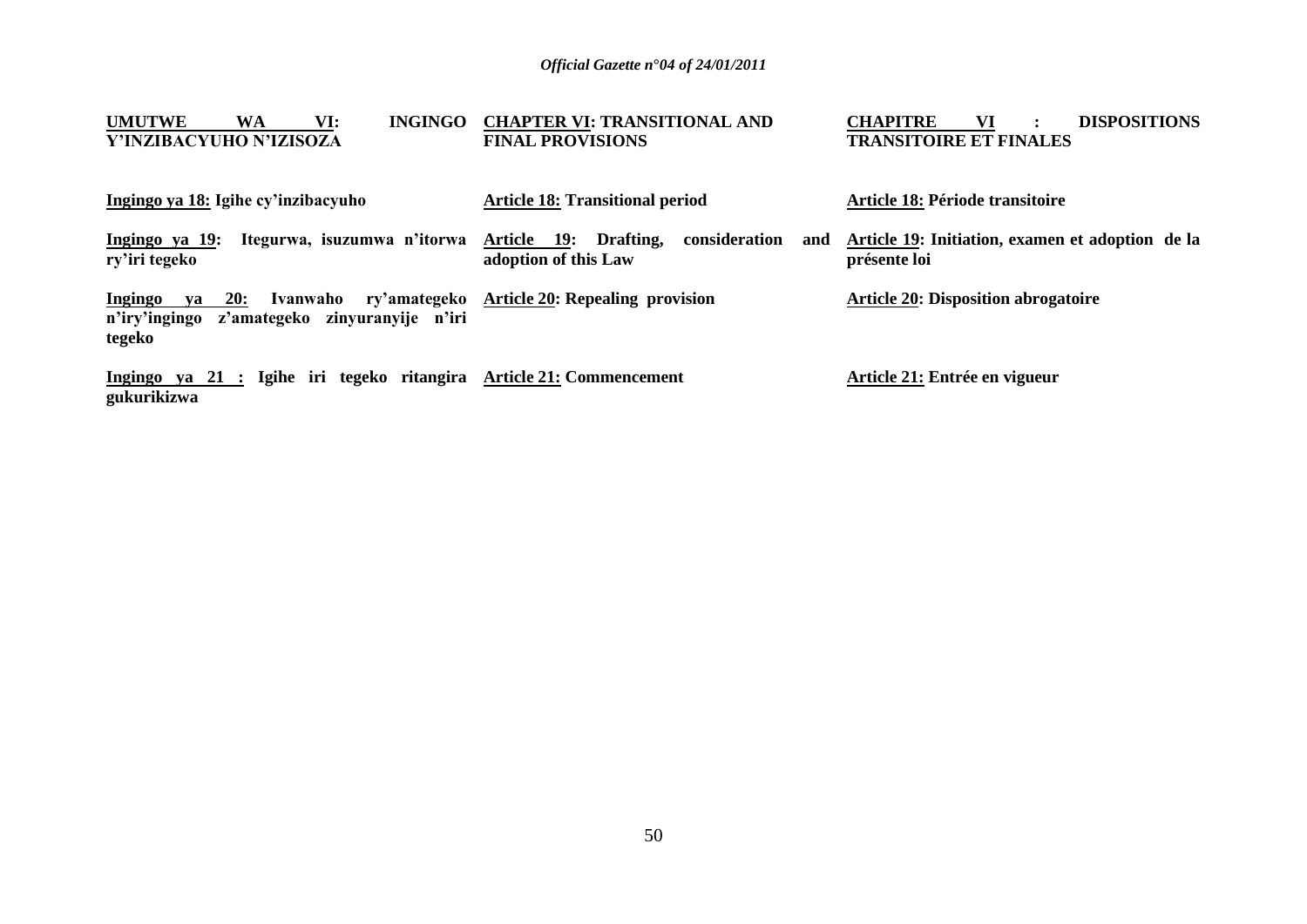**ITEGEKO N°38/2010 RYO KUWA 25/11/2010 RISHYIRAHO IKIGO ITERAMBERE RY'UBUHINZI N'UBWOROZI BOARD (RAB) AND DETERMINING ITS DEVELOPPEMENT AGRICOLE (RAB) ET MU RWANDA (RAB) RIKANAGENA RESPONSIBILITIES, ORGANISATION AND DETERMINANT SES ATTRIBUTIONS, INSHINGANO, IMITERERE N'IMIKORERE FUNCTIONING BYACYO LAW N°38/2010 OF 25/11/2010 LOI N°38/2010 DU 25/11/2010 PORTANT ESTABLISHING RWANDA AGRICULTURE CREATION DE L'OFFICE RWANDAIS DE ORGANISATION ET FONCTIONNEMENT** 

**Twebwe, KAGAME Paul,**  Perezida wa Repubulika;

**INTEKO ISHINGA AMATEGEKO:** 

**We, KAGAME Paul,**  President of the Republic;

**THE PARTIAL PROPERTY** 

**Nous, KAGAME Paul,**  Président de la République;

**LE PARLEMENT:** 

**INTEKO ISHINGA AMATEGEKO YEMEJE THE PARLIAMENT HAS ADOPTED AND LE PARLEMENT A ADOPTE ET NOUS NONE NATWE DUHAMIJE, DUTANGAJE WE SANCTION, PROMULGATE THE SANCTIONNONS, PROMULGUONS LA LOI ITEGEKO RITEYE RITYA. DUTEGETSE KO RYANDIKWA MU PUBLISHED IN THE OFFICIAL GAZETTE QU'ELLE SOIT PUBLIEE AU JOURNAL IGAZETI YA LETA YA REPUBULIKA Y'U OF THE REPUBLIC OF RWANDA RWANDA**

**FOLLOWING LAW AND ORDER IT BE DONT LA TENEUR SUIT ET ORDONNONS OFFICIEL DE LA REPUBLIQUE DU RWANDA**

| INTERO ISHINGA AMATEGERO:                                                                                                                                                                                                                                                                                                                                                                                                                                                                                                                  | THE PARLIAMENT: | LE PARLEMENT:                                                                                                                                      |
|--------------------------------------------------------------------------------------------------------------------------------------------------------------------------------------------------------------------------------------------------------------------------------------------------------------------------------------------------------------------------------------------------------------------------------------------------------------------------------------------------------------------------------------------|-----------------|----------------------------------------------------------------------------------------------------------------------------------------------------|
| Umutwe w'Abadepite, mu nama yawo yo kuwa 18 The Chamber of Deputies, in its session of 18 La Chambre des Députés, en sa séance du 18<br>Ukwakira 2010;                                                                                                                                                                                                                                                                                                                                                                                     | October 2010;   | octobre 2010;                                                                                                                                      |
| Umutwe wa Sena, mu nama yawo yo kuwa 12 The Senate, in its session of 12 October 2010;<br>Ukwakira 2010;                                                                                                                                                                                                                                                                                                                                                                                                                                   |                 | Le Sénat, en sa séance du 12 october 2010;                                                                                                         |
| Ishingiye ku Itegeko Nshinga rya Repubulika y'u Pursuant to the Constitution of the Republic of Vu la Constitution de la République du Rwanda du<br>Rwanda ryo kuwa 04 Kamena 2003, nk'uko Rwanda of 04 June 2003 as amended to date,<br>ryavuguruwe kugeza ubu, cyane cyane mu ngingo especially in Articles 49, 62, 66, 67, 88, 89, 90,<br>zaryo, iya 49, iya 62, iya 66, iya 67, iya 88, iya 89, 92, 93,94, 95, 108, 113, 118, 183 and 201;<br>iya 90, iya 92, iya 93, iya 94, iya 95, iya 108, iya<br>113, iya 118, iya 183 n'iya 201; |                 | 04 juin 2003 telle que révisée à ce jour,<br>spécialement en ses articles 49, 62, 66, 67, 88, 89,<br>90,92, 93, 94, 95, 108, 113, 118, 183 et 201; |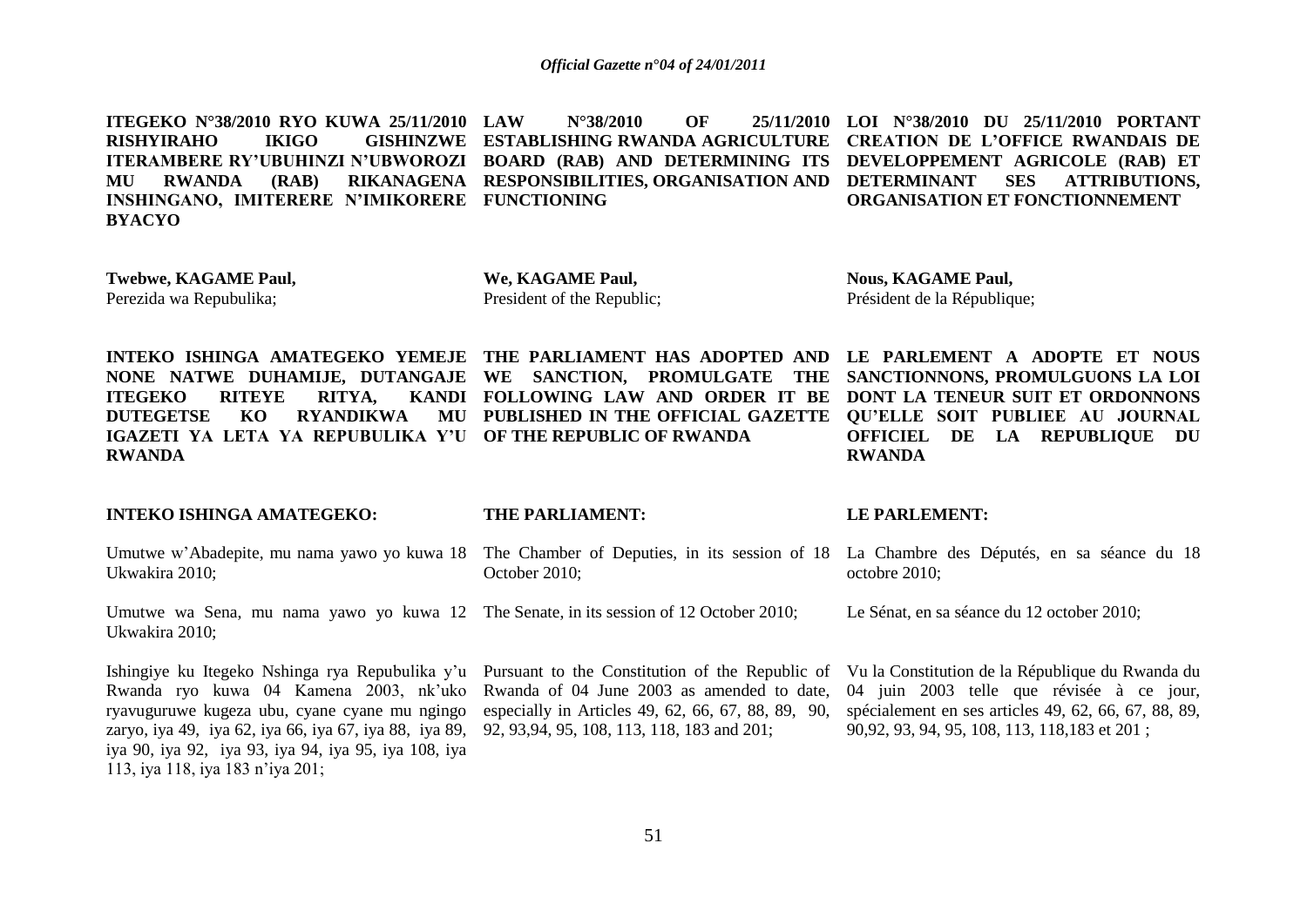| Ishingiye ku Itegeko Ngenga n° 06/2009/OL ryo<br>kuwa 21/12/2009 rishyiraho amategeko rusange<br>yerekeye ibigo bya Leta;                                                                                              | 21/12/2009<br>governing public institutions;                                                                                                                                                        | Pursuant to the Organic Law n° 06/2009/OL of Vu la Loi Organique n° 06/2009/OL du 21/12/2009<br>establishing general provisions portant dispositions générales applicables aux<br>établissements publics;              |
|------------------------------------------------------------------------------------------------------------------------------------------------------------------------------------------------------------------------|-----------------------------------------------------------------------------------------------------------------------------------------------------------------------------------------------------|------------------------------------------------------------------------------------------------------------------------------------------------------------------------------------------------------------------------|
| Ishingiye ku Itegeko Ngenga n° 04/2005 ryo kuwa<br>08/04/2005 rigena uburyo bwo kurengera,<br>kubungabunga no guteza imbere ibidukikije mu<br>Rwanda;                                                                  | 08/04/2005<br>determining<br>modalities<br>the<br>protection,<br>conservation<br>and<br>promotion<br>environment in Rwanda;                                                                         | Pursuant to the Organic Law n° 04/2005 of Vu la Loi Organique n° 04/2005 du 08/04/2005<br>of portant modalités de protéger, sauvegarder et<br>of promouvoir l'environnement au Rwanda;                                 |
| Ishingiye ku Itegeko n°58/2008 ryo kuwa<br>10/09/2008 rigena imitunganyirize n'imicungire<br>y'ubworozi bwo mu mazi n'uburobyi mu Rwanda;                                                                              | Pursuant to Law n° 58/2008 of 10/09/2008<br>determining the organisation and management of<br>aquaculture and fishing in Rwanda;                                                                    | Vu la Loi nº58/2008 du 10/09/2008 portant<br>organisation et gestion de l'aquaculture et la pêche<br>au Rwanda;                                                                                                        |
| Ishingiye ku Itegeko n°54/2008 ryo kuwa<br>10/09/2008 rigenga uburyo bwo kwirinda no<br>kurwanya indwara zanduza amatungo mu Rwanda;                                                                                   | contagious diseases for domestic animals in<br>Rwanda;                                                                                                                                              | Pursuant to Law nº 54/2008 of 10/09/2008 Vu la Loi nº 54/2008 du 10/09/2008 portant<br>determining the prevention and fight against règlement de la police sanitaire des animaux<br>domestiques au Rwanda;             |
| Ishingiye ku Itegeko $n^{\circ}14/2003$<br>ryo kuwa<br>23/05/2003<br>ryerekeye<br>ituburwa,<br>igenzurwa<br>n'icuruzwa ry'imbuto nziza z'ibihingwa;                                                                    | Pursuant to Law $n^{\circ}$ 14/2003 of 23/05/2003 on<br>production, quality control and commercialization<br>of plant quality seeds;                                                                | Vu la Loi nº 14/2003 du 23/05/2003 portant sur la<br>production, le contrôle de qualité et la<br>commercialisation des semences végétales;                                                                             |
| Ishingiye ku Itegeko n°33/2002 ryo kuwa 6/11/2002<br>rigena ibiranga amatungo;                                                                                                                                         | Pursuant to Law n° 33/2002 of 06/11/2002<br>regarding livestock identification;                                                                                                                     | Vu la Loi nº 33/2002 du 06/11/2002 portant<br>identification du bétail;                                                                                                                                                |
| Isubiye ku Itegeko n°40/2006 ryo kuwa 30/09/2006<br>rishyiraho<br>rikanagena<br>inshingano,<br>imiterere<br>n'imikorere by'Ikigo cy'Igihugu Gishinzwe Guteza<br>Imbere Ubuhinzi (RADA);                                | Having reviewed Law $n^{\circ}$ 40/2006 of 30/09/2006<br>establishing and determining the organization,<br>responsibilities and functioning of Rwanda<br>Agricultural Development Authority (RADA); | Revu la Loi n $\degree 40/2006$ du $30/09/2006$ portant<br>attributions,<br>création.<br>organisation<br>et<br>fonctionnement de l'Office Rwandais pour le<br>Développement de l'Agriculture (RADA);                   |
| Isubiye ku Itegeko n°41/2006 ryo kuwa 30/09/2006<br>rishyiraho rikanagena inshingano,<br>imiterere<br>n'imikorere by'Ikigo cy'Igihugu gishinzwe guteza<br>imbere Ubworozi n'Ibikomoka ku Matungo mu<br>Rwanda (RARDA); | Having reviewed Law $n^{\circ}$ 41/2006 of 30/09/2006<br>establishing the responsibilities, structure and<br>functioning of Rwanda Animal Resources<br>Development Authority (RARDA);               | Revu la Loi nº 41/2006 du $30/09/2006$ portant<br>attributions,<br>création,<br>organisation<br>et<br>fonctionnement<br>de l'Office<br>Rwandais<br>de<br>Développement<br>Ressources<br>Animales<br>des<br>$(RARDA)$ ; |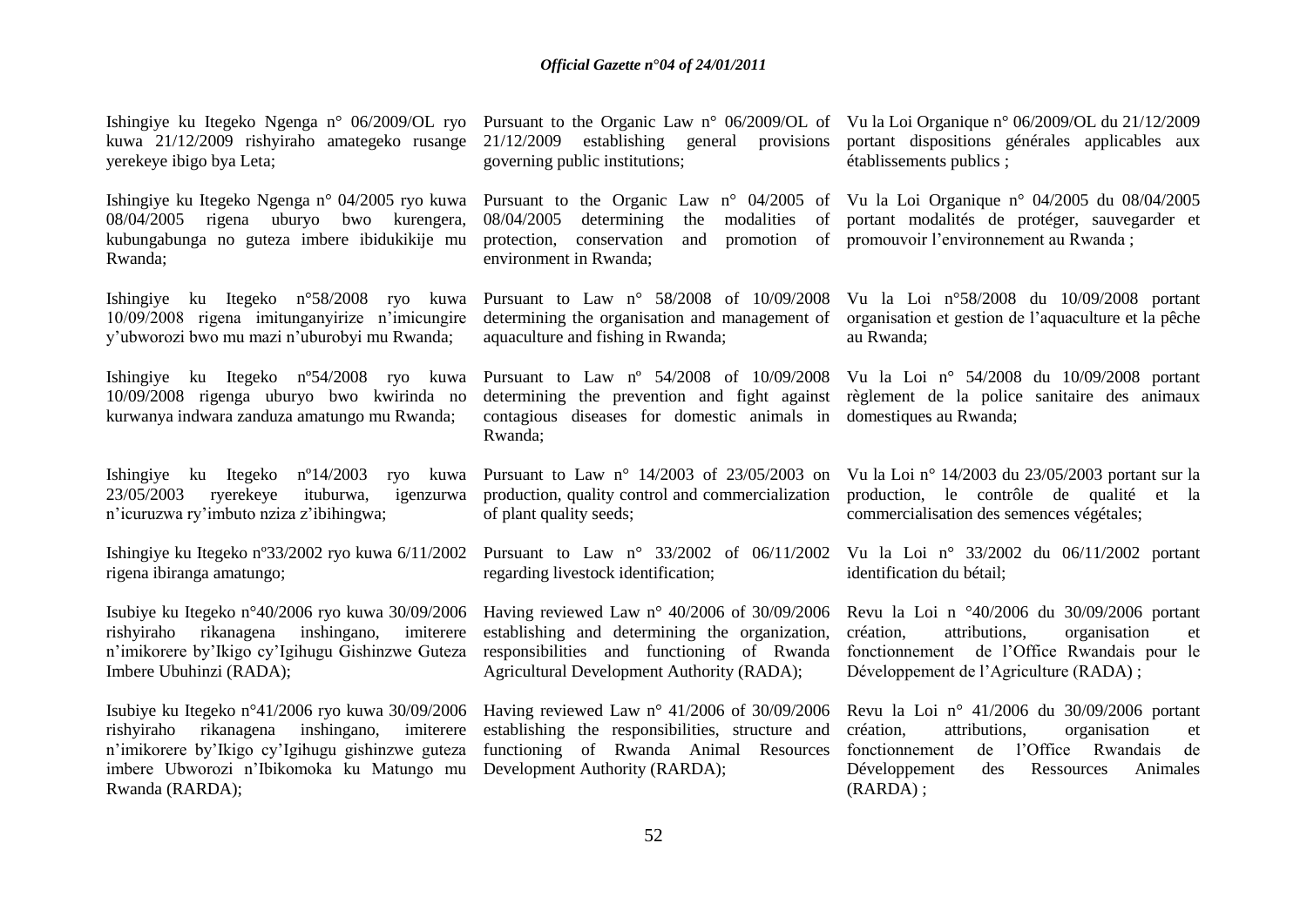Isubiye ku Itegeko n°42/2006 ryo kuwa 30/09/2006 rigena inshingano, imiterere n"imikorere by"ikigo cy"u Rwanda gishinzwe Ubushakashatsi mu by"Ubuhinzi n"Ubworozi (ISAR);

determining the responsibilities, organization and functioning of Rwanda Institute of Agricultural l'Institut des Sciences Agronomiques du Rwanda Research (ISAR);

Having reviewed Law n° 42/2006 of 30/09/2006

#### **YEMEJE:**

#### **UMUTWE WA MBERE: INGINGO RUSANGE**

#### **Ingingo ya mbere: Icyo iri tegeko rigamije**

Iri tegeko rishyiraho Ikigo gishinzwe iterambere ry"ubuhinzi n"ubworozi mu Rwanda cyitwa "RAB" mu magambo ahinnye y"icyongereza. Iri tegeko rigena kandi inshingano, imiterere n"imikorere byacyo.

RAB ifite ubuzimagatozi n"ubwigenge mu miyoborere, mu micungire y"umutungo n"abakozi bayo, kandi icungwa hakurikijwe amategeko agenga Ibigo bya Leta.

#### **Ingingo ya 2: Ibisobanuro by'amagambo**

Muri iri tegeko, amagambo akurikira asobanurwa kuri ubu buryo:

- 1° **"akarere"**: ishami rya RAB riyifasha kuzuza inshingano zayo no gukorana n"inzego z"ubuyobozi bwegereye abaturage;
- 2° **"iyamamazabuhinzi"**: ibikorwa bihabwa abahinzi n"aborozi bigamije kubongerera

# **Article One: Purpose of this Law**

**ADOPTS:** 

This Law establishes the Rwanda Agriculture Board, abbreviated as "RAB". It also determines its responsibilities, organisation and functioning.

**CHAPTER ONE: GENERAL PROVISIONS**

RAB shall have legal personality, administrative RAB est doté de la personnalité juridique, de accordance with laws governing public institutions.

#### **Article 2: Definitions of terms**

For the purpose of this Law, the following terms shall have the following meanings:

- 1° "**zone"** : branch of RAB enabling it to achieve its mission and collaborate with administrative decentralized entities;
- **"agricultural extension":** services meant 2° for farmers in the context of strengthening

Revu la Loi n°42/2006 du 30/09/2006 portant attributions, organisation et fonctionnement de  $(ISAR)$ :

#### **ADOPTE :**

#### **CHAPITRE PREMIER: DISPOSITIONS GENERALES**

#### **Article premier: Objet de la présente loi**

La présente loi porte création de l"Office Rwandais de développement agricole, « RAB **»** en sigle anglais. Elle détermine également ses attributions, son organisation et son fonctionnement.

and financial autonomy and shall be governed in l"autonomie financière et administrative et est géré conformément aux dispositions relatives aux établissements publics.

#### **Article 2 : Définitions des termes**

Aux fins de la présente loi, les termes suivants ont les significations suivantes :

- 1° **« zone »** : branche de RAB permettant à celuici de remplir sa mision et de collaborer avec les instances administratives décentralisées ;
- 2° **« vulgarisation agricole »** : services destinés aux agriculteurs et aux éleveurs dans le cadre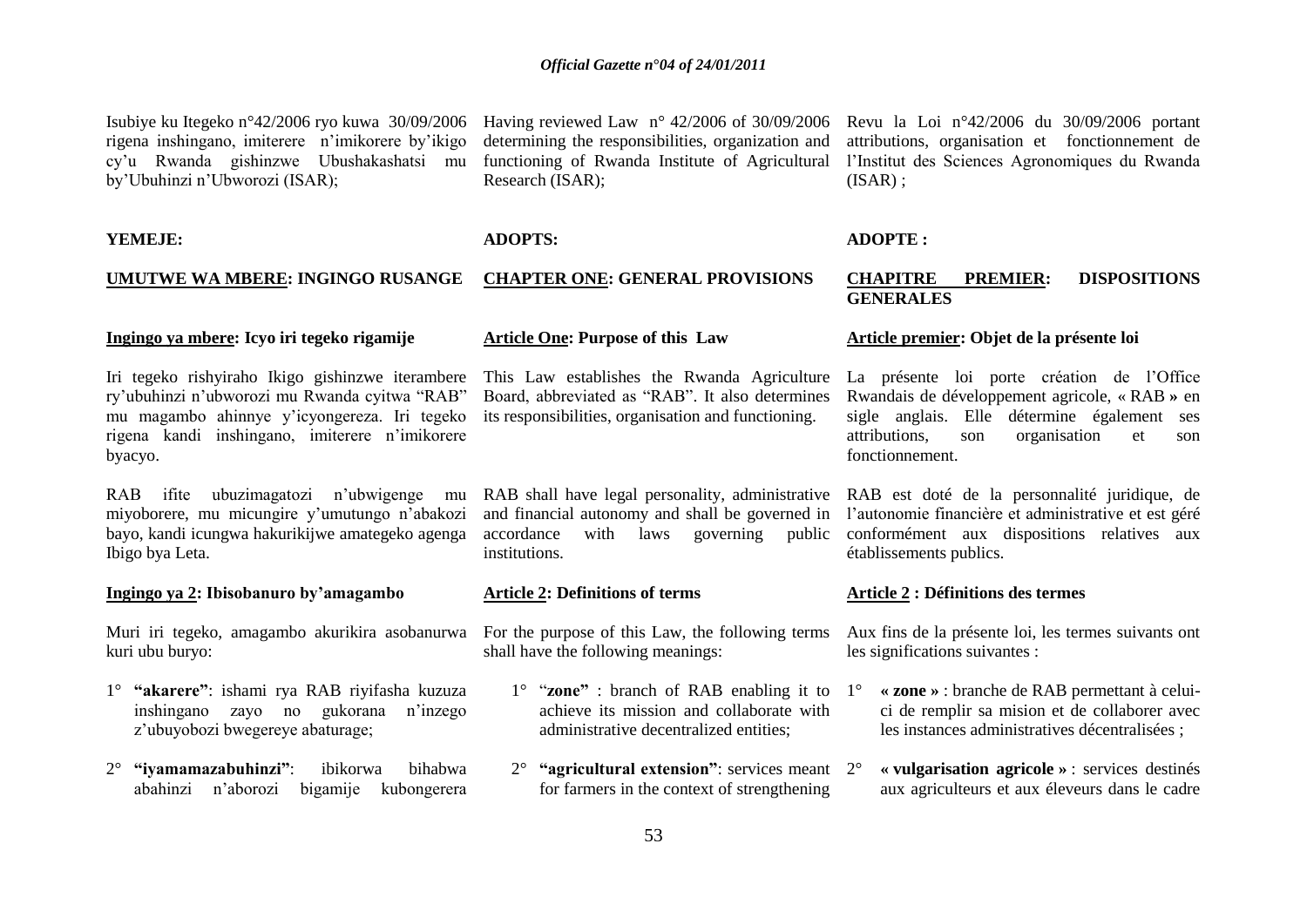ubumenyi n"ubumenyingiro kugira ngo bongere umusaruro w"ubuhinzi n"ubworozi n"ibibukomokaho;

- 3° **"ubuhinzi"**: imirimo yose ikorerwa ku butaka yerekeranye n"ibihingwa ibyo ari byo byose n"amashyamba hamwe no guhumbika ingemwe z"ibimera;
- 4° **"ubworozi"**: imirimo yose igamije kurumbura amatungo ayo ari yo yose ku mpamvu z"inyungu ashakwaho;
- 5° **"itungo**": inyamaswa yose yororewe ku butaka, mu mazi, mu ishyamba cyangwa ifungiwe ahantu isanzwe ari inyagasozi.

### **Ingingo ya 3: Icyicaro cya RAB**

Icyicaro cya RAB kiri mu Mujyi wa Kigali, Umurwa Mukuru wa Repubulika y"u Rwanda. Gishobora kwimurirwa ahandi hose mu Rwanda igihe bibaye ngombwa.

RAB ifite amashami mu turere tw'igihugu tune (4) ayifasha kuzuza inshingano zayo no gukorana n"inzego z"ubuyobozi bwegereye abaturage. Ishobora kugira andi mashami bibaye ngombwa, byemejwe n"Iteka rya Minisitiri w"Intebe.

their capacities and knowhow in order for them to increase agricultural and animal production and by-products;

- 3° **"agriculture"**: any land activities relating to any plants and forests as well as the germination of seedlings;
- **"animal husbandry"**: any operations 4<sup>°</sup> aiming at animal production for a targeted interest;
- 5° **"domestic animal**": any animal kept on land, in water, forest or any wild animal locked up in a given area.

#### **Article 3: Head Office of RAB**

Kigali City, the Capital of the Republic of Rwanda. It may be transferred elsewhere on the Rwandan territory if deemed necessary.

RAB shall have four (4) zonal branches in order to fulfil its mission and work closely with decentralized administrative entities. It may have other branches if deemed necessary, upon approval by an Order of the Prime Minister.

de renforcer leurs connaissances et leur savoir-faire en vue d"augmenter la production agricole et animale et les produits dérivés ;

- 3° **« agriculture »** : toutes les activités foncières relatives à toutes les cultures et les forêts ainsi qu"à la germination des plants ;
- 4° **« élevage »** : toutes les activités qui ont pour objet la production des animaux dans le dessein d'un intérêt poursuivi ;
- 5° **« animal domestique »**: tout animal gardé sur la terre, dans l"eau, dans la forêt ou un animal sauvage enfermé dans un lieu donné.

#### **Article 3 : Siège de RAB**

The Head Office of RAB shall be located in Le siège de RAB est établi dans la Ville de Kigali, Capitale de la République du Rwanda. Il peut, en cas de nécessité, être transféré en tout autre lieu du territoire de la République du Rwanda.

> RAB dispose de quatre (4) zones lui permettant de mieux accomplir sa mission et de travailler en étroite collaboration avec les instances administratives décentralisées. Il peut, en cas de nécessité, établir d"autres branches par un arrêté du Premier Ministre.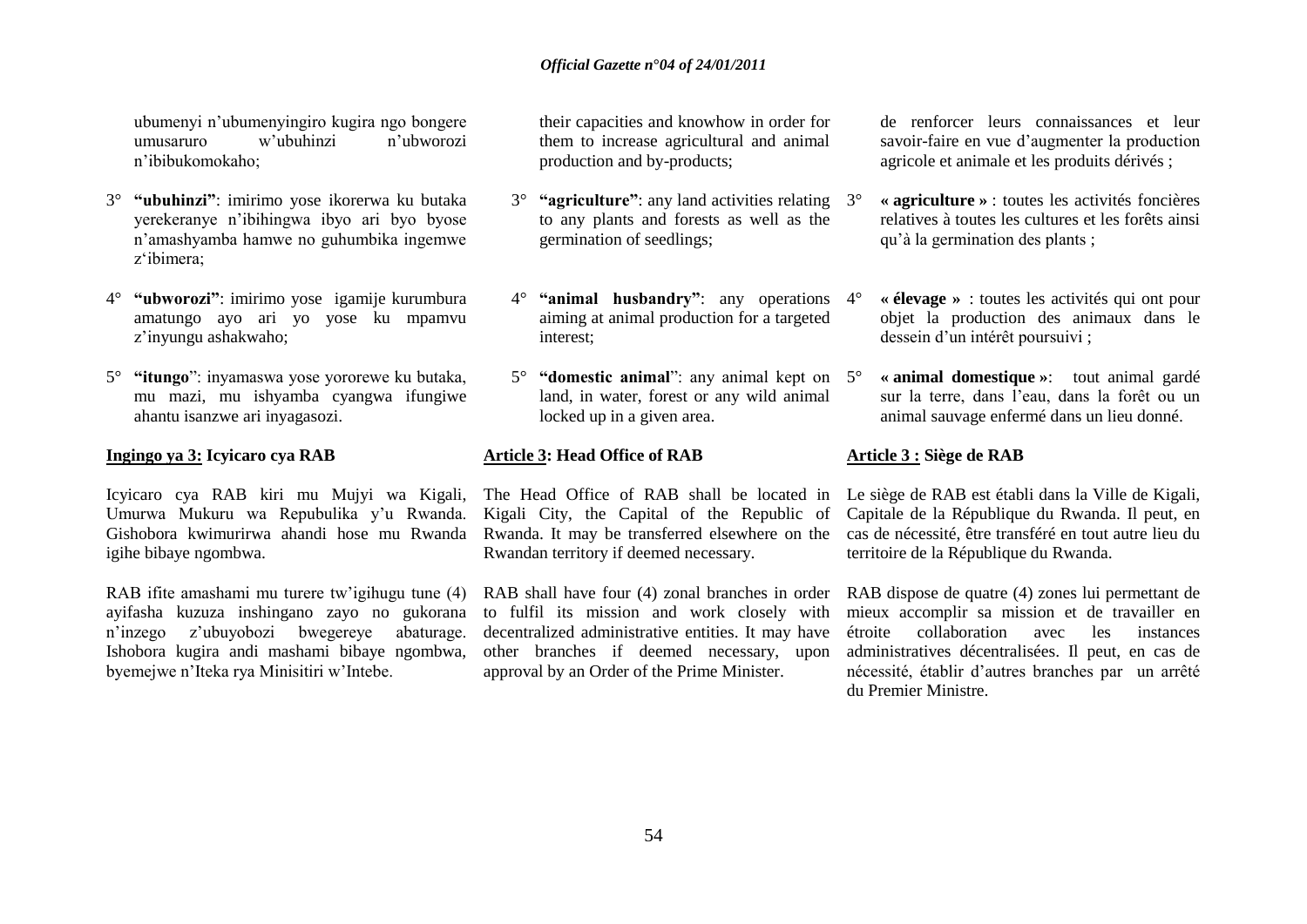#### **UMUTWE WA II: INSHINGANO ZA RAB**

#### **Ingingo ya 4: Inshingano za RAB**

RAB ifite inshingano rusange yo guteza imbere RAB has the general mission of developing ubuhinzi n"ubworozi ibivugurura, ikanakoresha uburyo bugezweho mu gutubura umusaruro<br>w'ubuhinzi n'ubworozi ubushakashatsi. n'ubworozi, ubushakashatsi, iyamamazabuhinzi, inyigisho n"amahugurwa bigeza ku bahinzi-borozi ikoranabuhanga rishya.

nshingano zikurikira:

- 1° gushyira mu bikorwa politiki y"Igihugu 1° to implement the national policy of y"ubuhinzi n"ubworozi;
- 2° kugira uruhare mu kugena politiki mu 2° to contribute in determining policy in by"ubuhinzi, ubworozi, ubushakashatsi n"ikoranabuhanga mu by"ubuhinzi n"ubworozi;
- 3° kugeza ku bahinzi-borozi b"umusaruro amakuru, ikoranabuhanga na serivisi byabafasha kunononsora kurushaho umwuga wabo, kugeza ku masoko y"imbere mu gihugu umusaruro uhagije kandi mwiza no kongera umutungo bakomora ku buhinzi n"ubworozi;
- 4° kwirinda no kurwanya indwara mu matungo no gushyira mu bikorwa ingamba zizewe zafasha mu kurwanya izo ndwara, kuzikumira, kuzisuzuma kugira ngo zimenyekane mu gihe gikwiye no kuzivura aho zagaragaye;

#### **CHAPTER II: RESPONSIBILITIES OF RAB CHAPITRE II: ATTRIBUTIONS DE RAB**

#### **Article 4: Responsibities of RAB**

agriculture and animal husbandry through their reform, and using modern methods in crop and<br>animal production. research. agricultural animal production, research, extension, education and training of farmers in new technologies.

- responsibilities :
	- agriculture and animal husbandry;
	- agriculture, animal husbandry, agricultural and animal husbandry research and technology;
- n'abaguzi 3° to provide farmers and consumers of 3° agricultural products with information, techniques and services meant for improving their profession and supplying the internal market with increased and quality production thereby raising their agricultural and animal husbandry incomes;
	- to prevent and fight animal diseases and implement appropriate strategies meant for ensuring control, prevention, diagnosis and treatment of animal diseases;

#### **Article 4: Attributions de RAB**

RAB a la mission générale d"assurer le développement de l"agriculture et de l"élevage à travers leur réforme, la modernisation de la production végétale et animale, la recherche, la vulgarisation agricole, l"apprentissage et la formation des agri-éleveurs aux nouvelles technologies.

Ku buryo bw'umwihariko, RAB igomba kwita ku In particular, RAB shall have the following Particulièrement, les attributions de RAB sont les suivantes:

- 1° mettre en application la politique nationale d"agriculture et d"élevage ;
- 2° contribuer dans la formulation de la politique de l"agriculture, de l"élevage, de la recherche et de la technologie en matière agricole et d"élevage;
- 3° mettre à la disposition des agri-éleveurs et consommateurs de produits agricoles les informations, les technologies et les services susceptibles de les aider à améliorer leur profession, à approvisionner les marchés internes par une production abondante et de qualité et à augmenter leurs revenus agricoles et d"élevage;
- 4° prévenir et combattre les maladies des animaux et mettre en application des stratégies efficaces permettant de les combattre, les prévenir et les diagnostiquer en vue de les identifier à temps et les traiter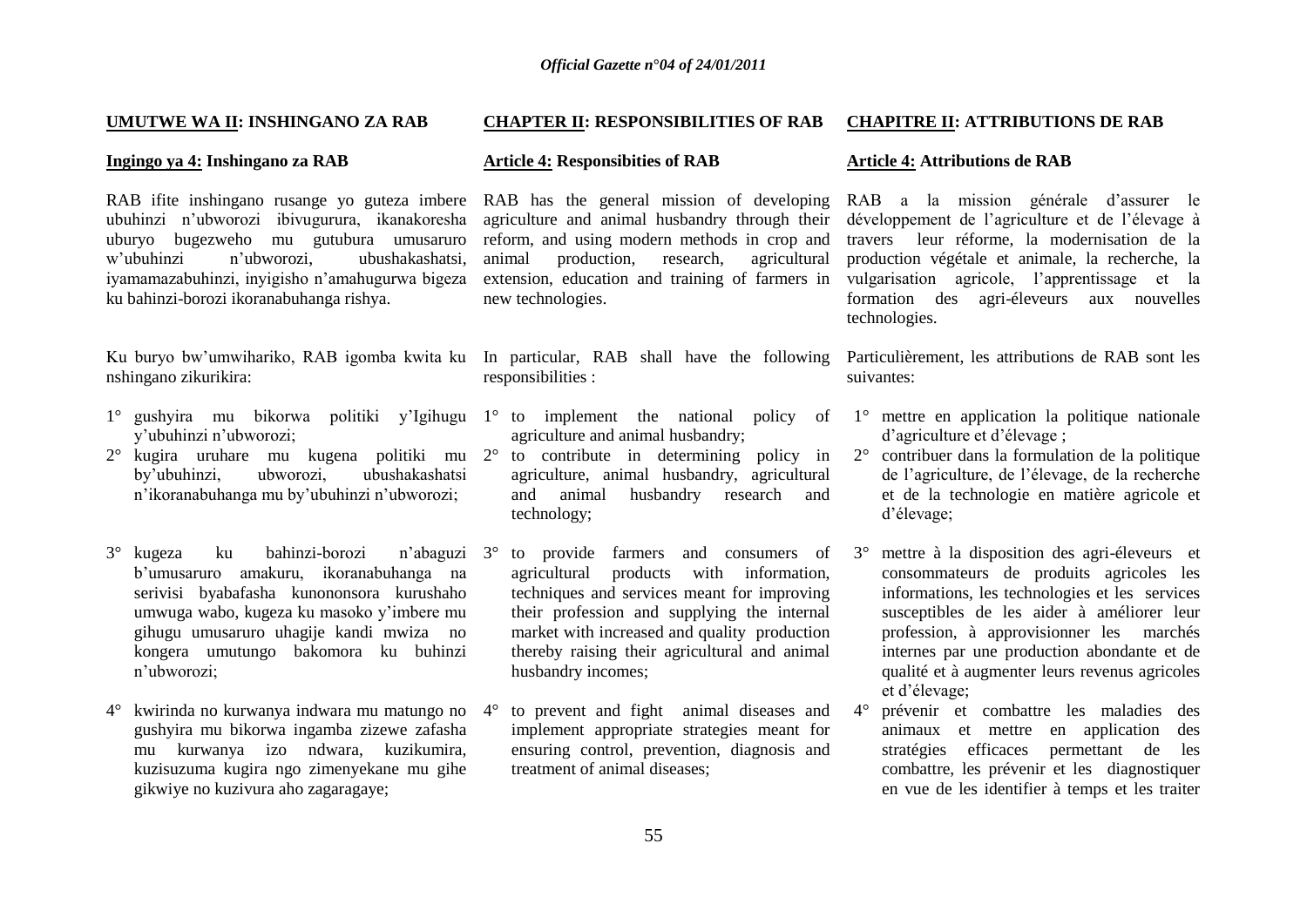- 5° kwirinda no kurwanya indwara mu myaka, 5° to prevent and control plant diseases, insects udukoko n"ibyonnyi biyangiza no gushyira mu bikorwa ingamba zizewe zafasha mu kuzirwanya no kuzikumira;
- 6° gukora ubushakashatsi shingiro n'ubushakashatsi bugamije bukemura ibibazo byagaragajwe mu buhinzi n"ubworozi n"ibibukomokaho;
- 7° gukurikirana no guhuza ibikorwa by"abakora umwuga w"ubuhinzi, ubworozi n"ubushakashatsi n"ababifitemo uruhare;
- 8° gushaka no kugeza ku bahinzi-borozi ikoranabuhanga rigezweho hagamijwe gufata neza ubutaka, gukoresha neza amazi no gukoresha amamashini mu buhinzi n"ubworozi;
- 9° guhuza imirimo yo guteza imbere ibikorwa remezo mu buhinzi n"ubworozi;
- 10° gusuzuma no gutanga ibyangombwa 10° to examine and issue certificates of standards by"ubuziranenge bw"ibikomoka ku buhinzi n"ubworozi byoherezwa mu mahanga;
- 11° gusuzuma, kugenzura no gutanga ibyangombwa 11° to examine, verify and issue certificates byemerera kwinjiza mu gihugu amatungo, intanga, insoro, imbuto, ingemwe, ingeri n"ibindi bikomoka ku buhinzi n"ubworozi;
- and pests and implement appropriate strategies meant for ensuring control and prevention of plant diseases;
- 6° to conduct baseline survey and research aiming at development and solving problems identified in agriculture and animal husbandry and by products;
- to monitor and coordinate activities of persons exercising the profession of agriculture, animal husbandry and research and stakeholders;
- to identify and provide farmers with new technologies for proper management of land, water and use of agricultural and animal husbandry mechanisation;
- 9° to coordinate activities aiming at promoting agricultural and animal husbandry infrastructure;
- for agricultural and animal husbandry products meant for export;
- authorising imports of domestic animals, semen, fertilised eggs, seeds, plants and cuttings and other agricultural and animal husbandry products;

où elles apparaissent;

- 5° prévenir et combattre les maladies des plantes, les insectes et les ravageurs et mettre en application des stratégies efficaces de lutte et de prévention;
- 6° mener une enquête préliminaire et des recherches visant le développement et la résolution des problèmes identifiés en matière agricole et d"elevage et des produits dérivés;
- 7° assurer le suivi et la coordination des activités des personnes exerçant la profession agricole, d"élevage et de recherche et des partenaires ;
- 8° identifier et mettre à la disposition des agriéleveurs les nouvelles technologies pour une meilleure gestion des terres, de l"eau et la mécanisation agricole et d"élevage ;
- 9° coordoner les activités visant la promotion des infrastructures agricoles et d"élévage;
- 10° examiner et délivrer les certificats de normalisation pour les produits agricoles et d'élevage destinés à l'exportation;
- 11° examiner, controler et délivrer les certificats d"autorisation de l"importation des animaux domestiques, des semences animales, des œufs fécondés, des semences agricoles, des plants et des boutures et autres produits agricoles et d"élévage**;**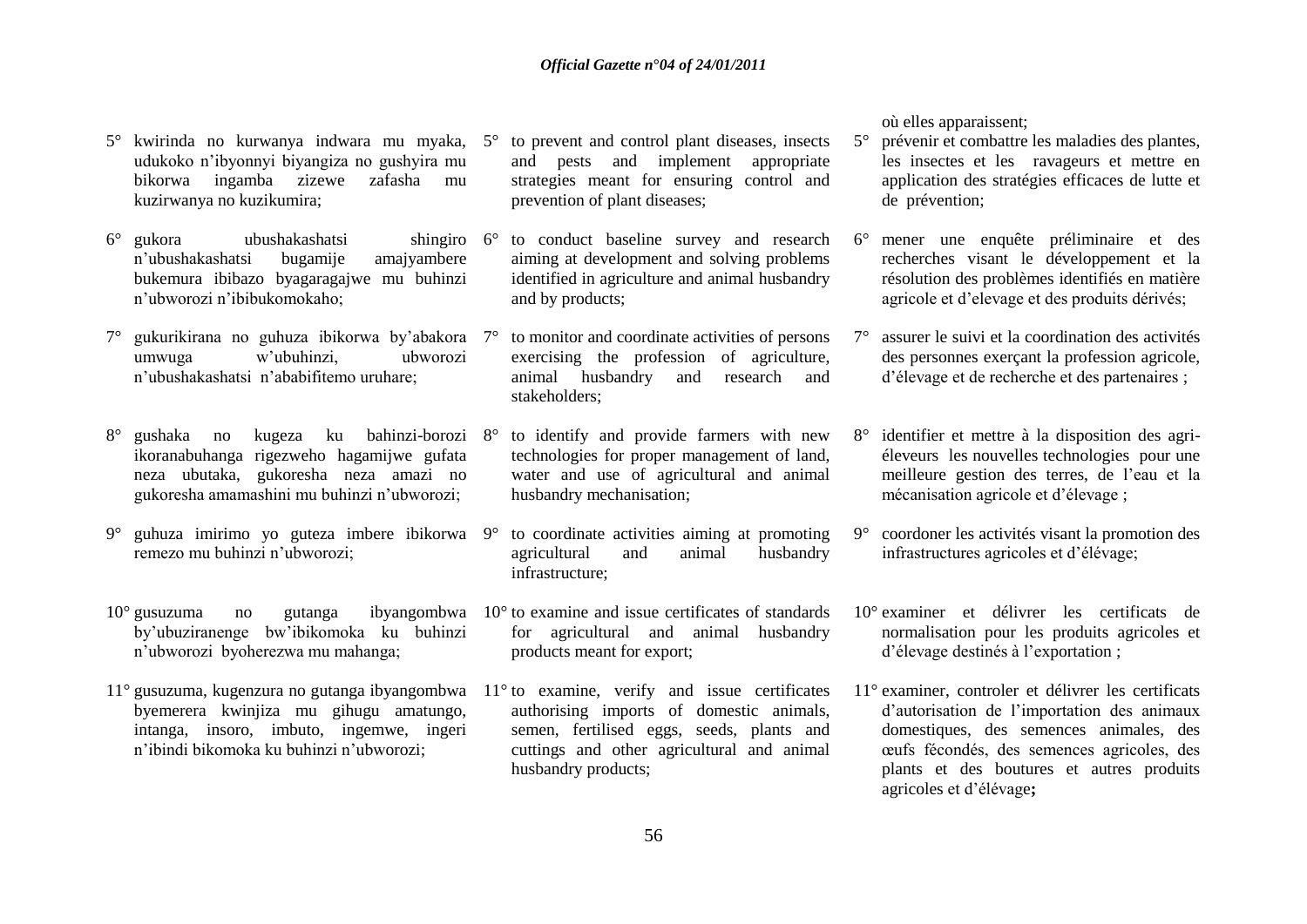charge of standards and environment while importing fertilizers, crop protection products and other agricultural and animal husbandry

enforcing laws and regulations governing agriculture, animal husbandry, research as

- 12° gufatanya n"ibindi bigo bifite mu nshingano 12° to work closely with other institutions in zabyo iby"ubuziranenge n"ibidukikije mu gihe cyo kwinjiza inyongeramusaruro mvaruganda, imiti n"ibindi byifashishwa mu buhinzi n"ubworozi;
- 13° kugira uruhare mu gushyiraho, kumenyekanisha 13° to contribute in establishing, publicising and no kubahiriza amategeko agenga ubuhinzi, ubworozi, ubushakashatsi kimwe n" umusaruro ubikomokaho;
- karere u Rwanda rurimo ndetse n"ibyo mu rwego mpuzamahanga bifite intego imwe na RAB;
- 15° kwita ku mitunganyirize y"itegurwa, ibikwa, 15° to ensure preparation, conservation, issuance itangwa ry"imiti y"amatungo n"iy"ibihingwa n"igenzura ry"imikoreshereze yayo kimwe n"ibirebana no kuyitumiza cyangwa kuyohereza mu mahanga ;
- 16° gutanga uruhushya no kugenzura ubucuruzi 16° to issue licence and control the trade of bw"imiti y"amatungo n"inyongeramusaruro zijyanye n'ubuhinzi n'ubworozi ;
- 17° kwita ku mirimo yo gutubura, kugenzura no gucuruza imbuto z"ibihingwa z"indobanure no kuyikurikirana;
- 18° gukusanya, ku rwego rw"Igihugu no ku rwego mpuzamahanga, udushya n"ikoranabuhanga rigezweho kandi rikenewe no kubinoza kugira ngo bikoreshwe mu buhinzi n"ubworozi by"u Rwanda;

14° gutsura umubano n"ubufatanye n"ibigo byo mu 14° to establish relations and collaborate with well as related products; other regional and international institutions having the same mission as RAB;

inputs;

- and use of veterinary and crop protection products as well as their import and export;
- veterinary products and agriculture inputs;
- 17<sup>°</sup> to ensure and monitor activities of production, control and trade of selected seeds;
- 18° to collect national and international innovations, new and appropriate technologies and refine them for use in agriculture and animal husbandry in Rwanda;
- 19° gutanga serivisi z'iyamamazabuhinzi 19° to provide agricultural extension services in
- 12° collaborer avec d"autres institutions ayant la normalisation et l"environnement dans leurs attributions lors de l"importation des engrais chimiques, produits phytosanitaires et autres intrants agricoles et d"élévage;
- 13° contribuer à la mise en place, la vulgarisation et l"application des lois et règlements régissant l"agriculture, l"élevage, la recherche ainsi que les produits y afférents ;
- 14° établir des relations de collaboration avec d"autres organisations régionales et internationales poursuivant la même mission que RAB ;
- 15° veiller à la préparation, la conservation et la distribution des produits véterinaires et phytosanitaires et assurer la surveillance de leur utilisation, de leur importation ou exportation ;
- 16° délivrer la licence et controler le commerce des produits vétérinaires et des intrants agricoles ;
- 17° veiller aux activités de multiplication, d"inspection et de commercialisation des semences sélectionnées et en assurer le suivi ;
- 18° collecter à l"échelle nationale et internationale les innovations et les paquets technologiques et examiner les voies et moyens de leur amélioration pour usage dans le domaine agricole et d"élevage au Rwanda ;
- 19° fournir des services de vulgarisation agricole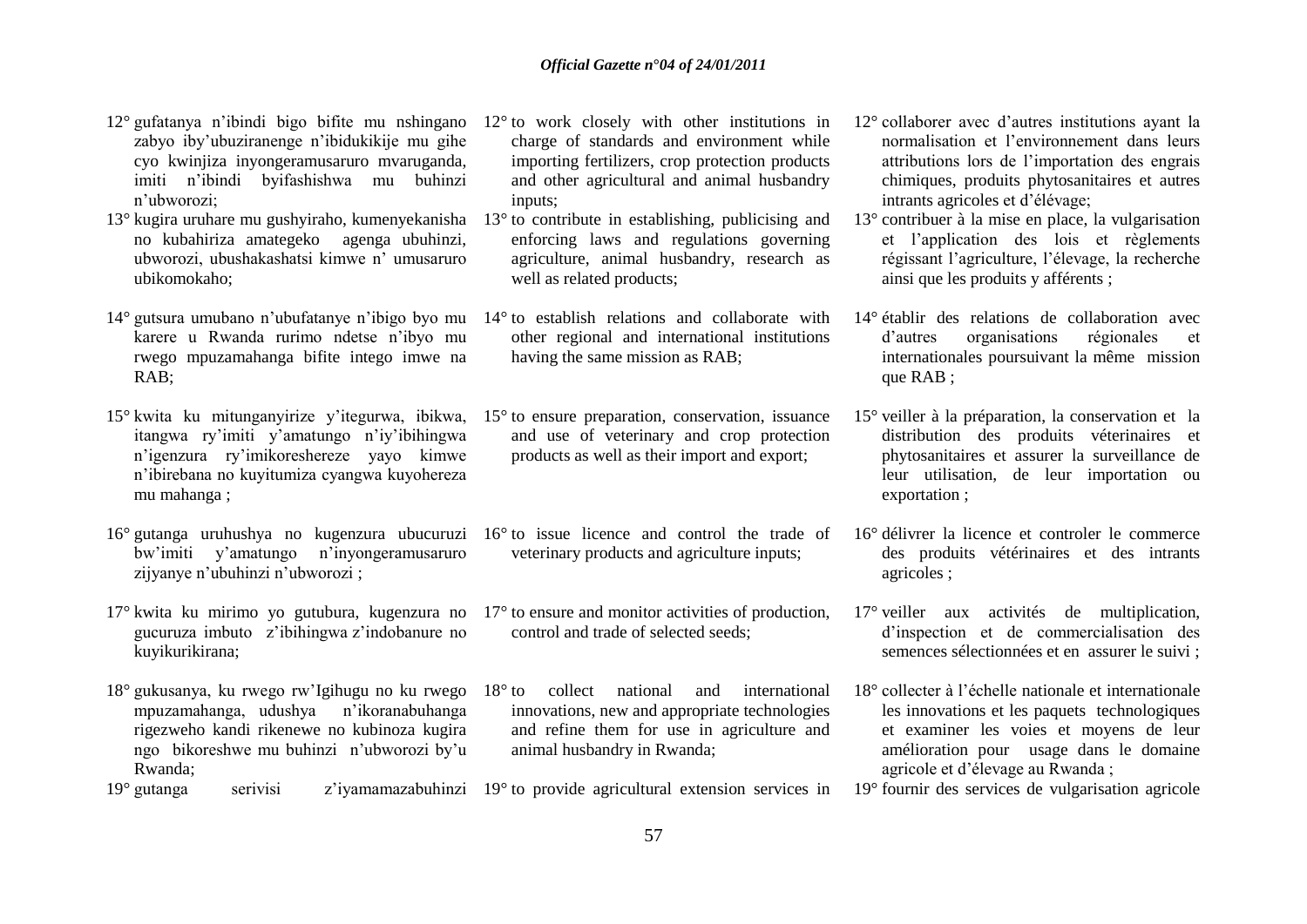hakurikijwe ibikenewe n"abahinzi-borozi;

- $20^{\circ}$  guhuza ibikorwa bya z"iyamamazabuhinzi n"ubushakashatsi no gukwirakwiza ibikenewe n"abahinzi-borozi bikorwa n"amashami ya RAB akorera mu turere;
- 21° kunganira no guhuriza hamwe ibikorwa 21° to support and coordinate agricultural by"iyamamazabuhinzi n"ubushakashatsi mu nzego z"ubuyobozi zegereye abaturage;
- 22° gufasha za Koperative z"abahinzi-borozi kugira 22° to support agricultural and animal husbandry ngo zikore neza;
- 23° gufatanya no guhuza ibikorwa by"imiryango itari iya Leta, abikorera n"inzego zifite uruhare mu gushyira mu bikorwa gahunda z"ubuhinzi n"ubworozi.

# **RAB N'ICYICIRO IRIMO**

#### **Ingingo ya 5: Urwego rureberera RAB n'icyiciro irimo**

Iteka rya Minisitiri w"Intebe rigena urwego rureberera RAB n"icyiciro irimo.

Hagati y'urwego rureberera RAB n'urwego rufata There shall be concluded between the supervising ibyemezo hakorwa amasezerano yerekeye gahunda authority of RAB and the decision making organ a son organe de décision, un contrat de performance

accordance with agricultural and animal husbandry needs;

- 20° to coordinate activities of agricultural extension and research plans and disseminate such agricultural and animal husbandry needs as determined by zonal branches of RAB;
	- extension and research activities in administrative decentralised entities;
	- cooperatives towards a better service delivery;

23° to ensure partnership and coordinate activities of the non governmental organizations, private operators and organs involved in implementation of agricultural and animal husbandry programmes.

en tenant compte des besoins des agriéléveurs;

- 20° assurer la coordination des activités du programme de vulgarisation agricole et de recherche et mettre à la disposition des agriéleveurs les outils nécessaires à travers les branches de RAB basées dans les zones ;
- 21° assurer l"appui et la coordination des activités de vulgarisation agricole et de recherche au niveau des entités administratives décentralisées ;
- 22° appuyer les coopératives agricoles et d"élevage en vue de leur meilleur fonctionnement ;
- 23° assurer le partenariat et la coordination des activités des organisations non gouvernementales, des opérateurs privés et des organes impliqués dans la mise en application des programmes agricoles et d"élevage.

#### **UMUTWE WA III: URWEGO RUREBERERA CHAPTER III: SUPERVISING AUTHORITY OF RAB AND ITS CATEGORY CHAPITRE III: ORGANE DE TUTELLE DE RAB ET SA CATEGORIE**

#### **Article 5: Supervising authority of RAB and its category**

A Primer Minister"s order shall determine the supervising authority of RAB and its category.

#### **Article 5: Organe de tutelle de RAB et sa catégorie**

Un Arrêté du Premier Ministre détermine l"organe de tutelle de RAB et sa catégorie.

Il est conclu, entre l"organe de tutelle de RAB et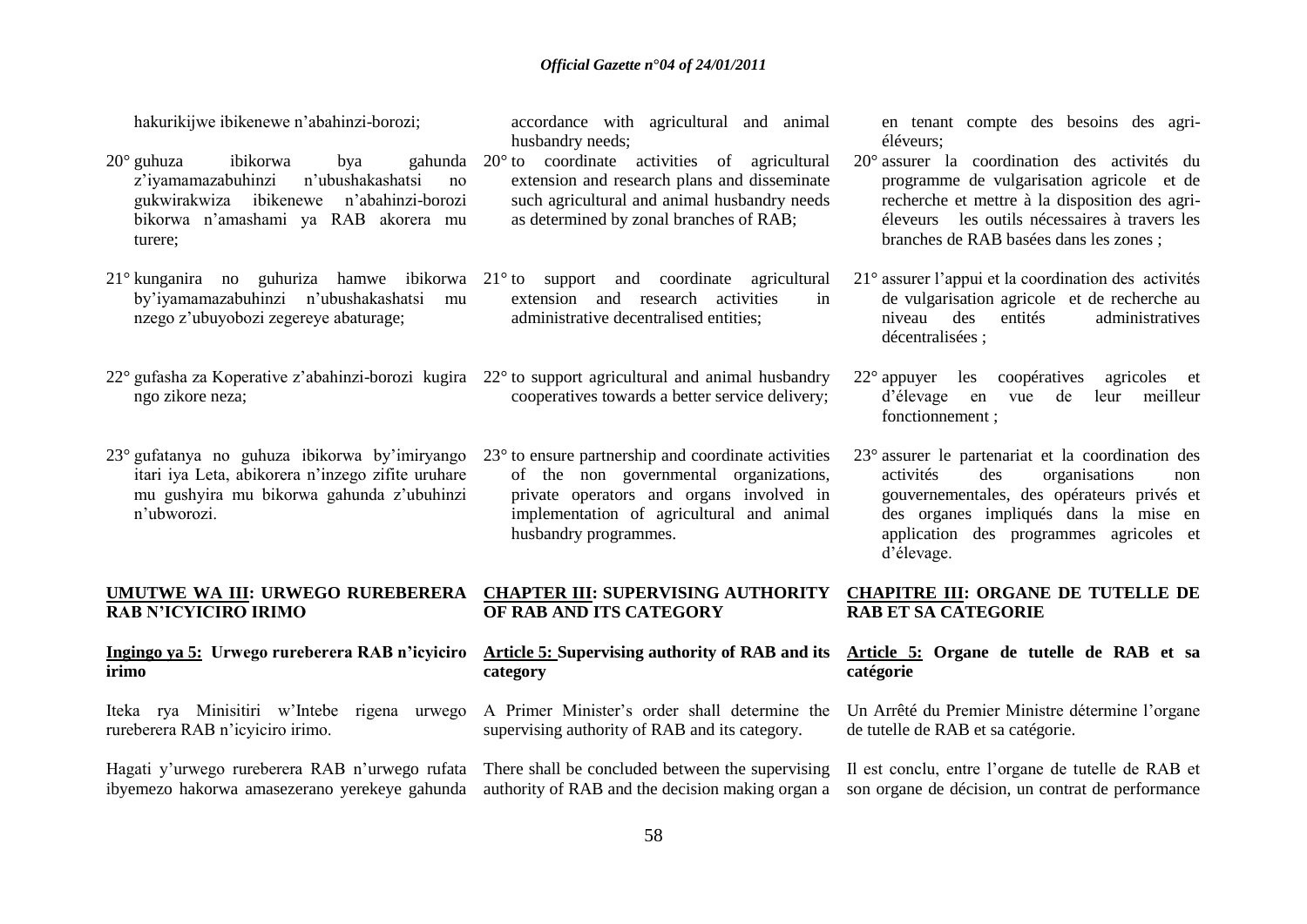| y'ibikorwa agaragaza ububasha, uburenganzira<br>n'inshingano bya buri ruhande mu kugeza RAB ku<br>nshingano zayo.                                                                                                | performance contract determining competence,<br>rights and obligations of each party in order for<br>RAB to fulfil its mission.                                                                                                             | déterminant les compétences, les droits et les<br>obligations de chaque partie en vue de la<br>réalisation de la mission de RAB.                                                                                                                 |
|------------------------------------------------------------------------------------------------------------------------------------------------------------------------------------------------------------------|---------------------------------------------------------------------------------------------------------------------------------------------------------------------------------------------------------------------------------------------|--------------------------------------------------------------------------------------------------------------------------------------------------------------------------------------------------------------------------------------------------|
| Ayo masezerano amara igihe gihwanye na manda<br>y'abagize urwego rufata ibyemezo rwa RAB.                                                                                                                        | Such a contract shall be valid for a period of the<br>term of office of members of the decision making<br>Organ of RAB.                                                                                                                     | Ce contrat est valide pour une durée égale au<br>mandat des membres de l'organe de décision de<br>RAB.                                                                                                                                           |
| <b>UMUTWE</b><br><b>IMITERERE</b><br><b>WA</b><br>IV:<br><b>N'IMIKORERE BYA RAB</b>                                                                                                                              | <b>CHAPTER IV:</b><br><b>ORGANISATION</b><br><b>AND</b><br><b>FUNCTIONING OF RAB</b>                                                                                                                                                        | <b>CHAPITRE</b><br><b>ORGANISATION</b><br>IV:<br>ET<br><b>FONCTIONNEMENT DE RAB</b>                                                                                                                                                              |
| Ingingo ya 6: Inzego z'Ubuyobozi za RAB                                                                                                                                                                          | <b>Article 6: Management organs of RAB</b>                                                                                                                                                                                                  | Article 6: Organes de direction de RAB                                                                                                                                                                                                           |
| RAB igizwe n' inzego z'ubuyobozi ebyiri (2)<br>zikurikira:                                                                                                                                                       | RAB shall be comprised of the following two (2)<br>management organs:                                                                                                                                                                       | RAB est doté de deux (2) organes de direction<br>suivants:                                                                                                                                                                                       |
| 1° Inama y'Ubuyobozi;<br>2° Ubuyobozi Bukuru.                                                                                                                                                                    | 1° the Board of Directors;<br>the General Directorate.<br>$2^{\circ}$                                                                                                                                                                       | 1° le Conseil d'Administration;<br>2° la Direction Générale.                                                                                                                                                                                     |
| Iteka rya Minisitiri w'Intebe rishobora kugena izindi<br>nzego za ngombwa kugira ngo RAB ishobore<br>kurangiza neza inshingano zayo.                                                                             | A Primer Minister's Order may determine other<br>relevant organs in order for RAB to fulfil its<br>mission.                                                                                                                                 | Un arrêté du Premier Ministre peut déterminer<br>d'autres organes nécessaires en vue de la<br>réalisation de la mission de RAB.                                                                                                                  |
| Icyiciro cya mbere: Inama y'Ubuyobozi                                                                                                                                                                            | <b>Section One: Board of Directors</b>                                                                                                                                                                                                      | Section première : Conseil d'Administration                                                                                                                                                                                                      |
| Ingingo ya 7: Inama y`Ubuyobozi ya RAB                                                                                                                                                                           | <b>Article 7: Board of Directors of RAB</b>                                                                                                                                                                                                 | Article 7 : Conseil d'Administration de RAB                                                                                                                                                                                                      |
| Inama y'Ubuyobozi ya RAB nirwo rwego<br>ruyiyobora kandi rufata ibyemezo. Ububasha,<br>inshingano n'imikorere byayo kimwe n'igihe<br>abayigize bamara ku mirimo yabo bigenwa n'Iteka<br>rya Minisitiri w'Intebe. | The Board of Directors of RAB shall be its<br>governing and decision making organ. Its<br>competence, responsibilities and functioning as<br>well as the term of office for its members shall be<br>determined by a Prime Minister's Order. | Le Conseil d'Administration de RAB est son<br>organe de direction et de décision.<br>Ses<br>compétences, attributions et son fonctionnement<br>ainsi que la durée du mandat de ses membres sont<br>déterminés par un arrêté du Premier Ministre. |
| Iteka rya Perezida rishyiraho abagize Inama A Presidential Order shall appoint members of the Les membres du Conseil d'Administration dont un<br>y'Ubuyobozi harimo Perezida na Visi-Perezida.                   |                                                                                                                                                                                                                                             | Board of Directors including the Chairperson and Président et un Vice-Président sont nommés par                                                                                                                                                  |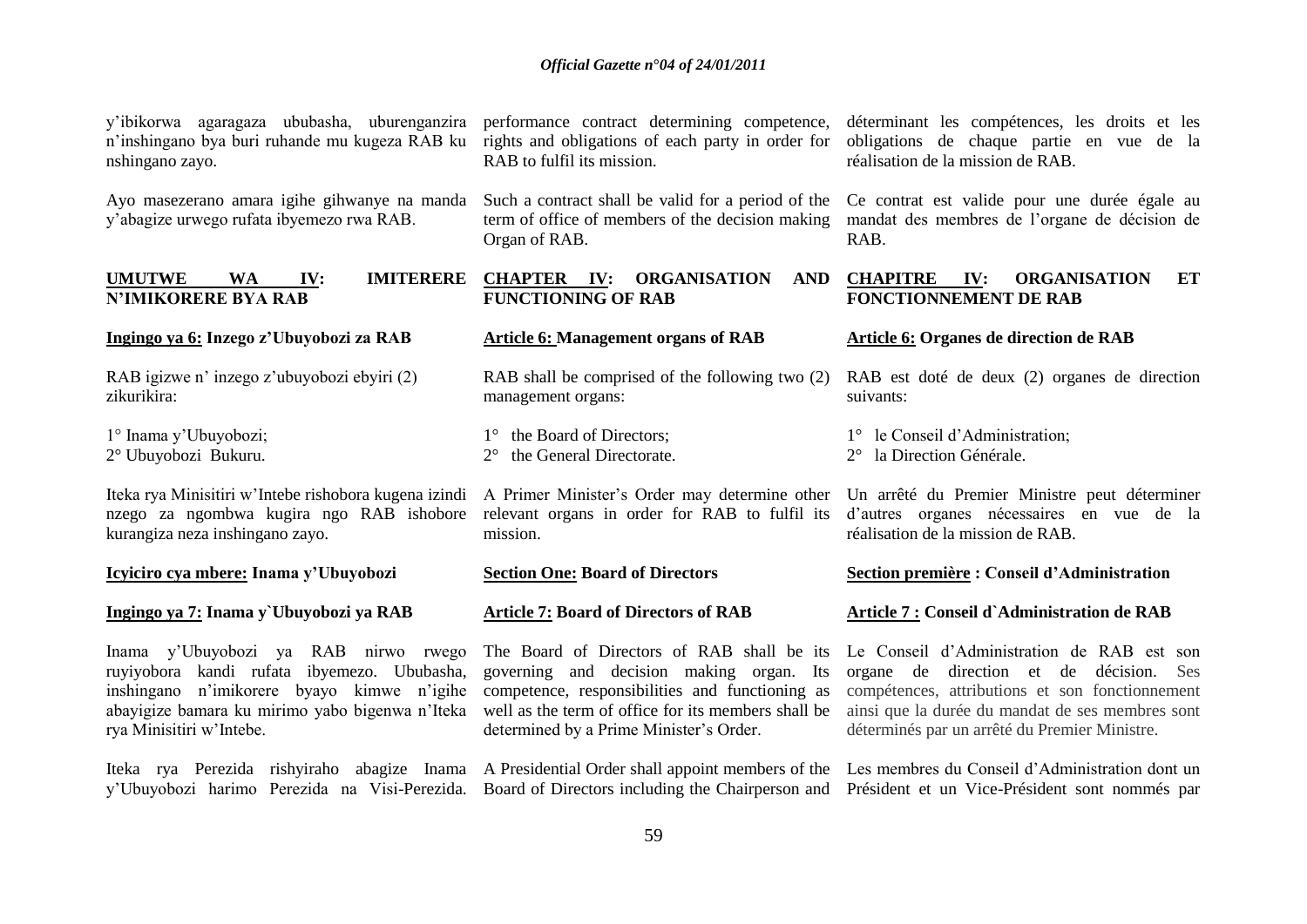| Abagize Inama y'Ubuyozi batoranywa hakurikijwe<br>ubushobozi n'ubuzobere bwabo.     | the Deputy Chairperson. Members of the Board of<br>Directors shall be selected on the basis of their<br>competence and expertise. | arrêté présidentiel. Les membres du Conseil<br>d'Administration sont choisis sur base de leur<br>compétence et de leur expertise. |
|-------------------------------------------------------------------------------------|-----------------------------------------------------------------------------------------------------------------------------------|-----------------------------------------------------------------------------------------------------------------------------------|
| Nibura mirongo itatu ku ijana (30%) by'Abagize                                      | At least thirty percent (30%) of members of the                                                                                   | Au moins trente pour cent (30%) des membres du                                                                                    |
| Inama y'Ubuyobozi bagomba kuba ari abagore.                                         | Board of Directors shall be female.                                                                                               | Conseil d'Administration sont de sexe féminin.                                                                                    |
| Ingingo ya 8: Ibigenerwa<br>abagize Inama<br>y'Ubuyobozi bitabiriye inama           | <b>Article 8: Sitting allowances for members of</b><br>the Board of Directors                                                     | Article 8: Jetons de présence des membres du<br><b>Conseil d'Administration</b>                                                   |
| Abagize Inama y'Ubuyobozi bitabiriye inama                                          | Members of the Board of Directors present in the                                                                                  | Les membres du Conseil d'Administration présents                                                                                  |
| z'Inama y'Ubuyobozi bagenerwa                                                       | meetings of the Board of Directors shall be                                                                                       | aux réunions du Conseil d'Administration                                                                                          |
| amafaranga                                                                          | entitled to sitting allowances determined by a                                                                                    | bénéficient des jetons de présence dont le montant                                                                                |
| agenwa n'Iteka rya Perezida.                                                        | Presidential Order.                                                                                                               | est déterminé par arrêté présidentiel.                                                                                            |
| Ingingo ya 9: Ibitabangikanywa no kuba mu                                           | Article 9: Incompatibilities with membership                                                                                      | Article 9: Incompatibilités avec la fonction de                                                                                   |
| bagize Inama y'Ubuyobozi                                                            | of the Board of Directors                                                                                                         | membre du Conseil d'Administration                                                                                                |
| Abagize Inama y'Ubuyobozi ntibemerewe gukora<br>umurimo ugenerwa igihembo muri RAB. | Members of the Board of Directors shall not be<br>allowed to perform any remunerated activity<br>within RAB.                      | Les membres du Conseil d'Administration ne sont<br>pas autorisés à exercer des fonctions rémunérées au<br>sein de RAB.            |
| Ntibemerewe kandi, haba ku giti cyabo cyangwa                                       | They shall also not be allowed, neither                                                                                           | Ils ne sont non plus autorisés, ni individuellement                                                                               |
| ibigo bafitemo imigabane, gupiganira amasoko                                        | individually nor companies in which they hold                                                                                     | ni les sociétés dont ils sont actionnaires, à                                                                                     |
| atangwa na RAB.                                                                     | shares, to bid for tenders of RAB.                                                                                                | soumissionner aux marchés de RAB.                                                                                                 |
| <u> Icyiciro cya 2:</u> Ubuyobozi Bukuru                                            | <b>Section 2: General Directorate</b>                                                                                             | <b>Section 2: Direction Générale</b>                                                                                              |
| Ingingo ya 10: Abagize Ubuyobozi Bukuru bwa                                         | Article 10: Composition of the General                                                                                            | Article 10: Composition de la Direction                                                                                           |
| <b>RAB</b>                                                                          | <b>Directorate of RAB</b>                                                                                                         | Générale de RAB                                                                                                                   |
| Abagize Ubuyobozi Bukuru bwa RAB bagenwa                                            | Members of the General Directorate of RAB shall                                                                                   | Les membres de la Direction Générale de RAB                                                                                       |
| n'iteka rya Perezida.                                                               | be determined by a Presidental Order.                                                                                             | sont déterminés par arrêté présidentiel.                                                                                          |
| Ububasha, inshingano n'imikorere<br>by'abagize                                      | The competence, responsibilities and functioning Les                                                                              | compétences,<br>attributions<br>les<br>le<br>et                                                                                   |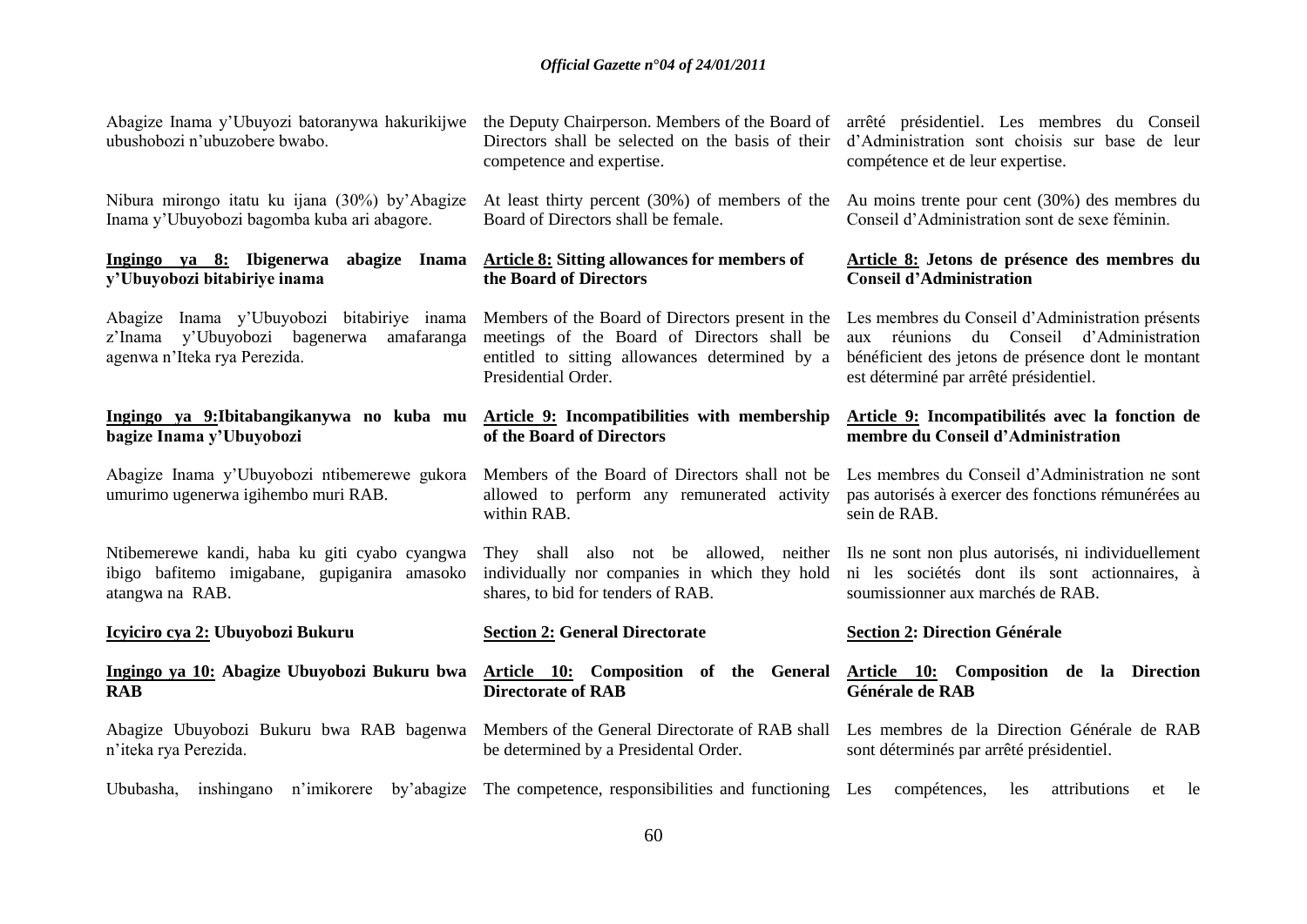| Ubuyobozi Bukuru bigenwa n'iteka rya Minisitiri of the members of the General Directorate shall be fonctionnement des membres de la Direction<br>w'Intebe. | determined by a Prime Minister's Order.                                                                                                                      | Générale sont déterminés par un arrêté du Premier<br>Ministre.                                                                                                                                                                                                               |
|------------------------------------------------------------------------------------------------------------------------------------------------------------|--------------------------------------------------------------------------------------------------------------------------------------------------------------|------------------------------------------------------------------------------------------------------------------------------------------------------------------------------------------------------------------------------------------------------------------------------|
| Ingingo ya 11: Sitati igenga abakozi ba RAB<br>n'ibigenerwa<br>abagize<br><b>Bukuru</b><br>Ubuyobozi<br>n'abakozi ba RAB                                   | Article 11: Statute governing staff of RAB and<br>benefits of members of the General Directorate<br>and the staff of RAB                                     | Article 11: Statut du personnel de RAB et<br>avantages des membres de la Direction<br>Générale et du personnel de RAB                                                                                                                                                        |
| Abakozi ba RAB bagengwa na Sitati rusange igenga<br>abakozi ba Leta n'inzego z'imirimo ya Leta.                                                            | General Statute for Rwanda Public Service.                                                                                                                   | The staff of RAB shall be governed by the Le personnel de RAB est régi par le Statut Général<br>de la Fonction Publique rwandaise.                                                                                                                                           |
| Ibigenerwa abagize Ubuyobozi Bukuru n'abakozi<br>ba RAB biteganywa n'amategeko agenga ibyo<br>abakozi b'ibigo bya Leta bagenerwa.                          | Directorate and to the staff of RAB shall be<br>determined in accordance with legal provisions<br>governing benefits to employees of public<br>institutions. | Benefits allocated to the members of the General Les avantages accordés aux membres de la<br>Direction Générale de RAB et à son personnel sont<br>fixés conformément aux dispositions légales<br>régissant les avantages alloués au personnel des<br>établissements publics. |
| Ingingo ya 12: Imikorere , imiterere n'inshingano<br>by'inzego z'imirimo za RAB                                                                            | <b>Article 12: Functioning, organization and</b><br>responsibilities of organs of RAB                                                                        | Article 12: Fonctionnement, organisation et<br>attributions des organes de RAB                                                                                                                                                                                               |
| Imikorere,<br>imiterere n'inshingano<br>by'inzego<br>z'imirimo za RAB bigenwa n'Iteka rya Minisitiri<br>w'Intebe.                                          | The functioning, organization and responsibilities<br>of organs of RAB shall be determined by the<br>Prime Minister's Order.                                 | Le fonctionnement, l'organisation<br>et<br>les<br>attributions des organes de RAB sont déteminés<br>par un arrêté du Premier Ministre.                                                                                                                                       |
| <b>UMUTWE WA V: UMUTUNGO N'IMARI</b>                                                                                                                       | <b>CHAPTER V: PROPERTY AND FINANCE</b>                                                                                                                       | <b>CHAPITRE V: PATRIMOINE ET FINANCES</b>                                                                                                                                                                                                                                    |
| Ingingo ya 13 : Umutungo wa RAB n'inkomoko<br>yawo                                                                                                         | <b>Article 13: Propety of RAB and its sources</b>                                                                                                            | <b>Article 13 : Patrimoine de RAB et ses sources</b>                                                                                                                                                                                                                         |
| Umutungo wa RAB ugizwe n'ibintu byimukanwa<br>n'ibitimukanwa.                                                                                              | movables and immovables.                                                                                                                                     | The property of RAB shall be comprised of Le patrimoine de RAB comprend les biens meubles<br>et immeubles.                                                                                                                                                                   |
| Umutungo wa RAB ukomoka kuri ibi bikurikira:                                                                                                               | The property of RAB shall come from the<br>following sources:                                                                                                | Le patrimoine de RAB provient des sources<br>suivantes :                                                                                                                                                                                                                     |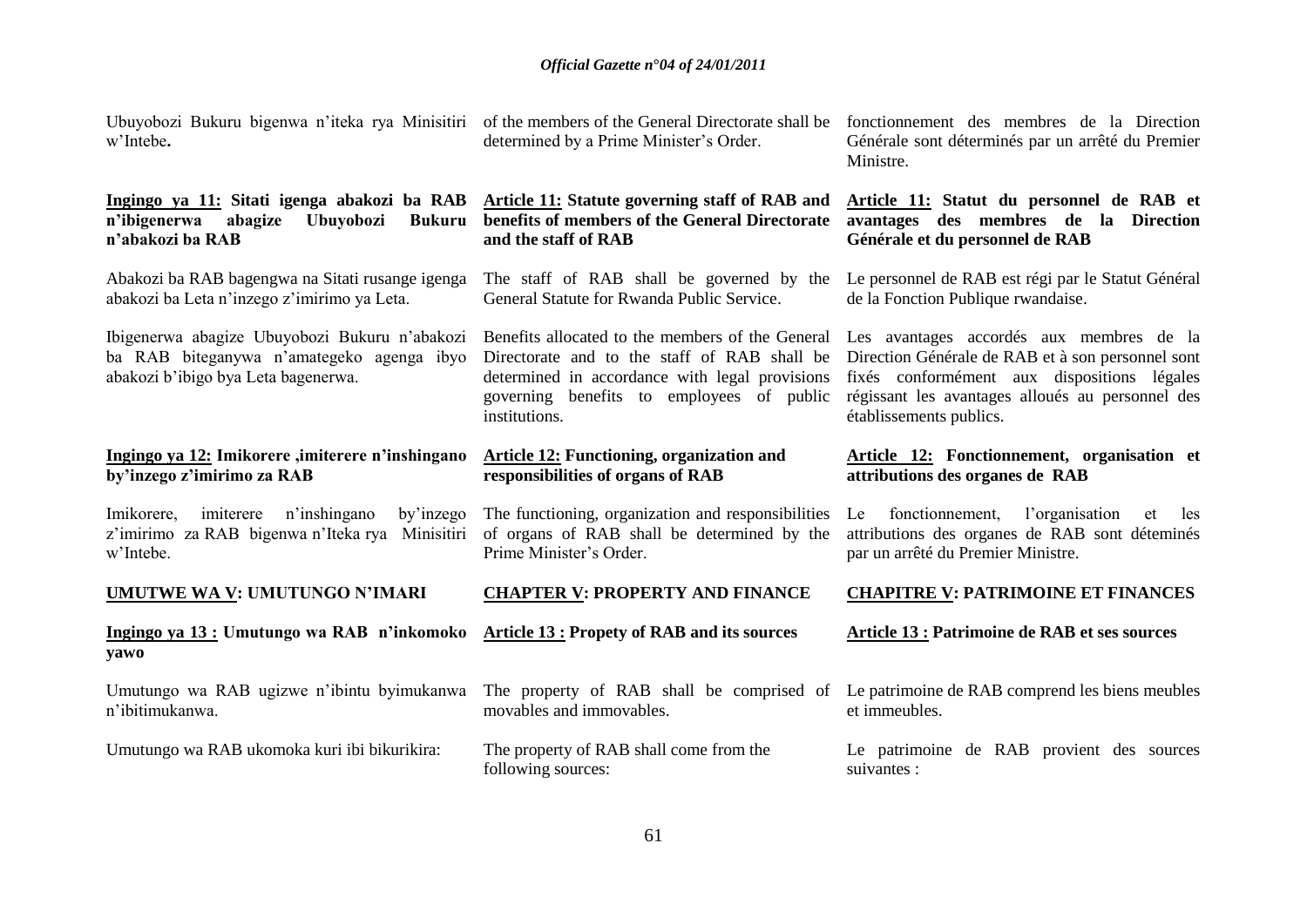- 1° ingengo y"imari igenerwa na Leta;
- 2° inkunga zaba iza Leta cyangwa iz"abaterankunga;
- 3° ibituruka ku mirimo ikora;
- 4° inyungu ku mutungo wayo;
- 5° inguzanyo zihabwa RAB zemewe na Ministiri ufite imari mu nshingano ze;
- 6° impano n"indagano;
- 7° umutungo w"ibigo byahujwe bivugwa muri iri tegeko n"uwari uw"Ikigo cy"Igihugu gishinzwe guteza imbere Ikawa **(OCIR CAFE),** uw"Ikigo cy"Igihugu gishinzwe guteza imbere Icyayi **(OCIR THE)** n"uw"Ikigo cy"Igihugu gishinzwe guteza imbere Ubuhinzi bw"indabyo, imboga n"imbuto **(RHODA)** uteguriwe Ikigo cy"igihugu gishinzwe guteza imbere iyoherezwa mu mahanga ry"ibikomoka ku buhinzi n"ubworozi (NAEB).

# **Ingingo ya 14: Kwegurirwa umutungo w'ibigo**

Imitungo yimukanwa, itimukanwa, imyenda n"amazina by"ibigo bikurikira byeguriwe RAB:

- 1° Ikigo cy"Igihugu gishinzwe guteza imbere Ubuhinzi (RADA) ;
- 2° Ikigo cy"Igihugu gishinzwe guteza imbere Ubworozi n"Ibikomoka ku Matungo mu Rwanda (RARDA);
- 1° the State budget allocation; 2° State or donors subsidies;
- 
- 3° income from its services;
- 4° interest from its property;
- Minister in charge of finance;
- 6° donation and bequest;
- property of merged public institutions  $7^\circ$ provided for in this Law and property of Rwanda Coffee Development Authority<br>
(OCIR-CAFÉ), Rwanda Tea **(OCIR-CAFÉ),** Rwanda Tea Development Authority **( OCIR THE)**  and Rwanda Horticulture Development Authority **(RHODA)** which are not transferred to the National Agricultural Export Development Board (NAEB).

### **Article 14 : Transfer of Public Institutions property**

- denominations of the following institutions are hereby transferred to RAB:
	- 1° Rwanda Agriculture Development Authority (RADA) ;
	- 2° Rwanda Animal Resources Development Authority (RARDA);
- 1° les dotations budgétaires de l"Etat ;
- 2° les subventions de l"Etat ou des donateurs;
- 3° les revenus des services prestés ;
- 4° les revenus de son patrimoine ;
- 5° loans to RAB, as approved by the 5° les prêts accordés à RAB approuvés par le Ministre ayant les finances dans ses attributions;
	- 6° les dons et legs;
		- 7° le patrimoine des établissements fusionnés prévus dans la présente loi ainsi que celui de l"Office rwandais de promotion du Café **(OCIR CAFE),** de l"Office rwandais de promotion du Thé **(OCIR THE)** et de l"Office Rwandais de Développement de l'Horticulture **(RHODA)** non transféré à l"Office National de Développement des Exportations Agricoles **(NAEB)**.

# **Article 14 : Transfert du patrimoine des établissements publics**

Movable, immovable property, liabilities and Les biens meubles et immeubles, le passif et les dénominations des établissements publics ci-après sont transférés à RAB:

- 1° l"Office rwandais de Développement de l"Agriculture (RADA) ;
- 2° l"Office rwandais de Développement des Ressources Animales (RARDA);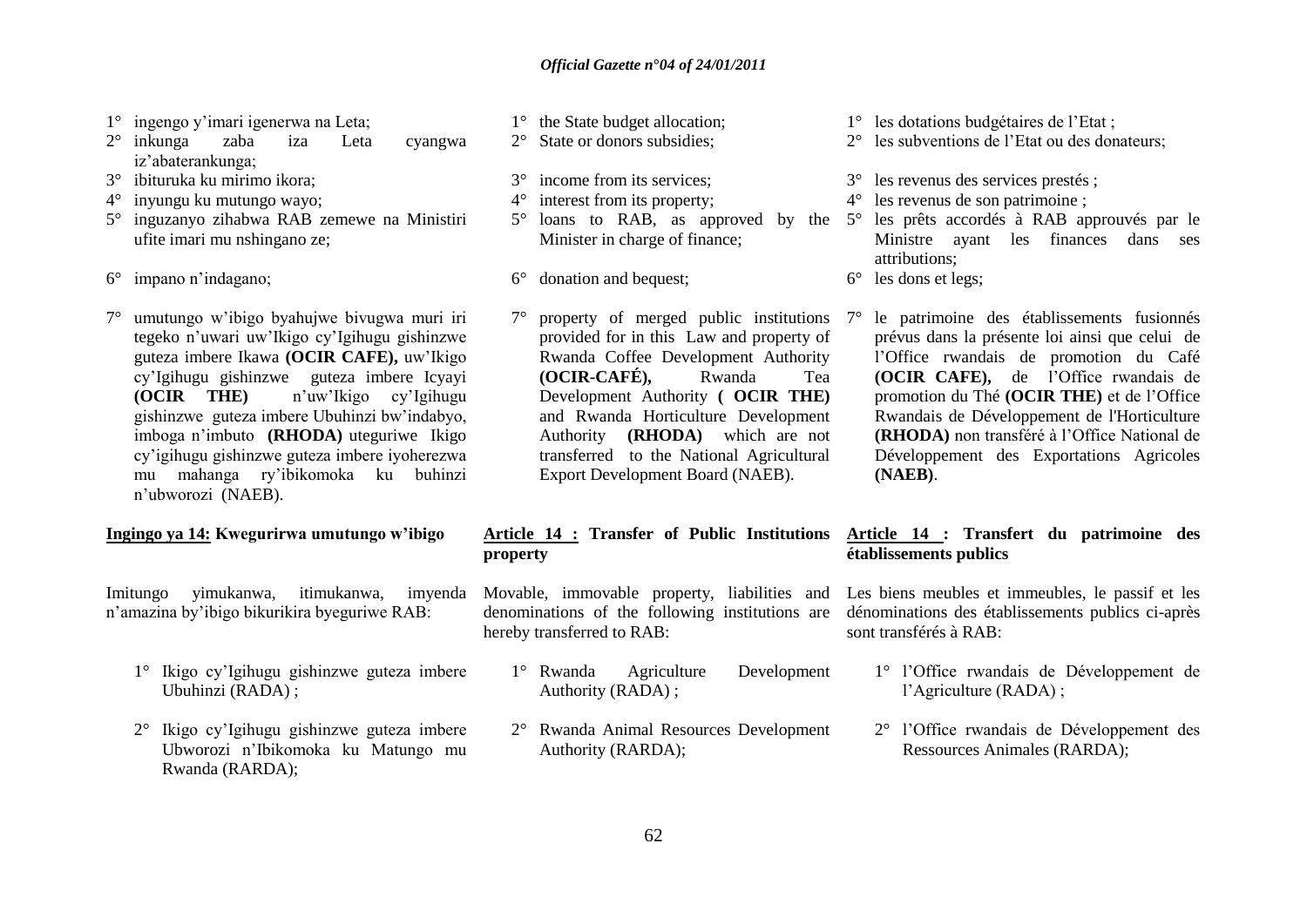- 3° Ikigo cy"u Rwanda gishinzwe Ubushakashatsi mu by"Ubuhinzi n"ubworozi (ISAR);
- 4° imitungo yimukanwa, itimukanwa n"imyenda y"ibigo bikurikira iteguriwe Ikigo cy"Igihugu gishinzwe Guteza imbere iyoherezwa mu mahanga ry"ibikomoka ku buhinzi n"ubworozi (NAEB):
- a) Ikigo cy"Igihugu Gishinzwe Guteza imbere Ikawa (OCIR-CAFE) ;
- b) Ikigo cy"Igihugu Gishinzwe Guteza imbere Icyayi (OCIR-THE);
- c) Ikigo cy"Igihugu Gishinzwe Guteza imbere Ubuhinzi bw"indabyo, imboga n"imbuto (RHODA).

#### **Ingingo ya 15: Imikoreshereze, imicungire Article 15: Use, management and audit of the n'imigenzurire by'umutungo**

by"umutungo wa RAB bikorwa hakurikijwe RAB shall be carried out in accordance with amategeko abigenga. Ubugenzuzi bushinzwe relevant legal provisions. RAB internal audit igenzura rya buri munsi ry"imikoreshereze y"umutungo wa RAB buha raporo Inama Directors with a copy to the head of the General y"Ubuyobozi bukagenera kopi uyobora Ubuyobozi Bukuru bwa RAB.

## **Ingingo ya 16: Iyemeza n'imicungire by'ingengo y'imari ya RAB**

Ingengo y"imari ya RAB yemezwa kandi igacungwa hakurikijwe amategeko abigenga.

- 3° Rwanda Institute of Agricultural Research (ISAR);
- movable, immovable property and liabilities of the following institutions not transferred to National Agricultural Export Development Board (NAEB):
- a) Rwanda Coffee Development Authority (OCIR-CAFE) ;
- b) Rwanda Tea Development Authority (OCIR-THE);
- c) Rwanda Horticulture Development Authority (RHODA).

# **property**

Directorate of RAB.

#### **Article 16: Approval and management of the budget of RAB**

The budget of RAB shall be approved and managed in accordance with relevant legal provisions.

- 3° l"Institut des Sciences Agronomiques du Rwanda (ISAR);
- 4° les biens meubles, immeubles et le passif des établissements publics ci-après non transférés à l"Office National de Développement des Exportations Agricoles (NAEB):
- a) l"Office rwandais de promotion du Café (OCIR-CAFE) ;
- b) l"Office rwandais de promotion du Thé (OCIR-THE);
- c) l"Office Rwandais du Développement de l"Horticulture (RHODA).

#### **Article 15: Utilisation, gestion et audit du patrimoine**

Imikoreshereze, imicungire n'imigenzurire The use, management and audit of the property of L'utilisation, la gestion et l'audit du patrimoine de service shall submit a report to the Board of RAB transmet son rapport au Conseil RAB sont effectués conformément aux dispositions légales en la matière. Le service d"audit interne de d"Administration avec copie au dirigeant de la Direction Générale de RAB.

#### **Article 16: Adoption et gestion du budget de RAB**

Le budget de RAB est adopté et géré conformément aux dispositions légales en la matière.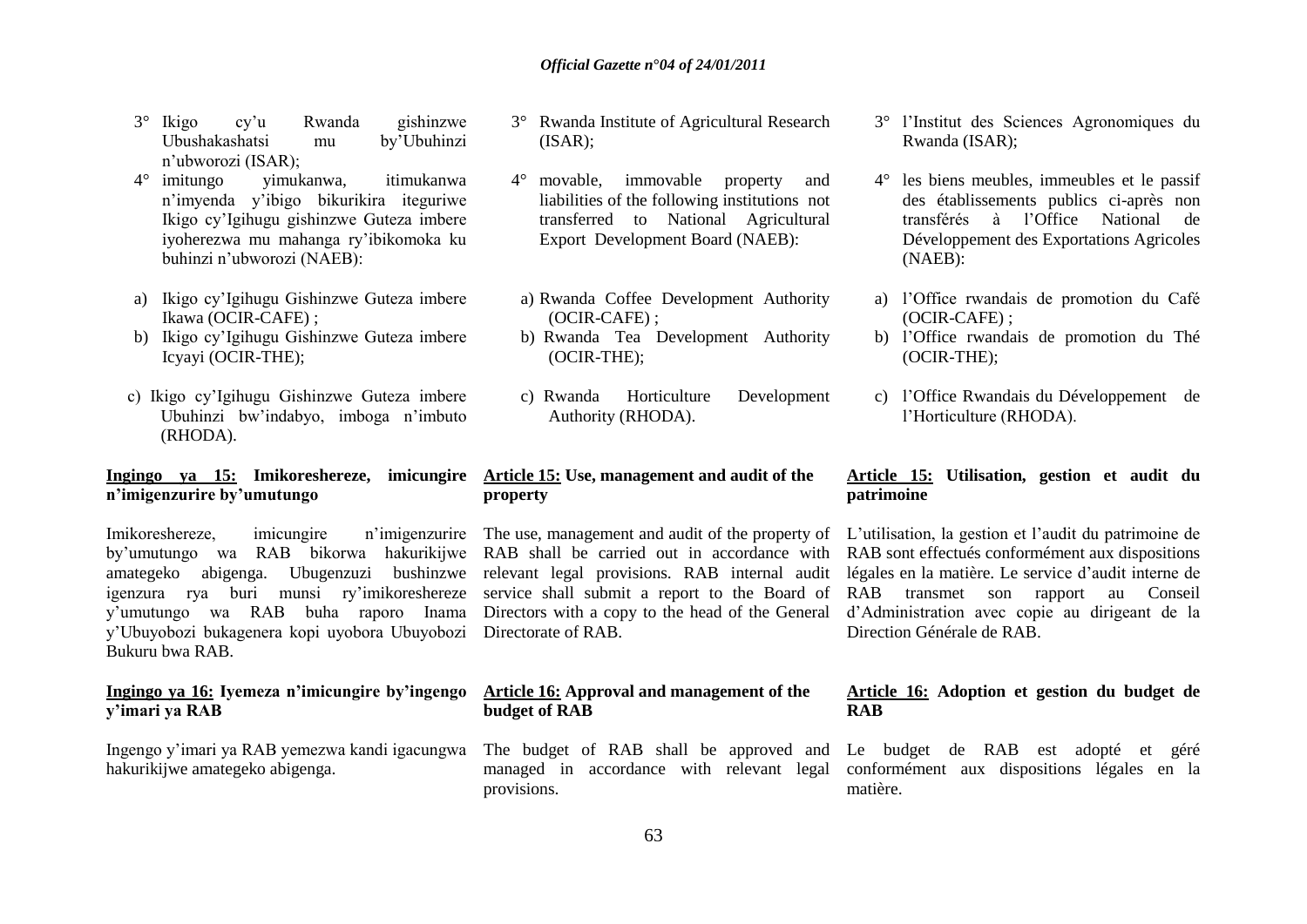#### **Ingingo ya 17: Raporo y'umwaka Article 17: Annual financial report w'ibaruramari**

Mu mezi atatu (3) akurikira impera z"umwaka w"ibaruramari, uyobora Ubuyobozi Bukuru bwa RAB ashyikiriza urwego rureberera RAB raporo y"umwaka w"ibaruramari, imaze kwemezwa n"Inama y"Ubuyobozi hakurikijwe amategeko agenga imicungire y"imari n"umutungo bya Leta.

Within three (3) months following the closure of the financial year, the head of the General Directorate of RAB shall submit to the supervising authority of RAB annual financial report after its approval by the Board of Directors in accordance with laws governing management of State finance and property.

#### **UMUTWE WA VI: Y'INZIBACYUHO N'IZISOZA**

#### **Ingingo ya 18 : Igihe cy'inzibacyuho**

RAB ihawe igihe kitarenze amezi atandatu (6) uhereye umunsi iri tegeko ritangarijweho mu Igazeti ya Leta ya Repubulika y"u Rwanda kugira ngo ibe yahuje imirimo yakorwaga n"ibigo bikurikira:

- 1° Ikigo cy"Igihugu gishinzwe guteza imbere Ubuhinzi (RADA);
- 2° Ikigo cy"Igihugu gishinzwe guteza imbere Ubworozi n"Ibikomoka ku Matungo mu Rwanda (RARDA);
- 3° Ikigo cy"u Rwanda Gishinzwe Ubushakashatsi mu by"Ubuhinzi n"ubworozi (ISAR);
- 4° imirimo yeguriwe RAB ijyanye no guteza

#### **Article 18 : Transitional period**

**FINAL PROVISIONS**

RAB is given a period not exceeding six (6) months from the date of publication of this Law in the Official Gazette of the Republic of Rwanda to merge activities formerly performed by the following institutions:

- 1° Rwanda Agriculture Development Authority (RADA);
- 2° Rwanda Animal Resources Development Authority (RARDA);
- 3° Rwanda Institute of Agricultural Research (ISAR);

4° activities of agriculture development

#### **Article 17: Rapport annuel de l'exercice comptable**

Dans les trois (3) mois qui suivent la fin de l"exercice comptable, le dirigeant de la Direction Générale de RAB transmet à l"organe de tutelle de RAB le rapport annuel de l"exercice comptable après son approbation par le Conseil d"Administration conformément aux dispositions régissant la gestion des finances et du patrimoine de l"Etat.

#### **CHAPTER VI: TRANSITIONAL AND CHAPITRE VI : DISPOSITIONS TRANSITOIRE ET FINALES**

#### **Article 18: Période transitoire**

RAB dispose d"un délai ne dépassant pas six (6) mois à compter du jour de publication de la présente loi au Journal Officiel de la République du Rwanda pour fusionner les activités qui étaient assurées par les établissements suivants :

- 1° Office rwandais de Développement de l"Agriculture (RADA) ;
- 2° Office rwandais de Développement des Ressources Animales (RARDA);
- 3° Institut des Sciences Agronomiques du Rwanda (ISAR) ;
- 4° les activités en rapport avec le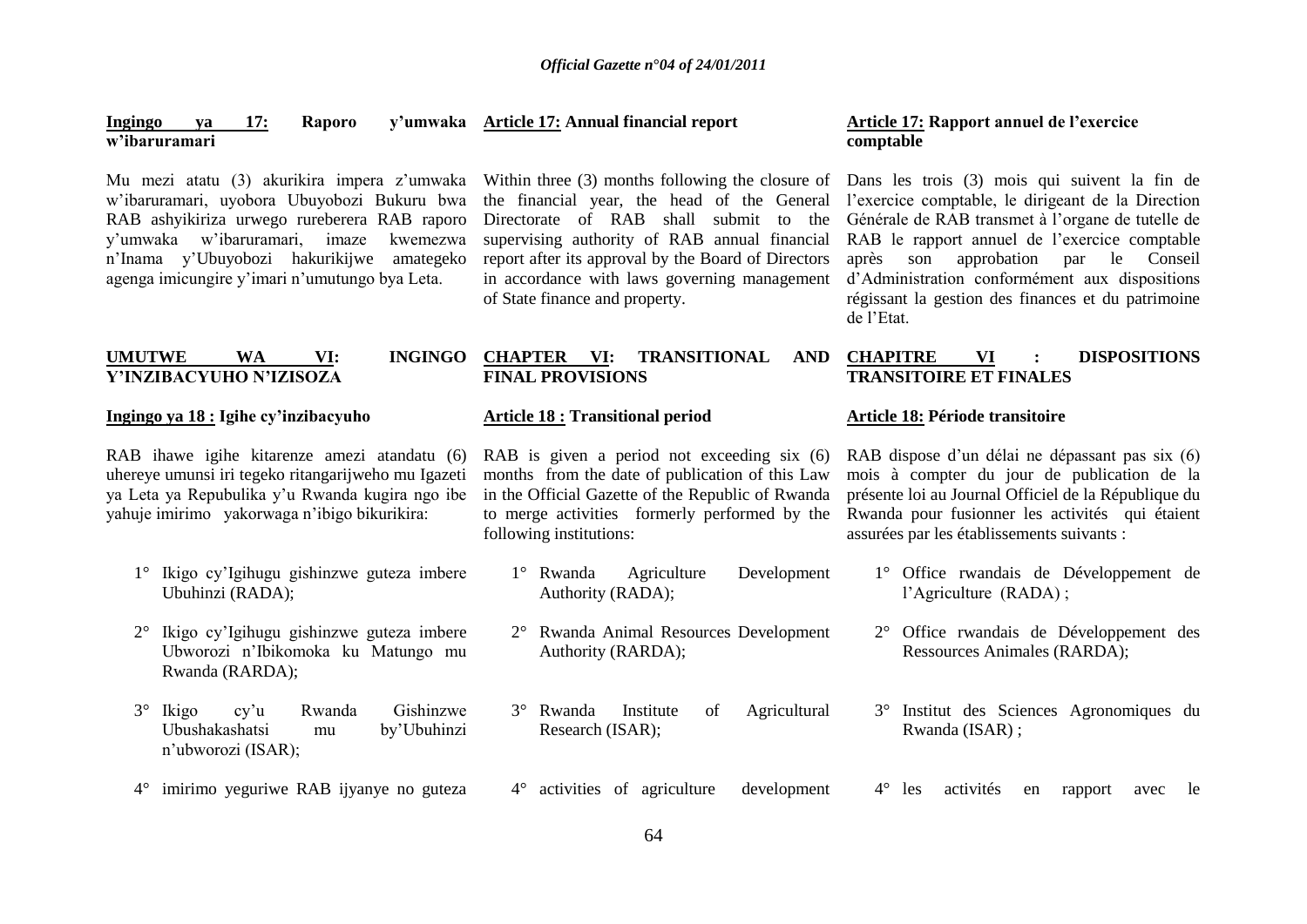| ubuhinzi<br>yakorwaga n'ibigo<br>imbere<br>bikurikira:                                                              | transferred to RAB formerly perfomed<br>by the following institutions:     | développement agricole transférées à RAB<br>qui étaient exercées par les établissements<br>suivants : |
|---------------------------------------------------------------------------------------------------------------------|----------------------------------------------------------------------------|-------------------------------------------------------------------------------------------------------|
| Ikigo cy'Igihugu gishinzwe guteza imbere<br>a)<br>Ikawa (OCIR-CAFE);                                                | a) Rwanda Coffee Development Authority a)<br>$(OCIR-CAFE)$ ;               | l'Office rwandais de promotion du Café<br>(OCIR-CAFE);                                                |
| Ikigo cy'Igihugu gishinzwe guteza imbere<br>b)<br>Icyayi (OCIR-THE);                                                | Rwanda Tea Development Authority b)<br>b)<br>$(OCIR-THE);$                 | l'Office rwandais de promotion du Thé<br>$(OCIR-THE);$                                                |
| Ikigo cy'Igihugu gishinzwe guteza imbere<br>C)<br>Ubuhinzi bw'imboga, indabyo n'imbuto<br>(RHODA).                  | Development c)<br>Horticulture<br>c) Rwanda<br>Authority (RHODA).          | l'Office Rwandais du Développement de<br>l'Horticulture (RHODA).                                      |
| Ingingo ya 19: Itegurwa, isuzumwa n'itorwa Article 19: Drafting,<br>ry'iri tegeko                                   | consideration<br>and<br>adoption of this Law                               | Article 19: Initiation, examen et adoption de la<br>présente loi                                      |
| Iri tegeko ryateguwe mu rurimi rw'Icyongereza,<br>kandi<br>ritorwa<br>risuzumwa<br>rurimi<br>mu<br>rw'Ikinyarwanda. | This Law was drafted in English, considered and<br>adopted in Kinyarwanda. | La présente loi a été initiée en Anglais, examinée et<br>adoptée en Kinyarwanda.                      |
|                                                                                                                     |                                                                            |                                                                                                       |

#### **Ingingo ya 20: Ivanwaho ry'amategeko Article 20: Repealing provision ry'ingingo z'amategeko zinyuranyije n'iri tegeko**

Itegeko n°40/2006 ryo kuwa 30/09/2006 rishyiraho, Law n° 40/2006 of 30/09/2006 establishing and rikanagena inshingano, imiterere n'imikorere determining the organization, responsibilities and by"Ikigo cy"Igihugu gishinzwe guteza imbere functioning of Rwanda Agricultural Development Ubuhinzi (RADA), Itegeko

n° 41/2006 ryo ku wa 30/09/2006 rishyiraho rikanagena inshingano, imiterere n"imikorere by"Ikigo cy"Igihugu gishinzwe guteza imbere Ubworozi n"Ibikomoka ku Matungo mu Rwanda (RARDA), Itegeko n°42/2006 ryo ku wa 30/09/2006 rigena inshingano, imiterere n"imikorere by"ikigo cy"u Rwanda gishinzwe Ubushakashatsi mu by"Ubuhinzi n"ubworozi

30/09/2006 establishing the responsibilities, structure and functioning of Rwanda Animal Resources Development Authority (RARDA), Law n° 42/2006 of 30/09/2006 determining the responsibilities, organization and functioning of Rwanda Institute of Agricultural Research (ISAR) and all prior legal provisions inconsistent with this Law are hereby repealed.

#### **Article 20: Disposition abrogatoire**

Authority (RADA), Law n° 41/2006 of l"Agriculture (RADA), la Loi n°41/2006 du La Loi n° 40/2006 du 30/09/2006 portant création, attributions, organisation et fonctionnement de l"Office rwandais pour le Développement de 30/09/2006 portant création, attributions, organisation et fonctionnement de l"Office rwandais de Développement des Ressources Animales (RARDA), la Loi n°42/2006 du 30/09/2006 portant attributions, organisation et fonctionnement de l"Institut des Sciences Agronomiques du Rwanda (ISAR) ainsi que toutes les dispositions légales antérieures contraires à la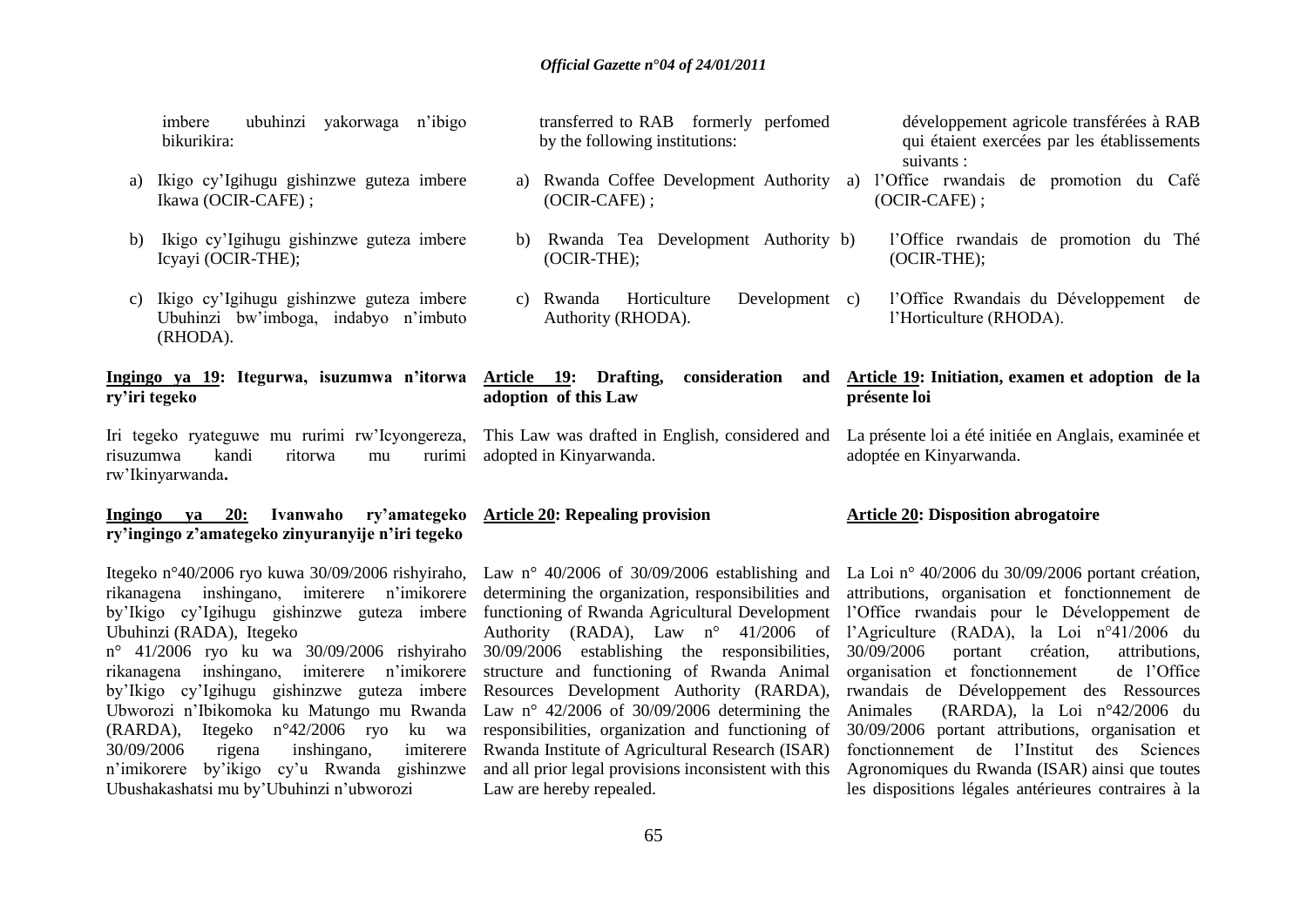(ISAR) kimwe n"ingingo z"amategeko abanziriza iri kandi zinyuranyije na ryo bivanyweho.

**Ingingo ya 21: Igihe iri tegeko ritangira Article 21: Commencement gukurikizwa** 

Iri tegeko ritangira gukurikizwa ku munsi ritangarijweho mu Igazeti ya Leta ya Repubulika publication in the Official Gazette of the Republic y"u Rwanda.

Kigali, kuwa **25/11/2010** 

Kigali, on **25/11/2010** 

of Rwanda.

 $(sé)$ **KAGAME Paul** Perezida wa Repubulika

(sé) **MAKUZA Bernard** Minisitiri w"Intebe

**Bibonywe kandi bishyizweho Ikirango cya Repubulika:**

(sé) **KAGAME Paul** President of the Republic

 $(sé)$ **MAKUZA Bernard** Prime Minister

 $(s\acute{e})$ **KARUGARAMA Tharcisse** Minisitiri w"Ubutabera/Intumwa Nkuru ya Leta

(sé) **KARUGARAMA Tharcisse** Minister of Justice/Attorney General

This Law shall come into force on the date of its La présente loi entre en vigueur le jour de sa publication au Journal Officiel de la République du Rwanda.

Kigali, le **25/11/2010** 

(sé) **KAGAME Paul** Président de la République

> (sé) **MAKUZA Bernard** Premier Ministre

**Seen and sealed with the Seal of the Republic: Vu et scellé du Sceau de la République:**

(sé) **KARUGARAMA Tharcisse** Ministre de la Justice/Garde des Sceaux

présente loi sont abrogées.

**Article 21: Entrée en vigueur**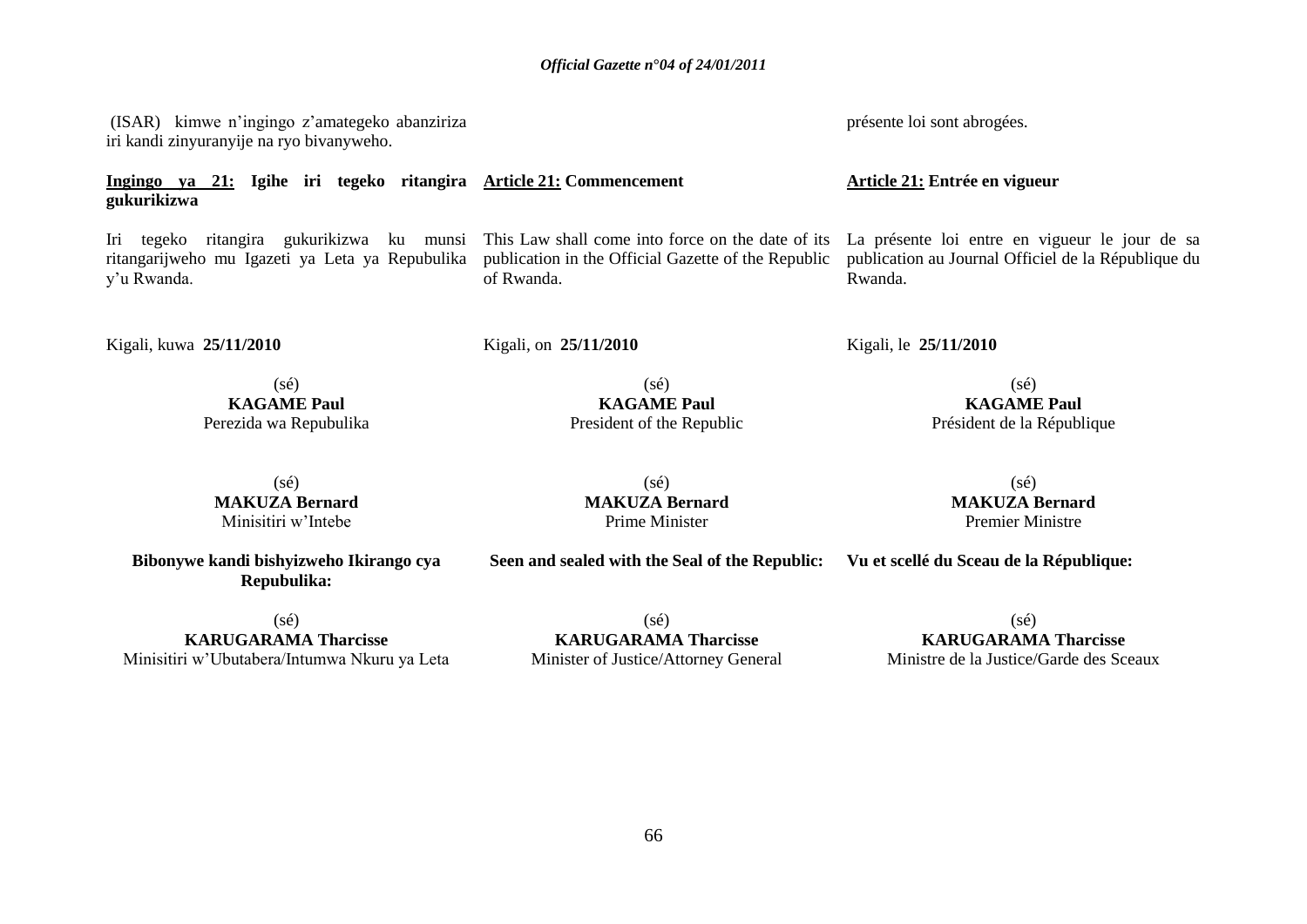| <b>ITEGEKO N° 39/2010 RYO KUWA 25/11/2010</b><br><b>IKIGO</b><br><b>CY'IGIHUGU</b><br><b>RISHYIRAHO</b><br><b>IMBERE</b><br><b>GISHINZWE</b><br><b>GUTEZA</b><br><b>IYOHEREZWA</b><br>MU<br><b>MAHANGA</b><br>KU<br><b>RY'IBIKOMOKA</b><br><b>BUHINZI</b> | <b>OF</b><br>25/11/2010<br><b>LAW</b><br>$N^{\circ}39/2010$<br><b>ESTABLISHING</b><br><b>NATIONAL</b><br><b>AGRICULTURAL</b><br><b>EXPORT</b><br>DEVELOPMENT BOARD (NAEB) AND<br>DETERMINING ITS RESPONSIBILITIES, | LOI N°39/2010 DU25/11/2010 PORTANT<br><b>CREATION DE L'OFFICE NATIONAL DE</b><br>DEVELOPPEMENT DES EXPORTATIONS<br><b>AGRICOLES (NAEB) ET DETERMINANT</b><br>SES ATTRIBUTIONS, SON ORGANISATION |
|-----------------------------------------------------------------------------------------------------------------------------------------------------------------------------------------------------------------------------------------------------------|--------------------------------------------------------------------------------------------------------------------------------------------------------------------------------------------------------------------|-------------------------------------------------------------------------------------------------------------------------------------------------------------------------------------------------|
| <b>N'UBWOROZI</b><br>(NAEB)<br>RIKANAGENA<br>INSHINGANO, IMITERERE N'IMIKORERE<br><b>BYACYO</b>                                                                                                                                                           | ORGANISATION AND FUNCTIONING                                                                                                                                                                                       | ET SON FONCTIONNEMENT                                                                                                                                                                           |
| <b>ISHAKIRO</b>                                                                                                                                                                                                                                           | <b>TABLE OF CONTENTS</b>                                                                                                                                                                                           | <b>TABLE DES MATIERES</b>                                                                                                                                                                       |
| <b>UMUTWE WA MBERE: INGINGO RUSANGE</b>                                                                                                                                                                                                                   | <b>CHAPTER ONE: GENERAL PROVISIONS</b>                                                                                                                                                                             | <b>CHAPITRE</b><br><b>DISPOSITIONS</b><br><b>PREMIER:</b><br><b>GENERALES</b>                                                                                                                   |
| Ingingo ya mbere: Icyo iri tegeko rigamije                                                                                                                                                                                                                | <b>Article One: Purpose of this Law</b>                                                                                                                                                                            | Article premier : Objet de la présente loi                                                                                                                                                      |
| Ingingo ya 2: Icyicaro cya NAEB                                                                                                                                                                                                                           | <b>Article 2: Head office of NAEB</b>                                                                                                                                                                              | Article 2 : Siège de NAEB                                                                                                                                                                       |
| UMUTWE WA II: INSHINGANO ZA NAEB                                                                                                                                                                                                                          | <b>CHAPTER II:</b><br><b>RESPONSIBILITIES</b><br>OF<br><b>NAEB</b>                                                                                                                                                 | <b>CHAPITRE II: ATTRIBUTIONS DE NAEB</b>                                                                                                                                                        |
| Ingingo ya 3: Inshingano za NAEB                                                                                                                                                                                                                          | <b>Article 3 : Responsibilities of NAEB</b>                                                                                                                                                                        | <b>Article 3 : Attributions de NAEB</b>                                                                                                                                                         |
| <b>UMUTWE WA III: URWEGO RUREBERERA</b><br><b>NAEB N'ICYICIRO IRIMO</b>                                                                                                                                                                                   | <b>CHAPTER III: SUPERVISING AUTHORITY</b><br>OF NAEB AND ITS CATEGORY                                                                                                                                              | <b>CHAPITRE III: ORGANE DE TUTELLE DE</b><br><b>NAEB ET SA CATEGORIE</b>                                                                                                                        |
| Ingingo ya 4: Urwego rureberera NAEB<br>n'icyiciro irimo                                                                                                                                                                                                  | Article 4: Supervising authority of NAEB and<br>its category                                                                                                                                                       | Article 4 : Organe de tutelle de NAEB et sa<br>catégorie                                                                                                                                        |
| <b>IMITERERE</b><br><b>UMUTWE</b><br><b>WA</b><br>IV:<br><b>N'IMIKORERE BYA NAEB</b>                                                                                                                                                                      | <b>CHAPTER IV:</b><br><b>AND</b><br>ORGANISATION<br><b>FUNCTIONING OF NAEB</b>                                                                                                                                     | ET<br><b>CHAPITRE</b><br>$\mathbf{IV}$ :<br><b>ORGANISATION</b><br><b>FONCTIONNEMENT DE NAEB</b>                                                                                                |
| Ingingo ya 5: Inzego z'Ubuyobozi za NAEB                                                                                                                                                                                                                  | <b>Article 5: Management organs of NAEB</b>                                                                                                                                                                        | Article 5 : Organes de direction de NAEB                                                                                                                                                        |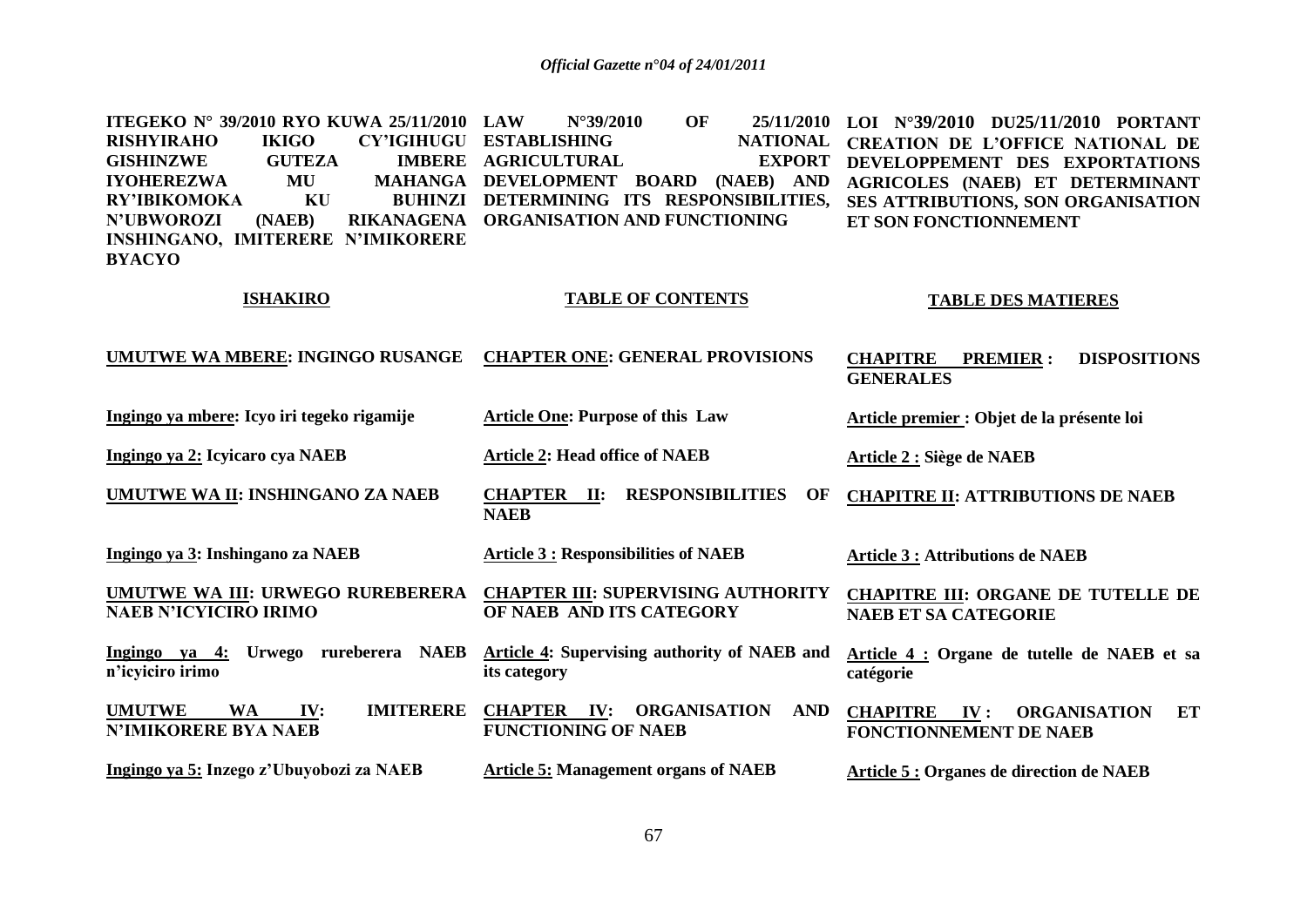| Icyiciro cya mbere: Inama y`Ubuyobozi                                                                                             | <b>Section One: Board of Directors</b>                                                                                        | Section première : Conseil d'Administration                                                                              |
|-----------------------------------------------------------------------------------------------------------------------------------|-------------------------------------------------------------------------------------------------------------------------------|--------------------------------------------------------------------------------------------------------------------------|
| Ingingo ya 6: Inama y`Ubuyobozi ya NAEB                                                                                           | <b>Article 6: Board of Directors of NAEB</b>                                                                                  | Article 6 : Conseil d'Administration de NAEB                                                                             |
| Ingingo ya 7: Ibigenerwa abagize Inama<br>y'Ubuyobozi bitabiriye inama                                                            | Article 7: Sitting allowances for members of<br>the Board of Directors                                                        | Article 7: Jetons de présence des membres du<br><b>Conseil d'Administration</b>                                          |
| Ingingo ya 8: Ibitabangikanywa no kuba mu<br>bagize Inama y'Ubuyobozi                                                             | Article 8: Incompatibilities with membership<br>of the Board of Directors                                                     | Article 8: Incompatibilités avec la fonction de<br>membre du Conseil d'Administration                                    |
| Icyiciro cya 2: Ubuyobozi Bukuru                                                                                                  | <b>Section 2: General Directorate</b>                                                                                         | <b>Section 2 : Direction Générale</b>                                                                                    |
| Ingingo ya 9: Abagize Ubuyobozi Bukuru bwa<br><b>NAEB</b>                                                                         | Article 9: Composition of the General<br><b>Directorate of NAEB</b>                                                           | Article 9 : Composition de la Direction Générale<br>de NAEB                                                              |
| Ingingo ya 10: Sitati igenga abakozi ba NAEB<br>n'ibigenerwa<br>abagize<br><b>Ubuyobozi</b><br><b>Bukuru</b><br>n'abakozi ba NAEB | Article 10: Statute governing staff of NAEB<br>and benefits of Members of the General<br><b>Directorate and staff of NAEB</b> | Article 10 : Statut du personnel de NAEB et<br>avantages des membres de la Direction<br>Générale et du personnel de NAEB |
| Ingingo ya 11: Imikorere, imiterere n'inshingano<br>by'inzego z'imirimo za NAEB                                                   | Article 11: Functioning, organization and<br>responsibilities of organs of NAEB                                               | Article 11: Fonctionnement, organisation et<br>attributions des organes de NAEB                                          |
| <b>UMUTWE WA V: UMUTUNGO N'IMARI</b>                                                                                              | <b>CHAPTER V: PROPERTY AND FINANCE</b>                                                                                        | <b>CHAPITRE V: PATRIMOINE ET FINANCES</b>                                                                                |
| Ingingo ya 12: Umutungo wa NAEB n'inkomoko<br>yawo                                                                                | <b>Article 12: Property of NAEB and its sources</b>                                                                           | <b>Article 12 : Patrimoine de NAEB et ses sources</b>                                                                    |
| Ingingo ya 13: Kwegurirwa umutungo w'ibigo                                                                                        | Article 13: Transfer of property of Public<br><b>Institutions</b>                                                             | Article 13: Transfert du patrimoine des<br>établissements publics                                                        |
| Ingingo ya 14: Imikoreshereze, imicungire<br>n'imigenzurire by'umutungo                                                           | property                                                                                                                      | Article 14: Use, management and audit of the Article 14: Utilisation, gestion et audit du<br>patrimoine                  |
| Ingingo ya 15 : Iyemeza n'imicungire by'ingengo<br>y'imari ya NAEB                                                                | Article 15: Approval and management of the<br><b>budget of NAEB</b>                                                           | Article 15: Adoption et gestion du budget de<br><b>NAEB</b>                                                              |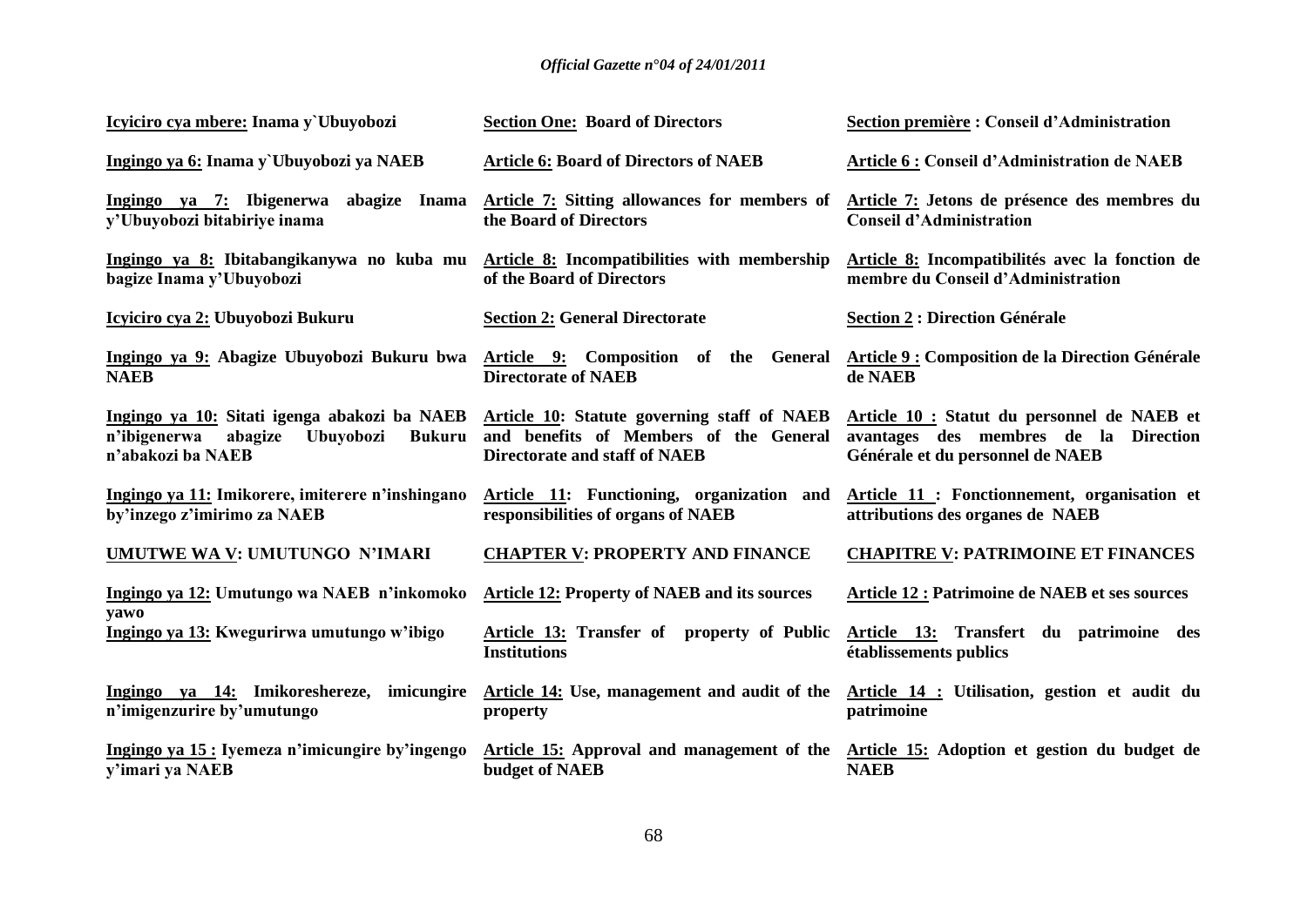| Ingingo<br><b>16:</b><br>Raporo<br>va<br>w'ibaruramari                            | y'umwaka Article 16: Annual financial report                                          | 16: Rapport annuel de l'exercice<br>Article<br>comptable                       |
|-----------------------------------------------------------------------------------|---------------------------------------------------------------------------------------|--------------------------------------------------------------------------------|
| <b>UMUTWE</b><br><b>INGINGO</b><br>WA<br>VI:<br>Y'INZIBACYUHO N'IZISOZA           | <b>TRANSITIONAL</b><br><b>CHAPTER</b><br>VI:<br><b>AND</b><br><b>FINAL PROVISIONS</b> | <b>DISPOSITIONS</b><br><b>CHAPITRE</b><br>VI:<br><b>TRANSITOIRE ET FINALES</b> |
| Ingingo ya 17: Igihe cy'inzibacyuho                                               | <b>Article 17: Transitional period</b>                                                | <b>Article 17 : Période transitoire</b>                                        |
| Ingingo ya 18: Itegurwa, isuzumwa n'itorwa<br>ry'iri tegeko                       | consideration<br>Article 18: Drafting,<br>and<br>adoption of this Law                 | Article 18 : Initiation, examen et adoption de la<br>présente loi              |
| Ingingo ya 19: Ivanwaho ry'ingingo z'amategeko<br>zinyuranyije n'iri tegeko       | <b>Article 19: Repealing provision</b>                                                | <b>Article 19: Disposition abrogatoire</b>                                     |
| Ingingo ya 20: Igihe iri tegeko ritangira Article 20: Commencement<br>gukurikizwa |                                                                                       | Article 20 : Entrée en vigueur                                                 |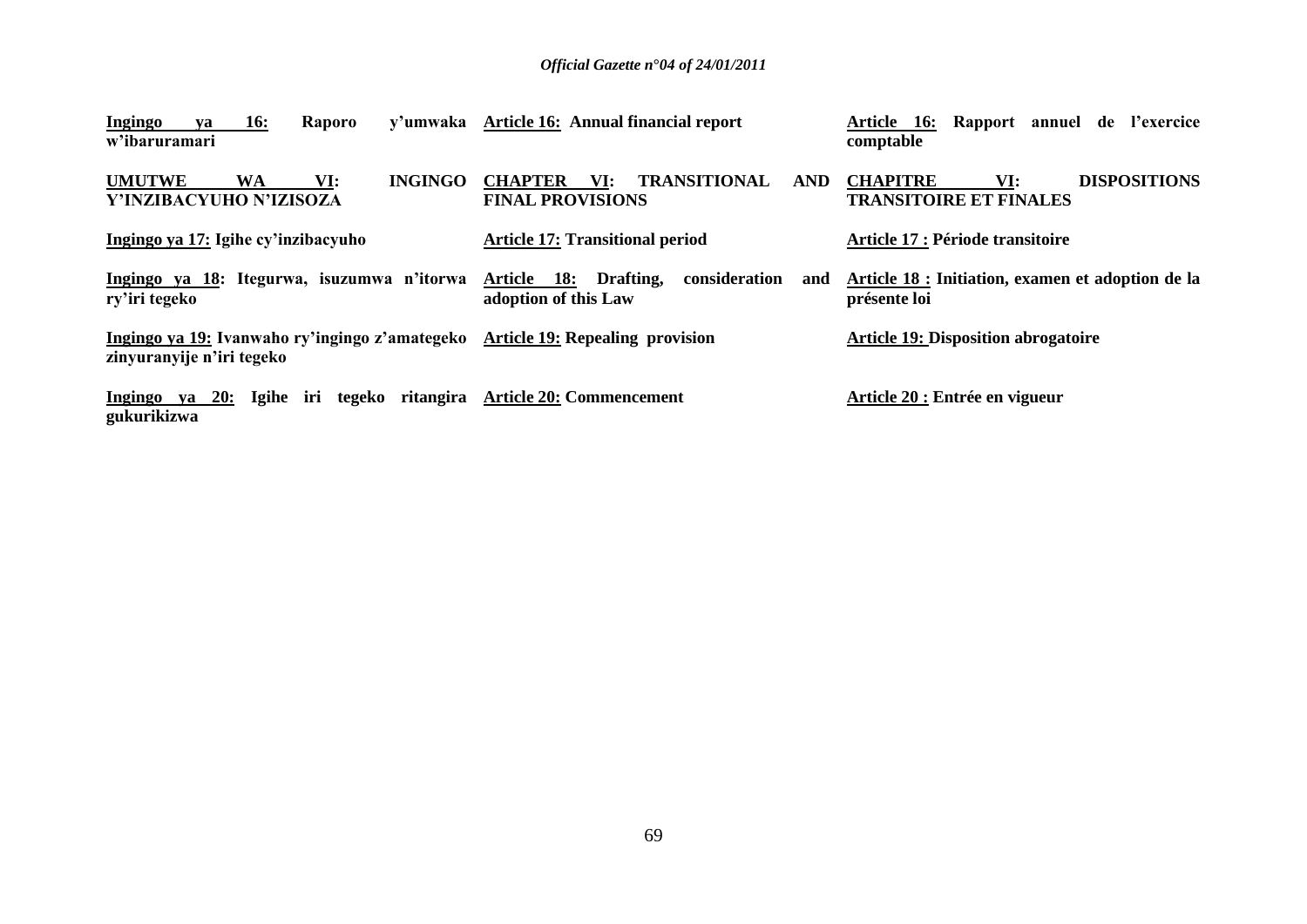**ITEGEKO N°39/2010 RYO KUWA 25/11/2010 RISHYIRAHO IKIGO GISHINZWE GUTEZA**<br>IYOHEREZWA MU **IYOHEREZWA RY'IBIKOMOKA KU N'UBWOROZI (NAEB) RIKANAGENA ORGANISATION AND FUNCTIONING INSHINGANO, IMITERERE N'IMIKORERE BYACYO LAW N°39/2010 OF 25/11/2010 LOI N°39/2010 DU25/11/2010 PORTANT CY'IGIHUGU ESTABLISHING IMBERE AGRICULTURAL MAHANGA DEVELOPMENT BOARD (NAEB) AND DETERMINING ITS RESPONSIBILITIES, NATIONAL CREATION DE L'OFFICE NATIONAL DE** EXPORT DEVELOPPEMENT DES EXPORTATIONS **AGRICOLES (NAEB) ET DETERMINANT SES ATTRIBUTIONS, SON ORGANISATION ET SON FONCTIONNEMENT Twebwe, KAGAME Paul,**  Perezida wa Repubulika; **INTEKO ISHINGA AMATEGEKO YEMEJE THE PARLIAMENT HAS ADOPTED AND LE PARLEMENT A ADOPTE ET NOUS NONE NATWE DUHAMIJE, DUTANGAJE WE SANCTION, PROMULGATE THE SANCTIONNONS, PROMULGUONS LA LOI ITEGEKO RITEYE RITYA DUTEGETSE KO RYANDIKWA IGAZETI YA LETA YA REPUBULIKA Y'U OF THE REPUBLIC OF RWANDA RWANDA INTEKO ISHINGA AMATEGEKO :** Umutwe w'Abadepite, mu nama yawo yo kuwa 18 The Chamber of Deputies, in its session of 18 La Chambre des Députés, en sa séance du 18 Ukwakira 2010; Umutwe wa Sena, mu nama yawo yo kuwa 12 The Senate, in its session of 12 October 2010; Ukwakira 2010; Ishingiye ku Itegeko Nshinga rya Repubulika y'u Pursuant to the Constitution of the Republic of Vula Constitution de la République du Rwanda du Rwanda ryo kuwa 04 Kamena 2003 nk"uko Rwanda of 04 June 2003 as amended to date, ryavuguruwe kugeza ubu, cyane cyane mu ngingo especially in Articles 49, 62, 66, 67, 88, 89, 90, zaryo, iya 49, iya 62, iya 66, iya 67, iya 88, iya 89, 92, 93, 94, 95, 108, 113**,** 118, 183 and 201**;**  iya 90, iya 92, iya 93, iya 94, iya 95, iya 108, iya **We, KAGAME Paul,**  President of the Republic; **FOLLOWING LAW AND ORDER IT BE DONT LA TENEUR SUIT ET ORDONNONS PUBLISHED IN THE OFFICIAL GAZETTE QU'ELLE SOIT PUBLIEE AU JOURNAL THE PARLIAMENT:** October 2010; **Nous, Paul KAGAME,**  Président de la République; **OFFICIEL DE LA REPUBLIQUE DU RWANDA LE PARLEMENT :** octobre 2010; Le Sénat, en sa séance du 12 octobre 2010; 04 juin 2003 telle que revisée à ce jour, spécialement en ses articles 49, 62, 66, 67, 88, 89, 90, 92, 93, 94, 95, 108, 113**,** 118, 183 et 201;

118, iya 113, iya 183 n"iya 201;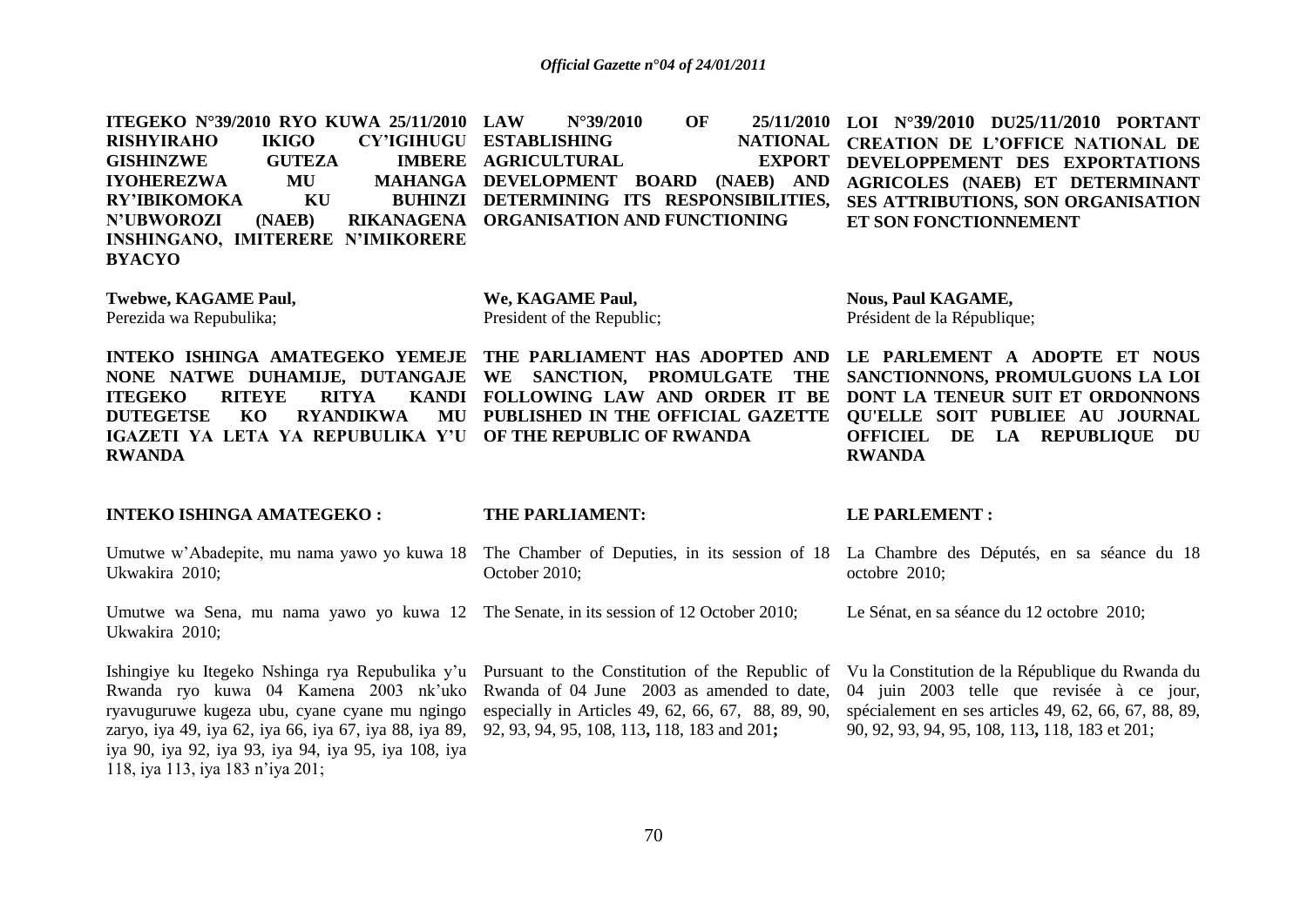kuwa 21/12/2009 rishyiraho amategeko rusange yerekeye ibigo bya Leta ;

Ishingiye ku Itegeko Ngenga n° 04/2005 ryo kuwa 08/04/2005 rigena uburyo bwo kurengera, kubungabunga no guteza imbere ibidukikije mu Rwanda;

Isubiye ku Itegeko n°48/2006 ryo kuwa 05/10/2006 rigena inshingano, imiterere n"imikorere by"Ikigo cy"Igihugu Gishinzwe Guteza imbere ikawa (OCIR-CAFE);

Isubiye ku Itegeko n°49/2006 ryo kuwa 05/10/2006 rigena inshingano, imiterere n"imikorere by"Ikigo cy"Igihugu Gishinzwe Guteza imbere icyayi (OCIR-THE);

Isubiye ku Itegeko n°15/2008 ryo kuwa 09/06/2008 rishyiraho Ikigo gishinzwe guteza imbere ubuhinzi bw"indabyo, imboga n"imbuto mu Rwanda  $(RHODA)$  rikanagena inshingano, n"imikorere byacyo;

#### **YEMEJE:**

#### **UMUTWE WA MBERE: INGINGO RUSANGE**

#### **Ingingo ya mbere: Icyo iri tegeko rigamije**

Iri tegeko rishyiraho Ikigo cy'Igihugu gishinzwe This Law establishes the National Agricultural La présente loi porte création de l'Office National ry'ibikomoka ku buhinzi n'ubworozi cyitwa "NAEB". This Law also determines its «NAEB» en sigle anglais. Elle détermine

governing public institutions;

protection, conservation environment in Rwanda;

determining the responsibilities, organisation and Authority (OCIR-CAFE);

Having reviewed Law n° 49/2006 of 05/10/2006 determining the responsibilities, organisation and Authority (OCIR-THE);

on the establishment of Rwanda Horticulture Development Authority (RHODA) and determining its responsibilities, organization and développement de l'horticulture (RHODA) ; functioning;

**ADOPTS:** 

#### **CHAPTER ONE: GENERAL PROVISIONS**

#### **Article One: Purpose of this Law**

Ishingiye ku Itegeko Ngenga n° 06/2009/OL ryo Pursuant to the Organic Law n° 06/2009/OL of Vu la Loi Organique n° 06/2009/OL du 21/12/2009 21/12/2009 establishing general provisions portant dispositions générales applicables aux établissements publics;

> Pursuant to the Organic Law n° 04/2005 of Vu la Loi Organique n° 04/2005 du 08/04/2005 08/04/2005 determining the modalities of portant modalités de protéger, sauvegarder et and promotion of promouvoir l'environnement au Rwanda ;

> Having reviewed Law n° 48/2006 of 05/10/2006 Revu la Loi n° 48/2006 du 05/10/2006 portant functioning of Rwanda Coffee Development l'Office Rwandais de Promotion du Café (OCIRattributions, organisation et fonctionnement de CAFE) ;

> functioning of Rwanda Tea Development l"Office Rwandais de Promotion du thé (OCIR-Revu la Loi n°49/2006 du 05/10/2006 portant attributions, organisation et fonctionnement de THE) ;

> Having reviewed Law n° 15/2008 of 09/06/2008 Revu la Loi n° 15/2008 du 09/06 /2008 portant attributions, organisation et fonctionnement de l"Office Rwandais du

#### **ADOPTE:**

#### **CHAPITRE PREMIER : DISPOSITIONS GENERALES**

#### **Article premier: Objet de la présente loi**

guteza imbere iyoherezwa mu mahanga Export Development Board, abbreviated as de Développement des Exportations Agricoles,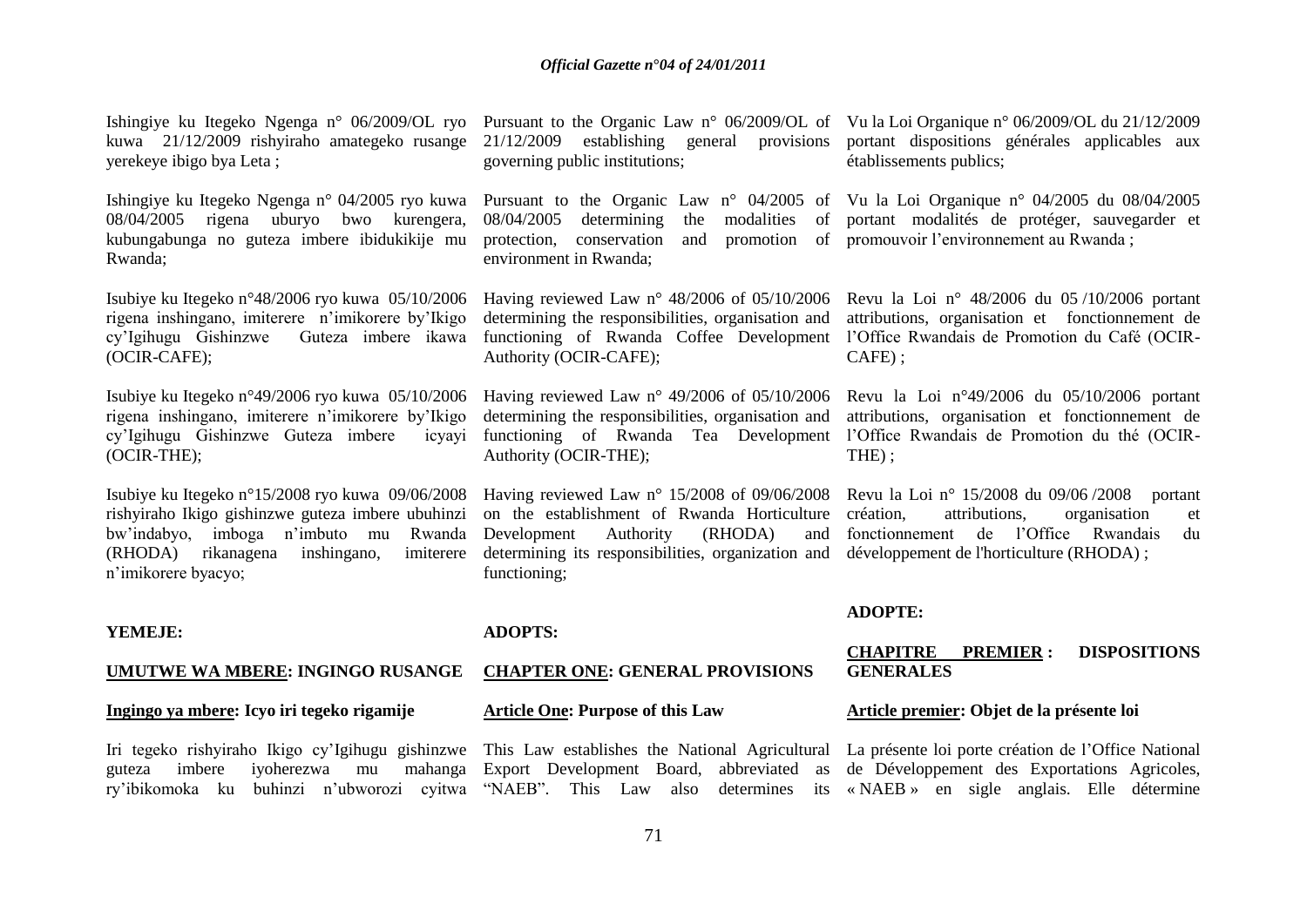« NAEB » mu magambo ahinnye y"Icyongereza. Iri responsibilities, organisation and functioning. tegeko rigena kandi inshingano, imiterere n"imikorere byacyo.

NAEB ifite ubuzimagatozi n"ubwigenge mu miyoborere, mu micungire y"umutungo n"abakozi bayo, kandi icungwa hakurikijwe amategeko agenga ibigo bya Leta.

#### **Ingingo ya 2: Icyicaro cya NAEB**

Icyicaro cya NAEB kiri mu Mujyi wa Kigali, Umurwa Mukuru wa Repubulika y"u Rwanda. Gishobora kwimurirwa ahandi hose mu Rwanda, igihe bibaye ngombwa.

gihugu cyangwa mu mahanga igihe bibaye the country if deemed necessary upon approval by ngombwa byemejwe n"iteka rya Minisitiri w"Intebe.

Iteka rya Minisitiri w"Intebe rigena aho icyicaro cy"ayo mashami giherereye.

#### **UMUTWE WA II: INSHINGANO ZA NAEB**

#### **Ingingo ya 3: Inshingano za NAEB**

NAEB ifite ishingano zikurikira:

1° kugira uruhare mu gutegura politiki n'ingamba bigamije guteza ibyoherezwa mu mahanga bikomoka ku buhinzi n"ubworozi;

NAEB shall have a legal personality, administrative and financial autonomy and shall be governed in accordance with laws governing public institutions.

#### **Article 2: Head office of NAEB**

Kigali City, the Capital of the Republic of Rwanda. It may be transferred elsewhere in Rwanda if deemed necessary.

NAEB ishobora kugira amashami ahandi hose mu NAEB may have branches elsewhere in or outside a Prime Minister"s Order.

> A Prime Minister"s Order shall specify the place where these branches shall be established.

> **CHAPTER II: RESPONSIBILITIES OF NAEB**

#### **Article 3 : Responsiblilities of NAEB**

NAEB has the following responsibilities:

1° to participate in elaboration of policies and strategies for developing exports of agricultural and livestock products;

également ses attributions, son organisation et son fonctionnement.

NAEB est doté de la personnalité juridique et de l"autonomie financière et administrative et est géré conformément à la législation régissant les établissements publics.

### **Article 2 : Siège de NAEB**

The head office of NAEB shall be located in Le siège de NAEB est établi dans la Ville de Kigali, Capitale de la République du Rwanda. Il peut, en cas de nécessité, être transféré en tout autre lieu du territoire de la République du Rwanda.

> NAEB peut avoir des branches sur toute autre localité du territoire national ou à l"étranger, en cas de nécessité par arrêté du Premier Ministre.

Un Arrêté du Premier Ministre détermine le lieu d"établissement de ces branches.

#### **CHAPITRE II: ATTRIBUTIONS DE NAEB**

#### **Article 3 : Attributions de NAEB**

Les attributions de NAEB sont les suivantes:

1° participer à l'élaboration de politiques et de stratégies de développement d'exportation des produits agricoles et d"élèvage;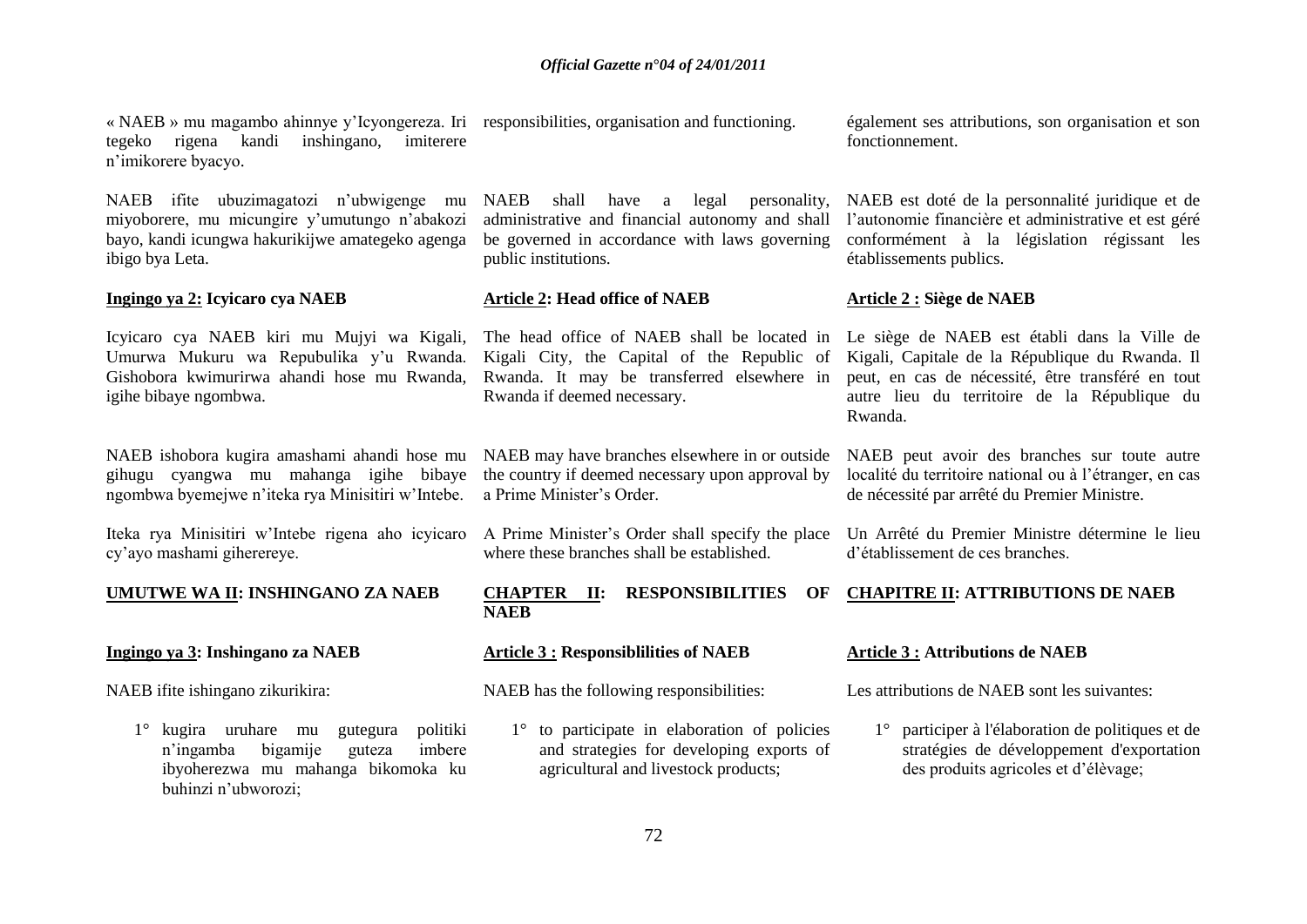- 2° gushyira mu bikorwa politiki n"ingamba bigamije guteza imbere ibyoherezwa mu mahanga bikomoka ku buhinzi n"ubworozi;
- 3° kugaragaza no gutera inkunga ibikorwa by"ubushakashatsi ku iyamamazabuhinzi hikomoka ku buhinzi n"ubworozi byoherezwa mu mahanga;
- 4° gufatanya n"izindi nzego mu kugaragaza ahashyirwa inganda n"ibindi bikorwa byongerera agaciro ibikomoka ku buhinzi n"ubworozi byoherezwa mu mahanga no kubitangira uburenganzira;
- 5° gushyiraho ibipimo fatizo by"ubudakemwa ku bicuruzwa byoherezwa mu mahanga bikomoka ku buhinzi n"ubworozi no kugenzura ko byubahirizwa;
- 6° gutanga impapuro zemeza inkomoko y"ibicuruzwa bikomoka ku buhinzi n"ubworozi byoherezwa mu mahanga nk"uko amategeko abigenga abiteganya;
- 7° kugenzura, gufasha no guhugura abikorera na za koperative zikora imirimo yerekeye ubuhinzi n"ubworozi bw"ibyoherezwa mu mahanga kugira ngo zikore neza zunguka ku buryo bigirira akamaro igihugu n"abanyamuryango;
- 8° gufatanya no guhuza ibikorwa by"imiryango itari iya Leta, abikorera n"inzego zifite
- 2° to implement policies and strategies for promoting and developing agricultural and livestock products for export;
- 3° to identify and support research on agricultural extension regarding agricultural and livestock products for export;
- 4° to collaborate with other institutions to identify places where to install factories processing agricultural and livestock products for export and to grant them authorization;
- 5° to set quality standards of agriculture and livestock export commodities and make sure they are implemented ;
- 6° to issue certificates of origin for agricultural and livestock products for export as provided for by relevant laws;
- 7° to supervise, facilitate and train private operators and cooperatives involved in agricultural and livestock production for export to benefit them and the country;
- 8° to partner with and coordinate activities of Non Governmental organisations, private
- 2° exécuter les politiques et les stratégies de promotion et de développement des produits agricoles et d"élèvage destinés à l'exportation;
- 3° identifier et appuyer les activités de recherche sur la vulgarisation des produits agricoles et d"élevage destinés à l'exportation ;
- 4° collaborer avec d"autres institutions pour identifier l"emplacement d"usines de transformation de produits agricoles et d"élevage à exporter et leur octroyer l'autorisation ;
- 5° mettre en place des normes de qualité des produits agricoles et d"élevage destinés à l"exportation et en assurer la mise en application;
- 6° délivrer les certificats d"origine pour les produits agricoles et d"élevage destinés à l"exportation conformément aux lois y relatives;
- 7° assurer le suivi, faciliter et former les opérateurs privés et les coopératives oeuvrant dans le domaine de production agricole et d"élevage destinés à l"exportation pour leur profit et celui du pays;
- 8° collaborer et coordonner les activités des organisations non gouvernementales, des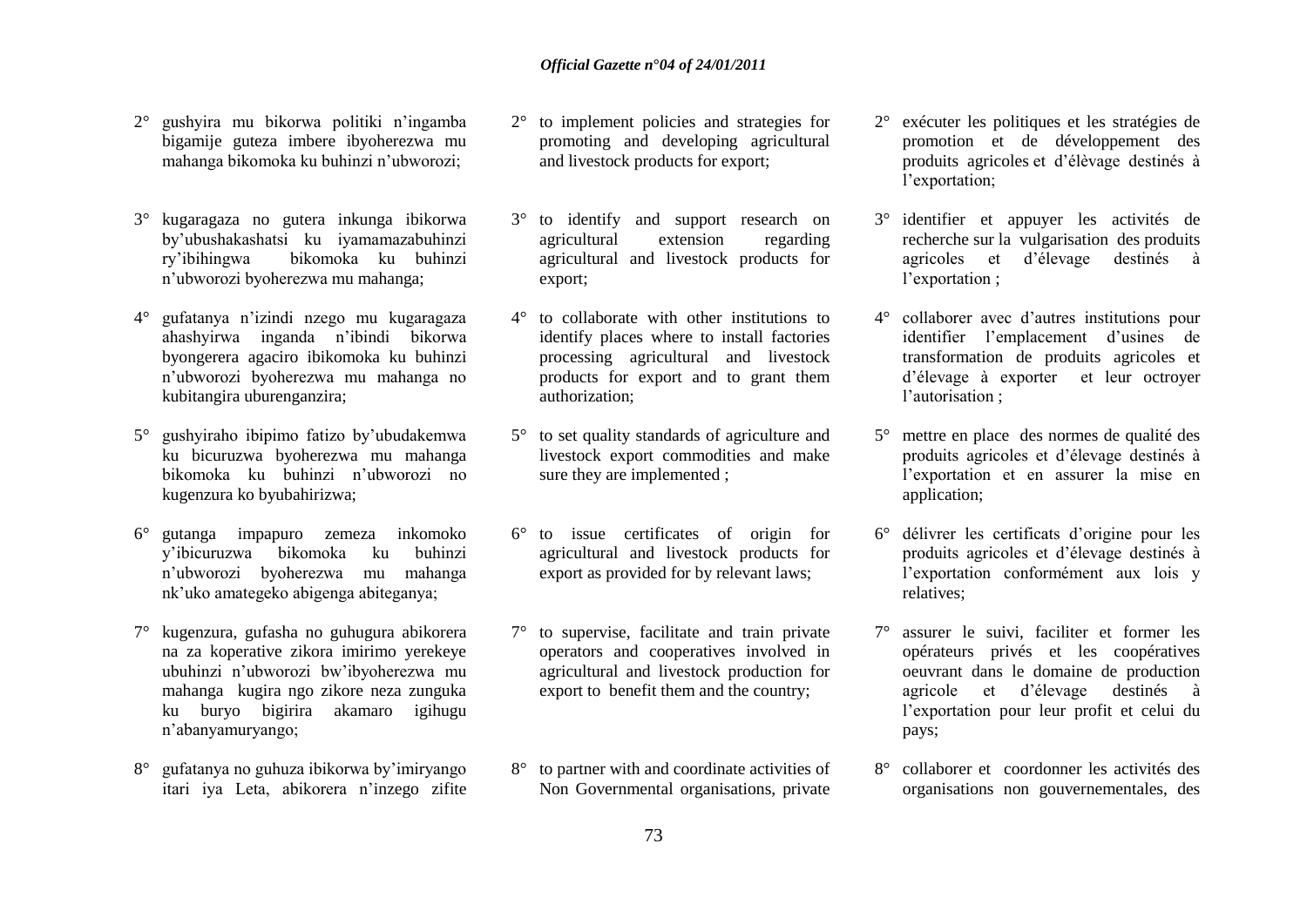uruhare mu kohereza mu mahanga ibikomoka ku buhinzi n"ubworozi;

- 9° kugira uruhare mu kongera ishoramari mu nganda n"ibikorwa remezo bigamije kongera agaciro n"umusaruro w"ibikomoka ku buhinzi n"ubworozi byoherezwa mu mahanga;
- 10° gukusanya amakuru ku masoko yo mu gihugu, mu karere no mu mahanga no kuyatangariza abafatanyabikorwa bireba kugira ngo abafashe mu kazi kabo;
- 11° guhuza ibikorwa by"inzego z"abafatanyabikorwa mu byerekeranye no kohereza ibicuruzwa mu mahanga bikomoka ku buhinzi n"ubworozi;
- 12° kwitabira imishyikirano mpuzamahanga, amamurikagurisha atandukanye haba imbere mu gihugu cyangwa hanze mu rwego rwo kumenyekanisha ibikomoka ku buhinzi n"ubworozi hagamijwe kongera amasoko n"abaguzi b"ibicuruzwa bikomoka ku buhinzi n"ubworozi mu Rwanda;
- 13° gutsura umubano n"imiryango mpuzamahanga hagamijwe guteza imbere iyoherezwa mu mahanga ry"ibikomoka ku buhinzi n"ubworozi biturutse mu Rwanda.

operators and organs involved in exporting agricultural and livestock products;

- 9° to contribute to increase investments in industry and infrastructure meant for adding value to agricultural and livestock products for export ;
- 10° to collect information on local, regional and international markets and disseminate them to stakeholders for use;
- 11° to coordinate activities of stakeholder networks as regards agricultural and livestock products for export;
- 12° to participate in various international negotiations and trade fairs, both in and outside the country to promote agricultural and livestock products for market expansion and greater number of consumers of agricultural and livestock products from Rwanda;
- 13° to establish good relations with international organisations with regard to develop agricultural and livestock products export from Rwanda.

opérateurs privés et des organes impliqués dans l"exportation des produits agricoles et d"élevage ;

- 9° contribuer à l"accroissement de l"investissement en matière d"industrie et d"infrastructures pour la valorisation des produits agricoles et d"élevage destinés à l'exportation ;
- 10° collecter les informations concernant les marchés nationaux, régionaux et internationaux et les mettre à la portée des partenaires pour en vue de leur usage;
- 11° coordonner les activités des réseaux des partenaires impliqués dans l"exportation des produits agricoles et d"élevage ;
- 12° participer aux négociations internationales et aux foires nationales et internationales dans le cadre de la promotion des produits agricoles et d"élevage en vue de l"extension du marché et du nombre de consommateurs des produits agricoles et d"élevage d"origine rwandaise;
- 13° établir des relations avec les organisations internationales dans le but de développer l"exportation des produits agricoles et d"élevage d"origine rwandaise.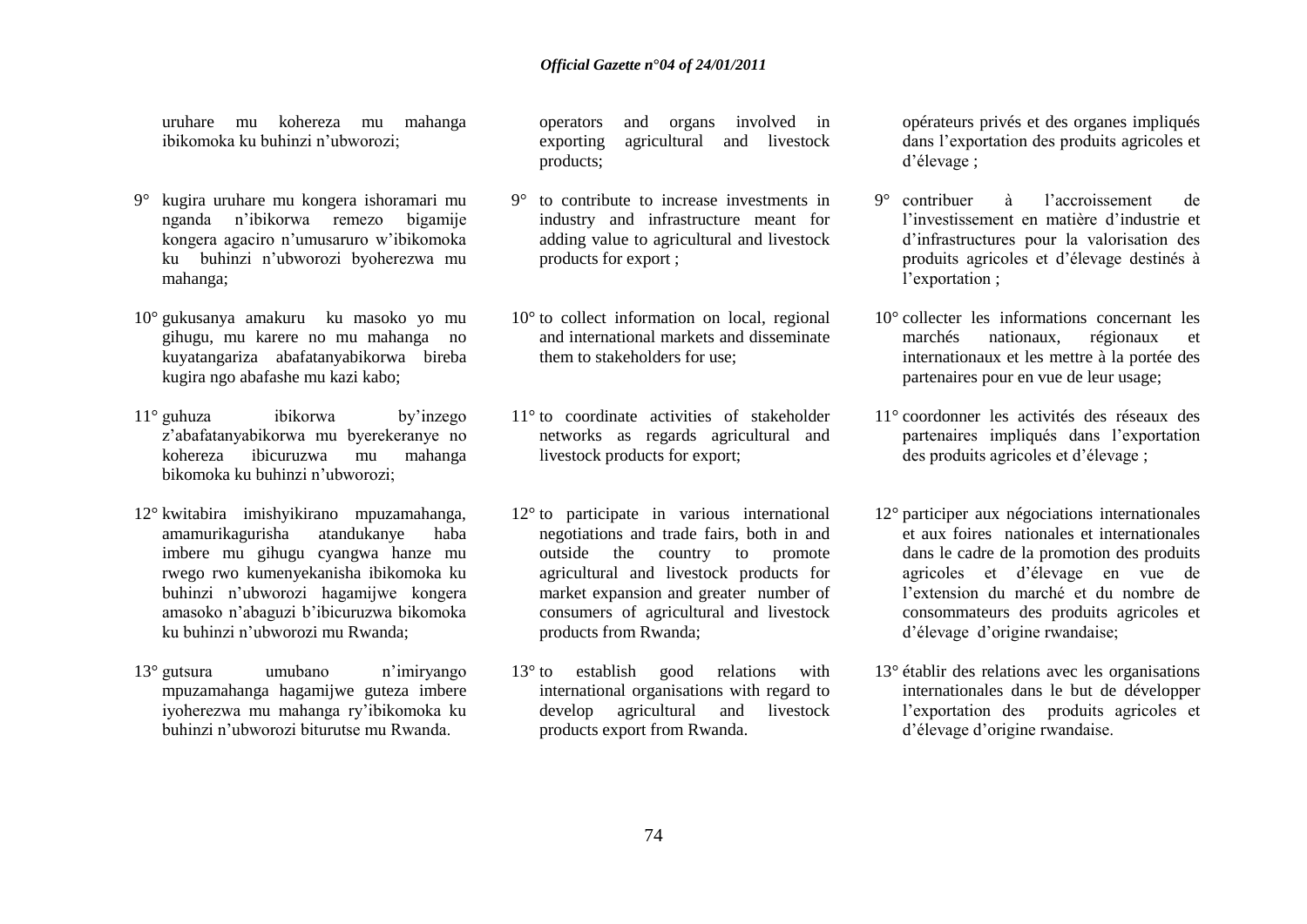| UMUTWE WA III: URWEGO RUREBERERA                                                                                                       | <b>CHAPTER III: AUTHORITY SUPERVISING</b>                                                                                      | <b>CHAPITRE III : ORGANE DE TUTELLE DE</b>                                                                                                                                    |  |  |  |  |  |  |
|----------------------------------------------------------------------------------------------------------------------------------------|--------------------------------------------------------------------------------------------------------------------------------|-------------------------------------------------------------------------------------------------------------------------------------------------------------------------------|--|--|--|--|--|--|
| <b>NAEB N'ICYICIRO IRIMO</b>                                                                                                           | <b>NAEB AND ITS CATEGORY</b>                                                                                                   | <b>NAEB ET SA CATEGORIE</b>                                                                                                                                                   |  |  |  |  |  |  |
| Ingingo ya 4: Urwego rureberera NAEB                                                                                                   | Article 4: Supervising authority of NAEB and                                                                                   | Article 4: Organe de tutelle de NAEB et sa                                                                                                                                    |  |  |  |  |  |  |
| n'icyiciro irimo                                                                                                                       | its category                                                                                                                   | catégorie                                                                                                                                                                     |  |  |  |  |  |  |
| Iteka rya Minisitiri w'Intebe rigena urwego                                                                                            | A Prime Minister's Order shall determine the                                                                                   | Un arrêté du Premier Ministre détermine l'organe                                                                                                                              |  |  |  |  |  |  |
| rureberera NAEB n'icyticiro irimo.                                                                                                     | authority supervising NAEB and its category.                                                                                   | de tutelle de NAEB et sa catégorie.                                                                                                                                           |  |  |  |  |  |  |
| Hagati y'urwego rureberera NAEB n'urwego rufata                                                                                        | There shall be a performance contract between                                                                                  | Il est conclu entre l'organe de tutelle de NAEB et                                                                                                                            |  |  |  |  |  |  |
| ibyemezo hakorwa amasezerano yerekeye gahunda                                                                                          | the authority supervising NAEB and the decision                                                                                | l'organe de décision, un contrat de performance                                                                                                                               |  |  |  |  |  |  |
| y'ibikorwa agaragaza ububasha, uburenganzira                                                                                           | making organ determining the competence, rights                                                                                | déterminant les compétences, les droits et les                                                                                                                                |  |  |  |  |  |  |
| n'inshingano bya buri ruhande mu kugeza NAEB ku                                                                                        | and obligations of each party in order for NAEB                                                                                | obligations de chaque partie, en vue de la                                                                                                                                    |  |  |  |  |  |  |
| nshingano zayo.                                                                                                                        | to fulfil its mission.                                                                                                         | réalisation de la mission de NAEB.                                                                                                                                            |  |  |  |  |  |  |
| Ayo masezerano amara igihe gihwanye na manda<br>y'abagize urwego rufata ibyemezo rwa NAEB.                                             | Such a contract shall be valid for a period equal to<br>the term of office of members of the decision<br>making Organ of NAEB. | Ce contrat est valide pour une durée égale au<br>mandat des membres de l'Organe de décision de<br>NAEB.                                                                       |  |  |  |  |  |  |
| <b>IMITERERE</b><br><b>UMUTWE</b><br><b>WA</b><br>IV:<br><b>N'IMIKORERE BYA NAEB</b>                                                   | <b>CHAPTER IV: ORGANISATION</b><br><b>AND</b><br><b>FUNCTIONING OF NAEB</b>                                                    | CHAPITRE IV : ORGANISATION<br>ET<br><b>FONCTIONNEMENT DE NAEB</b>                                                                                                             |  |  |  |  |  |  |
| Ingingo ya 5: Inzego z'Ubuyobozi za NAEB                                                                                               | <b>Article 5: Management organs of NAEB</b>                                                                                    | Article 5 : Organes de direction de NAEB                                                                                                                                      |  |  |  |  |  |  |
| NAEB igizwe n'inzego z'ubuyobozi ebyiri (2)                                                                                            | NAEB shall be comprised of the following two                                                                                   | NAEB est doté de deux (2) organes de direction                                                                                                                                |  |  |  |  |  |  |
| zikurikira:                                                                                                                            | (2) management organs:                                                                                                         | suivants :                                                                                                                                                                    |  |  |  |  |  |  |
| 1° Inama y'Ubuyobozi;                                                                                                                  | 1° the Board of Directors;                                                                                                     | 1° le Conseil d'Administration;                                                                                                                                               |  |  |  |  |  |  |
| 2° Ubuyobozi Bukuru.                                                                                                                   | 2° the General Directorate.                                                                                                    | 2° la Direction Générale.                                                                                                                                                     |  |  |  |  |  |  |
| Iteka rya Minisitiri w'Intebe rishobora kugena izindi<br>nzego za ngombwa, kugira ngo NAEB ishobore<br>kurangiza neza inshingano zayo. | relevant organs in order for NAEB to fulfil its<br>mission.                                                                    | A Prime Minister's Order may determine other Un arrêté du Premier Ministre peut déterminer<br>d'autres organes nécessaires en vue de la<br>réalisation de la mission de NAEB. |  |  |  |  |  |  |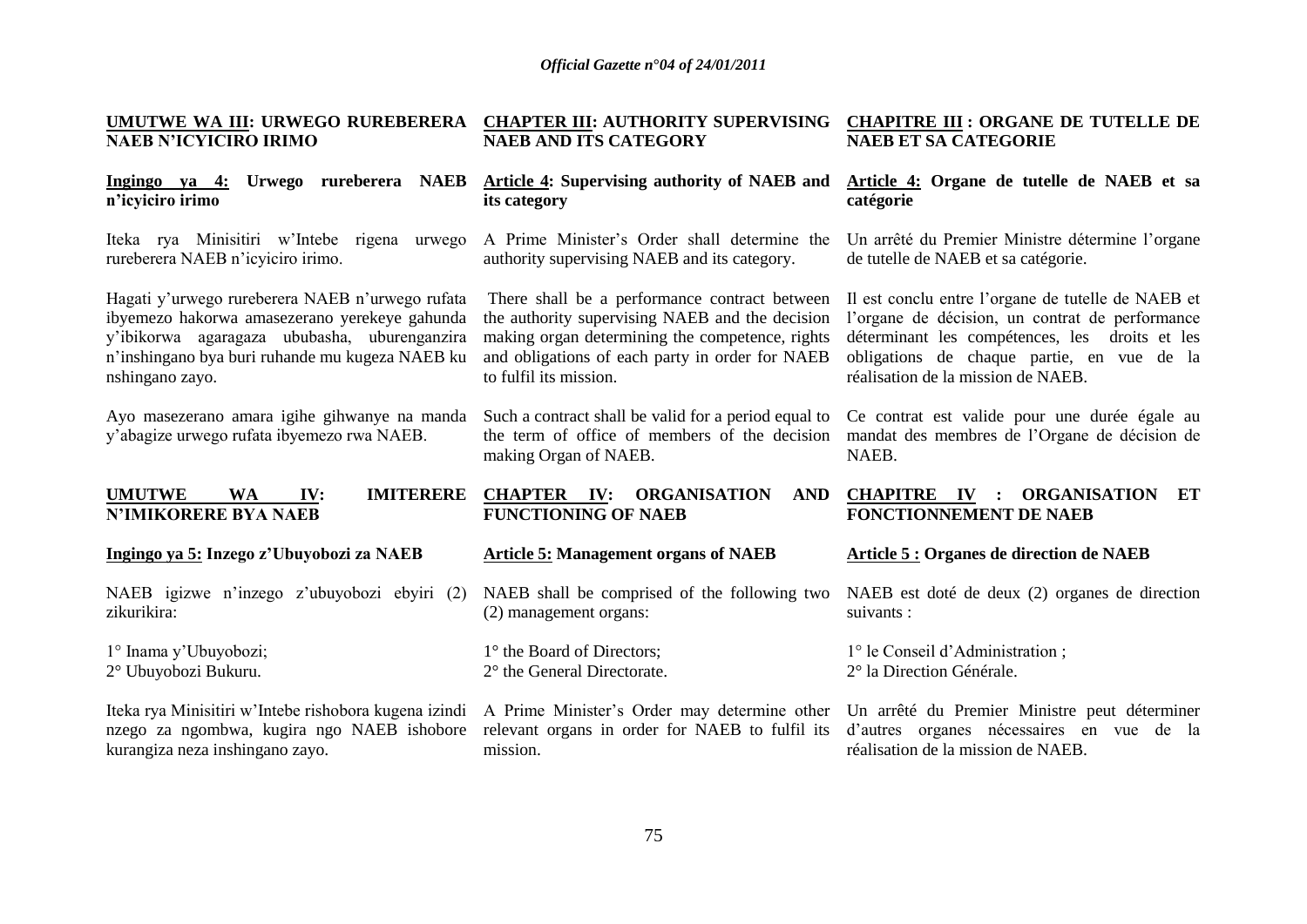| Icyiciro cya mbere: Inama y`Ubuyobozi                                                                                                                                                                              | <b>Section One: Board of Directors</b>                                                                                                                                                                                                        | Section première : Conseil d'Administration                                                                                                                                                                                                  |  |  |  |  |  |  |
|--------------------------------------------------------------------------------------------------------------------------------------------------------------------------------------------------------------------|-----------------------------------------------------------------------------------------------------------------------------------------------------------------------------------------------------------------------------------------------|----------------------------------------------------------------------------------------------------------------------------------------------------------------------------------------------------------------------------------------------|--|--|--|--|--|--|
| Ingingo ya 6: Inama y`Ubuyobozi ya NAEB                                                                                                                                                                            | <b>Article 6: Board of Directors of NAEB</b>                                                                                                                                                                                                  | <b>Article 6: Conseil d'Administration de NAEB</b>                                                                                                                                                                                           |  |  |  |  |  |  |
| Inama y'Ubuyobozi ya NAEB ni rwo rwego<br>ruyiyobora kandi rufata ibyemezo. Ububasha,<br>inshingano n'imikorere byayo kimwe n'igihe<br>abayigize bamara ku murimo wabo bigenwa n'iteka<br>rya Minisitiri w'Intebe. | The Board of Directors of NAEB shall be the<br>governing and decision making organ. Its<br>competence, responsibilities and functionning as<br>well as the term of office for its members shall be<br>determined by a Prime Minister's Order. | Le Conseil d'Administration de NAEB est l'organe<br>de direction et de décision. Ses compétences,<br>attributions et son fonctionnement ainsi que la<br>durée du mandat de ses membres sont déterminés<br>par un Arrêté du Premier Ministre. |  |  |  |  |  |  |
| Iteka rya Perezida rishyiraho abagize Inama<br>y'Ubuyobozi harimo Perezida na Visi-Perezida.<br>y'Ubuyobozi<br>Abagize<br>Inama<br>batoranywa<br>hakurikijwe ubushobozi n'ubuzobere.                               | A Presidential Order shall appoint members of the<br>Board of Directors including the Chairperson and<br>the Deputy Chairperson. Members of the Board of<br>Directors shall be selected on the basis of their<br>competence and expertise.    | Les membres du Conseil d'Administration dont un<br>Président et un Vice-Président sont nommés par<br>Arrêté Présidentiel. Les membres du Conseil<br>d'Administration sont choisis sur base de leur<br>compétence et de leur expértise.       |  |  |  |  |  |  |
| Nibura mirongo itatu ku ijana (30%) by'abagize<br>Inama y'Ubuyobozi bagomba kuba ari abagore.                                                                                                                      | At least thirty per cent $(30\%)$ of members of the<br>Board of Directors shall be female.                                                                                                                                                    | Au moins trente pour cent (30%) des membres du<br>Conseil d'Administration sont de sexe féminin.                                                                                                                                             |  |  |  |  |  |  |
| Ingingo ya 7: Ibigenerwa<br>abagize Inama<br>y'Ubuyobozi bitabiriye inama                                                                                                                                          | Article 7: Sitting allowances for members of<br>the Board of Directors                                                                                                                                                                        | Article 7: Jetons de présence des membres du<br><b>Conseil d'Administration</b>                                                                                                                                                              |  |  |  |  |  |  |
| Abagize Inama y'Ubuyobozi bitabiriye inama<br>z'Inama y'Ubuyobozi bagenerwa<br>amafaranga<br>agenwa n'Iteka rya Perezida.                                                                                          | Members of the Board of Directors present in the<br>meetings of the Board of Directors shall be<br>entitled to sitting allowances determined by a<br>Presidential Order.                                                                      | Les membres du Conseil d'Administration présents<br>aux réunions du conseil d'Administration<br>bénéficient des jetons de présence dont le montant<br>est déterminé par arrêté présidentiel.                                                 |  |  |  |  |  |  |
| Ingingo ya 8: Ibitabangikanywa no kuba mu<br>bagize Inama y'Ubuyobozi                                                                                                                                              | Article 8: Incompatibilities with membership<br>of the Board of Directors                                                                                                                                                                     | Article 8: Incompatibilités avec la fonction de<br>membre du Conseil d'Administration                                                                                                                                                        |  |  |  |  |  |  |
| Abagize Inama y'Ubuyobozi ntibemerewe gukora<br>umurimo ugenerwa igihembo muri NAEB.                                                                                                                               | Members of the Board of Directors shall not be<br>allowed to perform any remunerated activity<br>within NAEB                                                                                                                                  | Les membres du Conseil d'Administration ne sont<br>pas autorisés à exercer des fonctions rémunérées au<br>sein de NAEB.                                                                                                                      |  |  |  |  |  |  |
|                                                                                                                                                                                                                    |                                                                                                                                                                                                                                               | Ntibemerewe kandi, haba ku giti cyabo cyangwa They shall also not be allowed, neither Ils ne sont non plus autorisés, ni individuellement                                                                                                    |  |  |  |  |  |  |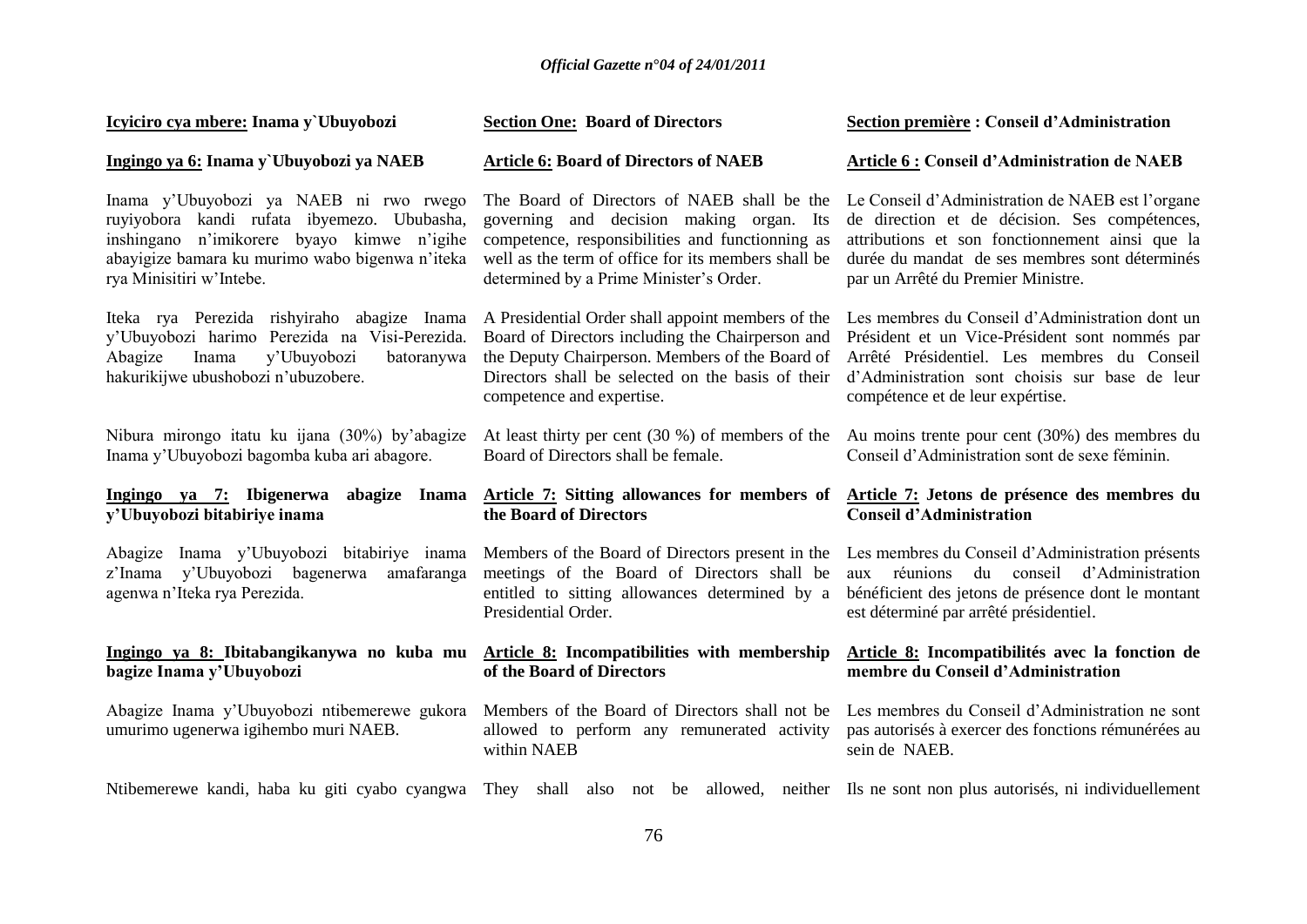| atangwa na NAEB.                                                                                                                   | shares, to bid for tenders of NAEB.                                                                                                                                                                                                                       | ibigo bafitemo imigabane, gupiganira amasoko individually nor companies in which they hold ni les sociétés dont ils sont actionnaires, à<br>soumissionner aux marchés de NAEB.                                          |  |  |  |  |  |
|------------------------------------------------------------------------------------------------------------------------------------|-----------------------------------------------------------------------------------------------------------------------------------------------------------------------------------------------------------------------------------------------------------|-------------------------------------------------------------------------------------------------------------------------------------------------------------------------------------------------------------------------|--|--|--|--|--|
| Icyiciro cya 2: Ubuyobozi Bukuru                                                                                                   | <b>Section 2: General Directorate</b>                                                                                                                                                                                                                     | <b>Section 2 : Direction Générale</b>                                                                                                                                                                                   |  |  |  |  |  |
| Ingingo ya 9: Abagize Ubuyobozi Bukuru bwa<br><b>NAEB</b>                                                                          | Article 9: Composition of the General<br><b>Directorate of NAEB</b>                                                                                                                                                                                       | <b>Article 9 : Composition de la Direction Générale</b><br>de NAEB                                                                                                                                                      |  |  |  |  |  |
| Abagize Ubuyobozi Bukuru bwa NAEB bagenwa<br>n'Iteka rya Perezida.                                                                 | Members of the General Directorate of NAEB<br>shall be determined by a Presidential Order.                                                                                                                                                                | Les membres de la Direction Générale de NAEB<br>sont déterminés par Arrêté Présidentiel.                                                                                                                                |  |  |  |  |  |
| Ububasha, inshingano n'imikorere by'abagize<br>Ubuyobozi Bukuru bwa NAEB bigenwa n'Iteka rya<br>Minisitiri w'Intebe.               | The competence, responsabilities and functioning<br>of the members of the General Direcorate of<br>NAEB shall be determined by a Prime Minister's<br>Order.                                                                                               | Les compétences,<br>les attributions<br>et le<br>fonctionnement des membres de la Direction<br>Générale de NAEB sont déterminés par Arrêté du<br>Premier Ministre.                                                      |  |  |  |  |  |
| Ingingo ya 10: Sitati igenga abakozi ba NAEB<br>n'ibigenerwa<br>abagize<br>Ubuyobozi<br><b>Bukuru</b><br>n'abakozi ba NAEB         | Article 10: Statute governing staff of NAEB<br>and benefits of members of the General<br>Directorate and the staff of NAEB                                                                                                                                | Article 10: Statut du personnel de NAEB et<br>avantages des membres de la Direction<br>Générale et du personnel de NAEB                                                                                                 |  |  |  |  |  |
| Abakozi ba NAEB bagengwa na Sitati rusange<br>igenga abakozi ba Leta n'inzego z'imirimo ya Leta.                                   | The staff of NAEB is governed by the General<br><b>Statute for Rwanda Public Service.</b>                                                                                                                                                                 | Le personnel de NAEB est régi par le Statut<br>Général de la Fonction Publique rwandaise.                                                                                                                               |  |  |  |  |  |
| Ibigenerwa abagize Ubuyobozi Bukuru n'abakozi<br>ba NAEB biteganywa n'amategeko agenga ibyo<br>abakozi b'ibigo bya Leta bagenerwa. | Benefits allocated to the members of the General<br>Directorate and to the staff of NAEB shall be<br>determined in accordance with legal provisions<br>governing benefits to employees of public<br>institutions.                                         | Les avantages accordés aux membres de la<br>Direction Générale et à son personnel sont fixés<br>conformément aux dispositions légales régissant<br>les avantages alloués au personnel<br>des<br>établissements publics. |  |  |  |  |  |
| Ingingo ya 11: Imikorere, imiterere n'inshingano<br>by'inzego z'imirimo za NAEB                                                    | <b>Article 11: Functioning, organization and</b><br>responsibilities of organs of NAEB                                                                                                                                                                    | Article 11: Fonctionnement, organisation et<br>attributions des organes de NAEB                                                                                                                                         |  |  |  |  |  |
| n'inshingano<br>by'inzego<br>Imikorere,<br>imiterere<br>z'imirimo za NAEB<br>bigenwa<br>n'Iteka rya<br>Minisitiri w'Intebe.        | The functioning, organization and responsibilities<br>fonctionnement, l'organisation<br>Le<br>of organs of NAEB shall be determined by a<br>attributions des organes de NAEB sont déteminés<br>Prime Minister's Order.<br>par arrêté du Premier Ministre. |                                                                                                                                                                                                                         |  |  |  |  |  |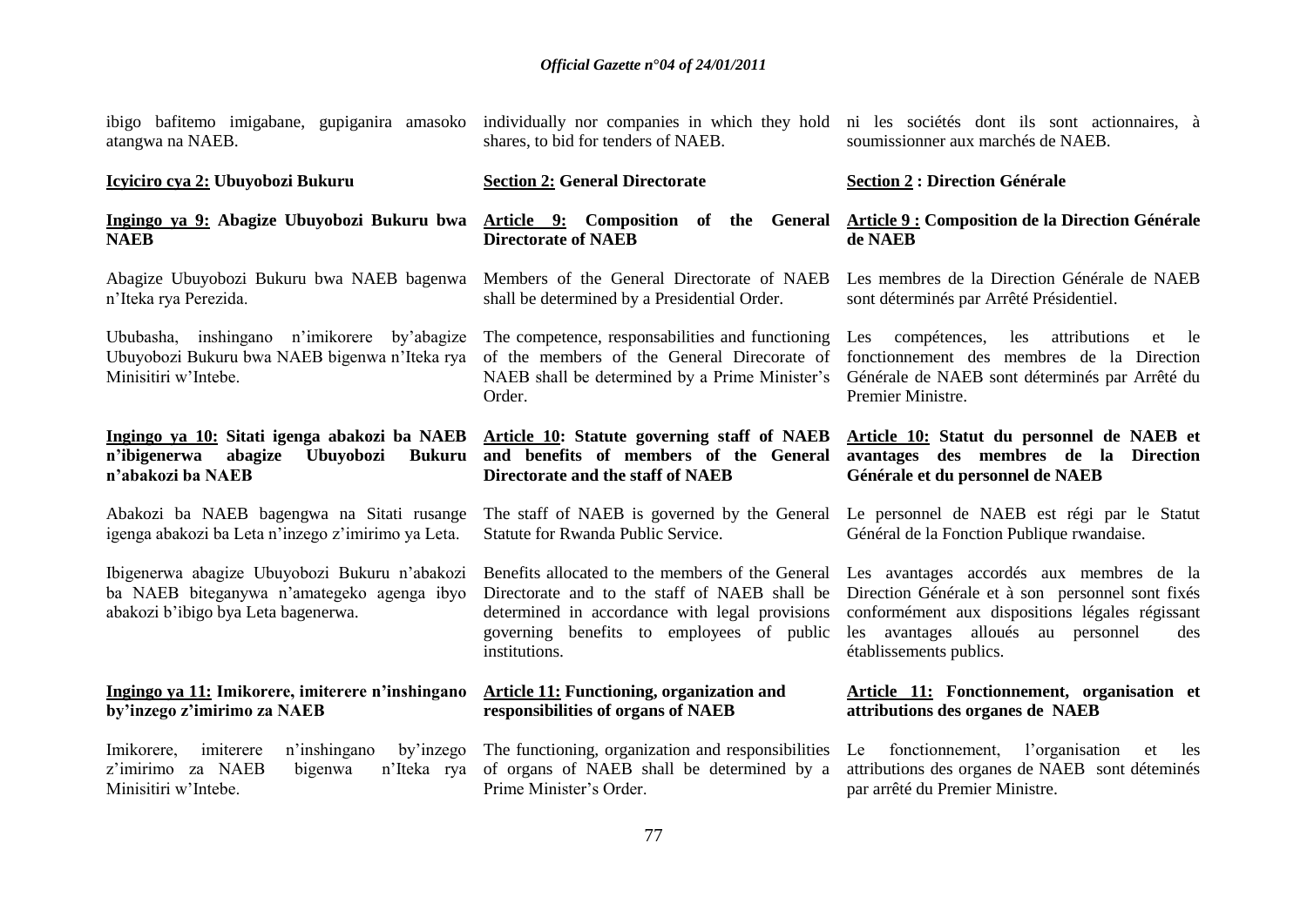| UMUTWE WA V: UMUTUNGO N'IMARI                                                                                                                                                                                                                                                                                                                                                                                                                                                                                                                                            | <b>CHAPTER V: PROPERTY AND FINANCE</b>                                                                                                                                                                                                                                                                                                                                                                                                                            | <b>CHAPITRE V: PATRIMOINE ET FINANCES</b>                                                                                                                                                                                                                                                                                                                                                                                                                                                                                                                                                                                        |  |  |  |  |  |  |
|--------------------------------------------------------------------------------------------------------------------------------------------------------------------------------------------------------------------------------------------------------------------------------------------------------------------------------------------------------------------------------------------------------------------------------------------------------------------------------------------------------------------------------------------------------------------------|-------------------------------------------------------------------------------------------------------------------------------------------------------------------------------------------------------------------------------------------------------------------------------------------------------------------------------------------------------------------------------------------------------------------------------------------------------------------|----------------------------------------------------------------------------------------------------------------------------------------------------------------------------------------------------------------------------------------------------------------------------------------------------------------------------------------------------------------------------------------------------------------------------------------------------------------------------------------------------------------------------------------------------------------------------------------------------------------------------------|--|--|--|--|--|--|
| Ingingo ya 12: Umutungo wa NAEB n'inkomoko<br>yawo                                                                                                                                                                                                                                                                                                                                                                                                                                                                                                                       | <b>Article 12: Property of NAEB and its source</b>                                                                                                                                                                                                                                                                                                                                                                                                                | <b>Article 12 : Patrimoine de NAEB et ses sources</b>                                                                                                                                                                                                                                                                                                                                                                                                                                                                                                                                                                            |  |  |  |  |  |  |
| Umutungo wa NAEB ugizwe n'ibintu byimukanwa<br>n'ibitimukanwa.                                                                                                                                                                                                                                                                                                                                                                                                                                                                                                           | movables and immovables.                                                                                                                                                                                                                                                                                                                                                                                                                                          | The property of NAEB shall be comprised of Le patrimoine de NAEB comprend les biens<br>meubles et immeubles.                                                                                                                                                                                                                                                                                                                                                                                                                                                                                                                     |  |  |  |  |  |  |
| Umutungo wa NAEB ukomoka kuri ibi bikurikira:<br>ingengo y'imari igenerwa na Leta;<br>$1^{\circ}$<br>inkunga<br>iza<br>$2^{\circ}$<br>zaba<br>Leta<br>cyangwa<br>iz'abaterankunga;<br>ibituruka ku mirimo ikora;<br>$3^\circ$<br>inyungu ku mutungo wayo;<br>$4^\circ$<br>inguzanyo zihabwa NAEB zemewe na<br>$5^{\circ}$<br>Ministiri ufite imari mu nshingano ze;<br>impano n'indagano;<br>$6^{\circ}$<br>umutungo w'ibigo byahujwe bivugwa muri<br>iri tegeko, uretse ibizagenerwa<br>ikigo<br>gishinzwe<br>iterambere<br>cy'igihugu<br>ry'ubuhinzi n'ubworozi (RAB). | following sources:<br>1° State allocated budget;<br>State or donors' subsidies;<br>income from its services;<br>$3^\circ$<br>interest from its property;<br>$4^{\circ}$<br>loans to NAEB as approved by the<br>$5^{\circ}$<br>Minister in charge of finance;<br>$6^{\circ}$ donations and bequests;<br>property of merged public institutions<br>$7^{\circ}$<br>provided for in this Law, except what will<br>be allocated to Rwanda Agricultural<br>Board (RAB). | The property of NAEB shall come from the Le patrimoine de NAEB provient des sources<br>suivantes :<br>1° les dotations budgétaires de l'Etat;<br>les subventions de l'Etat ou des donateurs;<br>les revenus des services prestés;<br>$3^\circ$<br>les revenus de son patrimoine;<br>$4^\circ$<br>les prêts accordés à NAEB approuvés par<br>$5^{\circ}$<br>le Ministre ayant les finances dans ses<br>attributions;<br>$6^{\circ}$ les dons et legs;<br>7° le patrimoine des établissements fusionnés<br>prévus dans la présente loi, excepté celui<br>qui sera attribué à l'Office Rwandais de<br>Développement Agricole (RAB). |  |  |  |  |  |  |
| Ingingo ya 13: Kwegurirwa umutungo w'ibigo                                                                                                                                                                                                                                                                                                                                                                                                                                                                                                                               | Article 13: Transfer of property of Public<br><b>Institutions</b>                                                                                                                                                                                                                                                                                                                                                                                                 | <b>Article 13: Transfert</b><br>du patrimoine des<br>établissements publics                                                                                                                                                                                                                                                                                                                                                                                                                                                                                                                                                      |  |  |  |  |  |  |
| Haseguriwe ibivugwa mu ngingo ya 12, y'iri<br>tegeko, imitungo yimukanwa, itimukanwa, imyenda<br>n'amazina by'ibigo bikurikira byeguriwe NAEB:<br>1° Ikigo cy'Igihugu Gishinzwe Guteza imbere<br>ikawa (OCIR-CAFE);                                                                                                                                                                                                                                                                                                                                                      | Without prejudice to the provisions of Article 12,<br>of this Law, movable and immovable assets,<br>liabilities and denominations of the following<br>institutions are hereby transferred to NAEB:<br>1° Rwanda Coffee Development Authority<br>(OCIR-CAFE);                                                                                                                                                                                                      | Sans préjudice des dispositions de l'article 12 de la<br>présente loi, les biens meubles et immeubles, le<br>passif et les dénominations des établissements<br>publics ci-après sont transférés à NAEB:<br>1° Office - rwandais de promotion du Café<br>(OCIR-CAFE);                                                                                                                                                                                                                                                                                                                                                             |  |  |  |  |  |  |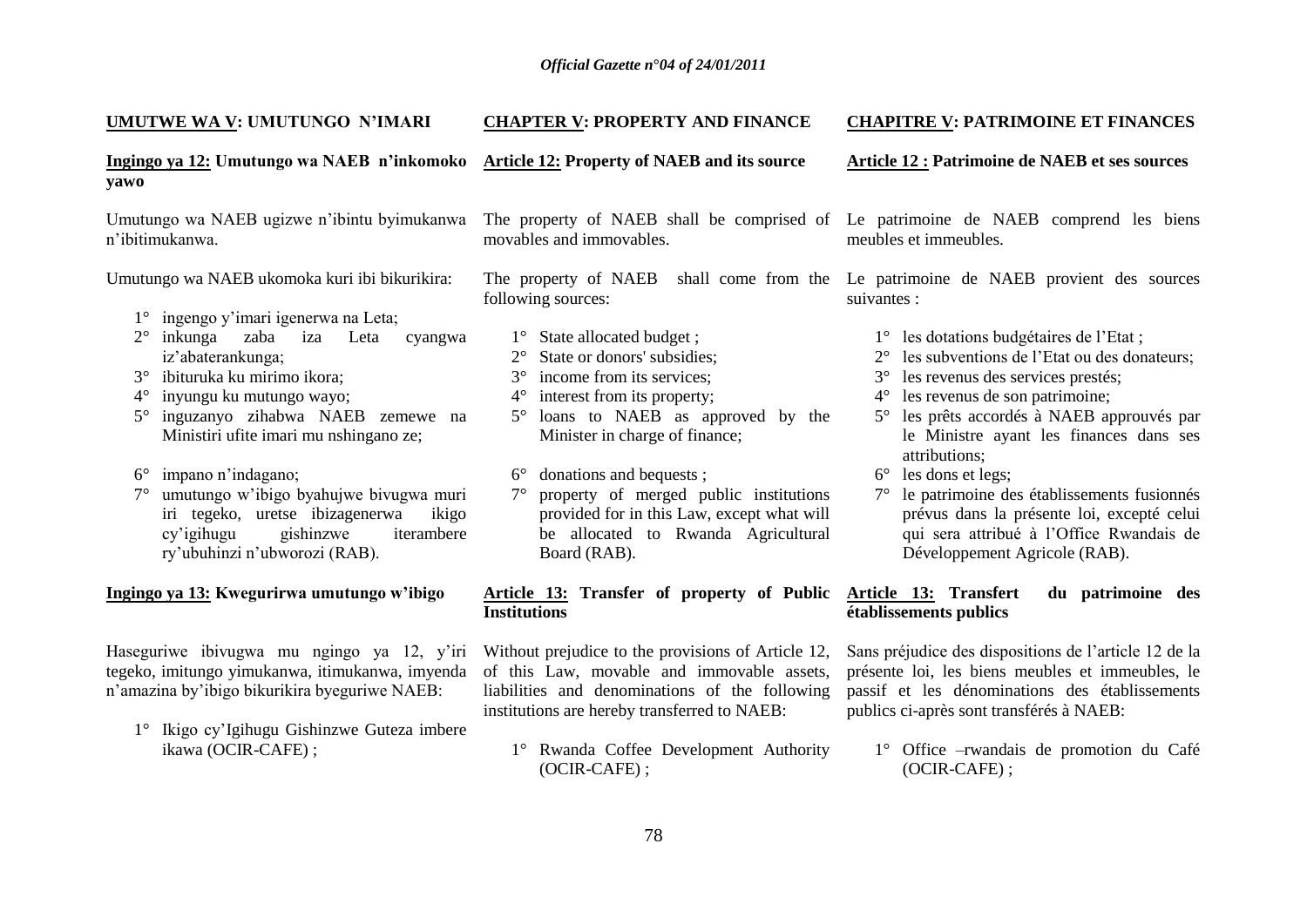- 2° Ikigo cy"Igihugu Gishinzwe Guteza imbere icyayi (OCIR-THE);
- 3° Ikigo cy"Igihugu Gishinzwe Guteza imbere Ubuhinzi bw"indabyo, imboga n"imbuto (RHODA).

# **n'imigenzurire by'umutungo**

Imikoreshereze, imicungire n"imigenzurire Use, management and audit of NAEB property by"umutungo wa NAEB bikorwa hakurikijwe amategeko abigenga. Ubugenzuzi bushinzwe igenzura rya buri munsi ry"imikoreshereze y"umutungo wa NAEB buha raporo Inama y"Ubuyobozi bukagenera kopi uyobora Ubuyobozi Bukuru bwa NAEB.

# **Ingingo ya 15: Iyemeza n'imicungire by'ingengo y'imari ya NAEB**

Ingengo y"imari ya NAEB yemezwa kandi igacungwa hakurikijwe amategeko abigenga.

# 2° Rwanda Tea Development Authority (OCIR-THE);

3° Rwanda Horticulture Development Authority (RHODA).

# **property**

shall be carried out in accordance with relevant legal provisions. NAEB internal audit service shall submit a report to the Board of Directors with a copy to the head of the General Directorate of NAEB.

# 2° Office rwandais de promotion du Thé (OCIR-THE);

3° Office Rwandais du Développement de l"Horticulture (RHODA).

# **Ingingo ya 14: Imikoreshereze, imicungire Article 14: Use, management and audit of the Article 14 : Utilisation, gestion et audit du patrimoine**

L"utilisation, la gestion et l"audit du patrimoine de NAEB sont effectués conformément aux dispositions légales en la matière. Le service d"audit interne de NAEB transmet son rapport au Conseil d"Administation avec copie au dirigeant de la Direction Générale de NAEB.

# **Article 15: Approval and management of the budget of NAEB**

The budget of NAEB shall be approved and managed in accordance with relevant legal provisions.

#### **Ingingo ya 16: Raporo y'umwaka Article 16: Annual financial report w'ibaruramari**

Mu mezi atatu (3) akurikira impera z'umwaka Within three (3) months following the closure of w"ibaruramari, Umuyobozi Mukuru wa NAEB ashyikiriza urwego rureberera NAEB raporo y"umwaka w"ibaruramari, imaze kwemezwa n"Inama y"Ubuyobozi hakurikijwe amategeko agenga imicungire y"imari n"umutungo bya Leta.

the financial year, the head of the General Directorate of NAEB shall submit to the authority supervising NAEB annual financial report after its approval by the Board of Directors in accordance with laws governing management of State finance and property.

# **Article 15: Adoption et gestion du budget de NAEB**

Le budget de NAEB est adopté et géré conformément aux dispositions légales en la matière.

# **Article 16: Rapport annuel de l'exercice comptable**

Dans les trois (3) mois qui suivent la fin de l"exercice comptable, le dirigeant de la Direction Générale en chef de NAEB transmet à l"organe de tutelle de NAEB le rapport annuel de l"exercice comptable après son approbation par le Conseil d"Administration conformément aux dispositions régissant les finances et le patrimoine de l"Etat.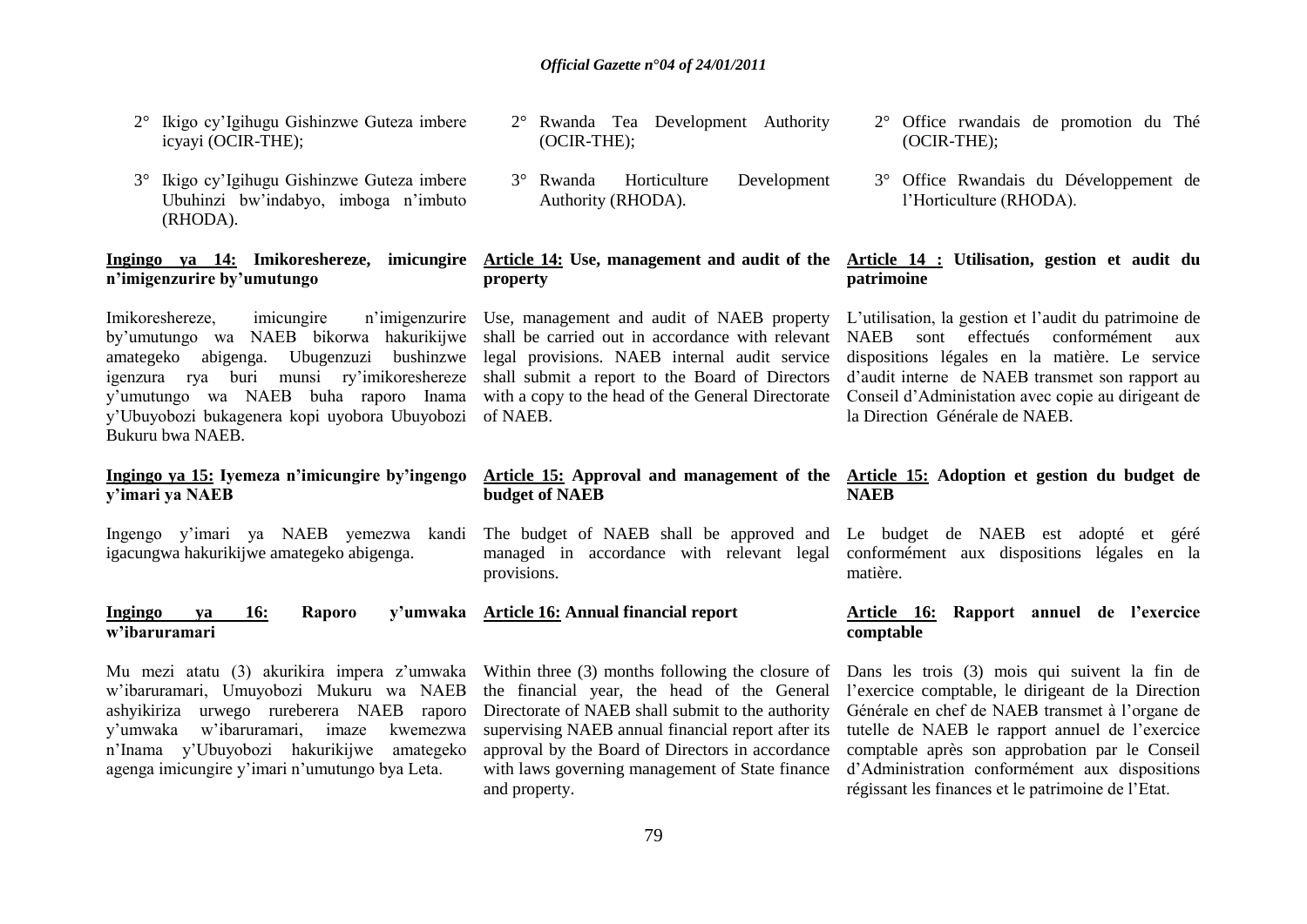**CHAPITRE VI : DISPOSITIONS** 

| <b>UMUTWE</b><br>VI:<br><b>INGINGO</b><br>WA<br>Y'INZIBACYUHO N'IZISOZA                                                                                                                                                                                         | <b>CHAPTER</b><br>VI:<br>TRANSITIONAL<br>AND<br><b>FINAL PROVISIONS</b>                                                                                                                                                                                 | <b>CHAPITRE</b><br><b>DISPOSITIONS</b><br>VI<br><b>TRANSITOIRE ET FINALES</b>                                                                                                                                                                                                                                 |  |  |  |  |  |  |  |  |
|-----------------------------------------------------------------------------------------------------------------------------------------------------------------------------------------------------------------------------------------------------------------|---------------------------------------------------------------------------------------------------------------------------------------------------------------------------------------------------------------------------------------------------------|---------------------------------------------------------------------------------------------------------------------------------------------------------------------------------------------------------------------------------------------------------------------------------------------------------------|--|--|--|--|--|--|--|--|
| Ingingo ya 17: Igihe cy'inzibacyuho                                                                                                                                                                                                                             | <b>Article 17: Transitional period</b>                                                                                                                                                                                                                  | Article 17: Période transitoire                                                                                                                                                                                                                                                                               |  |  |  |  |  |  |  |  |
| NAEB ihawe igihe kitarenze amezi atandatu (6)<br>uhereye ku munsi iri tegeko ritangarijweho mu<br>Igazeti ya Leta ya Repubulika y'u Rwanda kugira<br>ngo ibe yahuje imirimo ijyanye no guteza imbere<br>ibyoherezwa mu mahanga yakorwaga n'ibigo<br>bikurikira: | NAEB is given a period not exceeding six (6)<br>months from the date of publication of this Law<br>in the Official Gazette of the Republic of Rwanda<br>to merge activities of export development<br>formerly performed by the following institutions : | NAEB dispose d'un délai ne dépassant pas six (6)<br>mois à compter du jour de publication de la<br>présente loi au Journal Officiel de la République du<br>Rwanda pour fusionner les activités en rapport<br>avec le dévéloppement de l'exportation qui étaient<br>assurées par les établissements suivants : |  |  |  |  |  |  |  |  |
| 1° Ikigo cy'Igihugu gishinzwe guteza imbere<br>Ikawa (OCIR-CAFE);                                                                                                                                                                                               | 1° Rwanda Coffee Development Authority<br>(OCIR-CAFE);                                                                                                                                                                                                  | 1° Office rwandais pour la promotion du<br>Café (OCIR-CAFE);                                                                                                                                                                                                                                                  |  |  |  |  |  |  |  |  |
| Ikigo cy'Igihugu gishinzwe guteza imbere<br>Icyayi (OCIR-THE);                                                                                                                                                                                                  | 2° Rwanda Tea Development Authority<br>(OCIR-THE);                                                                                                                                                                                                      | 2° Office rwandais pour la promotion du Thé<br>$(OCIR-THE);$                                                                                                                                                                                                                                                  |  |  |  |  |  |  |  |  |
| Ikigo cy'Igihugu Gishinzwe Guteza imbere<br>Ubuhinzi bw'Imboga, Indabo n'Imbuto<br>(RHODA).                                                                                                                                                                     | 3° Rwanda<br>Horticulture<br>Development<br>Authority (RHODA).                                                                                                                                                                                          | 3° Office Rwandais du Développement de<br>l'Horticulture (RHODA).                                                                                                                                                                                                                                             |  |  |  |  |  |  |  |  |
| Ingingo ya 18: Itegurwa, isuzumwa n'itorwa<br>ry'iri tegeko                                                                                                                                                                                                     | Article 18: Drafting,<br>consideration<br>and<br>adoption of this Law                                                                                                                                                                                   | Article 18 : Initiation, examen et adoption de la<br>présente loi                                                                                                                                                                                                                                             |  |  |  |  |  |  |  |  |
| Iri tegeko ryateguwe mu rurimi rw'Icyongereza,<br>risuzumwa<br>kandi<br>ritorwa<br>rurimi<br>mu<br>rw'Ikinyarwanda.                                                                                                                                             | adopted in Kinyarwanda.                                                                                                                                                                                                                                 | This Law was drafted in English, considered and La présente loi a été initiée en Anglais, examinée et<br>adoptée en Kinyarwanda.                                                                                                                                                                              |  |  |  |  |  |  |  |  |
| Ingingo ya<br>Ivanwaho<br>ry'amategeko<br>- 19:<br>n'iry'ingingo<br>z'amategeko zinyuranyije n'iri<br>tegeko                                                                                                                                                    | <b>Article 19: Repealing provision</b>                                                                                                                                                                                                                  | <b>Article 19: Disposition abrogatoire</b>                                                                                                                                                                                                                                                                    |  |  |  |  |  |  |  |  |
| Itegeko n°48/2006 ryo kuwa 05/10/2006 rigena Law n° 48/2006 of 05/10/2006 determining, the La Loi n° 48/2006 du 05/10/2006 portant                                                                                                                              |                                                                                                                                                                                                                                                         |                                                                                                                                                                                                                                                                                                               |  |  |  |  |  |  |  |  |

inshingano, imiterere n'imikorere by'Ikigo responsibilities, organisation and functioning of attributions, organisation et fonctionnement de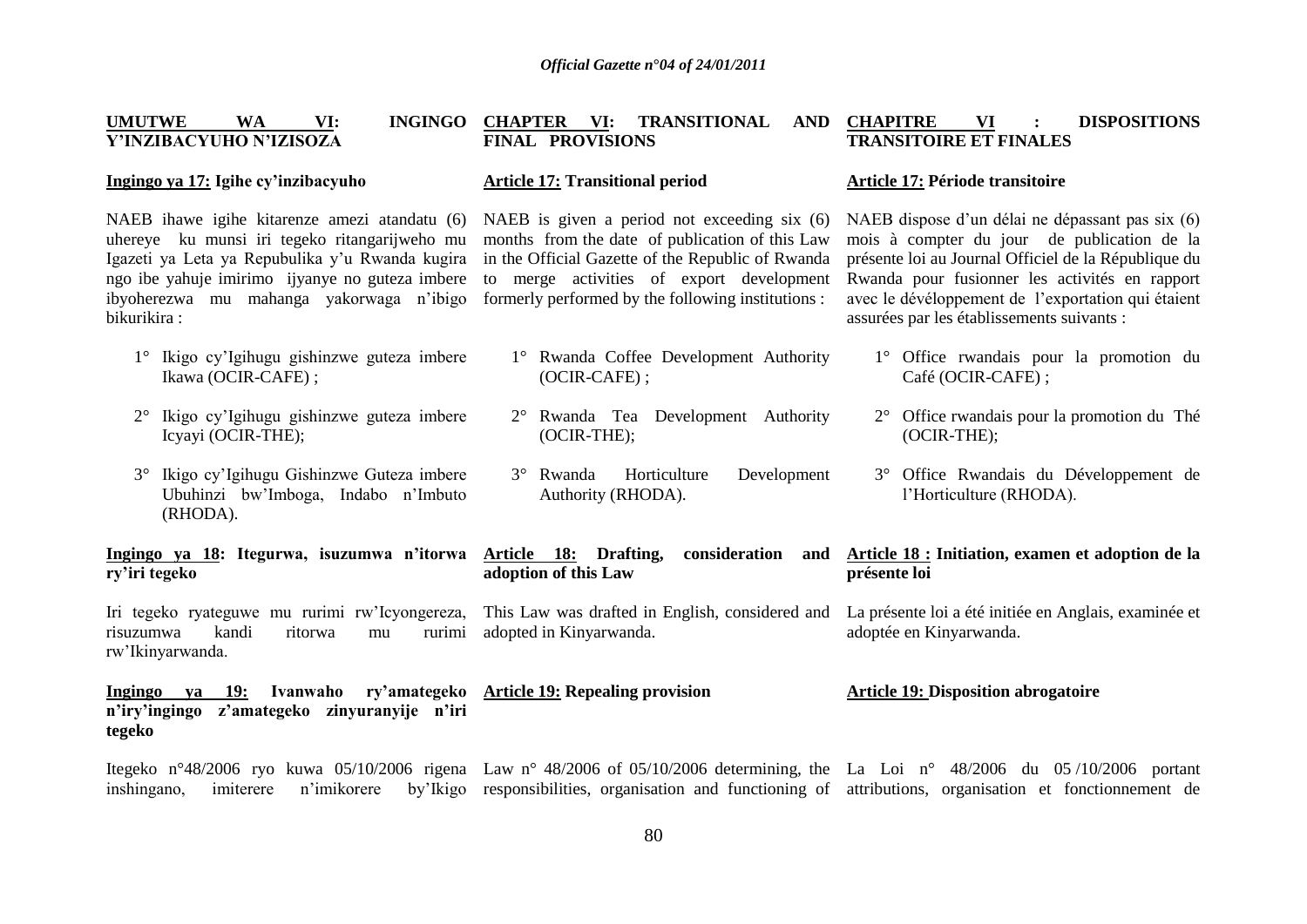| cy'Igihugu gishinzwe guteza imbere Ikawa (OCIR-<br>CAFE), Itegeko nº49/2006 ryo kuwa 05/10/2006<br>rigena inshingano, imiterere n'imikorere by'Ikigo<br>cy'Igihugu gishinzwe guteza imbere Icyayi (OCIR-<br>THE), Itegeko nº 15/2008 ryo kuwa 09/06/2008<br>rishyiraho Ikigo gishinzwe guteza imbere ubuhinzi<br>bw'Imboga, Indabyo n'Imbuto mu Rwanda<br>(RHODA) kimwe n'ingingo zose z'amategeko<br>abanziriza<br>iri<br>kandi<br>zinyuranyije<br>na ryo<br>bivanyweho. | CAFE), Law $n^{\circ}$ 49/2006 of 05/10/2006<br>determining the responsibilities, organisation and<br>functioning of Rwanda Tea Development<br>Authority (OCIR-THE), Law n° 15/2008 of<br>09/06/2008 on the establishment of Rwanda<br>Horticulture Development Authority (RHODA)<br>and determining its responsibilities, organization<br>and functioning as well as all prior legal<br>provisions contrary to this Law are hereby<br>repealed. | Rwanda Coffee Development Authority (OCIR- l'Office Rwandais de Promotion du Café (OCIR-<br>CAFE), la Loi nº 49/2006 du 05/10/200 portant<br>attributions, organisation et fonctionnement de<br>l'Office Rwandais de Promotion du Thé (OCIR-<br>THE), la Loi nº15/2008 du 09/06/2008 portant<br>création, attributions, organisation de l'Office<br>Rwandais de Développement de l'Horticulture<br>(RHODA) ainsi que toutes les dispositions légales<br>antérieures contraires à la présente loi sont<br>abrogées. |  |  |  |  |  |  |
|---------------------------------------------------------------------------------------------------------------------------------------------------------------------------------------------------------------------------------------------------------------------------------------------------------------------------------------------------------------------------------------------------------------------------------------------------------------------------|--------------------------------------------------------------------------------------------------------------------------------------------------------------------------------------------------------------------------------------------------------------------------------------------------------------------------------------------------------------------------------------------------------------------------------------------------|--------------------------------------------------------------------------------------------------------------------------------------------------------------------------------------------------------------------------------------------------------------------------------------------------------------------------------------------------------------------------------------------------------------------------------------------------------------------------------------------------------------------|--|--|--|--|--|--|
| Ingingo ya 20: Igihe iri tegeko ritangira Article 20: Commencement                                                                                                                                                                                                                                                                                                                                                                                                        |                                                                                                                                                                                                                                                                                                                                                                                                                                                  | Article 20 : Entrée en vigueur                                                                                                                                                                                                                                                                                                                                                                                                                                                                                     |  |  |  |  |  |  |
| gukurikizwa<br>Iri tegeko ritangira gukurikizwa ku munsi This Law shall come into force on the date of its<br>ritangarijweho mu Igazeti ya Leta ya Repubulika<br>y'u Rwanda.                                                                                                                                                                                                                                                                                              | publication in the Official Gazette of the Republic<br>of Rwanda.                                                                                                                                                                                                                                                                                                                                                                                | La présente loi entre en vigueur le jour de sa<br>publication au Journal Officiel de la République du<br>Rwanda.                                                                                                                                                                                                                                                                                                                                                                                                   |  |  |  |  |  |  |
| Kigali, kuwa 25/11/2010                                                                                                                                                                                                                                                                                                                                                                                                                                                   | Kigali, on 25/11/2010                                                                                                                                                                                                                                                                                                                                                                                                                            | Kigali, le 25/11/2010                                                                                                                                                                                                                                                                                                                                                                                                                                                                                              |  |  |  |  |  |  |
| $(s\acute{e})$                                                                                                                                                                                                                                                                                                                                                                                                                                                            | $(s\acute{e})$                                                                                                                                                                                                                                                                                                                                                                                                                                   | $(s\acute{e})$                                                                                                                                                                                                                                                                                                                                                                                                                                                                                                     |  |  |  |  |  |  |
| <b>KAGAME Paul</b>                                                                                                                                                                                                                                                                                                                                                                                                                                                        | <b>KAGAME Paul</b>                                                                                                                                                                                                                                                                                                                                                                                                                               | <b>KAGAME Paul</b>                                                                                                                                                                                                                                                                                                                                                                                                                                                                                                 |  |  |  |  |  |  |
| Perezida wa Repubulika                                                                                                                                                                                                                                                                                                                                                                                                                                                    | President of the Republic                                                                                                                                                                                                                                                                                                                                                                                                                        | Président de la République                                                                                                                                                                                                                                                                                                                                                                                                                                                                                         |  |  |  |  |  |  |
| $(s\acute{e})$                                                                                                                                                                                                                                                                                                                                                                                                                                                            | $(s\acute{e})$                                                                                                                                                                                                                                                                                                                                                                                                                                   | $(s\acute{e})$                                                                                                                                                                                                                                                                                                                                                                                                                                                                                                     |  |  |  |  |  |  |
| <b>MAKUZA Bernard</b>                                                                                                                                                                                                                                                                                                                                                                                                                                                     | <b>MAKUZA Bernard</b>                                                                                                                                                                                                                                                                                                                                                                                                                            | <b>MAKUZA Bernard</b>                                                                                                                                                                                                                                                                                                                                                                                                                                                                                              |  |  |  |  |  |  |
| Minisitiri w'Intebe                                                                                                                                                                                                                                                                                                                                                                                                                                                       | Prime Minister                                                                                                                                                                                                                                                                                                                                                                                                                                   | <b>Premier Ministre</b>                                                                                                                                                                                                                                                                                                                                                                                                                                                                                            |  |  |  |  |  |  |
| Bibonywe kandi bishyizweho Ikirango cya<br>Repubulika:                                                                                                                                                                                                                                                                                                                                                                                                                    | Seen and sealed with the Seal of the Republic:                                                                                                                                                                                                                                                                                                                                                                                                   | Vu et scellé du Sceau de la République:                                                                                                                                                                                                                                                                                                                                                                                                                                                                            |  |  |  |  |  |  |
| $(s\acute{e})$                                                                                                                                                                                                                                                                                                                                                                                                                                                            |                                                                                                                                                                                                                                                                                                                                                                                                                                                  | $(s\acute{e})$                                                                                                                                                                                                                                                                                                                                                                                                                                                                                                     |  |  |  |  |  |  |
|                                                                                                                                                                                                                                                                                                                                                                                                                                                                           | $(s\acute{e})$                                                                                                                                                                                                                                                                                                                                                                                                                                   |                                                                                                                                                                                                                                                                                                                                                                                                                                                                                                                    |  |  |  |  |  |  |
| <b>KARUGARAMA Tharcisse</b>                                                                                                                                                                                                                                                                                                                                                                                                                                               | <b>KARUGARAMA Tharcisse</b>                                                                                                                                                                                                                                                                                                                                                                                                                      | <b>KARUGARAMA Tharcisse</b>                                                                                                                                                                                                                                                                                                                                                                                                                                                                                        |  |  |  |  |  |  |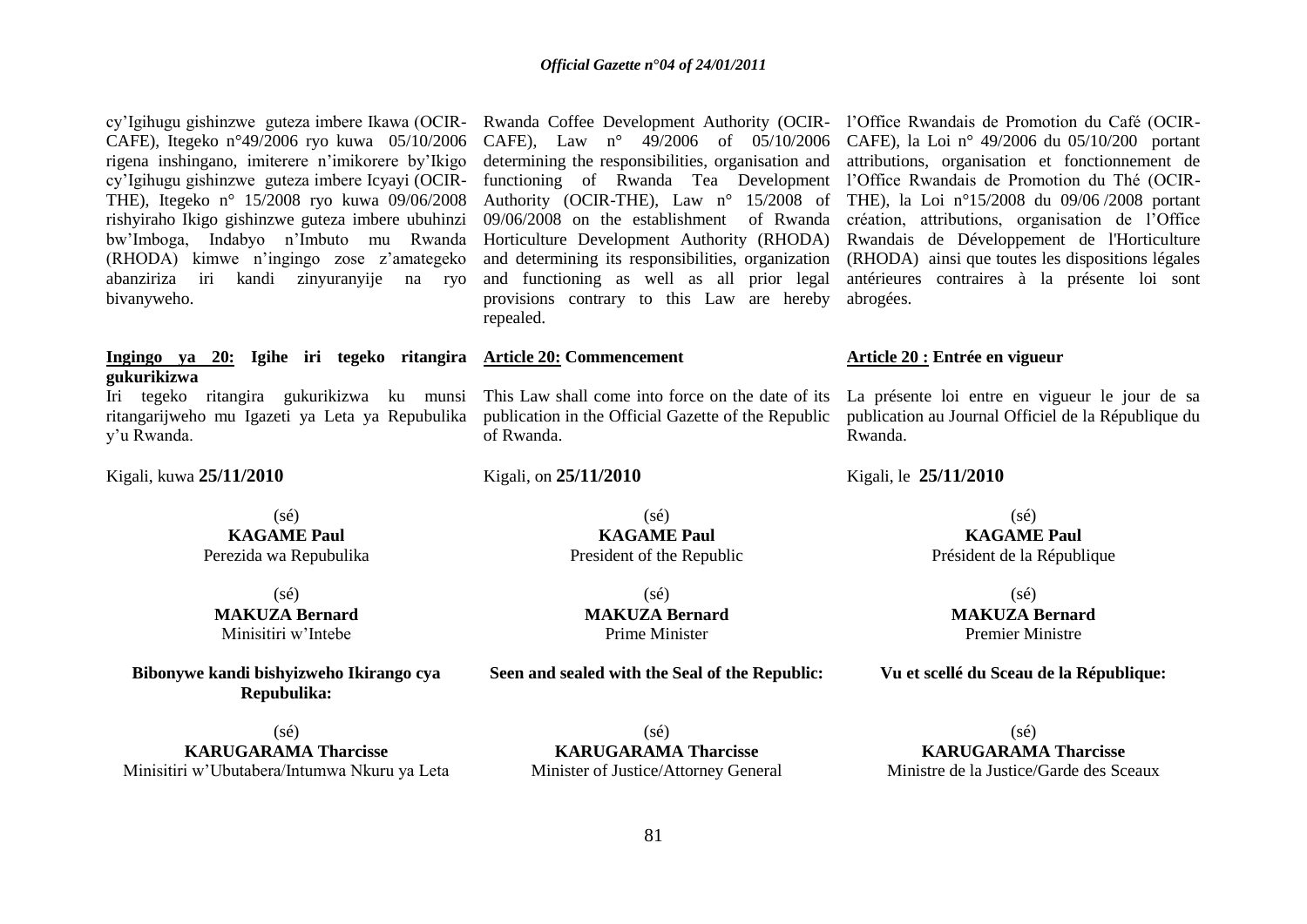**ITEGEKO Nº 47/2010 RYO KUWA 22/12/2010 LAW<br>
RYEMERERA KWEMEZA BURUNDU AUTE RYEMERERA<br>IVUGURURA IVUGURURA RY'INGINGO THE AMENDMENTS OF ARTICLES OF AUX STATUTS DU FONDS MONETAIRE Z'AMASEZERANO AGENGA MPUZAMAHANGA CY'IMARI LAW Nº47/2010 OF 22/12/2010 AUTHORISING THE RATIFICATION OF LA RATIFICATION DES MODIFICATIONS AGREEMENT OF THE INTERNATIONAL INTERNATIONAL MONETARY FUND LOI Nº 47/2010 DU 22/12/2010 AUTORISANT** 

# **ISHAKIRO**

# **TABLE OF CONTENTS**

**TABLE DES MATIERES**

| Ingingo ya mbere: Uruhushya rwo kwemeza<br>burundu          | <b>Article One: Authorisation for ratification</b>                     | Article premier : Autorisation de ratification                   |  |  |  |  |  |  |
|-------------------------------------------------------------|------------------------------------------------------------------------|------------------------------------------------------------------|--|--|--|--|--|--|
| Ingingo ya 2 : Itegurwa, isuzumwa n'itorwa<br>ry'iri tegeko | <b>Article 2 : Drafting, consideration and</b><br>adoption of this Law | Article 2 : Initiation, examen et adoption de<br>la présente loi |  |  |  |  |  |  |
| Ingingo ya 3 : Igihe iri tegeko ritangira<br>gukurikizwa    | <b>Article 3 : Commencement</b>                                        | Article 3 : Entrée en vigueur                                    |  |  |  |  |  |  |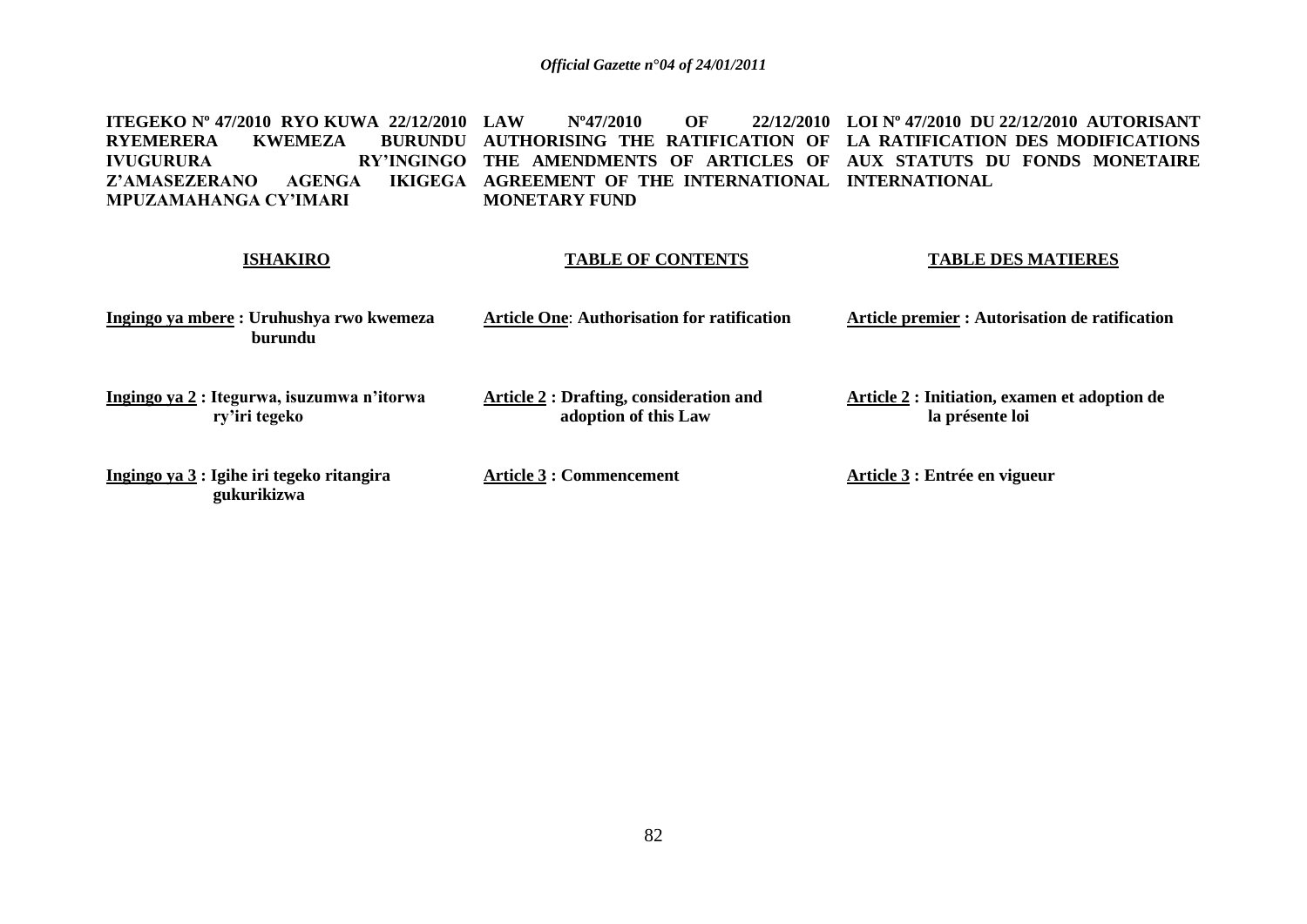| ITEGEKO N°47/2010 RYO KUWA 22/12/2010 LAW                                 | N°47/2010<br>OF      | $22/12/2010$ LOI N° 47/2010 DU 22/12/2010 AUTORISANT                      |
|---------------------------------------------------------------------------|----------------------|---------------------------------------------------------------------------|
| RYEMERERA<br>KWEMEZA                                                      |                      | BURUNDU AUTHORISING THE RATIFICATION OF LA RATIFICATION DES MODIFICATIONS |
| IVUGURURA                                                                 |                      | RY'INGINGO THE AMENDMENTS OF ARTICLES OF AUX STATUTS DU FONDS MONETAIRE   |
| Z'AMASEZERANO AGENGA IKIGEGA AGREEMENT OF THE INTERNATIONAL INTERNATIONAL |                      |                                                                           |
| MPUZAMAHANGA CY'IMARI                                                     | <b>MONETARY FUND</b> |                                                                           |

**Twebwe, KAGAME Paul,** Perezida wa Repubulika;

**We, KAGAME Paul,** President of the Republic; **Nous, KAGAME Paul,** Président de la République;

**INTEKO ISHINGA AMATEGEKO YEMEJE, THE PARLIAMENT HAS ADOPTED AND LE PARLEMENT A ADOPTE ET NOUS NONE NATWE DUHAMIJE, DUTANGAJE WE SANCTION, PROMULGATE THE ITEGEKO RITEYE RITYA DUTEGETSE KO RYANDIKWA IGAZETI YA LETA YA REPUBULIKA Y'U OF THE REPUBLIC OF RWANDA. RWANDA. FOLLOWING LAW AND ORDER IT BE PUBLISHED IN THE OFFICIAL GAZETTE QU'ELLE SOIT PUBLIEE AU JOURNAL SANCTIONNONS, PROMULGUONS LA LOI DONT LA TENEUR SUIT ET ORDONNONS OFFICIEL DE LA REPUBLIQUE DU RWANDA.**

| <b>INTEKO ISHINGA AMATEGEKO:</b>                                                                                                                                                                                                                                                                                                                                                                                                                                                                                  | <b>THE PARLIAMENT:</b> | <b>LE PARLEMENT :</b>                                                                                                                       |  |  |  |  |  |  |
|-------------------------------------------------------------------------------------------------------------------------------------------------------------------------------------------------------------------------------------------------------------------------------------------------------------------------------------------------------------------------------------------------------------------------------------------------------------------------------------------------------------------|------------------------|---------------------------------------------------------------------------------------------------------------------------------------------|--|--|--|--|--|--|
| Umutwe w'Abadepite, mu nama yawo yo kuwa 10 The Chamber of Deputies, in its session of 10 La Chambre des Députés, en sa séance du 10<br>Ugushyingo 2010;                                                                                                                                                                                                                                                                                                                                                          | November 2010;         | novembre 2010;                                                                                                                              |  |  |  |  |  |  |
| Umutwe wa Sena, mu nama yawo yo kuwa 22 The Senate, in its session of 22 November 2010;<br>Ugushyingo 2010;                                                                                                                                                                                                                                                                                                                                                                                                       |                        | Le Sénat, en sa séance du 22 novembre 2010;                                                                                                 |  |  |  |  |  |  |
| Ishingiye ku Itegeko Nshinga rya Repubulika y'u Pursuant to the Constitution of the Republic of Vu la Constitution de la République du Rwanda du<br>Rwanda ryo kuwa 04 Kamena 2003, nk'uko Rwanda of 04 June 2003, as amended to date,<br>ryavuguruwe kugeza ubu, cyane cyane mu ngingo especially in Articles 62, 66, 67, 88, 89, 90, 92,<br>zaryo iya 62, iya 66, iya 67, iya 88, iya 89, iya 90, 93, 94, 95, 108, 189, 190 and 201;<br>iya 92, iya 93, iya 94, iya 95, iya 108, iya 189, iya<br>190 n'iya 201: |                        | 04 juin 2003, telle que révisée à ce jour,<br>spécialement en ses articles 62, 66, 67, 88, 89, 90,<br>92, 93, 94, 95, 108, 189, 190 et 201; |  |  |  |  |  |  |

Imaze gusuzuma umwanzuro n° 63-2 werekeye Having considered resolution n° 63-2 relating to Après examen de la résolution n° 63-2 relative au kwongera ijambo n'uruhare enhancement of the voice and participation in renforcement de la voix et de la participation au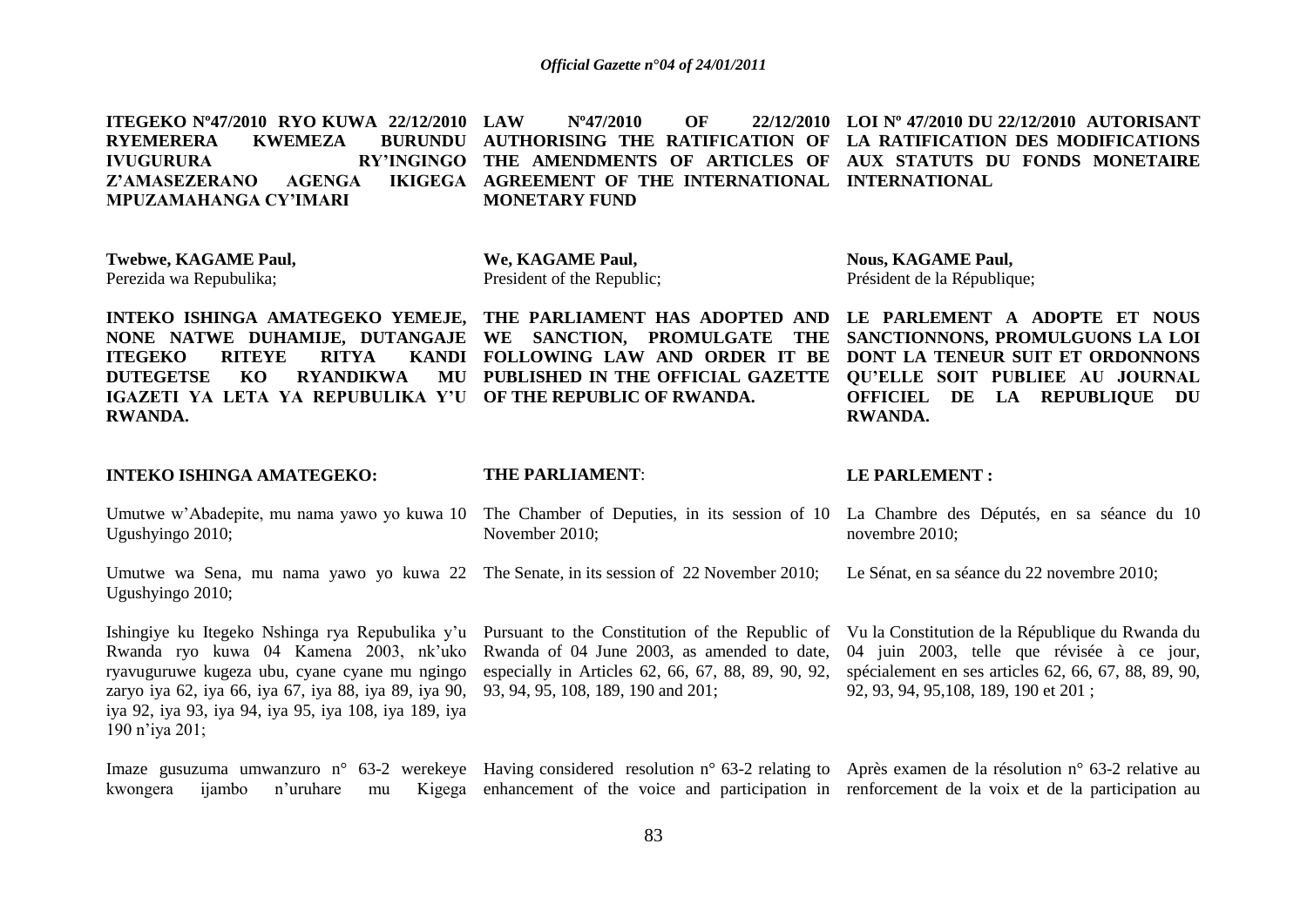Mpuzamahanga cy'Imari (IMF) n'umwanzuro International Monetary Fund, and the resolution Fonds Monétaire International et la résolution n° N°63-3 wongerera Ikigega Mpuzamahanga cy"Imari (IMF) ububasha bwo gushora imari, ivugurura Investment Authority of the International ingingo z"amasezerano agenga Ikigega Mpuzamahanga cy"Imari nk"uko byemejwe n"Inama y"Abaguverineri ku matariki ya 28 Mata 2008 n"iya 05 Gicurasi 2008;

# **YEMEJE:**

Monetary Fund, amending the Articles of Agreement of International Monetary Fund and respectively on 28 April 2008 and on 05 May 28 avril 2008 et du 05 mai 2008; 2008;

# **ADOPTS:**

**adoption of this Law** 

n° 63-3 relating to the expansion of the 63-3 relative à l"extension de l'autorité both approved by the Board of Governors respectivement par le Conseil des Gouverneurs du d'investissement du Fonds Monétaire International, portant modification aux Statuts du Fonds Monétaire International, toutes approuvées

# **ADOPTE:**

#### **Ingingo ya mbere: Uruhushya rwo kwemeza burundu Article One**: **Authorisation for ratification Article premier: Autorisation de ratification**

Umwanzuro n<sup>o</sup> 63-2 werekeye kwongera ijambo The resolution n<sup>o</sup> 63-2 relating to enhancement of La résolution n<sup>o</sup> 63-2 relative au renforcement de n"uruhare mu Kigega Mpuzamahanga cy"Imari n"umwanzuro n° 63-3 wongerera Ikigega Mpuzamahanga cy"Imari (IMF) ububasha bwo gushora imari, ivugurura ingingo z"amasezerano agenga Ikigega Mpuzamahanga cy"Imari nk"uko byemejwe n"Inama y"Abaguverineri ku matariki ya 28 Mata 2008 n"iya 5 Gicurasi 2008, yemerewe kwemezwa burundu.

# **Ingingo ya 2 : Itegurwa, isuzumwa n'itorwa Article 2 : Drafting, consideration and ry'iri tegeko**

Iri tegeko ryateguwe mu rurimi rw"Icyongereza risuzumwa kandi ritorwa mu rw"Ikinyarwanda.

the voice and participation in International Monetary Fund, and the resolution n° 63-3 relating to the expansion of the Investment Authority of the International Monetary Fund, amending the Articles of Agreement of International Monetary Fund and both approved by the Board of Governors respectively on 28 April 2008 and on 05 May 2008, are hereby authorized for ratification.

la voix et de la participation au Fonds Monétaire International et la résolution n° 63-3 relative à l'extension de l'autorité d'investissement du Fonds Monétaire International, portant modification aux Statuts du Fonds Monétaire International, toutes approuvées respectivement par le Conseil des Gouverneurs du 28 avril 2008 et du 5 mai 2008, sont autorisées à être ratifiées.

# **Article 2 : Initiation, examen et adoption de la présente loi**

This Law was drafted in English, considered and La présente loi a été initiée en Anglais, examinée et adopted in Kinyarwanda.

adoptée en Kinyarwanda.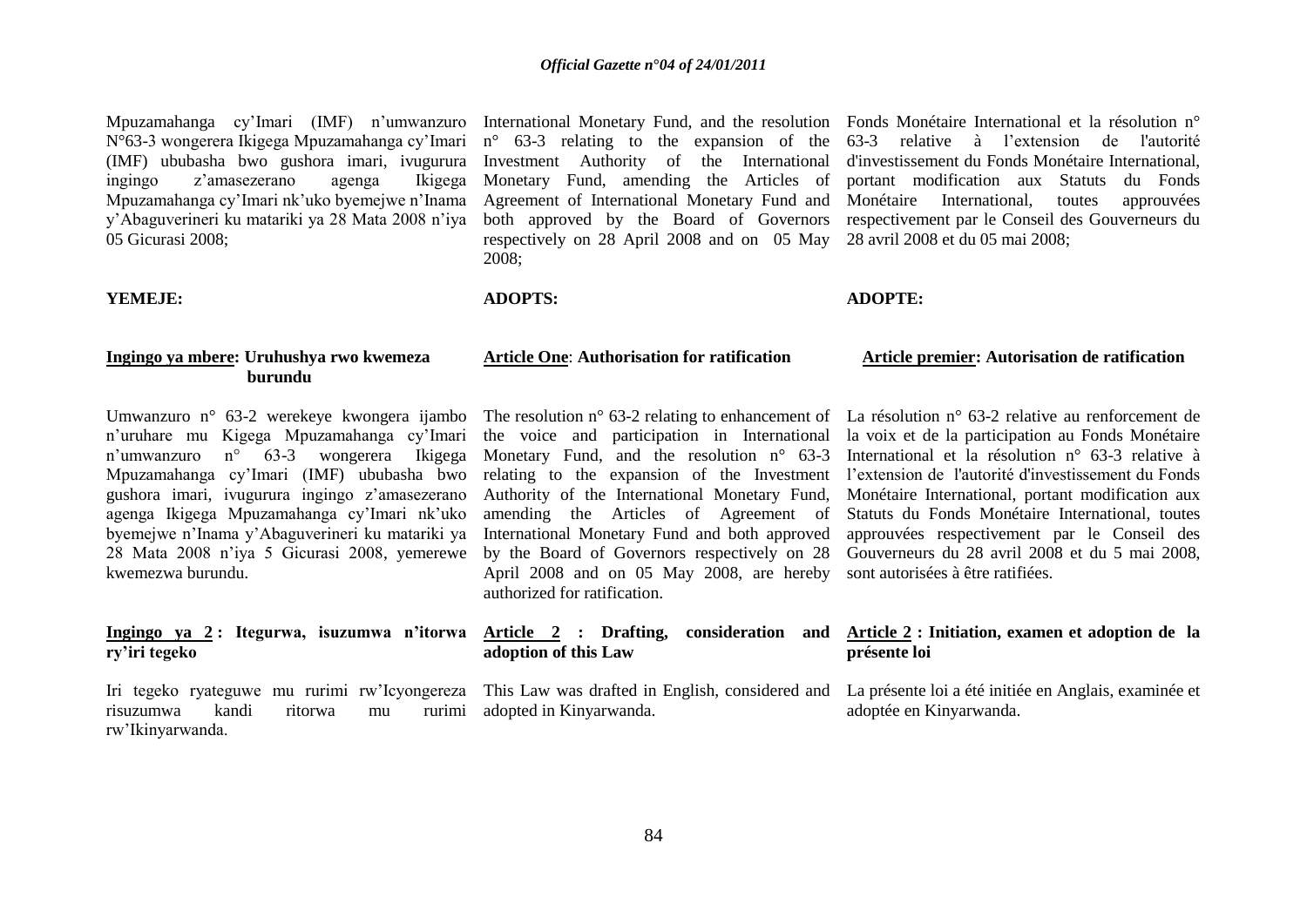**Ingingo ya 3 : Igihe iri tegeko ritangira Article 3 : Commencement gukurikizwa** Iri tegeko ritangira gukurikizwa ku munsi This Law shall come into force on the date of its La présente loi entre en vigueur le jour de sa ritangarijweho mu Igazeti ya Leta ya Repubulika y"u Rwanda. Kigali, kuwa **22/12/2010** (sé) **KAGAME Paul** Perezida wa Repubulika publication in the Official Gazette of the Republic of Rwanda. Kigali, on **22/12/2010** (sé) **KAGAME Paul** President of the Republic **Article 3 : Entrée en vigueur**  publication au Journal Officiel de la République du Rwanda. Kigali, le **22/12/2010** (sé) **KAGAME Paul** Président de la République  $(s\acute{e})$ **MAKUZA Bernard** Minisitiri w"Intebe  $(s\acute{e})$ **MAKUZA Bernard** Prime Minister (sé) **MAKUZA Bernard**

**Bibonywe kandi bishyizweho Ikirango cya Repubulika:**

**Seen and sealed with the Seal of the Republic:**

Premier Ministre

**Vu et scellé du Sceau de la République :**

(sé) **KARUGARAMA Tharcisse** Minisitiri w"Ubutabera/ Intumwa Nkuru ya Leta

(sé) **KARUGARAMA Tharcisse** Minister of Justice/ Attorney General

 $(sé)$ **KARUGARAMA Tharcisse** Ministre de la Justice/ Garde des Sceaux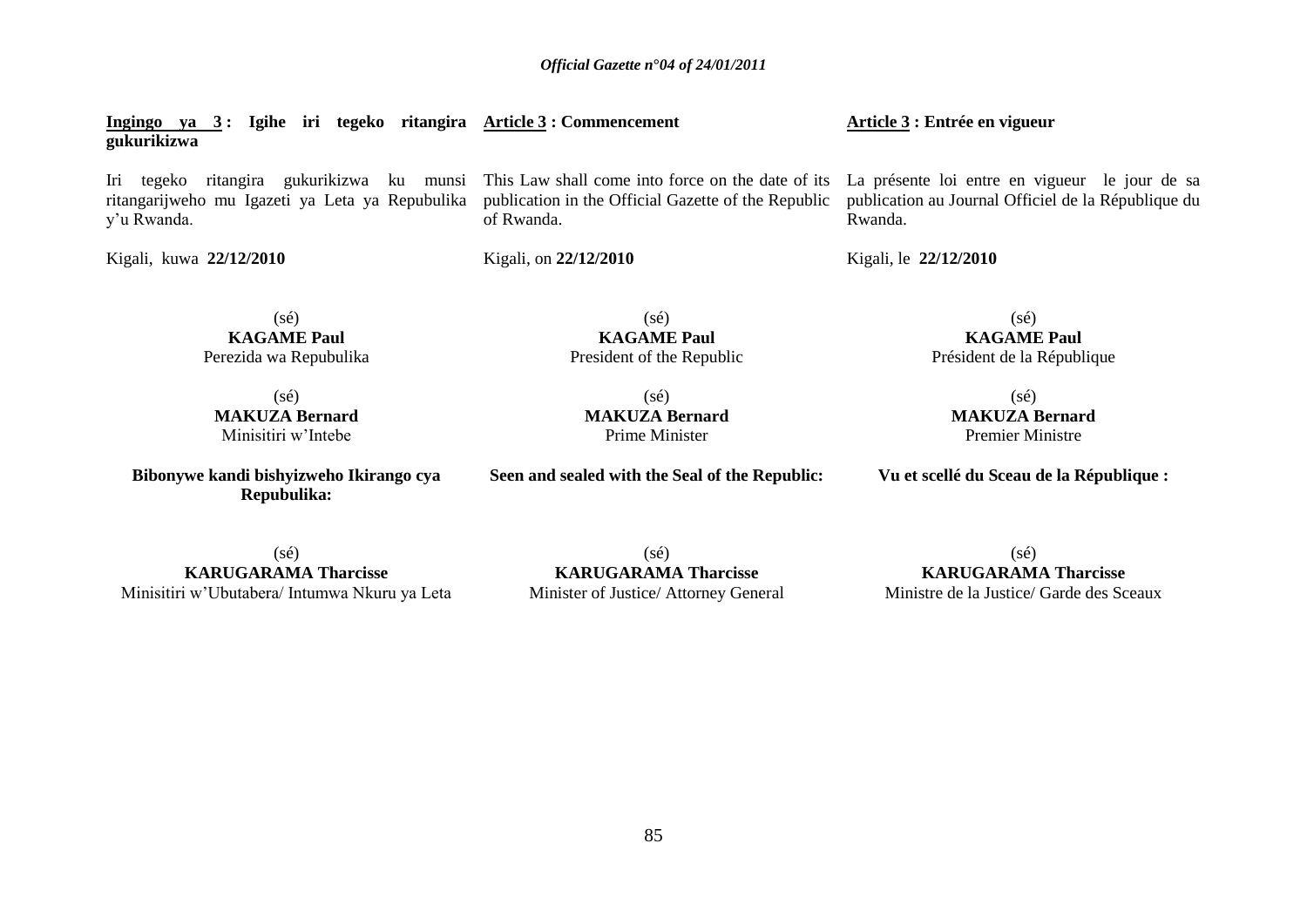**ITEGEKO Nº 49/2010 RYO KUWA 28/12/2010** RYEMERERA KWEMEZA **AMASEZERANO YASHYIRIWEHO THE PROTOCOL SIGNED IN BRUSSELS, SIGNE A BRUXELLES EN BELGIQUE LE 17**  UMUKONO I BURUSELI MU BUBILIGI BELGIUM ON 17 MAY 2010 AMENDING MAI 2010 MODIFIANT LA CONVENTION **KUWA 17 GICURASI 2010 AHINDURA THE CONVENTION SIGNED IN KIGALI, IN SIGNEE A KIGALI AU RWANDA LE 16 AMASEZERANO YASHYIRIWEHO RWANDA ON 16 APRIL 2007 BETWEEN AVRIL 2007 ENTRE LA REPUBLIQUE DU UMUKONO I KIGALI MU RWANDA KUWA THE REPUBLIC OF RWANDA AND THE RWANDA ET LE ROYAUME DE BELGIQUE 16 MATA 2007 HAGATI YA REPUBULIKA KINGDOM OF BELGIUM FOR THE POUR EVITER LA DOUBLE TAXATION ET Y'U RWANDA N'UBWAMI BW'UBUBILIGI AVOIDANCE OF DOUBLE TAXATION LA PREVENTION DE LA FRAUDE FISCALE YO KUVANAHO GUSORESHA KABIRI NO AND PREVENTION OF TAX FRAUD AND ET L'EVASION FISCALE EN MATIERE KWIRINDA FORODE RY'IMISORO KU BYEREKEYE IMISORO TAXES ON INCOME AND ON CAPITAL KU MUSARURO NO KU MARI SHINGIRO LAW Nº49/2010 OF 28/12/2010 LOI Nº49/2010 DU 28/12/2010 AUTORISANT AUTHORISING THE RATIFICATION OF LA RATIFICATION DU PROTOCOLE FISCAL EVASION WITH RESPECT TO D'IMPOTS SUR LES REVENUS ET LE CAPITAL**

#### **ISHAKIRO**

#### **TABLE OF CONTENTS**

#### **TABLE DES MATIERES**

**Ingingo ya mbere: Uruhushya rwo kwemeza Article One: Authorisation for ratification burundu Article premier: Autorisation de ratification** 

**Ingingo ya 2**: **Itegurwa, isuzumwa n'itorwa ry'iri tegeko Ingingo ya 2 : Drafting, consideration and Article 2 : Initiation, examen et adoption de la adoption of this Law présente loi**

**Ingingo ya 3**: **Igihe iri tegeko ritangira Article 3: Commencement gukurikizwa**

**Article 3: Entrée en vigueur**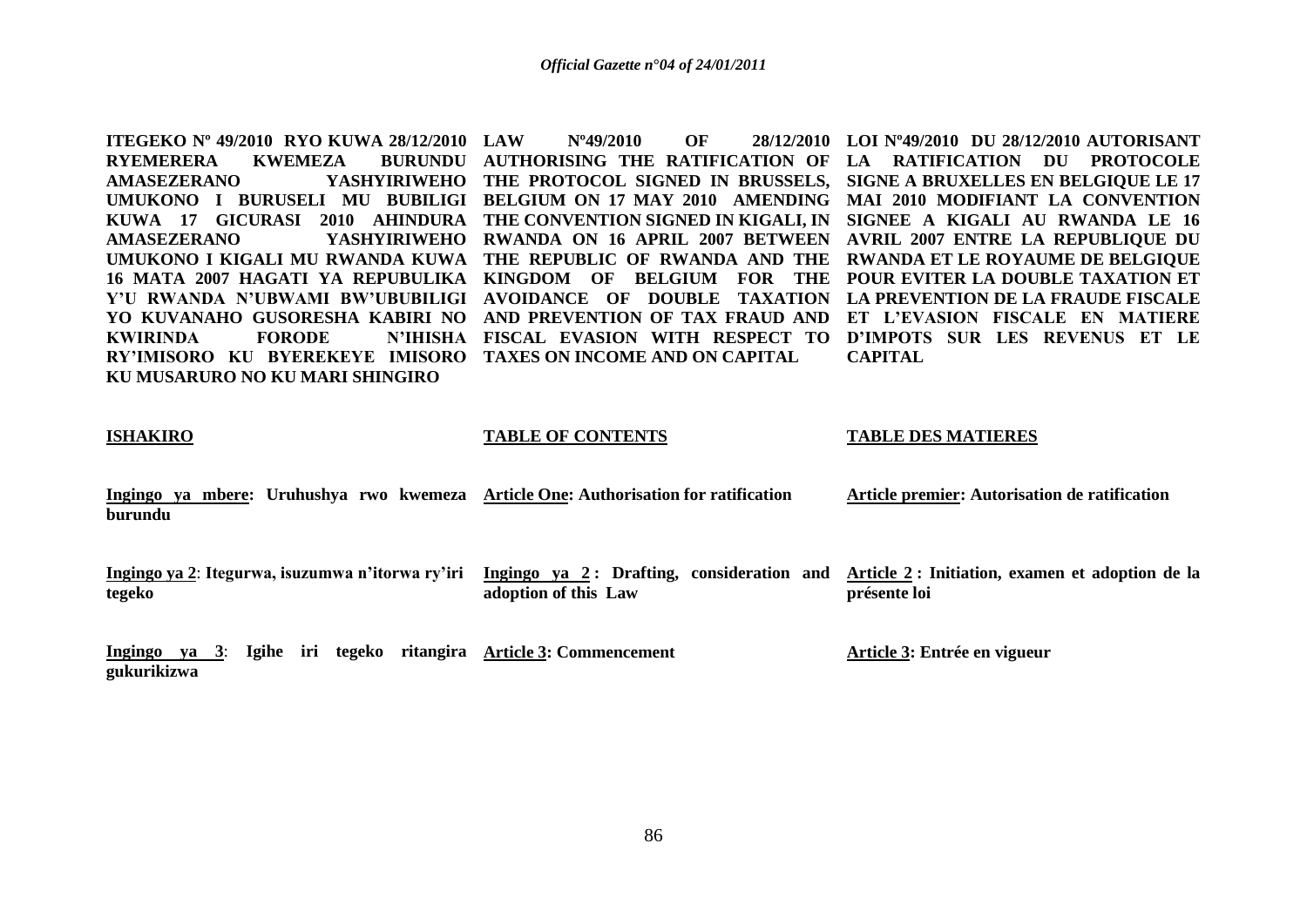**ITEGEKO Nº49/2010 RYO KUWA 28/12/2010 RYEMERERA KWEMEZA<br>AMASEZERANO** YA **KWIRINDA FORODE RY'IMISORO KU BYEREKEYE IMISORO TAXES ON INCOME AND ON CAPITAL KU MUSARURO NO KU MARI SHINGIRO** 

**AMASEZERANO YASHYIRIWEHO THE PROTOCOL SIGNED IN BRUSSELS, SIGNE A BRUXELLES EN BELGIQUE LE 17**  UMUKONO I BURUSELI MU BUBILIGI BELGIUM ON 17 MAY 2010 AMENDING MAI 2010 MODIFIANT LA CONVENTION **KUWA 17 GICURASI 2010 AHINDURA THE CONVENTION SIGNED IN KIGALI, IN SIGNEE A KIGALI AU RWANDA LE 16 AMASEZERANO YASHYIRIWEHO RWANDA ON 16 APRIL 2007 BETWEEN AVRIL 2007 ENTRE LA REPUBLIQUE DU UMUKONO I KIGALI MU RWANDA KUWA THE REPUBLIC OF RWANDA AND THE RWANDA ET LE ROYAUME DE BELGIQUE 16 MATA 2007 HAGATI YA REPUBULIKA KINGDOM OF BELGIUM FOR THE POUR EVITER LA DOUBLE TAXATION ET Y'U RWANDA N'UBWAMI BW'UBUBILIGI AVOIDANCE OF DOUBLE TAXATION LA PREVENTION DE LA FRAUDE FISCALE YO KUVANAHO GUSORESHA KABIRI NO AND PREVENTION OF TAX FRAUD AND ET L'EVASION FISCALE EN MATIERE LAW Nº49/2010 OF 28/12/2010 LOI Nº49/2010 DU 28/12/2010 AUTORISANT AUTHORISING THE RATIFICATION OF LA RATIFICATION DU PROTOCOLE FISCAL EVASION WITH RESPECT TO D'IMPOTS SUR LES REVENUS ET LE CAPITAL**

**Twebwe, KAGAME Paul,** Perezida wa Repubulika;

**We, KAGAME Paul,** President of the Republic;

**Nous, KAGAME Paul** Président de la République ;

**ITEGEKO RITEYE RITYA DUTEGETSE KO RYANDIKWA IGAZETI YA LETA YA REPUBULIKA Y'U OF THE REPUBLIC OF RWANDA. RWANDA.**

**NONE NATWE DUHAMIJE, DUTANGAJE WE SANCTION, PROMULGATE THE** 

**INTEKO INSHINGA AMATEGEKO YEMEJE, THE PARLIAMENT HAS ADOPTED AND LE PARLEMENT A ADOPTE ET NOUS FOLLOWING LAW AND ORDER IT BE DONT LA TENEUR SUIT ET ORDONNONS PUBLISHED IN THE OFFICIAL GAZETTE QU'ELLE SOIT PUBLIEE AU JOURNAL SANCTIONNONS, PROMULGUONS LA LOI OFFICIEL DE LA REPUBLIQUE DU RWANDA.**

**INTEKO ISHINGA AMATEGEKO:**

# **THE PARLIAMENT:**

**LE PARLEMENT :**

- Umutwe w'Abadepite, mu nama yawo yo kuwa 15 The Chamber of Deputies, in its session of 15 La Chambre des Députés, en sa séance du 15 Ugushyingo 2010; November 2010; novembre 2010;
- Umutwe wa Sena, mu nama yawo yo kuwa 22 The Senate, in its session of 22 November 2010; Ugushyingo 2010; Le Sénat, en sa séance du 22 novembre 2010;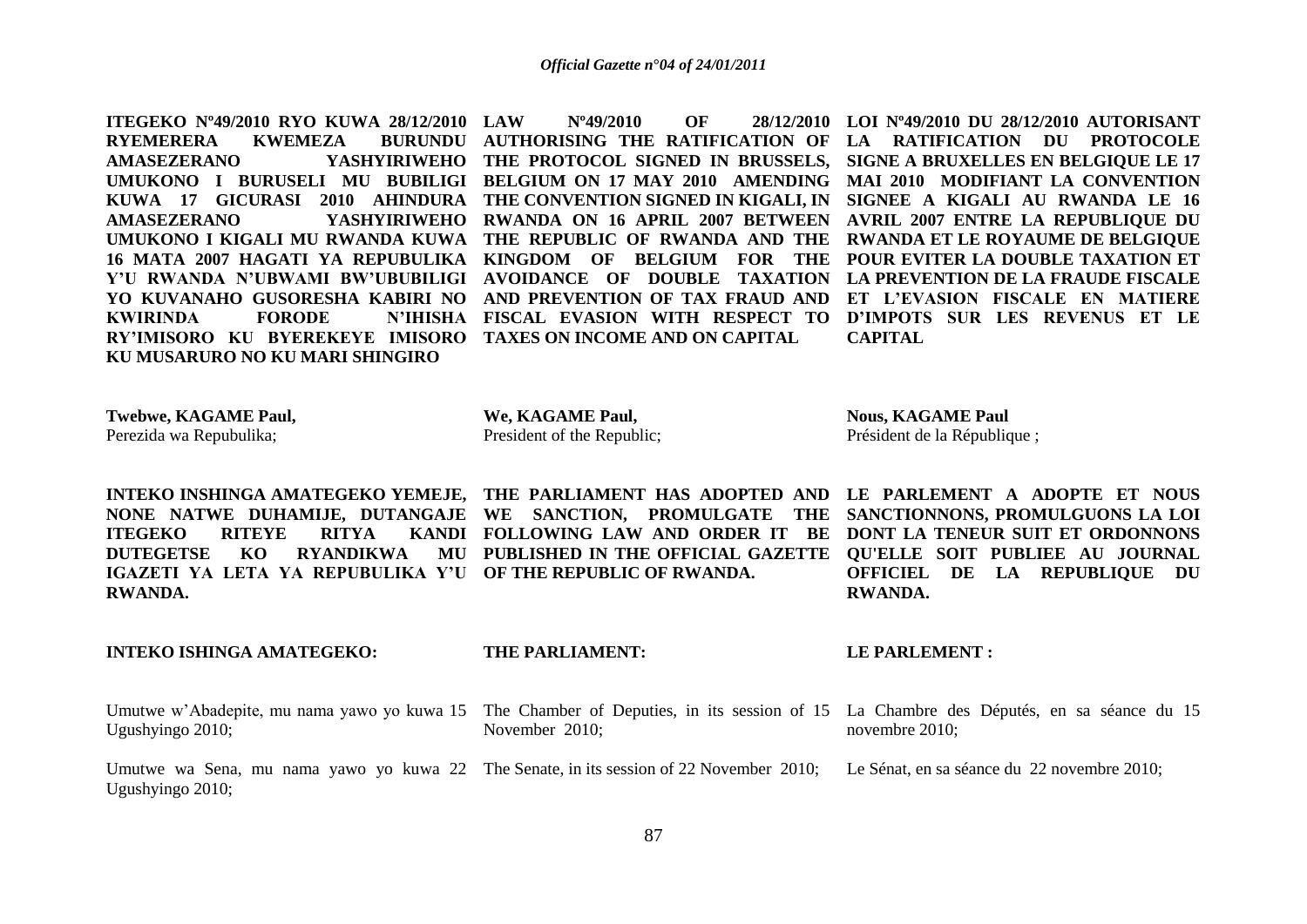Ishingiye ku Itegeko Nshinga rya Repubulika y'u Pursuant to the Constitution of the Republic of Vu la Constitution de la République du Rwanda du Rwanda ryo kuwa 04 Kamena 2003 nk"uko ryavuguruwe kugeza ubu, cyane cyane mu ngingo zaryo, iya 62, 66, iya 67, iya iya 88, iya 89, iya 90, iya 92, iya 93, iya 94, iya 95, iya 108, iya 189, iya 190 n"iya 201;

Imaze gusuzuma amasezerano yashyiriweho umukono i Buruseli mu Bubiligi kuwa 17 Gicurasi 2010 ahindura amasezerano yashyiriweho umukono i Kigali mu Rwanda kuwa 16 Mata 2007 hagati ya Repubulika y"u Rwanda n"Ubwami bw"u Bubiligi yo kuvanaho gusoresha kabiri no kwirinda forode n"ihisha ry"imisoro ku byerekeye imisoro ku musaruro no ku mari shingiro;

## **YEMEJE:**

# **Ingingo ya mbere: Uburenganzira bwo kwemeza burundu**

Amasezerano yashyiriweho umukono i Buruseli mu Bubiligi kuwa 17 Gicurasi 2010, ahindura amasezerano yashyiriweho umukono i Kigali mu Rwanda kuwa 16 Mata 2007 hagati ya Repubulika y"u Rwanda n"Ubwami bw"u Bubiligi yo kuvanaho gusoresha kabiri no kwirinda forode n"ihisha ry"imisoro ku byerekeye imisoro ku musaruro no ku mari shingiro, yemerewe kwemezwa burundu.

# **Ingingo ya 2**: **Itegurwa, isuzumwa n'itorwa ry'iri tegeko**

Rwanda of 04 June 2003, as amended to date, especially in Articles 62, 66, 67, 88, 89, 90, 92, 93, 94, 95, 108, 189, 190 and 201;

Having considered the Protocol signed in Brussels Après avoir examiné le protocole signé à Bruxelles in Belgium on 17 May 2010amending the convention signed in Kigali, in Rwanda on 16 April 2007 between the Republic of Rwanda and the Kingdom of Belgium for the avoidance of double taxation and prevention of tax fraud and fiscal evasion with respect to taxes on income and on capital;

# **ADOPTS:**

#### **Article One: Authorization for ratification**

The Protocol signed in Brussels, Belgium on 17 May 2010, amending the convention signed in Kigali on 16 April 2007 between the Republic of Rwanda and the Kingdom of Belgium for the avoidance of double taxation and prevention of tax fraud and fiscal evasion with respect to taxes on income and on capital, is hereby authorized for ratification.

# **Ingingo ya 2 : Drafting, consideration and adoption of this Law**

Iri tegeko ryateguwe mu rurimi rw"Icyongereza, This Law was drafted in English, considered and La présente loi a été initiée en Anglais, examinée et

convention signée à Kigali au Rwanda le 16 avril 2007 entre la République du Rwanda et le Royaume de Belgique pour éviter la double taxation et la prévention de la fraude fiscale et l"évasion fiscale en matière d"impôts sur les revenus et le capital;

## **ADOPTE:**

#### **Article premier: Autorisation de ratification**

Le protocole signé à Bruxelles en Belgique le 17/05/2010modifiant la convention signée à Kigali au Rwanda le 16 avril 2007 entre la République du Rwanda et le Royaume de Belgique pour éviter la double taxation et la prévention de la fraude fiscale et l"évasion fiscale en matière d"impôts sur les revenus et le capital, est autorisé à être ratifié.

# **Article 2 : Initiation, examen et adoption de la présente loi**

04 juin 2003 telle que révisée à ce jour, spécialement en ses articles 62, 66,67, 88, 89, 90, 92, 93, 94, 95, 108, 189, 190 et 201;

en Belgique le 17 mai 2010 modifiant la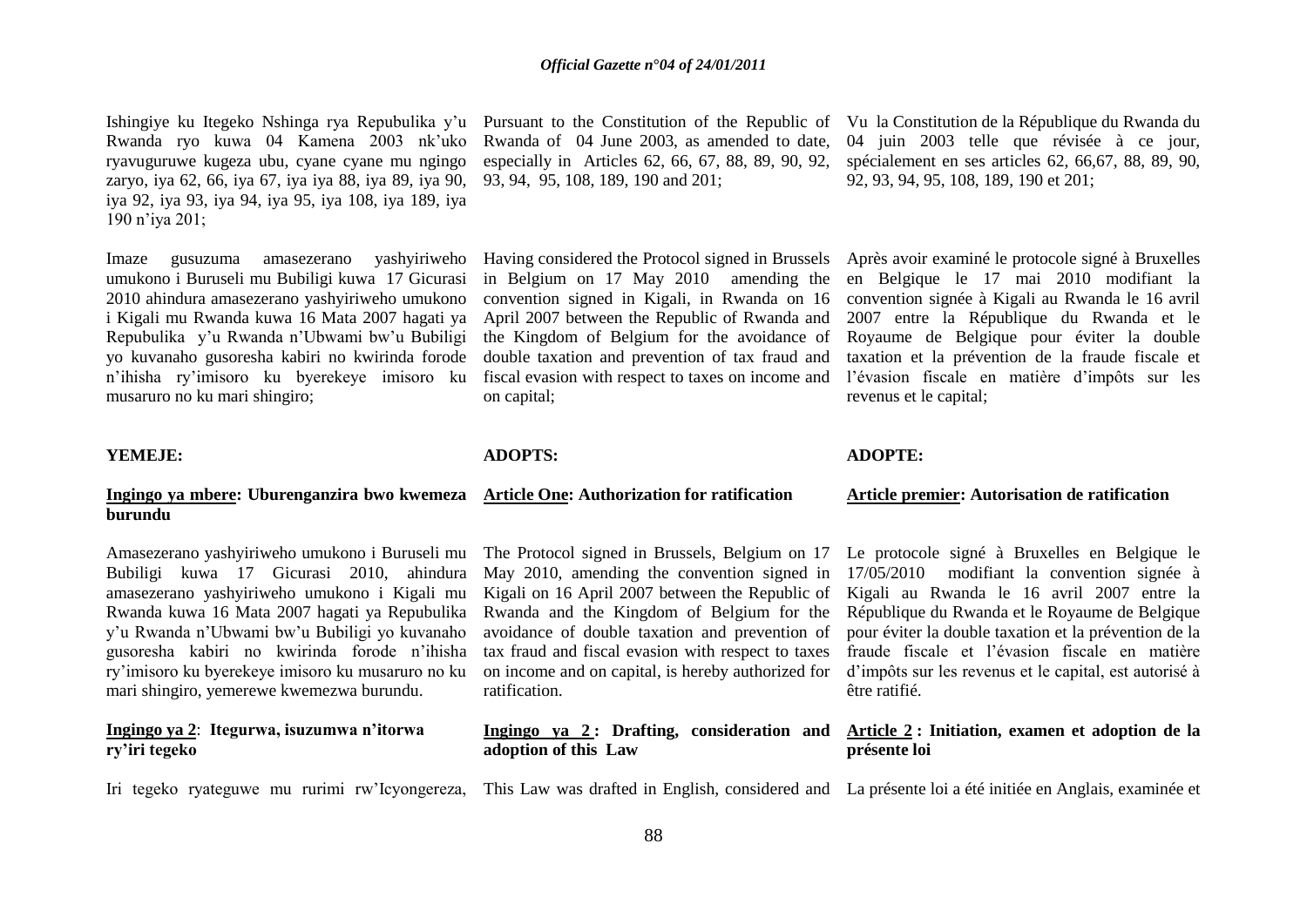This Law shall come into force on the date of its publication in the Official Gazette of the Republic

President of the Republic

(sé) **MAKUZA Bernard** Prime Minister

**Seen and sealed with the Seal of the Republic:**

risuzumwa kandi ritorwa mu rw"Ikinyarwanda. adopted in Kinyarwanda.

**Ingingo ya 3**: **Igihe iri tegeko ritangira Article 3: Commencement gukurikizwa**

Iri tegeko ritangira gukurikizwa ku munsi ritangarijweho mu Igazeti ya Leta ya Repubulika y"u Rwanda.

Kigali kuwa **28/12/2010**

Kigali, on **28/12/2010**

of Rwanda.

(sé) **KAGAME Paul** Perezida wa Repubulika

(sé) **MAKUZA Bernard** Minisitiri w"Intebe

**Bibonywe kandi bishyizweho Ikirango cya Repubulika:**

(sé) **KARUGARAMA Tharcisse** Minisitiri w"Ubutabera/ Intumwa Nkuru ya Leta

(sé) **KARUGARAMA Tharcisse** Minister of Justice/ Attorney General

**KAGAME Paul** Président de la République (sé)

(sé)

**MAKUZA Bernard** Premier Ministre

**Vu et scellé du Sceau de la République :**

 $(sé)$ **KARUGARAMA Tharcisse** Ministre de la Justice/ Garde des Sceaux

**Article 3: Entrée en vigueur**

adoptée en Kinyarwanda.

Kigali, le **28/12/2010**

La présente loi entre en vigueur le jour de sa publication au Journal Officiel de la République du Rwanda.

(sé) **KAGAME Paul**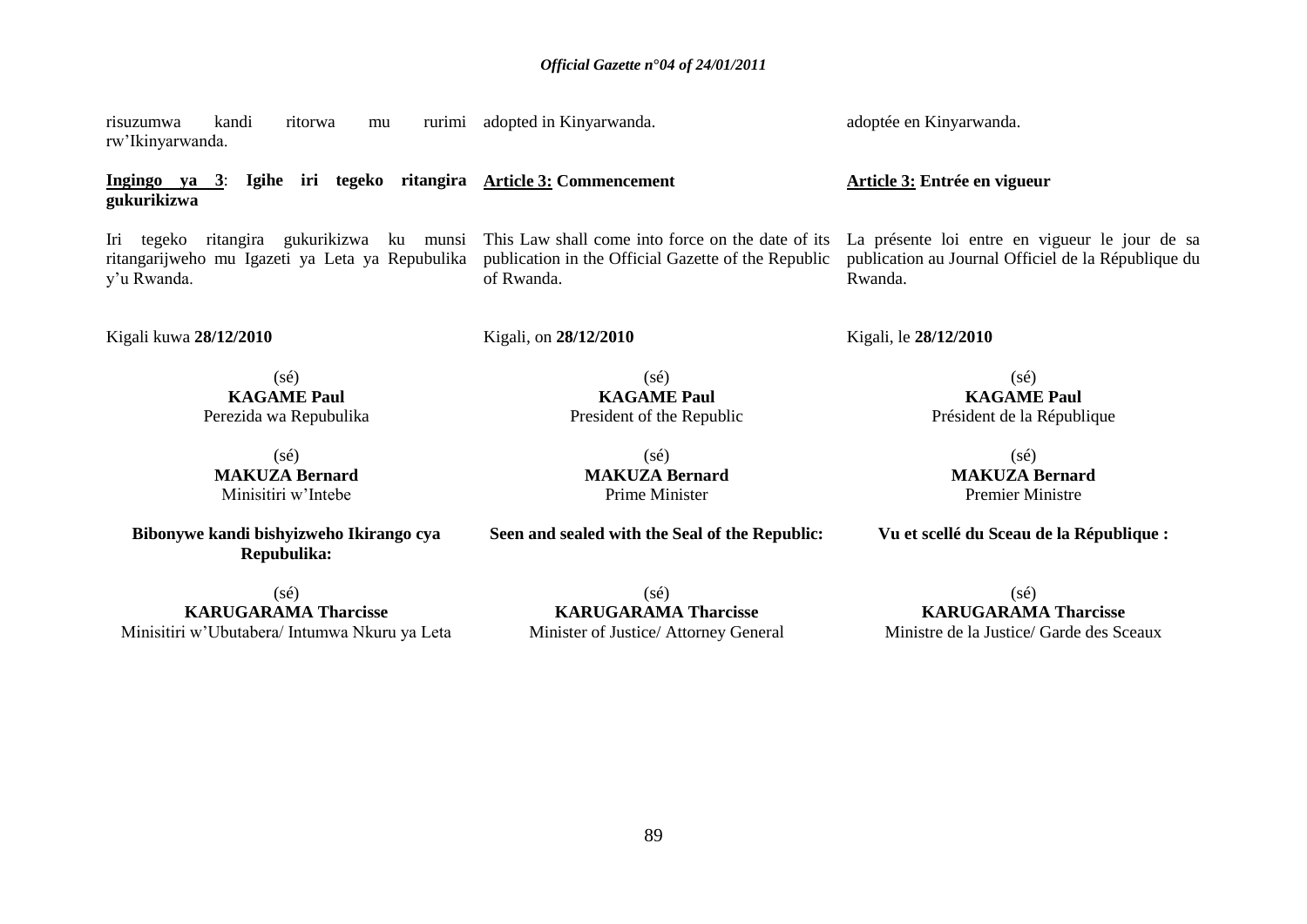**ITEGEKO Nº 50/2010 RYO KUWA 28/12/2010 LAW Nº50/2010 OF 28/12/2010 RYEMERERA KWEMEZA GUSANA NO KWAGURA IKIGO CYIGISHA REGIONAL CENTER PROJECT (IN REGIONAL (KICUKIRO-KIGALI) IMYUGA (KICUKIRO-KIGALI)**

**KICUKIRO-KIGALI) LOI N°50/2010 DU 28/12/2010 DU** 28/12/2010

**AMASEZERANO Y'INGUZANYO Nº 815 THE LOAN AGREEMENT Nº 815 SIGNED L'ACCORD DE PRET Nº 815 SIGNE A YASHYIZWEHO UMUKONO I KIGALI MU IN KIGALI, RWANDA, ON 24 SEPTEMBER KIGALI, AU RWANDA, LE 24 SEPTEMBRE RWANDA KU WA 24 NZERI 2010, HAGATI 2010, BETWEEN THE REPUBLIC OF 2010, ENTRE LA REPUBLIQUE DU YA REPUBULIKA Y'U RWANDA N'IKIGEGA RWANDA AND THE KUWAIT FUND FOR RWANDA ET LE FONDS KOWEITIEN DE CYA KOWETI GITSURA AMAJYAMBERE ARAB ECONOMIC DEVELOPMENT, DEVELOPPEMENT ECONOMIQUE ARABE, Y'UBUKUNGU MU BIHUGU BY'ABARABU, RELATING TO THE LOAN OF FOUR RELATIF AU PRET DE QUATRE MILLIONS YEREKERANYE N'INGUZANYO INGANA MILLION ONE HUNDRED THOUSAND CENT MILLE DINARS KOWEITIENS NA MILIYONI ENYE N'IBIHUMBI IJANA ZA KUWAITI DINARS (K.D 4,100,000) FOR (4.100.000 DK) POUR LE PROJET DE « KUWAITI DINARS/DINARS KOWEITIENS» THE EXPANSION AND DEVELOPMENT REHABILITATION ET D'EXTENSION DU (4.100.000 DK) AGENEWE UMUSHINGA WO OF THE INTEGRATED POLYTECHNIC CENTRE POLYTECHNIQUE INTEGRE AUTHORISING THE RATICATION OF AUTORISANT LA RATIFICATION DE** 

### **ISHAKIRO**

#### **TABLE OF CONTENTS**

### **TABLE DES MATIERES**

| Ingingo ya mbere : Uruhushya rwo kwemeza Article One: Authorisation for ratification |  |  |      |  |  |  |  |  |  |  |  | Article premier: Autorisation de ratification |  |  |  |  |  |  |  |  |  |
|--------------------------------------------------------------------------------------|--|--|------|--|--|--|--|--|--|--|--|-----------------------------------------------|--|--|--|--|--|--|--|--|--|
| burundu                                                                              |  |  |      |  |  |  |  |  |  |  |  |                                               |  |  |  |  |  |  |  |  |  |
| __                                                                                   |  |  | $ -$ |  |  |  |  |  |  |  |  |                                               |  |  |  |  |  |  |  |  |  |

**Ingingo ya 2: Itegurwa, isuzumwa n'itorwa ry'iri Article 2 : Drafting, consideration and tegeko adoption of this Law**

**Ingingo ya 3 : Igihe iri tegeko ritangira Article 3 : Commencement gukurikizwa** 

**Article 2: Initiation, examen et adoption de la présente loi**

**Article 3 : Entrée en vigueur**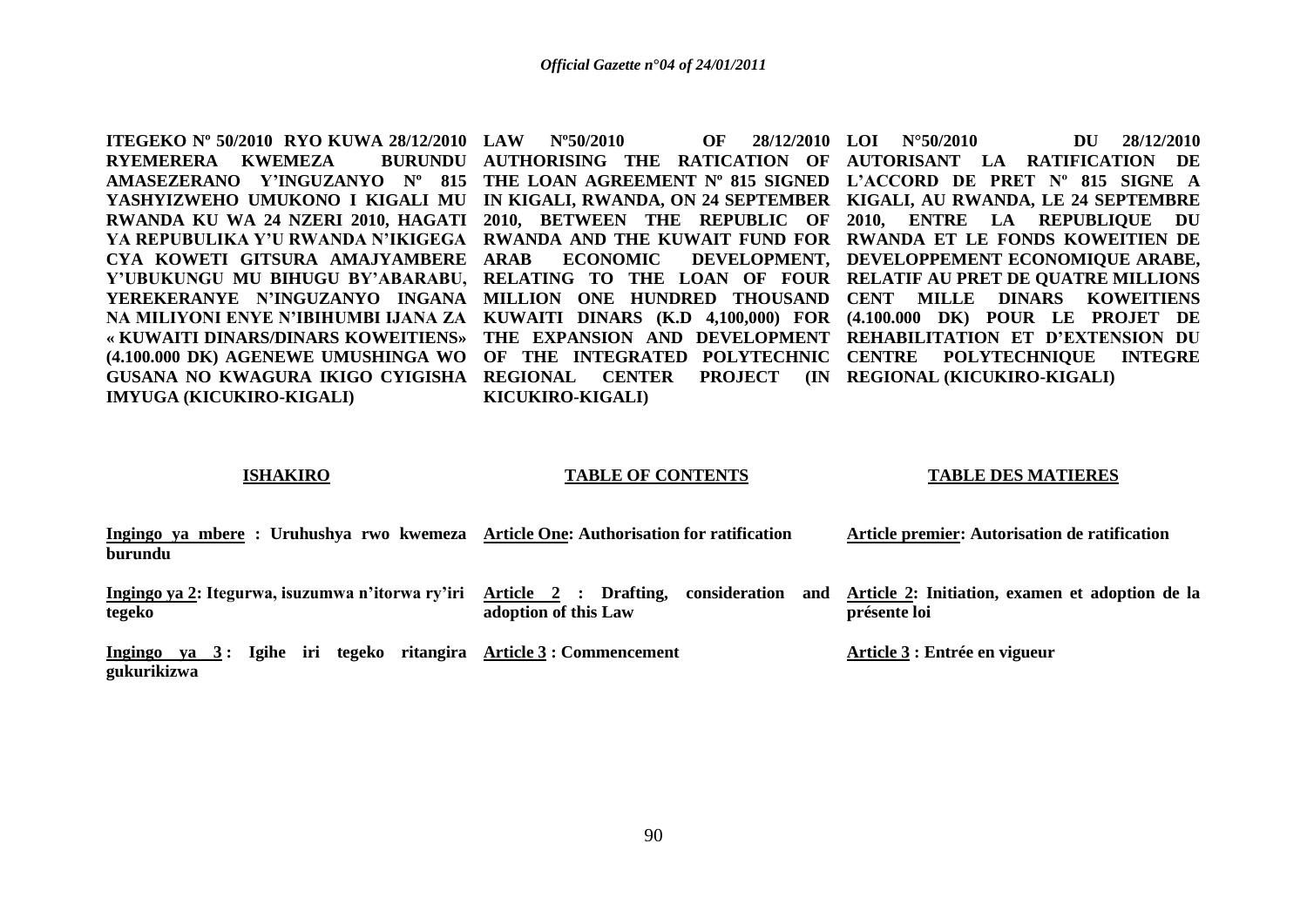**LAU ASSEMBLE OF 28/2010 DE** 

**ITEGEKO Nº50/2010 RYO KUWA 28/12/2010 RYEMERERA KWEMEZA CYA KOWETI GITSURA AMAJYAMBERE ARAB ECONOMIC DEVELOPMENT, GUSANA NO KWAGURA IKIGO CYIGISHA REGIONAL CENTER PROJECT (IN (KICUKIRO-KIGALI) IMYUGA (KICUKIRO-KIGALI)**

**KICUKIRO-KIGALI)**

**AMASEZERANO Y'INGUZANYO Nº 815 THE LOAN AGREEMENT Nº 815 SIGNED PRET Nº 815 SIGNE A KIGALI, AU YASHYIZWEHO UMUKONO I KIGALI MU IN KIGALI, RWANDA, ON 24 SEPTEMBER RWANDA, LE 24 SEPTEMBRE 2010, ENTRE RWANDA KUWA 24 NZERI 2010, HAGATI 2010, BETWEEN THE REPUBLIC OF LA REPUBLIQUE DU RWANDA ET LE YA REPUBULIKA Y'U RWANDA N'IKIGEGA RWANDA AND THE KUWAIT FUND FOR FONDS KOWEITIEN DE DEVELOPPEMENT Y'UBUKUNGU MU BIHUGU BY'ABARABU, RELATING TO THE LOAN OF FOUR DE QUATRE MILLIONS CENT MILLE YEREKERANYE N'INGUZANYO INGANA MILLION ONE HUNDRED THOUSAND DINARS KOWEITIENS (4.100.000 DK) POUR NA MILIYONI ENYE N'IBIHUMBI IJANA ZA KUWAITI DINARS (K.D 4,100,000) FOR LE PROJET DE REHABILITATION ET « KUWAITI DINARS/DINARS KOWEITIENS» THE EXPANSION AND DEVELOPMENT D'EXTENSION DU CENTRE (4.100.000 DK) AGENEWE UMUSHINGA WO OF THE INTEGRATED POLYTECHNIC POLYTECHNIQUE INTEGRE REGIONAL AUTHORISING THE RATICATION OF LA RATIFICATION DE L'ACCORD DE LOI N°50/2010 DU 28/12/2010 AUTORISANT ECONOMIQUE ARABE, RELATIF AU PRET** 

**Twebwe, KAGAME Paul,** Perezida wa Repubulika;

**We, KAGAME Paul,** President of the Republic;

**Nous, KAGAME Paul** Président de la République ;

**ITEGEKO RITEYE RITYA DUTEGETSE KO RYANDIKWA IGAZETI YA LETA YA REPUBULIKA Y'U OF THE REPUBLIC OF RWANDA. RWANDA.**

**INTEKO INSHINGA AMATEGEKO YEMEJE, THE PARLIAMENT HAS ADOPTED AND LE PARLEMENT A ADOPTE ET NOUS NONE NATWE DUHAMIJE, DUTANGAJE WE SANCTION, PROMULGATE THE SANCTIONNONS, PROMULGUONS LA LOI FOLLOWING LAW AND ORDER IT BE DONT LA TENEUR SUIT ET ORDONNONS PUBLISHED IN THE OFFICIAL GAZETTE QU'ELLE SOIT PUBLIEE AU JOURNAL OFFICIEL DE LA REPUBLIQUE DU RWANDA.**

**INTEKO ISHINGA AMATEGEKO:**

**THE PARLIAMENT:**

**LE PARLEMENT :**

Umutwe w'Abadepite, mu nama yawo yo kuwa 24 The Chamber of Deputies, in its session of 24 La Chambre des Députés, en sa séance du 24 Ugushyingo 2010;

November 2010;

novembre 2010;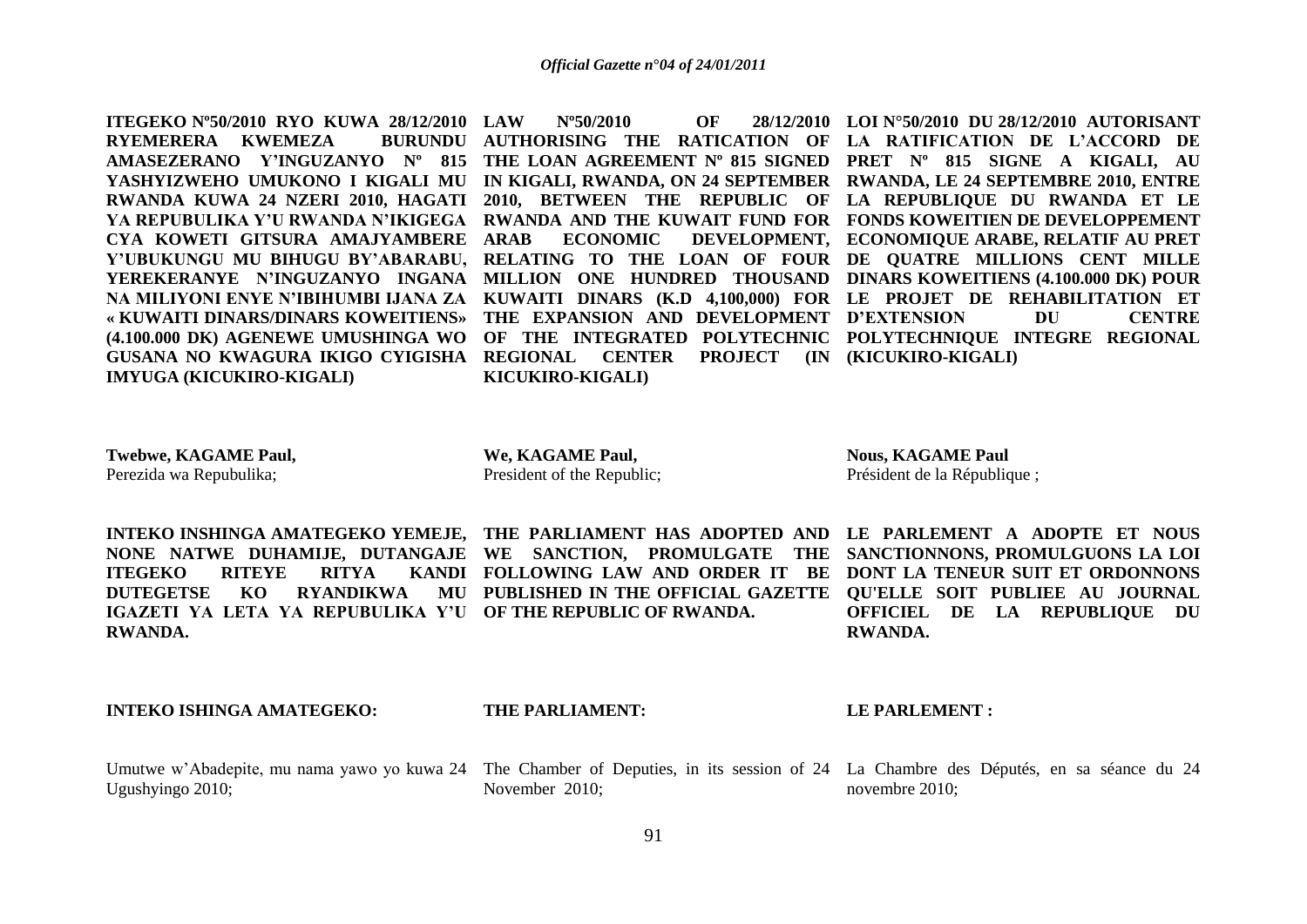Umutwe wa Sena, mu nama yawo yo kuwa 06 The Senate, in its session of 06 December 2010; Ukuboza 2010; Le Sénat, en sa séance du 06 décembre 2010;

Ishingiye ku Itegeko Nshinga rya Repubulika y'u Pursuant to the Constitution of the Republic of Rwanda ryo kuwa 04 Kamena 2003, nk"uko ryavuguruwe kugeza ubu, cyane cyane mu ngingo zaryo, iya 62, 66, iya 67, iya 88, iya 89, iya 90, iya 92, iya 93, iya 94, iya 95, iya 108, iya 189, iya 190 n"iya 201;

Imaze gusuzuma amasezerano y"inguzanyo nº 815 yashyiriweho umukono i Kigali mu Rwanda kuwa 24 Nzeri 2010, hagati ya Repubulika y"u Rwanda n"Ikigega cya Koweti Gitsura Amajyambere y"Ubukungu mu Bihugu by"Abarabu, yerekeranye n"inguzanyo ingana na miliyoni enye n"ibihumbi ijana za « Kuwaiti dinars / dinars Koweitiens » (4.100.000 DK) agenewe Umushinga wo Gusana no Kwagura Ikigo Cyigisha Imyuga (Kicukiro-Kigali);

Rwanda of 04 June 2003, as amended to date, especially in Articles 62, 66, 67, 88, 89, 90, 92, 93, 94, 95, 108, 189, 190 and 201;

Having considered the Loan Agreement nº 815 signed in Kigali, Rwanda, on September 24, 2010, between the Republic of Rwanda and the Kuwait Fund for Arab Economic Development, relating to the loan of four million one hundred thousand Kuwaiti Dinars (K.D 4,100,000) for the Expansion and Development of the Integrated Polytechnic Regional Center Project (in Kicukiro-Régional (Kicukiro-Kigali); Kigali);

Vu la Constitution de la République du Rwanda du 04 juin 2003, telle que révisée à ce jour, spécialement en ses articles 62, 66, 67, 88, 89, 90, 92, 93, 94, 95, 108, 189, 190 et 201;

Après examen de l"Accord de prêt nº 815 signé à Kigali au Rwanda, le 24 septembre 2010, entre la République du Rwanda et le Fonds Koweitien de Développement Economique Arabe, relatif au prêt de quatre millions cent mille dinars koweitiens (4.100.000 DK) pour le Projet de Réhabilitation et d"Extension du Centre Polytechnique Intégré

#### **YEMEJE :**

**ADOPTS :**

#### **ADOPTE :**

#### **Ingingo ya mbere: Uruhushya rwo kwemeza Article One : Authorisation for ratification burundu Article premier: Autorisation de ratification**

Amasezerano y"inguzanyo nº 815 yashyiriweho umukono i Kigali mu Rwanda kuwa 24 Nzeri 2010, hagati ya Repubulika y"u Rwanda n"Ikigega cya Koweti Gitsura Amajyambere y"Ubukungu mu Bihugu by"Abarabu, yerekeranye n"inguzanyo ingana na miliyoni enye n"ibihumbi ijana za « Kuwaiti dinars / dinars Koweitiens » (4.100.000 DK) agenewe Umushinga wo Gusana no Kwagura Regional Center Project (in Kicukiro-Kigali), is (Kicukiro-Kigali) est autorisé à être ratifié.

The Loan Agreement nº 815 signed in Kigali, L"Accord de prêt nº 815 signé à Kigali au Rwanda, Rwanda, on 24 September 2010, between the Republic of Rwanda and the Kuwait Fund for Arab Economic Development, relating to the loan of four million one hundred thousand Kuwaiti Dinars (K.D 4,100,000) for the Expansion and Development of the Integrated Polytechnic

le 24 septembre 2010, entre la République du Rwanda et le Fonds Koweitien de Développement Economique Arabe, relatif au prêt de quatre millions cent mille dinars koweitiens (4.100.000 DK) pour le Projet de Réhabilitation et d"Extension du Centre Polytechnique Intégré Régional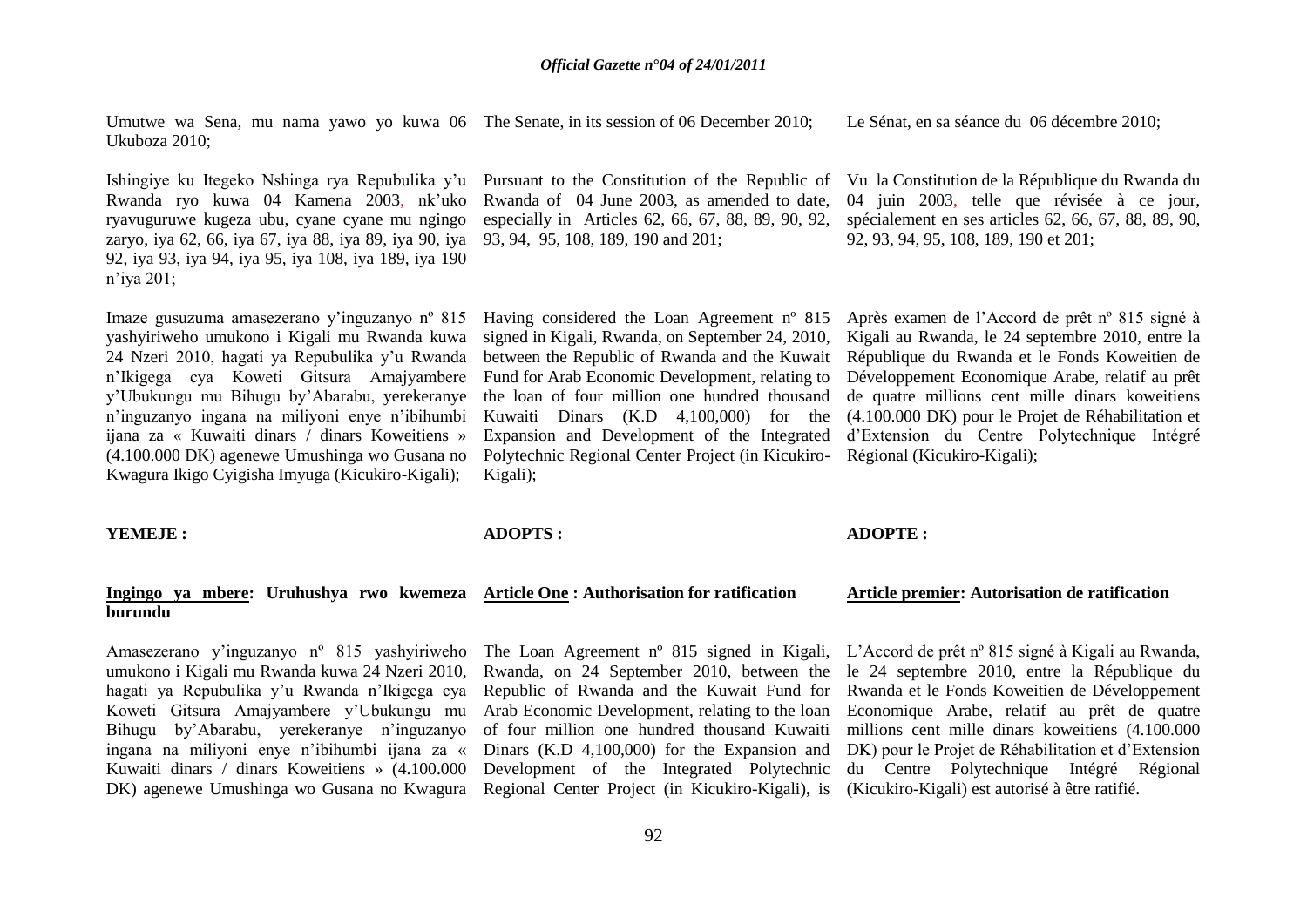Ikigo Cyigisha Imyuga (Kicukiro-Kigali), hereby authorized for ratification. yemerewe kwemezwa burundu.

**Ingingo ya 2 : Itegurwa, isuzumwa n'itorwa Article 2: Drafting, consideration and adoption Article 2: Initiation, examen et adoption de la ry'iri tegeko** Iri tegeko ryateguwe mu rurimi rw"Icyongereza, risuzumwa kandi ritorwa mu rw"Ikinyarwanda. **Ingingo ya 3 : Igihe iri tegeko ritangira Article 3 : Commencement gukurikizwa** Iri tegeko ritangira gukurikizwa ku munsi This Law shall come into force on the date of its La présente loi entre en vigueur le jour de sa ritangarijweho mu Igazeti ya Leta ya Repubulika y"u Rwanda. Kigali, kuwa **28/12/2010 of this Law** This Law was drafted in English, considered and La présente loi a été initiée en Anglais, examinée et adopted in Kinyarwanda. publication in the Official Gazette of the Republic of Rwanda. Kigali, on **28/12/2010 présente loi** adoptée en Kinyarwanda. **Article 3 : Entrée en vigueur**  publication au Journal Officiel de la République du Rwanda. Kigali, le **28/12/2010**

(sé)

(sé)

**KAGAME Paul** Perezida wa Repubulika

**KAGAME Paul** President of the Republic

(sé)

**KAGAME Paul** Président de la République

(sé)

**MAKUZA Bernard** Minisitiri w"Intebe

(sé)

**MAKUZA Bernard** Prime Minister

(sé)

**MAKUZA Bernard** Premier Ministre